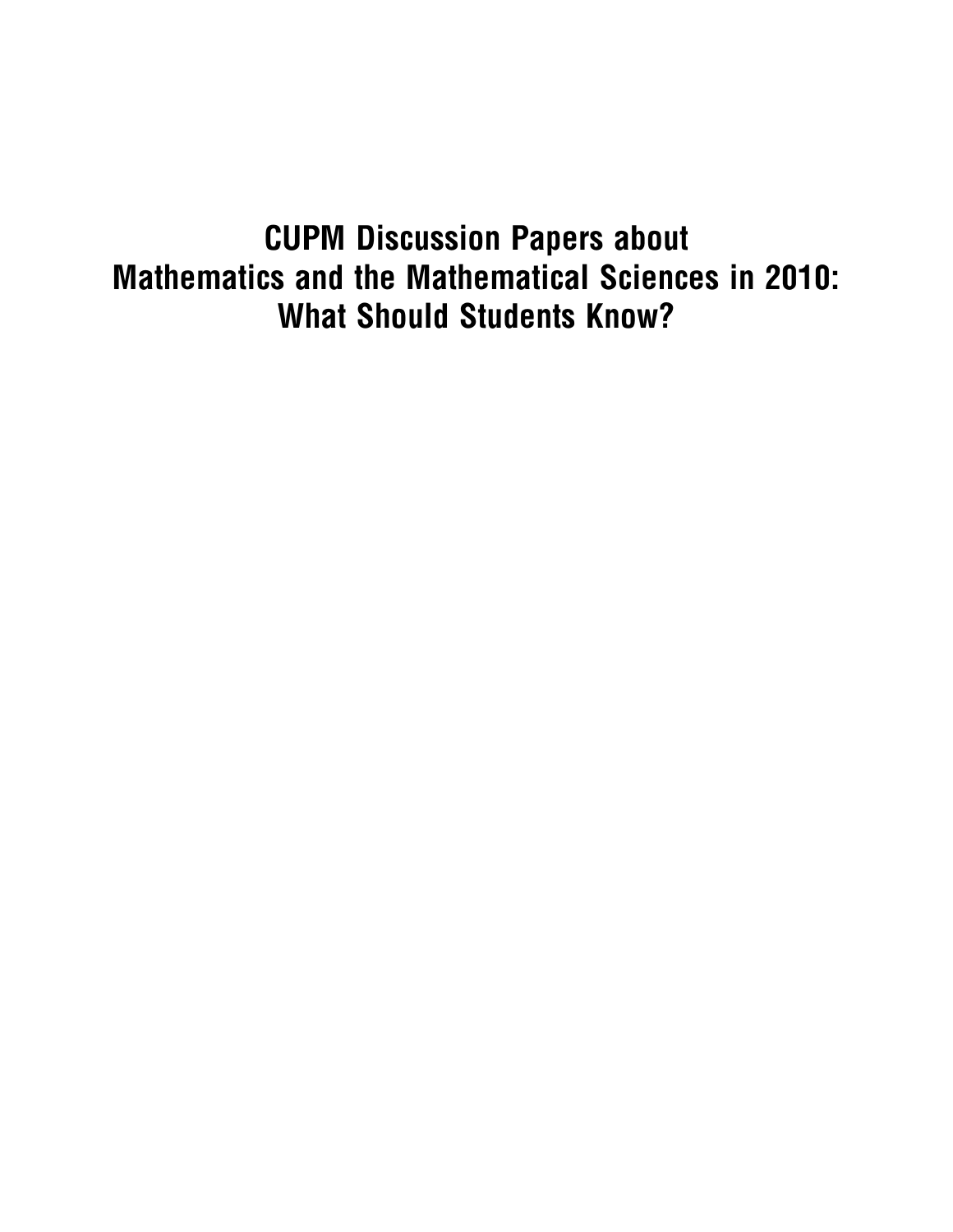This document was partially funded by the Calculus Consortium for Higher Mathematics.

© 2001 by the Mathematical Association of America (Inc.)

*Printed in the United States of America*

Current Printing 10 9 8 7 6 5 4 3 2 1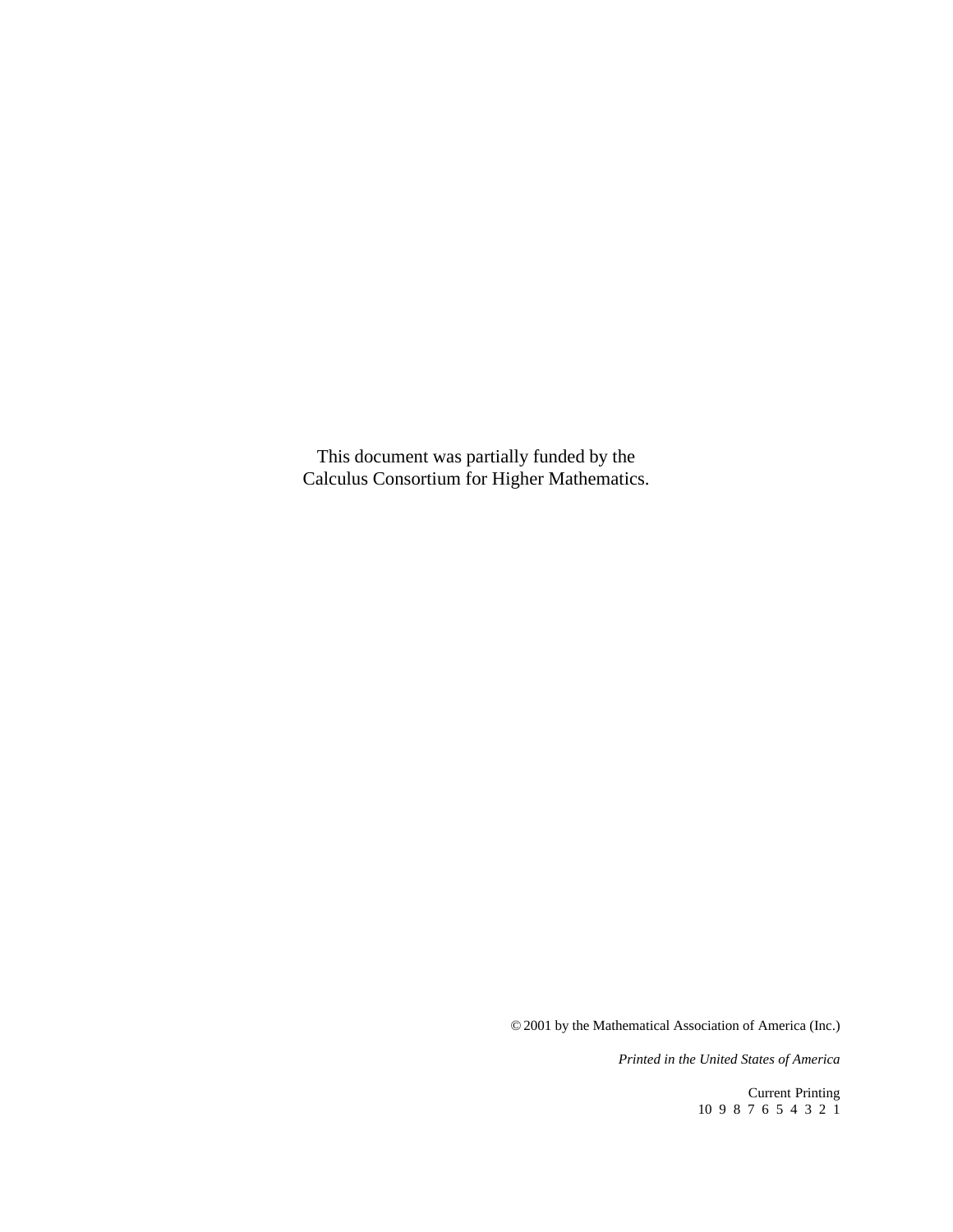# CUPM Discussion Papers about Mathematics and the Mathematical Sciences in 2010: What Should Students Know?

*Prepared by*

**The Committee on the Undergraduate Program in Mathematics (CUPM)**



*Published and Distributed by* The Mathematical Association of America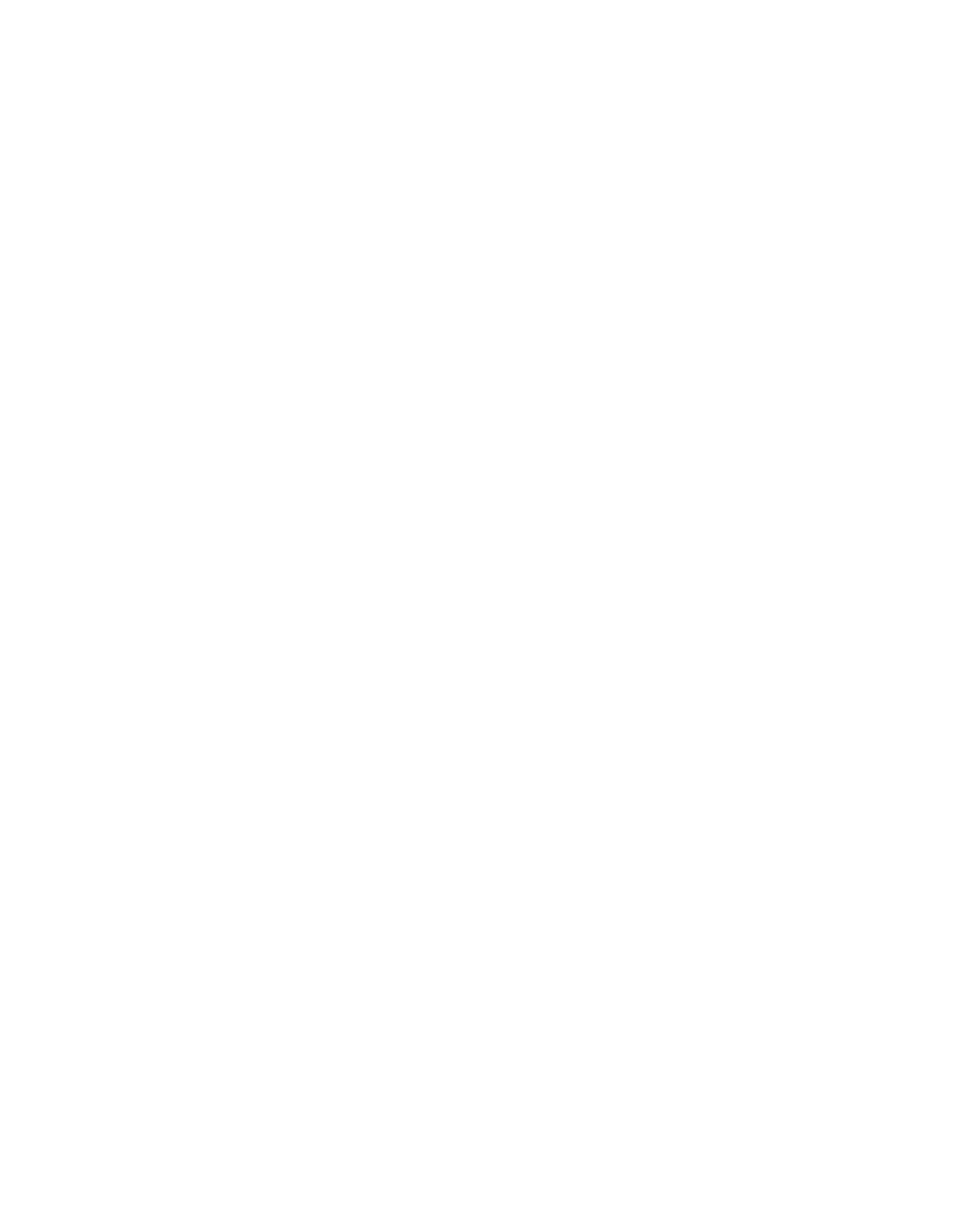## **Contents**

| Mathematics and Mathematical Sciences in 2010: What Should a Graduate Know?           |  |
|---------------------------------------------------------------------------------------|--|
|                                                                                       |  |
| Mathematics and the Mathematical Sciences in 2010: What Should Graduates Know?,       |  |
| The Mathematical Education of Prospective Teachers of Secondary School Mathematics:   |  |
|                                                                                       |  |
|                                                                                       |  |
|                                                                                       |  |
|                                                                                       |  |
|                                                                                       |  |
|                                                                                       |  |
| Mathematics and Mathematical Sciences in 2010: The How of What Graduates Should Know, |  |
|                                                                                       |  |
| First Steps: The Role of the Two-Year College in the Preparation of                   |  |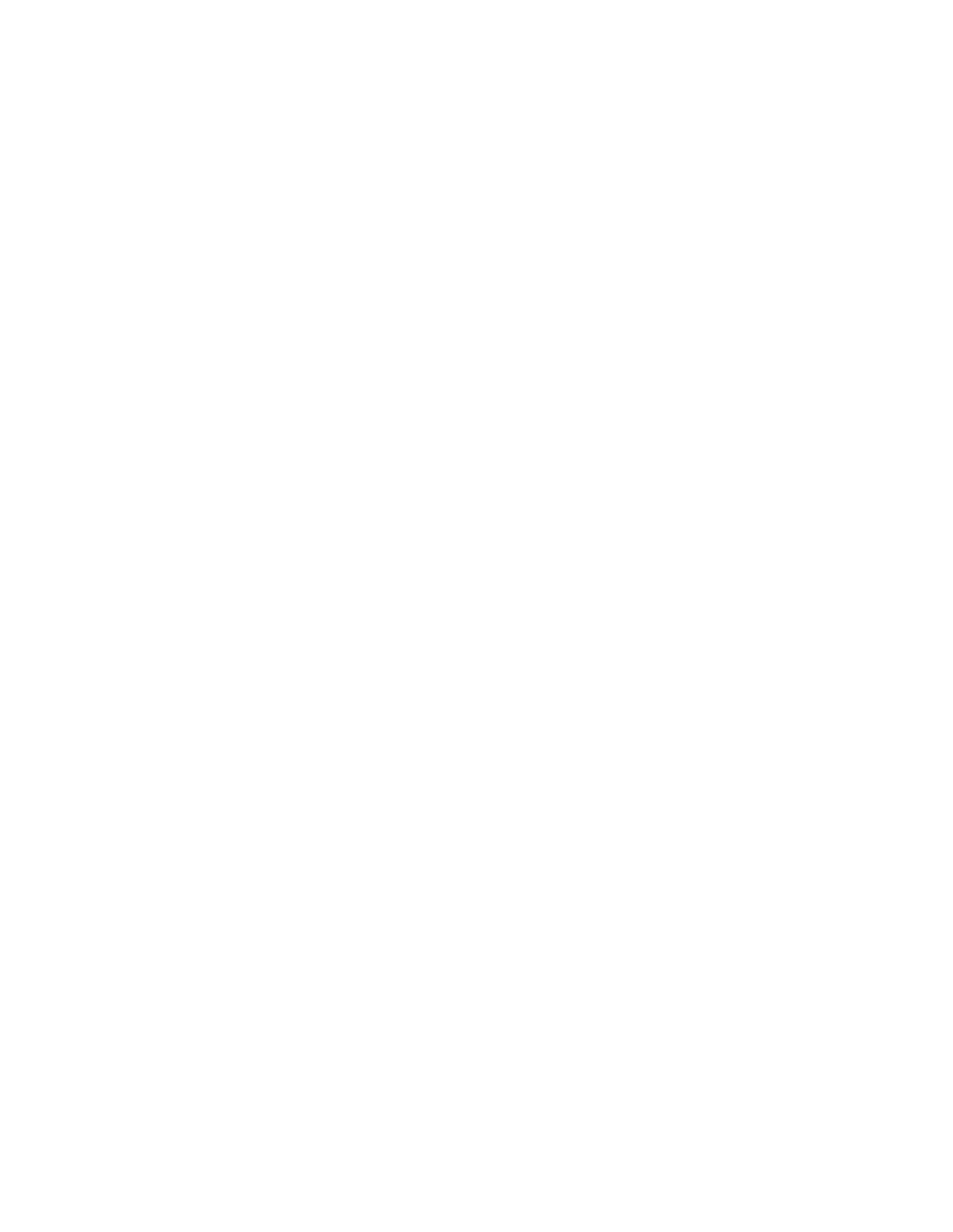## Mathematics and the Mathematical Sciences in 2010: What Should Students Know?

**ABSTRACT**: This report is a call for participation from the mathematics profession. The Committee on the Undergraduate Program in Mathematics (CUPM) is gathering information toward the preparation of a *Curriculum Guide* to help departments plan the further development and evolution of their undergraduate curriculum. Over the past year and a half, CUPM has held paper sessions, panels, and focus groups on issues to consider when planning curricular change. CUPM has also sponsored workshops where faculty from mathematics and mathematics-intensive disciplines have met to discuss the mathematical needs of other disciplines. In the summer of 2000, CUPM invited a number of mathematicians to write thoughtful and provocative papers describing their views on topics in curricular development. In September 2000, CUPM met with these authors and a few other leaders in undergraduate mathematics education at a small three-day workshop. The goal was to identify major issues and develop tentative recommendations for a *Curriculum Guide*. They are summarized in this report. CUPM now invites you, as a member of the mathematical community, to contribute your comments and suggestions to the discussion.

What have you learned about the mathematics curriculum? What are your views on this curriculum? Faculty expend great effort thinking about, preparing for, and facilitating the learning of mathematics. Every child is now promised a college education. The job market values analytical skills above all others. Students graduating in mathematics take jobs and pursue further education in ever-widening areas. Students who once might have majored in mathematics are now concentrating in allied mathematically intensive disciplines. A new surge of students is entering higher education expecting faculty to prepare them in their discipline and provide the background for future careers. Acute teacher shortages are developing in mathematics and science throughout the United States. Universities are instituting procedures of accountability.

What is the appropriate program in this new environment? In order to answer this question for their own students, many departments keep track of their majors, ask employers what characteristics make for a successful employee, and collect evidence about the results of their placement policies. Many faculty conduct studies concerning education innovations. The Committee on Undergraduate Programs in Mathematics (CUPM) is seeking information from those who have undertaken such work; it is also seeking considered views from the community of mathematicians and experts in other disciplines.

Please, page through this report; think about the possible recommendations that are contained in it; identify the ideas in the articles that ring true for you; analyze those questions that bother you; raise issues the report overlooks; but above all, discuss curricula and expectations with your colleagues and share your views with CUPM (CUPM-curric@maa.org).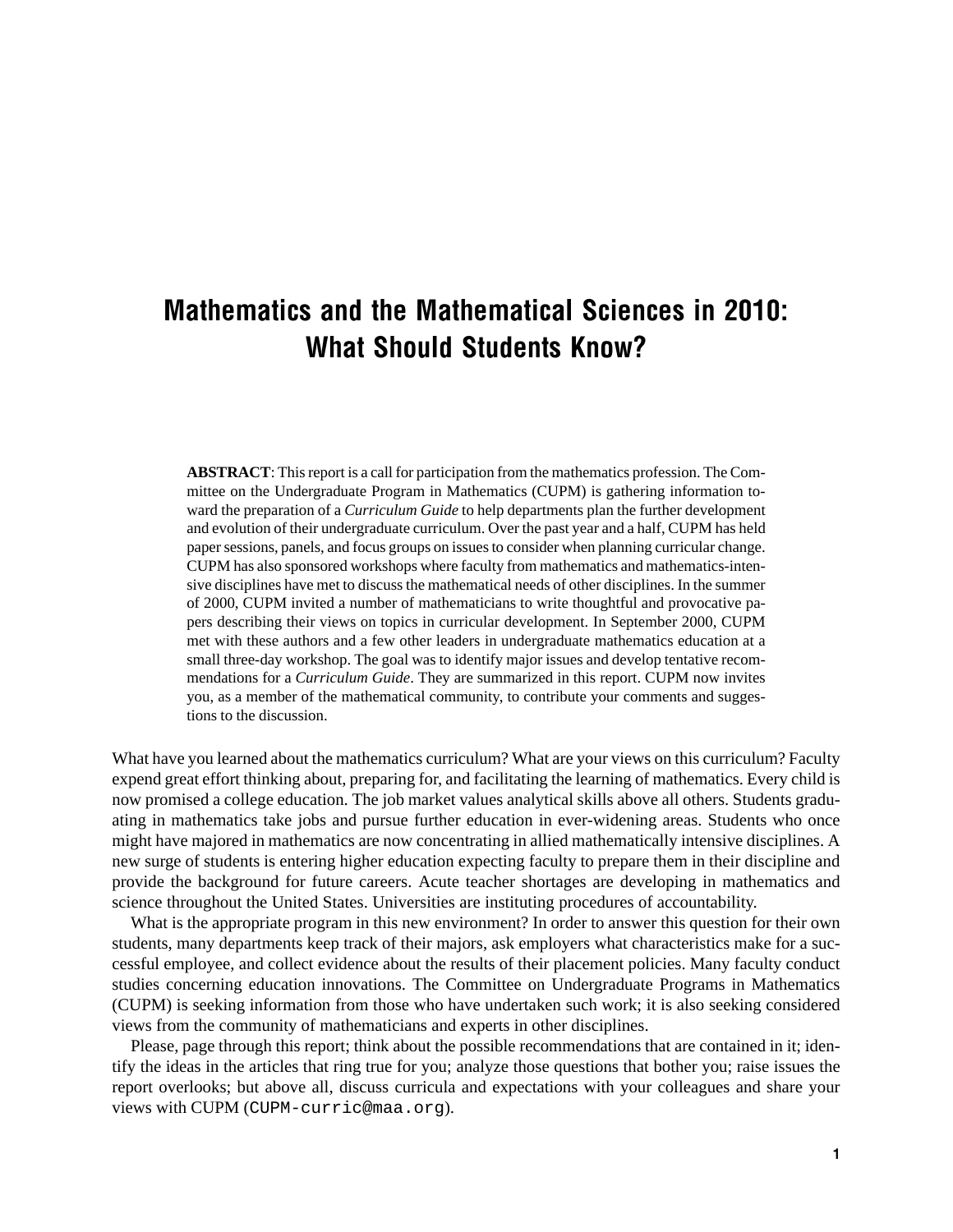## Part I. The Goal of the Curriculum Initiative

The Committee on the Undergraduate Program in Mathematics (CUPM) of the Mathematical Association of America (MAA) issues curriculum guidelines about once every decade. The present committee is currently engaged in gathering information leading to preparation of a *Curriculum Guide*. With far greater diversity among institutions, preparations of students, and expectations of higher education, it is no longer either possible or desirable to simply list and describe the content of a few courses that would constitute a major. We must ask ourselves, "What should students know?" The very process of answering this question will serve as a useful base on which to build a curriculum that can address the needs of a particular college or university. With this in mind, CUPM will prepare a document differing from those in the past. The focus of the *Guide* will not be "What courses should a department offer or require?" but rather "What do we want our students to know and be able to do?" Planning a program in answer to this question is a process. A good deal of thought, information, and discussion are required. CUPM hopes to provide guidance to departments as they go through this process.

To facilitate a planning process, CUPM can assist departments by posing the right questions, suggesting a structure to find answers, and providing examples and information so that departments can benefit from the experience of colleagues elsewhere. The preliminary recommendations are organized into seven broad areas outlined below.

### A. Mathematical Knowledge: General Expectations

What should students know upon graduation? Student knowledge grows in several ways. Closest to our own discipline are recommendations about the mathematical content that we expect students to understand. But as a second critical foundation, we also expect a level of skill development. A new third dimension has been added as technology has grown in importance and as more of our students enter the job market directly. Students now may need experience with powerful mathematical software tools not only to promote learning in mathematics, but also to be prepared for a wide range of software tools they will encounter later.

Should every student be given an opportunity to "put it all together" through a group or individual experience? Employers expect graduates to be able to read, write, and speak about mathematics both for their expert colleagues and for others whose background is not in mathematics. We expect our graduates to enjoy mathematics and to be emissaries for it in later life. What classroom experiences foster the attainment of goals like these?

### B. A Special Responsibility to Future Teachers

How often have you met someone casually, explained that you "do mathematics," and heard in reply, "Math, I could never do that"? Our first lines of defense against such illiteracy are the teachers in our schools. The country is encountering critical shortages of mathematics and science teachers. Not only do we want high quality teachers who love mathematics, but we want those teachers to teach as we want our children to learn. While many universities assume as their primary responsibility the preparation of future teachers, other universities also have mathematics students who contemplate becoming teachers. Every department should discuss the role of its program in the preparation of future teachers of mathematics and science.

### C. Extracurricular Learning Experiences

Some of the most successful departments have thought about and shaped the extracurricular experience for their students. Because motivation so strongly influences learning, these departments have fostered a large number of loyal students. What parts of the environment outside the classroom should a department address? What actions benefit students?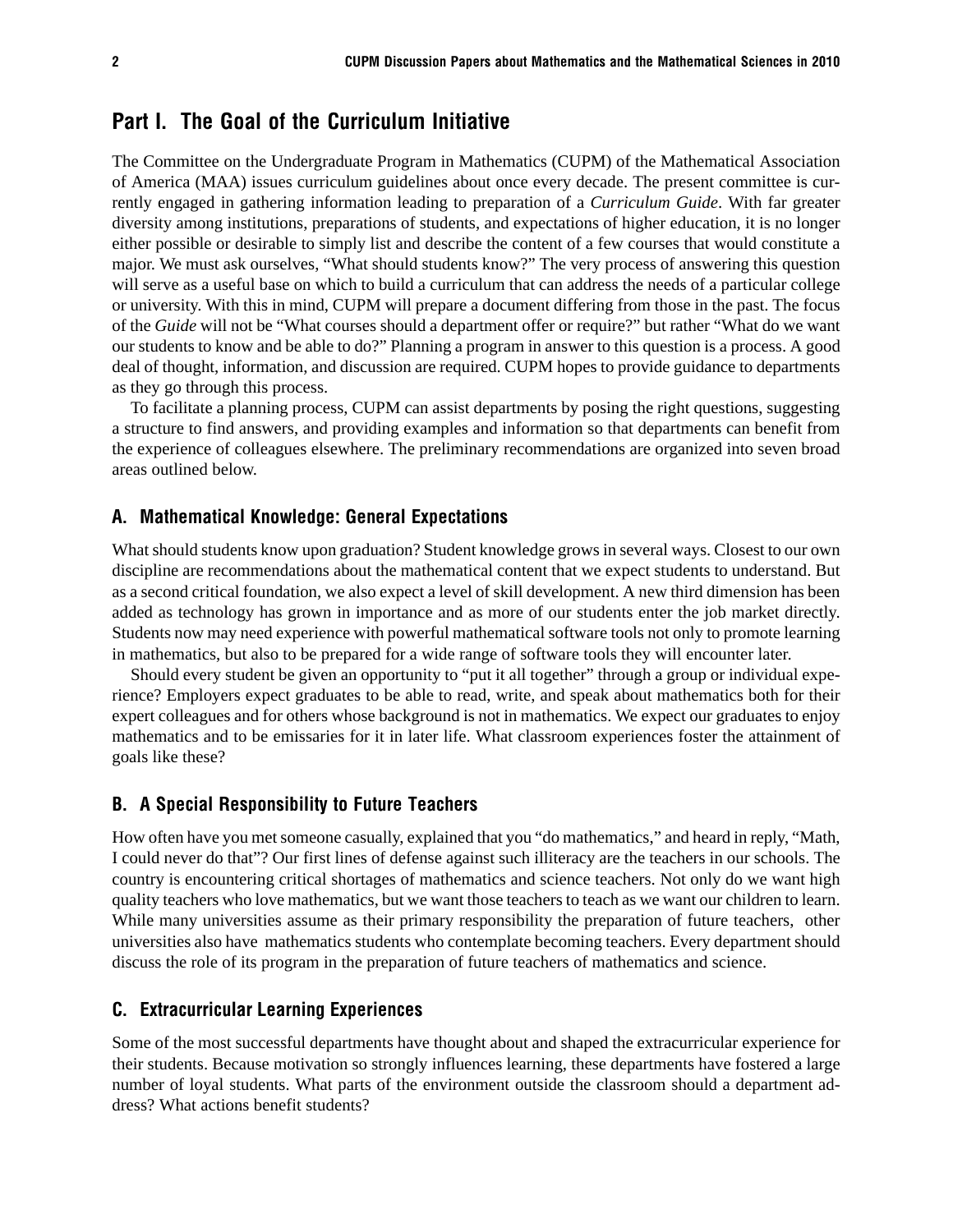### D. Assessment

We would all like to know that we are succeeding. We also want to know if we are falling short of our expectations. Such knowledge comes from recognizing our goals and gathering information that can tell us what progress we are making toward them. How are our students being assessed? Is this compatible with reaching our expectations of them? Is our program succeeding? Are we recruiting, retaining, and graduating the audience we expected? Are students reporting their satisfaction with their preparation once they leave us?

### E. The Role and Responsibility of the Department

Consider

- · a major land grant university serving 20,000 students in a region that includes an entire state,
- · a state university of 13,000 students chartered to serve everyone in a local region,
- · a privately endowed university charged to reach out to the "best and brightest" throughout the world,
- · a college of 2,000 students focusing on undergraduate education in the liberal arts drawn from across the country,
- · a college of 1,500 undergraduates serving particular needs in a local area, and
- · a two-year college of 3,000 students preparing some students to immediately enter the workforce and sending other students on to a variety of four-year institutions to prepare for a wide variety of careers (including teaching).

These institutions serve their students in many different kinds of classroom settings providing a wide range of opportunities. Clearly, the programs at these varied institutions are different, in course offerings, in sequence, and in experiences. A program designed locally and informed by who its students are and what its institution's mission is best serves its students. But doesn't it seem reasonable that students graduating with intensive mathematical training from any of these institutions should possess knowledge and skills that are recognizable as preparation in mathematics?

If the faculty is to assist students in meeting our expectations, then what are the needs of the faculty? How should expectations be set and fulfilled so that faculty members enjoy their careers and grow as teachers and mathematicians?

### F. Issues for the Discipline

The *Curriculum Guide* will be the first of its type from CUPM. There is a responsibility to produce something of substantial value to departments and to provide them with the kinds of information they need. Many tell CUPM that models of successful efforts are particularly helpful, like the undergraduate programs in *Models That Work* (MAA Notes 38) and the programs at research universities in *Toward Excellence* (AMS, 1999). What information and guidance should the profession provide to departments?

Between 4 and 5 percent of an age group majors in Mathematics, Science, or Engineering, that is, in one of the traditional mathematics-intensive disciplines. This percentage has been fairly constant since the 1950's through both mathematics reform and "back-to-basics" movements. Majors grow or shrink by reapportioning students in this 5 percent group. In this decade, students who would formerly have majored in mathematics are now choosing to major in other disciplines. Is there a responsibility to reach out to them? Should we be doing a better job of addressing the mathematical needs of advanced students in these other mathematicsintensive disciplines? Should we encourage more of these students to major in mathematics? What can the profession do to assist departments as they address these questions?

## Part II. The Information Gathering Process

Prior to releasing this report, CUPM engaged in a series of information gathering projects. The first was to examine past CUPM recommendations. The 1981 recommendations recognized that many students wish to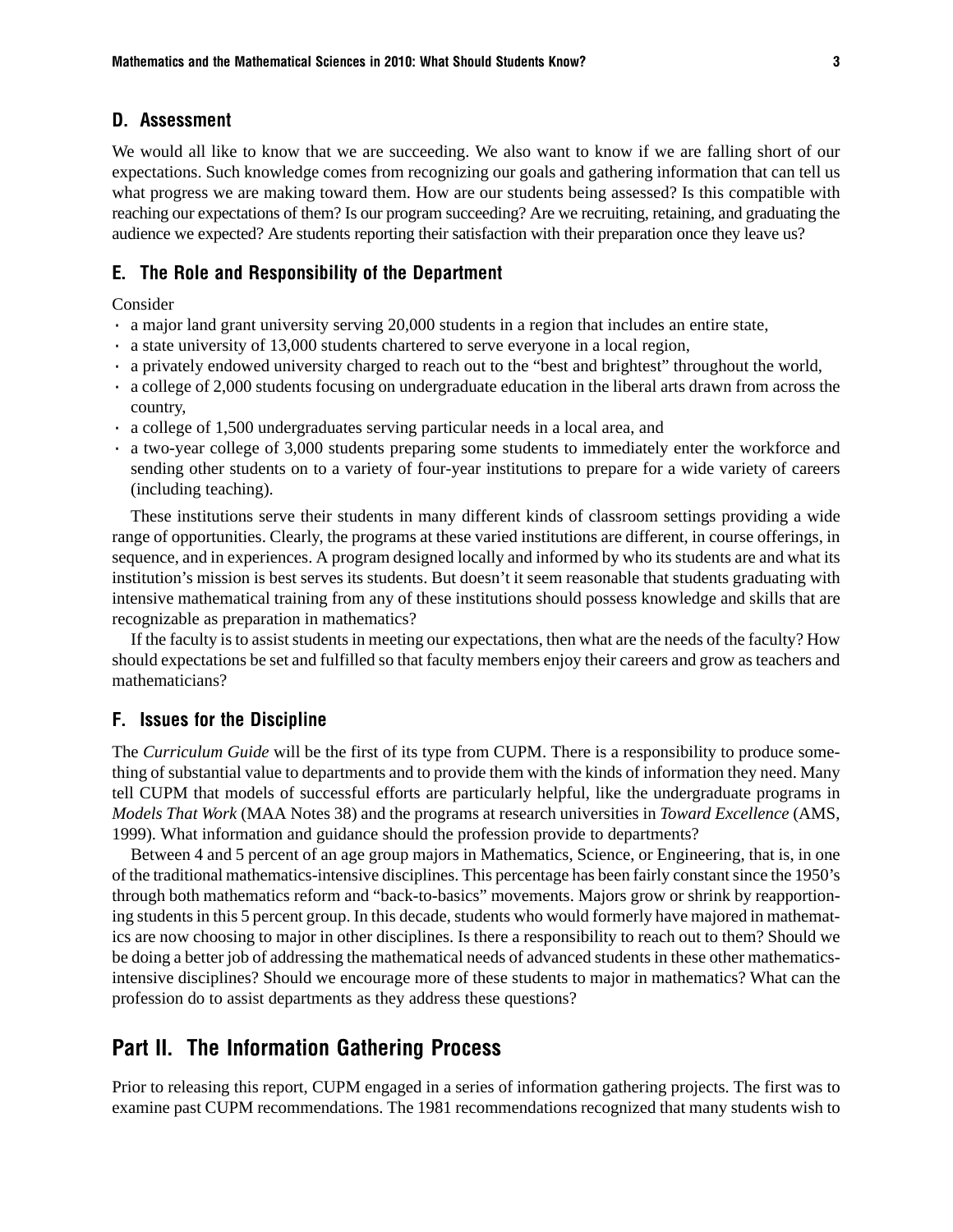combine the study of mathematics with that of other disciplines in order to broaden their knowledge base and enhance their future career opportunities. The 1981 recommendations were reissued in 1988 as *Reshaping College Mathematics* (MAA Notes 13). The 1991 CUPM recommendations appear at the end of *Heeding the Call for Change* (MAA Notes 22). By this time, a list of courses for the major was no longer easy to state and the mathematics community was engaged in major discussions about calculus. Therefore, the 1991 curriculum document is brief. Since 1991, *Models That Work* (MAA Notes 38) described exemplary programs in mathematics, and *Confronting the Core Curriculum* (MAA Notes 45) addressed preparation in the first two years. The recent book on assessment, *Assessment Practices in Undergraduate Mathematics* (MAA Notes 49) examines a broad range of assessment issues and includes models illustrating productive approaches. All of these documents remain useful for departments planning their programs. They also serve as a base for the current curricular discussions.

Since the Summer of 1999, CUPM has been gathering information directly from the profession in the following ways.

### **Meeting sessions and panels**

- · At Mathfest 1999, CUPM sponsored a panel/audience reaction session in front of an involved and packed audience.
- · At the January 2000 AMS/MAA/SIAM meetings, CUPM sponsored a panel/audience reaction session again to a packed room, plus two very well attended contributed paper sessions.
- · At Mathfest 2000, CUPM sponsored a panel of industry members commenting on the curriculum for a full and active audience.

### **Focus groups**

· In January 2000, CUPM invited mathematicians to participate in focus groups discussing curricular issues, clustering participants by institution type.

### **Interdisciplinary conferences**

· Under the title "Curriculum Foundations Project," the subcommittee Calculus Reform and the First Two Years (CRAFTY) is holding 11 different workshops bringing mathematicians together with faculty from other mathematics-intensive disciplines to discuss the undergraduate curriculum. From these meetings a sequence of reports will be issued by those other disciplines on the mathematical needs of their students. Two panels at the January 2001 AMS/MAA/SIAM meetings will discuss the findings of workshops to date. The remaining workshops will be held in 2001, and the reports from the various disciplines will be combined for distribution later that year. The reports themselves will be made available prior to that time on the web.

### **Invited papers followed by a workshop discussion (September 2000)**

· CUPM solicited papers from a number of mathematicians asking them to address issues central to developing a planning document for departments. Writers, members of CUPM, and a few others met in September 2000 for a workshop informed by and taking off from the issues raised in the papers. The invited papers appear in this report along with a summary of the deliberations at the workshop and tentative recommendations that CUPM would like to discuss with the larger community.

### **A call for discussion**

· This report is being issued in time for the January 2001 AMS/MAA/SIAM meetings. At that meeting, an extended panel session has been scheduled to elicit comment from the mathematical community. A set of focus groups is being arranged to obtain reactions in depth from participating mathematicians.

### **Involvement of mathematics-intensive disciplines**

· Representatives of sister societies in engineering, physics, and economics attended the September 2000 workshop reported on here. AMS has representation on CUPM through membership on CUPM and through a liaison appointed by the President of AMS. The presidents of MAA, SIAM, and AMATYC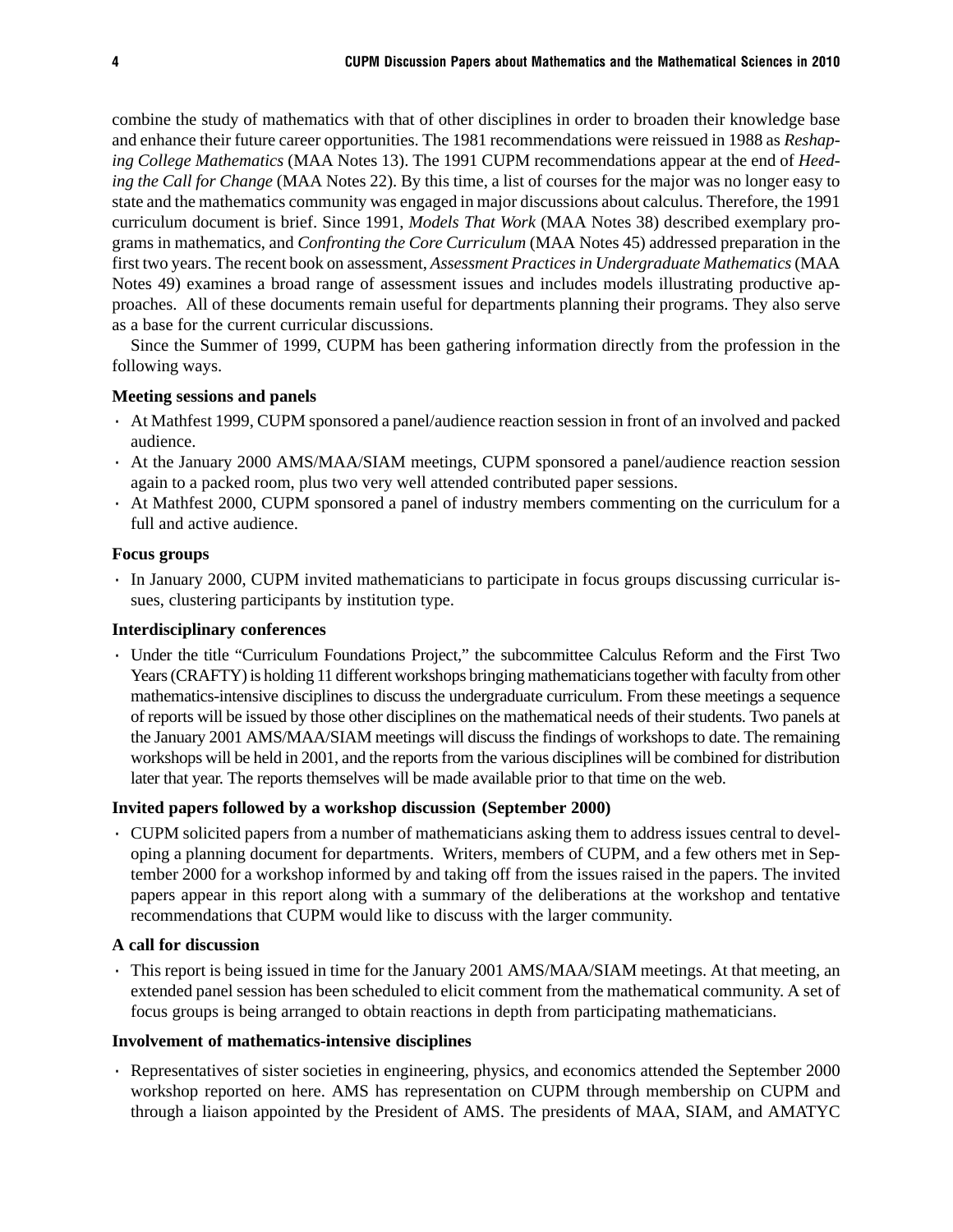contributed papers and participated in the workshop. During the next year, liaisons from a broad range of additional disciplines will be asked to contribute to CUPM's deliberations.

CUPM seeks to involve the major stakeholders, with greatest emphasis on the mathematics profession itself. If we can engage you in active discussion, with your colleagues and through your profession, then we will have already done a great deal for curricular awareness and improvement. Further, through the information you will provide us, we will be able to offer the profession the best guidance and advice.

We have had regular articles about our work appear in *Focus*, and there will be more. There is an email address that directly reaches CUPM and is open for your use (CUPM-curric@maa.org). By the time this report appears we hope also to have a web page. CUPM wants to listen to your views.

## Part III. Issues and Possible Recommendations Identified at the September 2000 CUPM Workshop

As described in Part II of this report, members of CUPM are engaged in a series of conversations in preparation for developing a guide to help mathematics departments develop, modify, and refine their overall undergraduate programs. This final guide has been tentatively entitled *Mathematics and Other Mathematics-Intensive Majors: A CUPM Curriculum Guide*.

The September 2000 CUPM Workshop referred to in Part II was attended by members of CUPM, the authors of the papers that are included in this report, representatives of professional societies for some mathematics-intensive disciplines, and a small number of other leaders in the mathematics community. During the workshop, the participants met in small groups to begin to identify key issues and questions to be addressed in the *Curriculum Guide*.

What follows is framed as a sequence of possible recommendations accompanied by some discussion of the rationale supporting the recommendations, along with concerns that might argue against them. These recommendations can be viewed as a sequence of questions that raise issues of importance. *They do not constitute a draft of the Curriculum Guide. Moreover, it should be emphasized that neither the full CUPM Workshop nor the CUPM as a committee has endorsed any of these possible recommendations*. In fact, these groups did not even formally decide that these issues are indeed the most important. They were selected because they emerged in our discussions, and they do reflect the thinking of a large number of CUPM members and others who have been involved in the process during the past year.

CUPM believes that now is the appropriate time to share this thinking with the entire mathematics community and to obtain reaction to this preliminary work. We hope and expect that the final *Guide* will be a useful tool to shape departmental discussions and to present to deans and other administrators to explain the needs and expectations of a well-functioning undergraduate mathematics program. Please keep this dual audience in mind as you make recommendations to CUPM for the *Guide*. Recommendations are needed both on the particular areas under consideration here and on anything perceived to be missing.

The first three sets of possible recommendations directly address the question, "What do we want our students to be able to do?" Throughout its work, the CUPM defines as "our students" those who are enrolled in mathematical sciences courses and are majoring in mathematics or other mathematics-intensive disciplines, including physical sciences, engineering, computer science, and many subfields of a large number of disciplines. Expectations having to do with content mastery have not been separated from those having to do with broader thinking skills and supporting competencies, although the more general expectations are divided from more specific ones.

### A. Mathematical Knowledge: General Expectations

**1. Possible recommendation: All students should achieve mastery of a rich and diverse set of mathematical ideas.**

The particular ideas will vary — no single list will be right for every institution or program, let alone every student. But mathematics is about ideas, and the conceptual content of the discipline deserves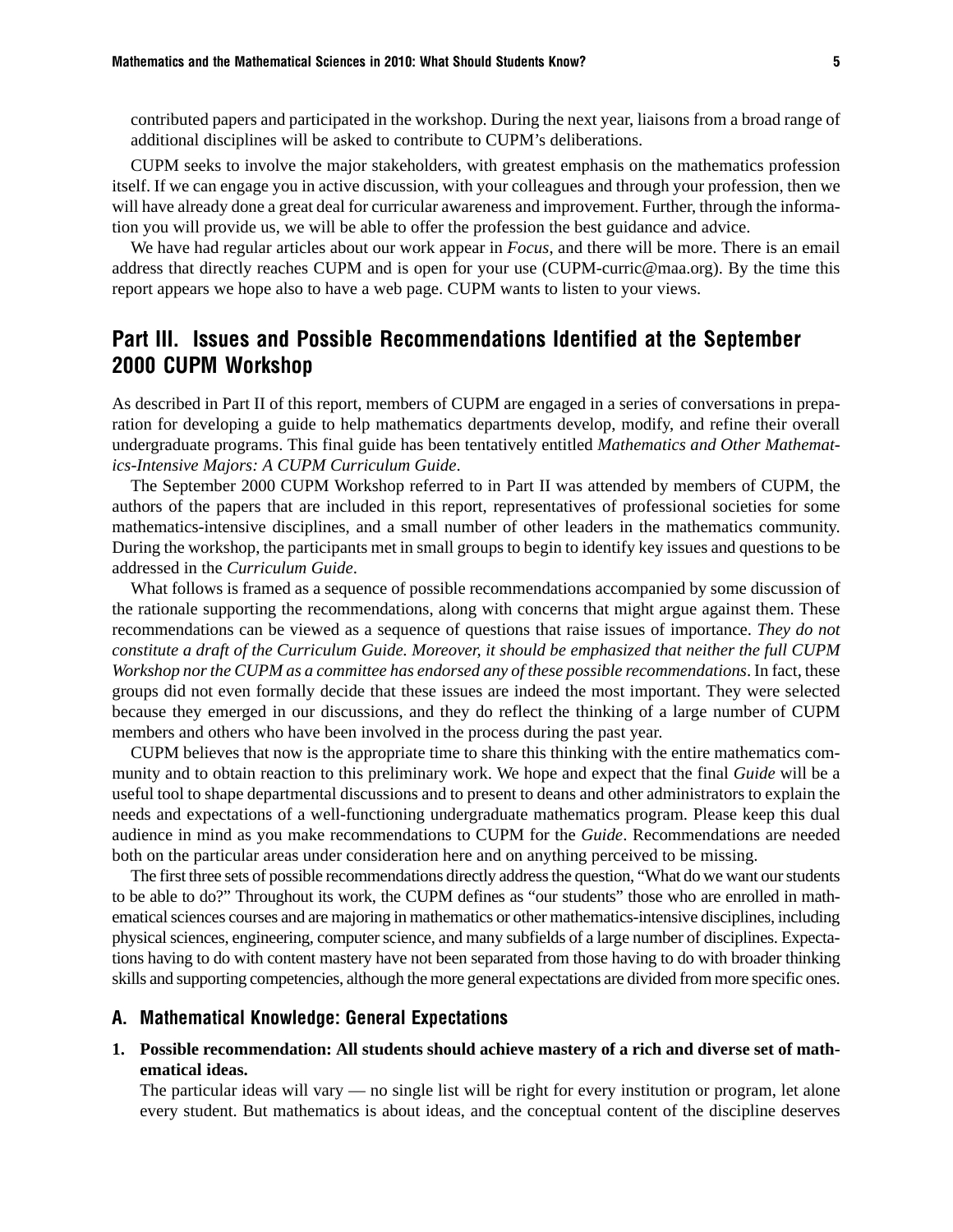attention. Especially as student programs become more diverse, attention should be paid to interconnections and broad themes (linearization, optimization, symmetry, approximation, etc.) that give coherence to a major.

*Concerns.* A minority argues that we should attempt to identify a core of ideas with which every major should be familiar.

**2. Possible recommendation: All students should be able to think analytically and critically and to formulate problems, solve them, and interpret their solutions.**

As the list of topics that students are to master is developed, the technology skills are stated, and the ability to communicate is emphasized, it is possible that the central goal of teaching students to think analytically and critically may be obscured. Faculty should emphasize these general thinking skills and support students as they learn to think mathematically. For example, even something as simple as asking students whether they have seen a similar problem before is an opportunity to reflect on the use of analogy as a tool.

*Concerns.* Is it appropriate for CUPM to be making such a recommendation? Mathematical thinking is central to our discipline and perhaps doesn't need to be explicitly stated as an expectation.

### **3. Possible recommendation: All students should achieve an understanding of the nature of proof.**

Proof is what makes mathematics special. Students should understand and appreciate the core of mathematical culture: the value and validity of careful reasoning, precise definition, and close argument. The development of this understanding can begin with activities such as finding a counterexample to a false statement, reading and critiquing a short proof, or completing a proof given its first step or two. Indeed, all mathematics courses should contribute to the development of critical thinking/reasoning skills in order to teach students to think, rather than just seeing mathematics in procedural terms. Those majoring in mathematics should move beyond the developmental activities described above and develop an ability to write some complete proofs.

*Concerns.* Might the inclusion of these encounters with proof alienate many students? No one has argued that courses, particularly those designed also to meet the needs of non-mathematics majors, should be structured in a theorem-proof mode. However, a recommendation to include proof as a central component of the mathematics curriculum could lead to empty formalism that is meaningless to students or could distract attention from the power of well-chosen examples to motivate ideas and illuminate their interrelations. Also, issues of proof can become "code" for the divide between those who believe in a very traditional mathematics major aimed at students who might ultimately earn PhDs, and those who are concerned with what students who major in mathematics can do with only a bachelor's degree.

### **4. Possible recommendation: All students should have experience applying knowledge from one branch of mathematics to another and from mathematics to other disciplines.**

Different working groups discussed the needs of students who were intending to pursue graduate work in mathematics, enter the work force, or prepare for teaching. Each working group recommended that the students they were considering should have practice in translating problems from other disciplines into mathematics and then expressing the solution in language understandable to those with relatively little mathematical training. Courses in statistics, computational science, computer graphics, and operations research are particularly valuable for students entering the work force. All students should appreciate the role mathematics plays in applications, especially in the development of new technologies; for example, for computing, medical imaging, and communication.

*Concerns.* Some urge a stronger recommendation: that all students should have a deep understanding of at least one other discipline that uses mathematics.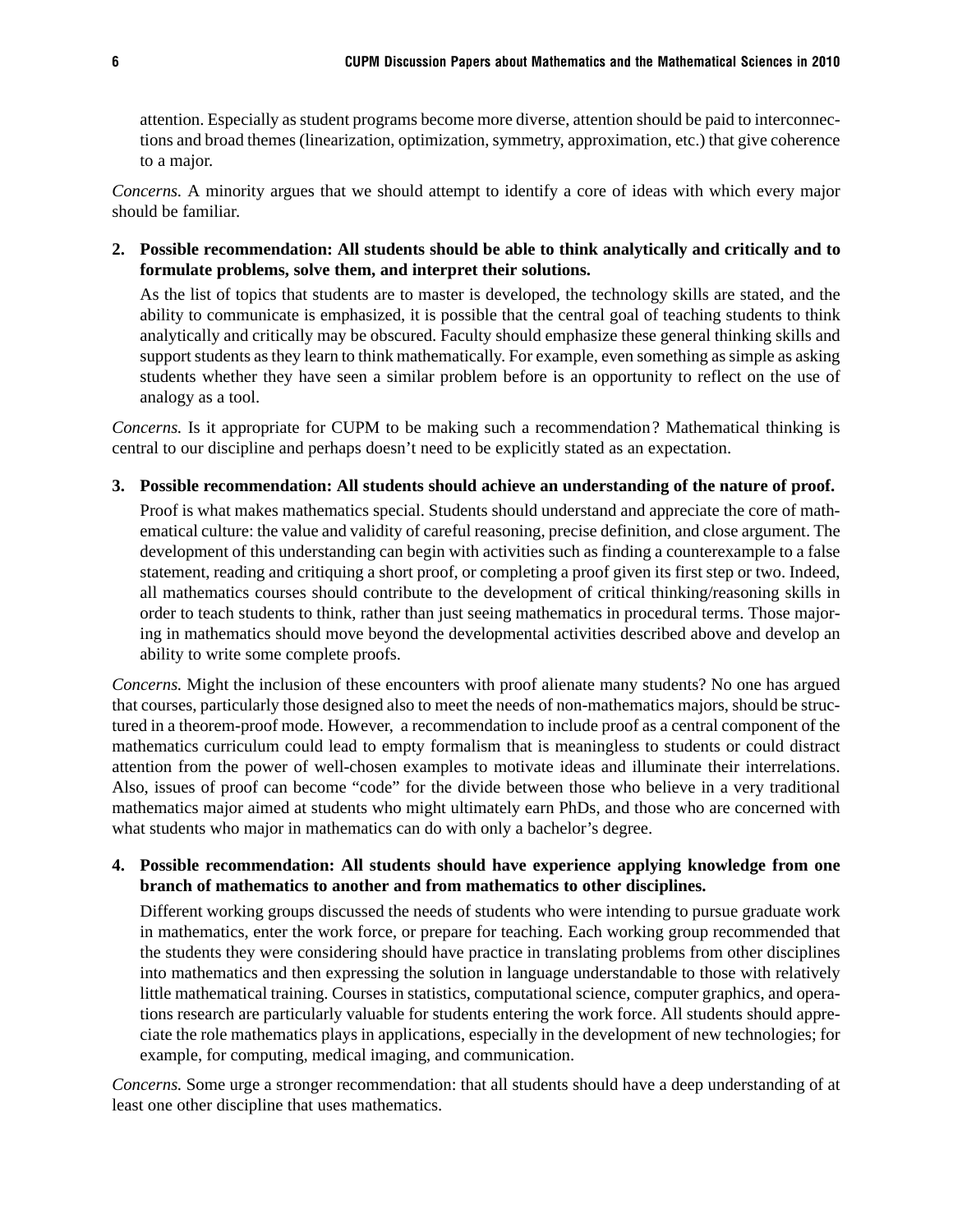### **5. Possible recommendation: All students should experience mathematics as an engaging field with contemporary open questions as opposed to an elegant body of knowledge that is complete and static.**

The primary motivating examples should play a central role in all abstract courses, and there should be significant exposure to the deep interconnections and interplay among diverse mathematical topics and current applications. This understanding should be developed throughout the curriculum and then reinforced through an in-depth study of some specific area, perhaps through a two-course sequence. The subject matter of such a two-course sequence is less important than its ability to develop student confidence and facility with reading mathematics, analyzing mathematical arguments, creating their own mathematical arguments, exploring ideas, and coming up with their own questions and conjectures. Direct contact with open questions is key at this stage.

*Concerns.* There were no concerns expressed with this recommendation.

**6. Possible recommendation: All students majoring in mathematics and mathematics-intensive fields should be able to use a variety of technological tools: e.g., algebraic and visualization software, statistical packages, a high-level programming language.**

Technology has become a major tool in all scientific and engineering investigations. Research mathematicians use powerful computer tools to investigate examples and sort through a myriad of situations. Scientists use software to model theories and to cope with large-scale data gathering and analysis. Engineers often rely more on computational models than on prototypes. Through all of this runs software enabling mathematicians, scientists and engineers to organize and communicate their ideas. Industry has incorporated advanced tools to maintain a competitive position in the marketplace. Experiences using technology and computer languages are valuable tools for understanding and exploring mathematics, and competence in the use of these tools is needed for employment.

*Concerns.* Potential dangers in using various technologies include: diversion of time and resources. Steep technology learning curves can create new obstacles. Some felt these potential dangers outweigh the possible benefits and questioned whether technology indeed enhances learning. Also, the use of technology can exaggerate various equity issues relating to background and financial resources of students. Moreover, differences in experience with technology can also raise equity issues relating to gender.

### **7. Possible recommendation. All students should be able to communicate mathematics both orally and in writing.**

Students should have many points in their undergraduate mathematics program where they are required to write and give oral presentations about mathematics. These reports and presentations should be accompanied by critical feedback so that students are able to improve these skills. There are many formal and informal situations in which these abilities can be developed. For example, if students answer questions posed by other students during class, this adds to their speaking and listening skills.

*Concerns.* Providing experiences for all mathematics majors to develop these abilities requires a substantial investment of faculty time and effort. Does the importance of these abilities justify the commitment of resources? (Most argued yes.)

### B. Mathematical Knowledge: Specific Expectations

**1. Possible recommendation: All mathematics majors should have a command of ideas and techniques ranging across single and multivariate calculus, discrete mathematics, linear algebra, statistics, and differential equations.**

These topics stand at the gateway to powerful and deep mathematics. In many mathematical areas, ideas from these areas merge and become powerful tools to understanding deeper mathematics. They provide the foundation for more advanced study of mathematics and the breadth necessary to apply mathematics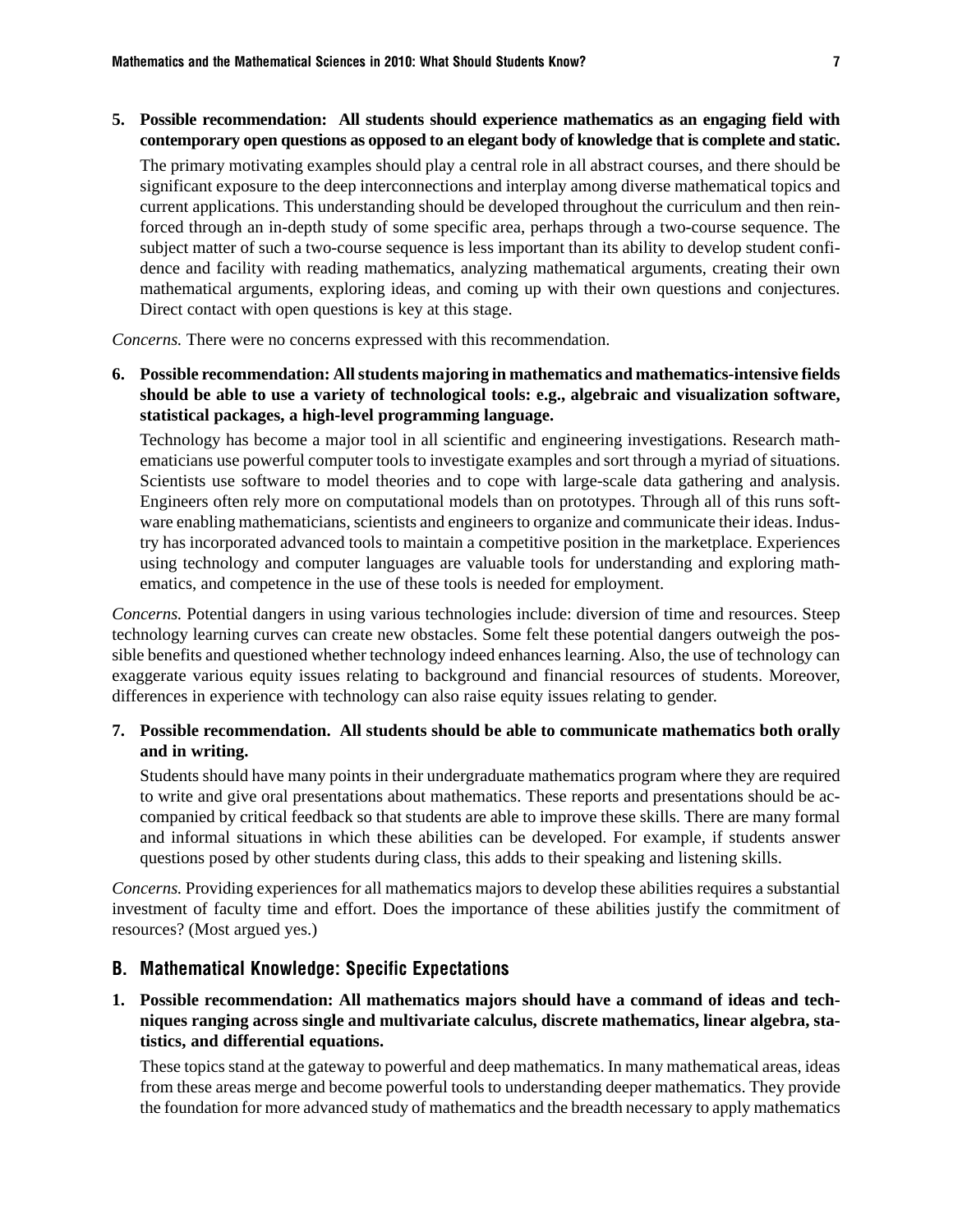flexibly. However, this possible recommendation does not mean that these topics must, of necessity, be the first college-level mathematics courses taken by potential mathematics majors.

*Concerns.* Some participants thought that providing alternate routes to the major would attract different students and energize the major. They argued that the dramatic decline in the number of math majors makes it important to recognize computer science (CS) students as a large source of potential double majors. The new CS curricular recommendations will dramatically downplay the role of calculus, which will lead many CS students to postpone taking it, starting their college programs with discrete mathematics instead. Others were concerned with the sheer length of this list of subjects (see concerns below).

**2. Possible recommendation: All mathematics majors should have experience in algebra, analysis, geometry, probability, and mathematical modeling, with a more substantial experience in at least one of these areas.**

These experiences should be provided in a coherent program. However, a variety of different courses or combinations of courses could provide each of the experiences. For example, students could have an algebra experience in a variety of different settings other than the traditional abstract algebra course. In addition, it is envisaged that two or more of these experiences could occur within one course.

*Concerns.* Would the major be weakened by not having all students take an upper-level core? Although there is no consensus on what a core should be, there was a minority view that the CUPM recommendations should seek to develop such a core. From a different perspective, there is a minority view that the recommendations should not call for experiences in any specific content area. Given the diversity of institutions and the wide range of abilities and aspirations of their students, this line of thought urges that CUPM provide a framework that is very flexible, recommending only that students be exposed to a variety of perspectives: algebraic, geometric, formal, intuitive, applications-oriented, analytical, deductive, experimental, etc. Some successful programs do not require majors to take either algebra or analysis, and many do not currently require any geometry (see below). Finally, if the list of topics included in these possible recommendations is too long that risks making the mathematics major less attractive at a time of declining interest in the major.

**3. Possible recommendation: All students should develop skills in three-dimensional visualization and geometry significantly beyond what is currently expected in most undergraduate programs**.

The three-dimensional visualization skills of undergraduates are not good and can be improved through instruction. Geometry, long relegated to a secondary status in the undergraduate curriculum, needs to be rejuvenated and given a more central role in the education of all students. It provides an excellent framework for courses that integrate diverse branches of mathematics, and workshop participants believe that it is naturally appealing and accessible to undergraduates.

*Concerns.* Why highlight geometry to this degree, given that many areas of mathematics are not emphasized? However, many argued that the teaching of geometry has been so de-emphasized over the past 40 years that this recommendation is warranted.

### **4. Possible recommendation: All mathematics majors should have an experience working on an intensive project that requires them to analyze and create mathematical arguments and then to produce a substantial written and oral report.**

This experience should enable students to integrate the mathematics they have learned, to hone their skills at reading and analyzing mathematics, and to show that they can establish their own insights and communicate them effectively. For students preparing for graduate school in mathematics this could be a research experience—an opportunity to taste the satisfactions and frustrations of the search for mathematical knowledge. For students planning to enter the work force, this might be a team project that seeks to solve an industrial problem. A modeling course offered at an advanced level would be another good mechanism.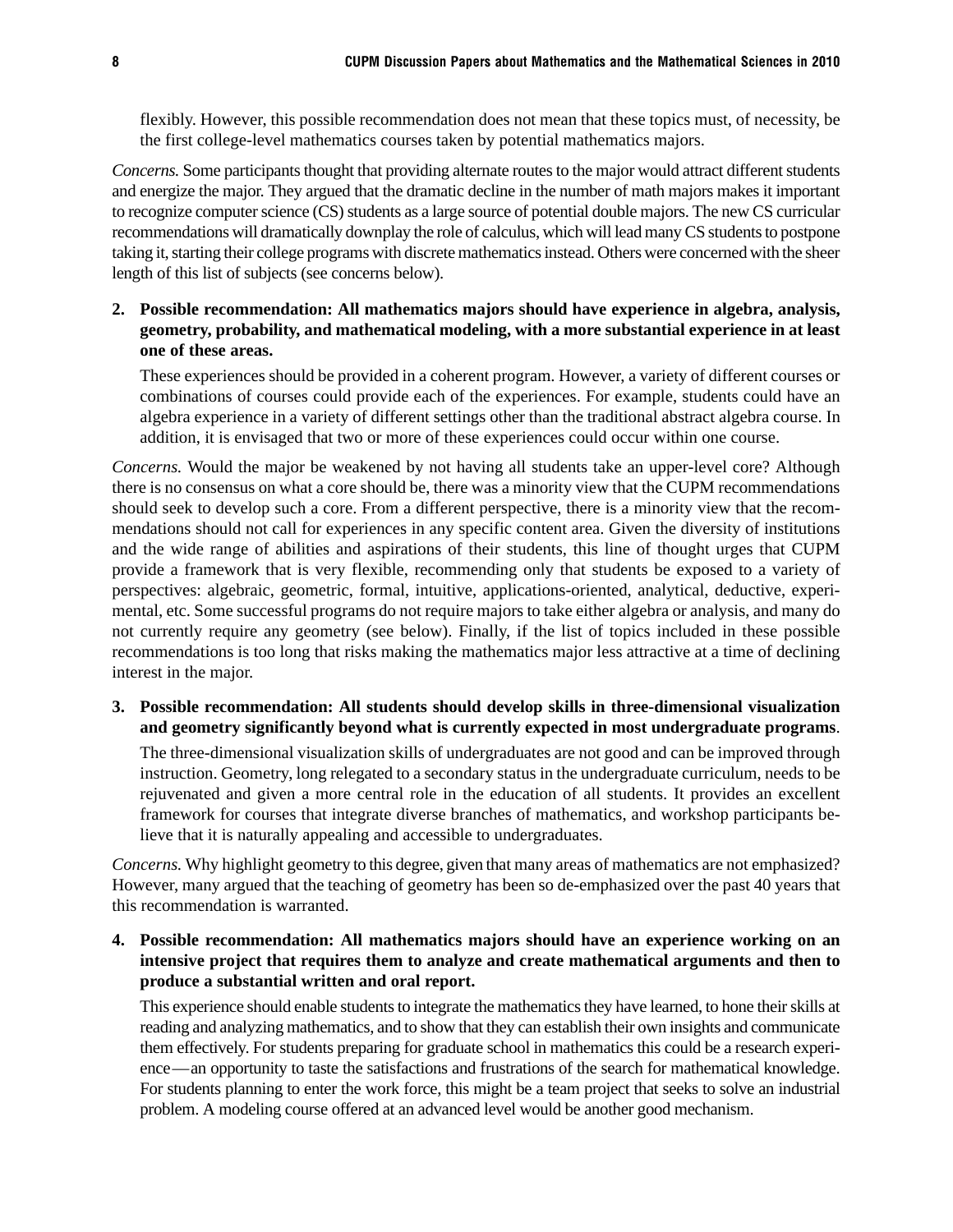*Concerns.* Providing this experience for all mathematics majors requires a substantial investment of faculty time.

#### C. Specific Needs of Future Teachers

Many mathematics majors are preparing to be teachers of mathematics. Most of the general recommendations for majors are appropriate for prospective teachers. But there are some special issues. Members of CUPM are paying close attention to the report of the Conference Board of Mathematical Sciences on the preparation of future teachers. CUPM is particularly concerned about the large numbers of individuals who did not major in mathematics but are now teaching mathematics at the middle and secondary levels. This situation is especially serious at the middle school level. All are agreed that effective teachers require a solid preparation in mathematics, but there is growing discussion of whether a "traditional" major is the best means. What is appropriate mathematics preparation for a prospective teacher merits more attention and examination.

**1. Possible Recommendation. Students preparing to teach high school mathematics need sufficient breadth of study to give them a coherent picture of the discipline; they also need sufficient depth to make connections and deal effectively with student questions.**

Topics of study should include geometry, statistics, calculus, mathematical modeling, and physics.

*Concerns.* Some questioned the inclusion of physics in the list. Others felt that discrete mathematics and/or probability should be added.

### **2. Possible Recommendation. Students should directly make the connections between what they are learning in their college mathematics courses and what they will be teaching in their high school classroom.**

These types of connections could be more easily provided if some of the mathematics courses taken by these students were designed specifically for prospective teachers.

*Concerns.* There was not agreement on the desirability of having special courses designed for future teachers. In small institutions, special courses would likely be impractical.

### **3. Possible Recommendation: Future teachers should develop strong teaching skills prior to completing their program.**

This would require opportunities for teaching experience prior to the formal student-teaching experience at the program's end. (Someone suggested the abbreviation TEU: Teaching Experiences for Undergraduates.) In addition, future teachers should develop the need and desire for continued life-long mathematical learning as part of an ongoing professional development program.

*Concerns.* Providing these types of experiences for all mathematics majors who are preparing to teach requires a substantial investment of faculty time and effort.

*Sets A–C of possible recommendations directly address the question, "What do we want our students to be able to do?" The following sets of recommendations involve the infrastructure and support needed by students and faculty in order for students to develop these abilities.*

### D. Extracurricular Learning Environment

In the view of the workshop participants, it is probably not possible to develop the called-for skills entirely within the formal classes required of a major. Much needs to be accomplished outside of the classroom.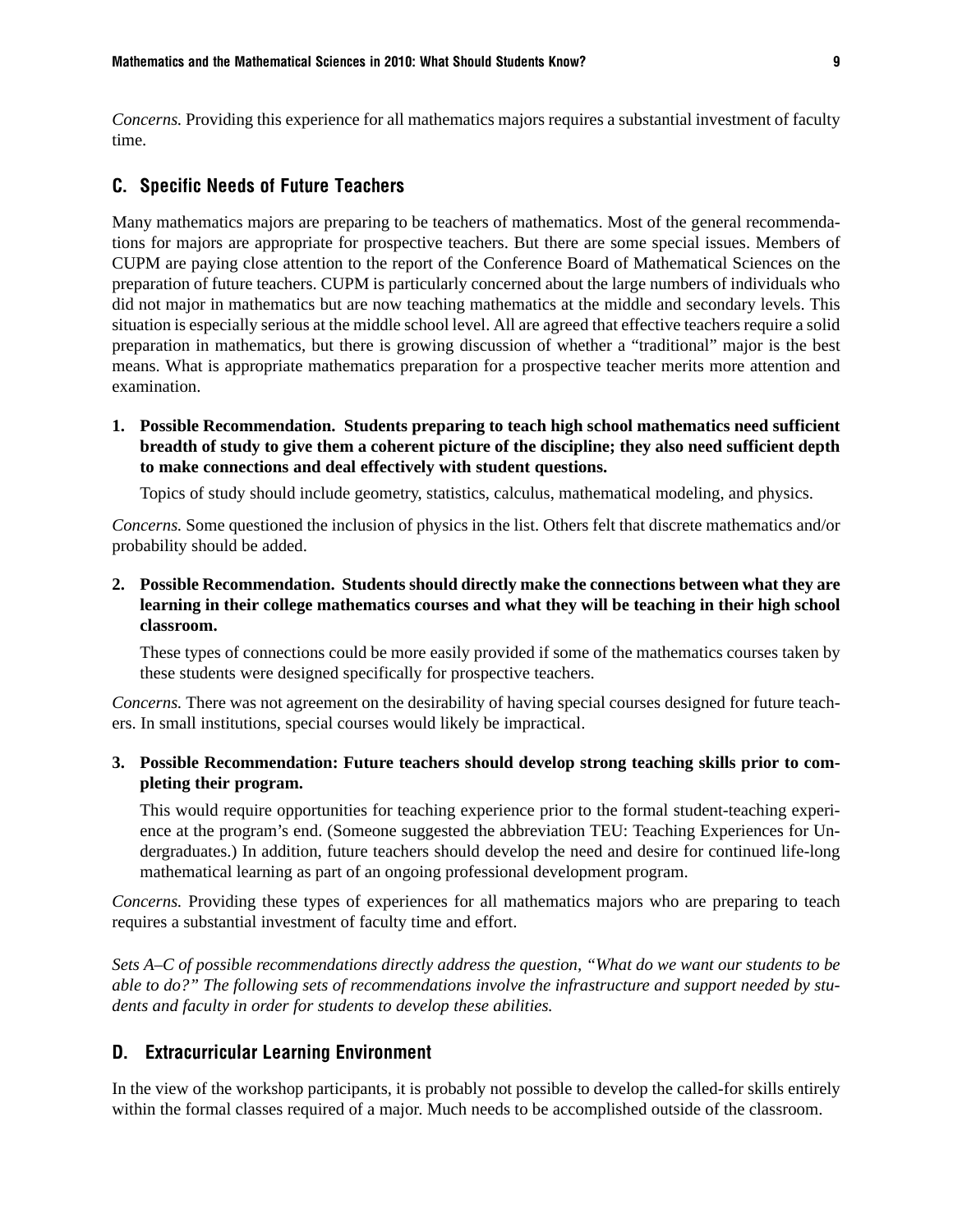### **1. Possible recommendation: Departments should provide space for informal student contact.**

An impressive example of a successful student space is the mathematics lounge provided for mathematics majors at one institution. The lounge contains the work area for the secretary who supports the undergraduate program, computers, study tables, pictures of students, and blackboards. Majors are encouraged to eat lunch in the room and to form study groups centered at a table or a blackboard. Having such a space can make possible many of the recommendations described above.

*Concerns.* Is this recommendation realistic for all mathematics departments?

### **2. Possible recommendation: Students should be expected to communicate mathematics in a variety of settings outside of class**.

While most departments would probably not offer all of the following opportunities, all departments should offer, and expect students majoring in the department to participate in, many of the following: Undergraduate Mathematics Colloquia; Mathematics Clubs or student MAA Chapters; undergraduate research projects; regional/national meetings; employment within the department in a number of different capacities; Mathematical Modeling and Putnam competitions; informal contact with faculty in social situations, lunches, etc. A successful example is the Undergraduate Mathematics Colloquium offered at one institution. The Colloquium meets every other week and features internal as well as external speakers, applications of mathematics, new mathematics, and other enrichment activities. On some occasions recent graduates are invited to return and talk about their job-related experiences and the extent to which they were prepared for employment. As a graduation requirement, all students must attend at least 12 colloquia throughout their college experience and they must write reports about four of the colloquia presentations.

*Concerns.* Is this recommendation realistic for all mathematics departments?

### **3. Possible recommendation: Departments should recognize student achievement in scholarship and for service through a variety of means.**

Possibilities include: Putnam competition; Modeling competition; Calculus Award; Department Service Award; Outstanding Senior; Sophomore Prize; department scholarships; prizes named after retiring faculty.

*Concerns*. None were expressed. It would not be difficult for departments to take these steps.

**4. Possible recommendation: Mentoring programs should be set up for all potential majors.**

Women and members of typically underrepresented groups need to be encouraged to major in mathematics, but all students benefit from mentoring. One particularly effective approach is to invite recent graduates to talk about their job experiences and preparedness. Upper-class students can also be effective mentors of beginning students.

*Concerns.* None were expressed. It would not be difficult for departments to take these steps, particularly if students were recruited to serve as mentors.

### E. Assessment

### **1. Possible recommendation: Assessment should be integral to all of our work, not just something we do at the end of a project.**

Asking questions as we work gives us information and helps shape our thinking. What we learn prompts new questions and more learning. Evaluation is only one purpose of assessment. At least as important is feedback for the purpose of improvement**.** Assessment can also provide valuable documentation of efforts and positive outcomes. Assessment should always be used in some way; it should be designed to be useful.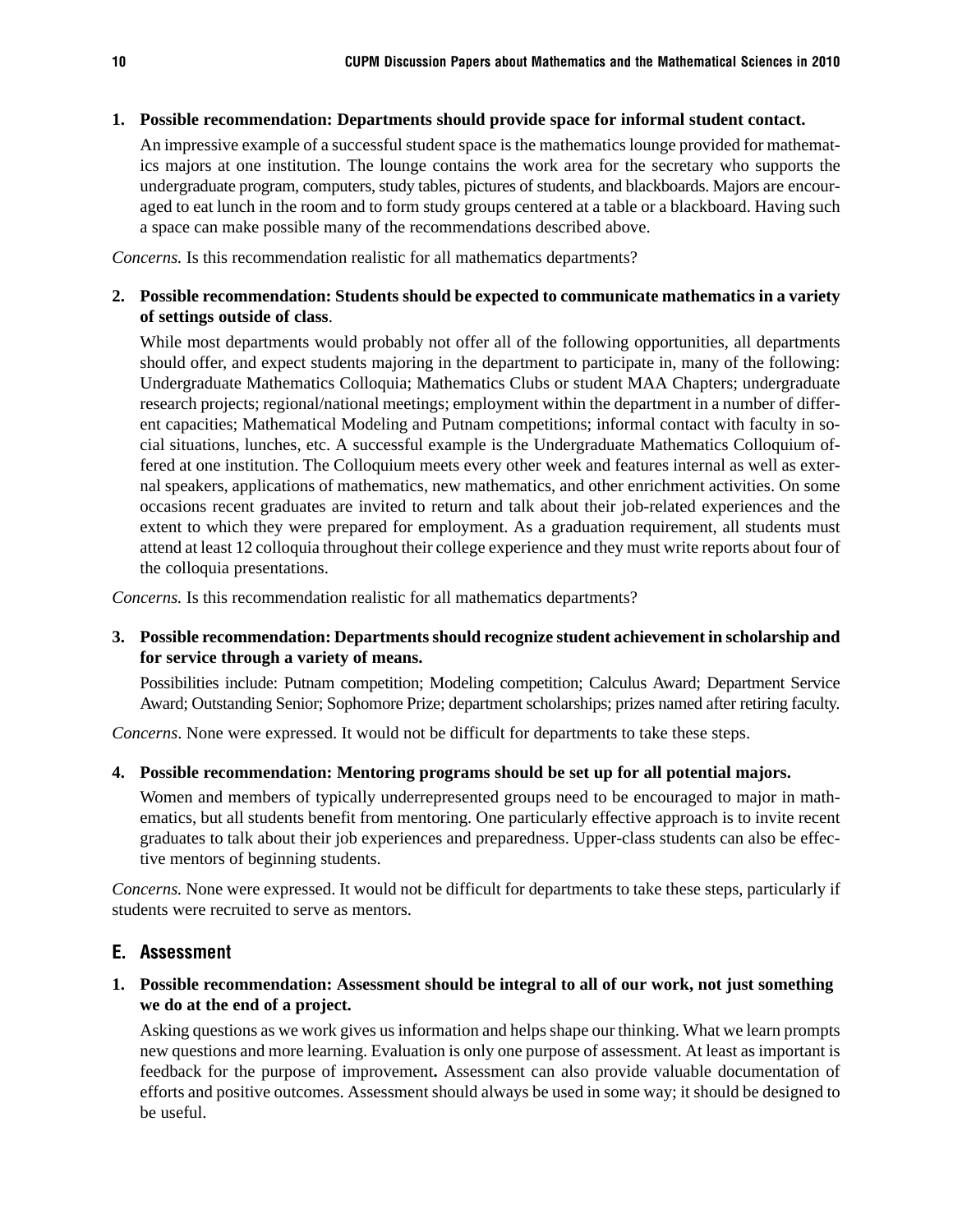**2. Possible recommendation. When we formulate an expectation, we should also describe possible indicators from which we can learn the degree to which the expectation has been met.**

Expectations must be explicitly stated beforehand**.** Continuing and effective improvement requires continual assessment. Departments must have reliable means of measuring how well they are meeting their own goals, and they must have mechanisms in place for using this information to inform and improve their programs. "Closing the loop on assessment" is not just jargon. It is essential.

*Concerns.* Many mathematicians are unfamiliar with formal assessment procedures. Models of effective assessment in different institutions would be enormously helpful to departments and programs. CUPM is considering describing such models as a portion of its *Curriculum Guide*.

### F. The Role and Responsibility of the Department

Strong infrastructure support at the local level is necessary for programs that assure that graduates obtain the various skills, competencies, and viewpoints advocated. Participants in the CUPM Conference believe that effective programs must be developed at the local level and that the development of high quality programs requires strong leadership and support of the faculty.

**1. Possible recommendation: Each undergraduate program must be developed locally. Each department needs to gather information on its own students, its own departmental and institutional resources, and its constraints.**

The first step in moving each department toward its goals is to articulate these goals and the department's vision for itself. This vision should be focused on what it wants its students to be able to do. Departments need to have available time-series data on such things as teaching loads, course enrollments, completion rates, and various student outcomes in order to frame realistic goals and to move toward them.

*Concerns.* There were no concerns expressed.

**2. Possible recommendation: A high priority must be placed on coordination and cooperation on curricular design with our partner disciplines.**

We need to build collaborative relationships with partner disciplines for curriculum planning, on student placement in courses, and on faculty development. We have much to gain from these collaborations.

*Concerns.* This not be interpreted as a diminution of the department's own needs, relegating its status to that of a mere service department.

**3. Possible recommendation: Departments should be encouraged to investigate and foster possible joint majors with partner disciplines.**

These joint majors may go beyond the "mathematical sciences" majors recommended in the last CUPM curriculum report and be more evenly balanced between courses in the mathematical sciences and in the partner discipline. Each department would need to understand the strengths in its institution, both within and outside of the mathematics department, to determine which opportunities are most promising.

*Concerns.* Some participants seek assurance that such programs will not, in some way, weaken the mathematics major.

**4. Possible recommendation: Each department needs to provide appropriate infrastructure to support all faculty (full-time, part-time, GTAs) in using technology.**

Institutions are used to providing support to faculty in science and computer science programs, but the need to provide a wide range of support for offering appropriate technology in mathematics is not fully recognized.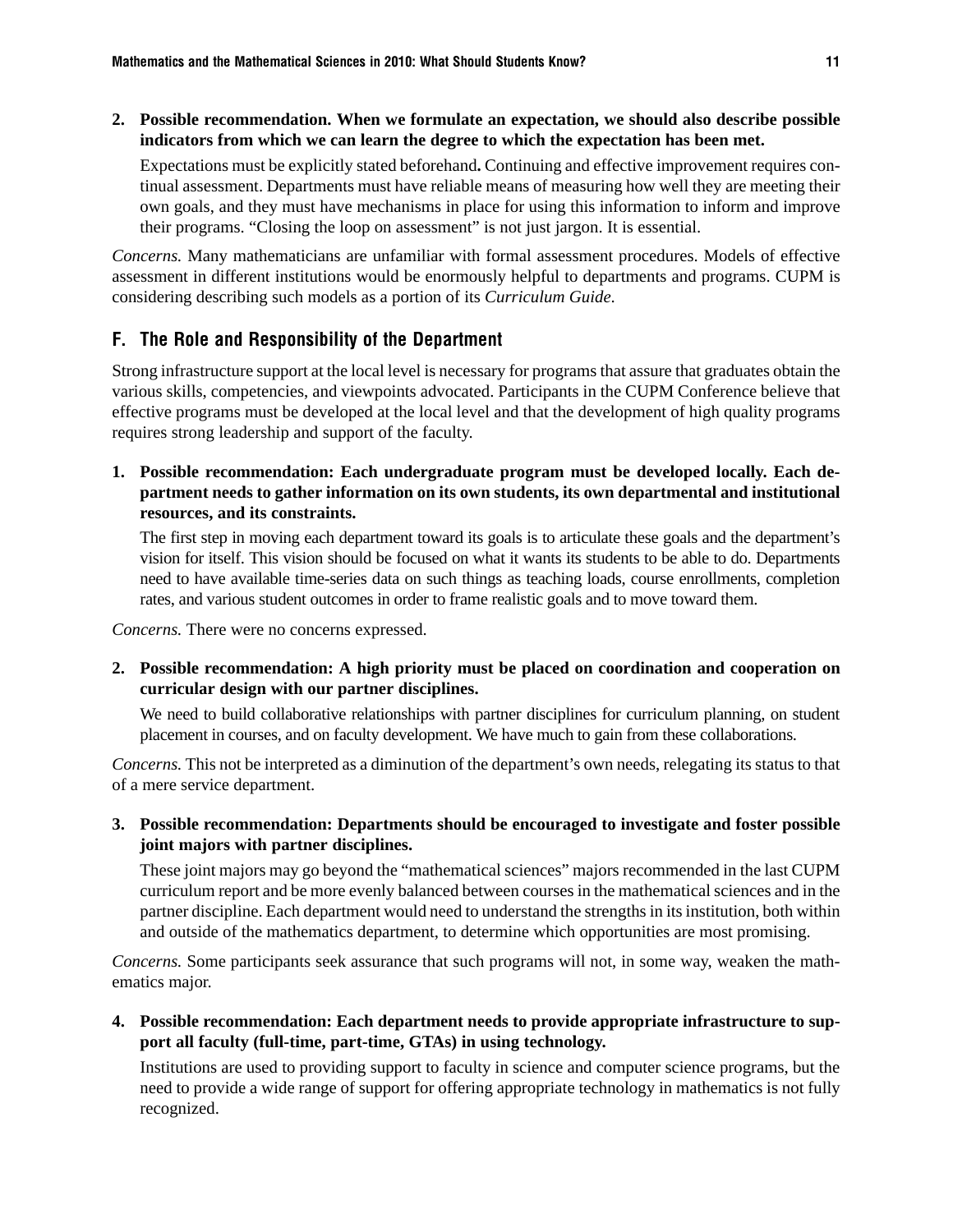*Concerns.* None were expressed.

**5. Possible recommendation: The faculty as a whole and individual faculty members need to focus on the needs of students.**

We need to understand the extent and nature of their mathematical background and their background in other areas. This information is important for meeting the needs of students in other mathematicsintensive disciplines and in developing courses and programs for students majoring in mathematics.

*Concerns.* None were expressed.

### G. Issues for the discipline

**1. Possible recommendation: The decline in the number of mathematics majors at a time of great demand must be addressed locally and nationally**.

We need to consider whether the recommendations proposed here will result in the needed number of mathematics majors nationwide. The MAA can serve as a clearinghouse for innovative ideas and programs from institutions around the country that increase the number of students majoring in the mathematical sciences.

**2. Possible recommendation: The declining number of majors should lead us to consider more proactive ways to encourage women and minorities to enter the profession**.

Under these circumstances of unmet mathematical demand, it is necessary that we fully utilize our talent pool.

**3. Possible recommendation: CUPM and the broader mathematics community can help most by providing models of successful departments.**

Models include how they came to embark on their efforts, what information they gathered to prompt and/or guide their work, what and how they changed, and what the consequences were. Models are needed rather than prescriptions since programs offered at each institution need to reflect the make-up of the student body, the strengths and interests of the faculty, and the nature of the institution.

*Concerns.* No concerns were expressed about these three recommendations. However, CUPM will need the help of the readers of this document to obtain such information.

### References

- Conference Board of the Mathematical Sciences, Mathematical Education of Teachers (in preparation). Draft report online at www.maa.org/cbms.
- Dossey, John A., ed., *Confronting the Core Curriculum: Considering Change in the Undergraduate Mathematics Major,* MAA Notes 45, MAA, Washington, DC, 1998.
- Gold, Bonnie, Sandra Keith, and William Marion, eds., *Assessment Practices in Undergraduate Mathematics,* MAA Notes 49, MAA, Washington, DC, 1999.
- Steen, L. A. ed., *Reshaping College Mathematics,* MAA Notes 13, MAA, Washington, DC, 1989.
- Steen, L. A., ed., *Heeding the Call for Change,* MAA Notes 22, MAA, Washington, DC, 1992.

Tucker, A., ed., *Models that Work,* MAA Notes 38, MAA, Washington, DC, 1995.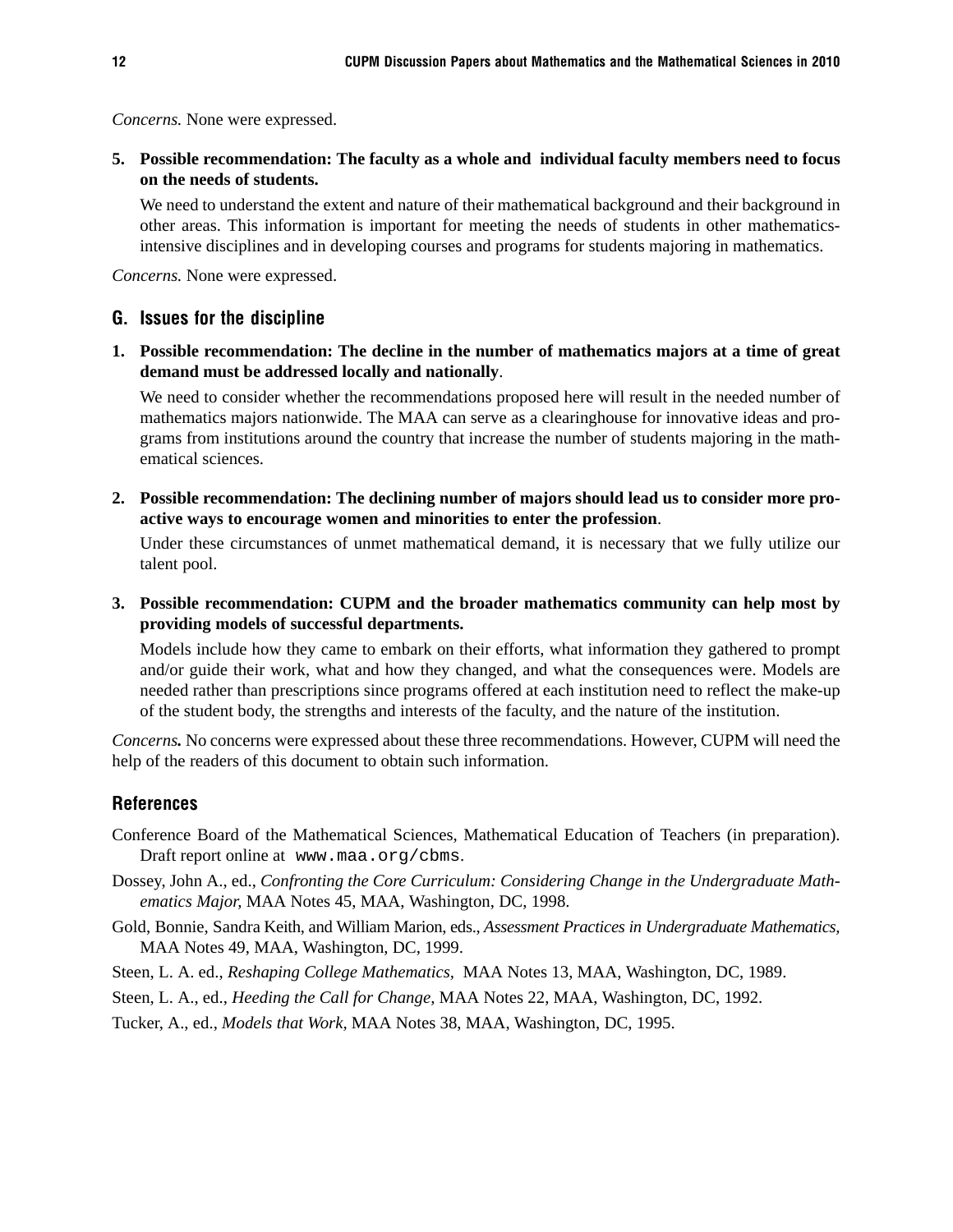## Mathematics and Mathematical Sciences in 2010: What Should a Graduate Know? Some Predictions for the Next Decade

**Thomas Banchoff**

*Brown University*

What is different about the way we answer the question in the title now, as compared to ten or twenty years ago? At each of those times, it seemed that mathematicians were more confident about their answers. After all, mathematics had been around for a long time and the content of courses had not undergone much change. But now, over the past decade in particular, the pace of change has changed so greatly that it is hard to imagine how to predict what will be expected ten years hence. The paragraphs below represent an attempt to make some predictions as to what our students will know when they complete undergraduate concentrations in mathematics and the mathematical sciences. Any such predictions fall short of what actually will occur.

## Current Expectations

For many years we have agreed on an entry-level sequence for college students interested in subjects that rely on mathematics, namely that everyone should have the equivalent of three semesters of calculus and a semester of linear algebra as basic prerequisites for any mathematical sciences degree. This seems to be accepted by just about everyone. Beyond that, there is a good deal of variation. It is quite possible for a student to complete a mathematics major without taking any probability or statistics, or any geometry or topology, or any ordinary or partial differential equations, although most concentrators will take one or more courses in one or more of these areas.

The usual expectation is that a mathematics concentrator will have at least one course in "Groups, Rings and Fields." There will always be some quantity requirements as well, usually spelled out in terms of a number of individual courses. Some departments will describe two different concentrations, one of a general sort and the other aimed at providing preparation for graduate school, the second requiring more specific courses, sometimes in sequences.

## Future Placement

That describes the present. What about the future? Over the next ten years, there will be a widening of the gap between well-prepared and less well-prepared students coming to colleges and universities. It is already true in many places that the majority of students who want to graduate with a degree in mathematics have taken calculus in secondary school. Those who have taken an Advanced Placement test can reliably be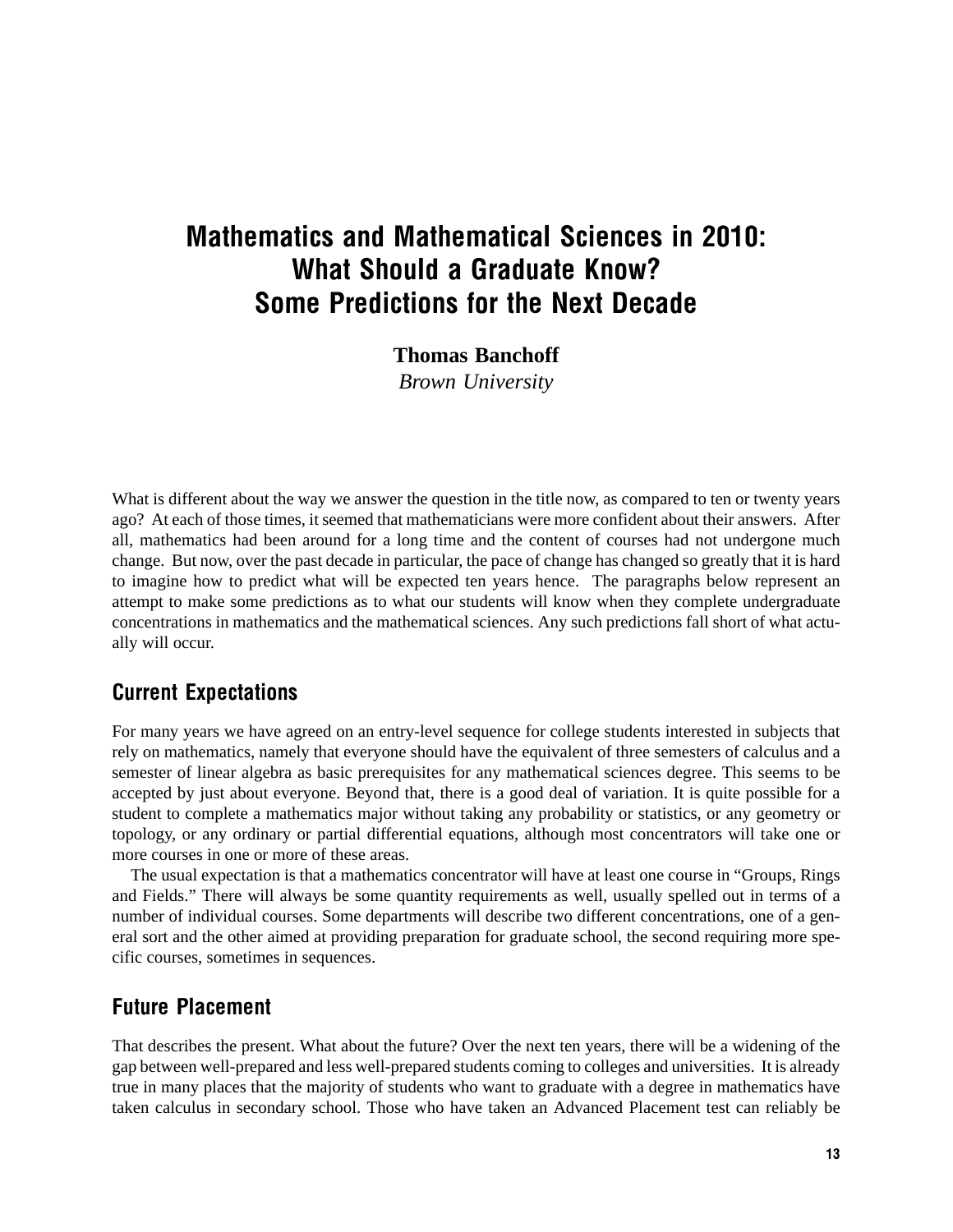placed in an appropriate college course that will not require them to repeat material they have mastered. For most students, this amounts to a semester of placement, meaning that by the end of the first year they will complete the equivalent of three semesters of calculus. Within ten years, the students in this category will be presenting reliable evidence indicating that they have completed the equivalent of a full year of college calculus.

For more and more of these students, the background in pre-calculus and calculus will be acquired through distance learning programs administered by private agencies as well as by extension divisions of colleges and univerisities. In some cases these will be group efforts, either for a number of students at a particular secondary school who have gone beyond the mathematics that the faculty can offer, or in a "virtual class" made up of individual students in different locations, under the direction of a course coordinator working for the distance learning agency. Colleges and universities will have to accept the challenge of dealing with these new ways of obtaining and certifying achievement in courses traditionally taken in college.

In addition to courses in the one-variable calculus sequence, students will be presenting evidence of course work in other subjects, most commonly multivariable calculus, differential equations, and linear algebra. There will also be more students who have experience with statistics and discrete math courses. There will be occasional courses in dynamical systems or number theory or modern algebra topics. It is difficult to see how students with such varying backgrounds could be accommodated in current undergraduate programs, and it will be necessary for departments in the mathematical sciences to find ways of building on the experiences of beginning students with varied preparations. This can become an easier process as traditional boundaries between courses become more flexible, and this is connected with the continued development of supertexts.

## Emergence of Supertexts

With the continued development of hypertext technology, and with the accelerated construction of Internetbased courses, the demarcation lines between courses will be less clear and courses will become more flexible. A course will be seen as a collection of modules, with the order of topics and the level of treatment selected by the instructor. That happens to a certain extent today, as instructors attempt to pick and choose among the offerings in a textbook, sometimes proposing to alter the order of presentation. The difference in the hypertext situation is that each topic in a course will be accompanied by background material for students with gaps in their preparation, as well as advanced discussion of more subtle points, as well as applications to a variety of different disciplines. A student can choose material appropriate to his or her background, level of understanding, and particular interests. There can also be lateral tie-ins with other courses in mathematics and related disciplines, so students can get a preview of higher-level mathematics courses and even of research problems in mathematics and related disciplines. A hypertext can also provide historical and philosophical background at different levels, more so than can be presented by occasional sidebars and footnotes or endnotes.

Since I am currently preparing for my courses in multivariable calculus and differential geometry, let me mention a few ideas from those subjects.

**Example:** A teacher of multivariable calculus will be able to introduce a collection of definitions of continuity, recalling the standard definition for a real-valued function of a single real variable. A function *f* is continuous at a point  $x_0$  if, for an  $\varepsilon$  there is a  $\delta$  such that  $|f(x) - f(x_0)| < \varepsilon$  whenever  $|x - x_0| < \delta$ . It is rather remarkable that this definition still holds true if *x* is considered to be a vector in *m*-space and  $f(x)$  is a vector in *n*-space, where the absolute value sign is interpreted as the length of a vector. The same definition will work if *x* and *f*(*x*) are interpreted as complex numbers.

Furthermore many of the proofs from one variable go over without change in this more general context. For example, if *f* is a continuous function and the collection of values  $f(x)$  is a subset of the domain of a continuous function *g*, then the composition  $g \circ f$  is also continuous.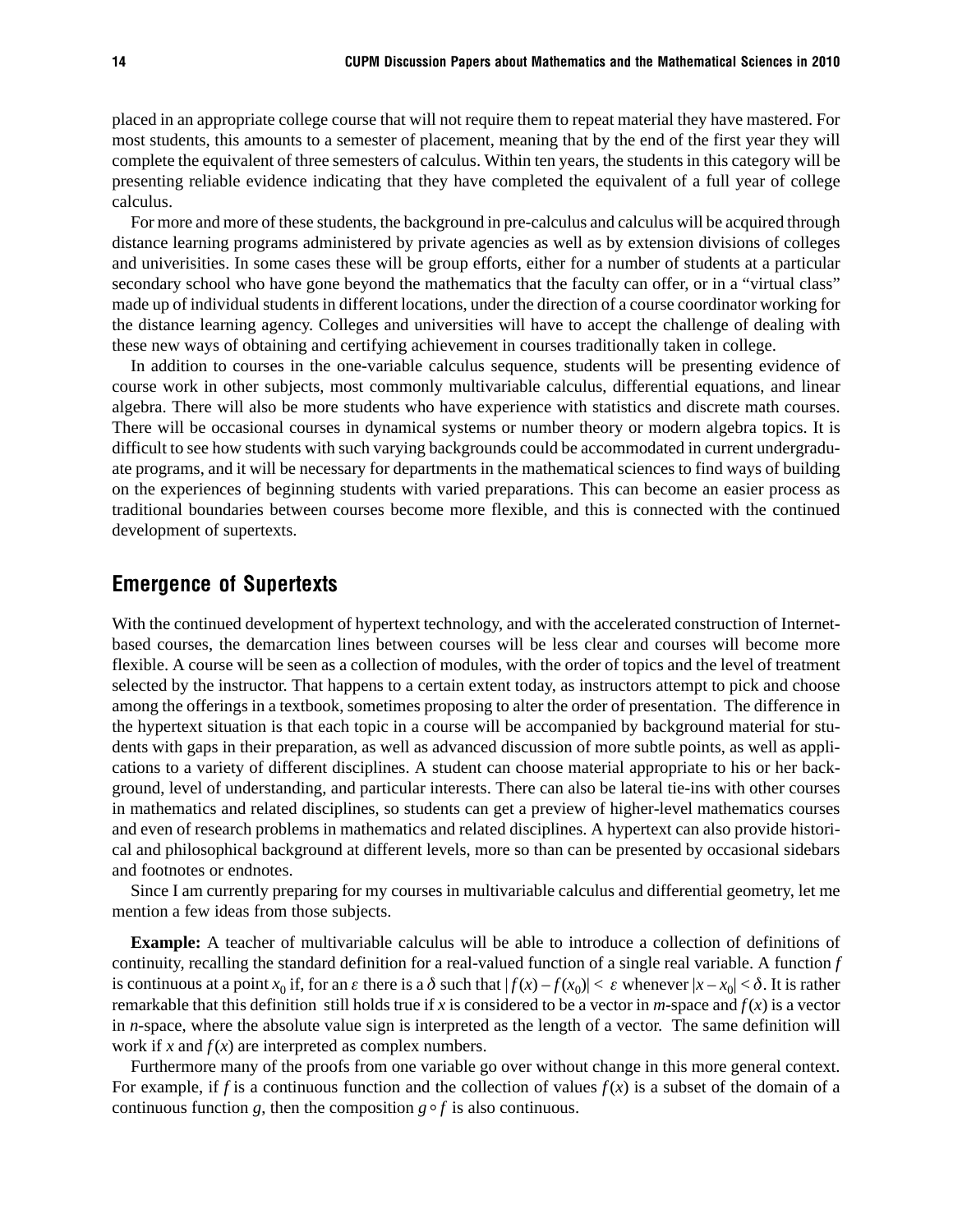*Proof:* Given  $\varepsilon > 0$ , there is a  $\delta$  such that  $|g(y) - g(y_0)| < \varepsilon$  if  $|y - y_0| < \delta$ , and there is a  $\delta_i$  such that  $|f(x) - f(x_0)| < \delta$  if  $|x - x_0| < \delta_i$ . Therefore given  $\varepsilon$ , there is a  $\delta_i$  such that  $|g(f(x)) - g(f(x_0))| < \varepsilon$  if  $|x - x_0| < \delta_i$ . A student who understands that in the simplest case will be able to understand it in all dimensions, once the absolute value of the difference is interpreted as a length.

A slightly more subtle example is given by the Intermediate Value Property. A real-valued function *f* of a real variable has the IVP if when  $f(a) < C < f(b)$  for an interval [a, b] in the domain, there must be a c in that interval such that  $f(c) = C$ . We can obtain an analogue of this function for maps of *n*-space to *n*-space. If *D* is a disc of radius *r* about  $x_0$  in the domain of a contiunous function *f* from *n*-space to *n*-space, and if there is a ray starting at a point *C* intersecting the image of the sphere  $\{x \text{ such that } |x - x_0| = r\}$  an odd number of times, then for some *c* in *D*, we have  $f(c) = C$ . In order for a student to understand this theorem, he or she must appreciate the idea that the boundary of a ball of dimension *n* is a sphere of dimension  $n-1$ . The details of such arguments are usually treated in courses in differential topology, and it is a good idea to let students know what lies ahead.

Generalization should be a natural reaction for the mathematics a major of 2010. If something does not generalize, then that should be a surprise. What about Lipschitz continuity? We say a real-valued function of one real variable is Lipschitz continuous if there is a *k* such that  $|f(x) - f(y)| < k|x - y|$  for all *x* and *y* in the domain. The geometric interpretation is that the graph of the function is contained in any wedge with angle dependent on k about a point of the domain. Then  $|f(x) - f(x_0)| < k|x - x_0|$  so we automatically get continuity by choosing  $\delta = (1/k)\varepsilon$ . Once again, this works in all dimensions. If the domain is two-dimensional, then instead of a double wedge, we get a double cone as the comparison surface. Similarly, Hoelder continuity with a coefficient  $\alpha$  means that the graph is contained not in a double cone but in a double " $\alpha$  cone," of the form  $|f(x) - f(x_0)| < k|x - x_0|^\alpha$ . Thus a function can be Hoelder continuous without being Lipschitz continuous. The same test examples that work for functions of a single variable, will work in the general case. There is a subtle difference between stating extremely general definitions and then applying them to the simplest situation, as opposed to starting with the simplest cases and stating the definition in such a way that it generalizes automatically.

### Breaking Course Barriers

These examples are meant to suggest that in the future there will be fewer distinctions between subjects than there are now, and the text materials will make it much easier for students to go from one level to another. Isolated texts in individual subjects will be replaced by "supertexts" covering a wide range of material, most probably written not by a single author or a pair of authors, but rather by "authoring teams" comprised of experts with complementary specialties. In addition to content specialists, there will be professionals in pedagogy, as well as designers of hypertext materials, interfaces for the Internet, and assessment and evaluation tools. These efforts will try to provide text material for the total content of a wide range of courses, with a consistent notation throughout. At any point of entry in such a supertext, a reader can inquire about what background is necessary to follow any particular argument, and the appropriate pathways will be displayed on some sort of universal table of contents. In many current-day texts, there are flow charts included at the end of a preface, and they are almost universally ignored. For a supertext, interaction graphs will be the primary navigation device, for teacher and for students.

The closest we have come to a supertext in the past is a series of books at the beginning undergraduate level, for example, by Earl Swokowski. An example at a somewhat different level is the remarkable collection of texts by Serge Lang. It will be less likely in the future that a supercollection will be produced by a single individual. For one thing, there will be continual maintenance, so that editions and printings will become a thing of the past. It might be expected or required that students will use the same changeable text as their teacher, much in the same way that students currently use the first two-thirds of a large calculus book as their introductory course, and then have to buy the new edition of the last third the following year. Any supertext project will have to have a staff that maintains the integrity of the text. It may be that "maintainers"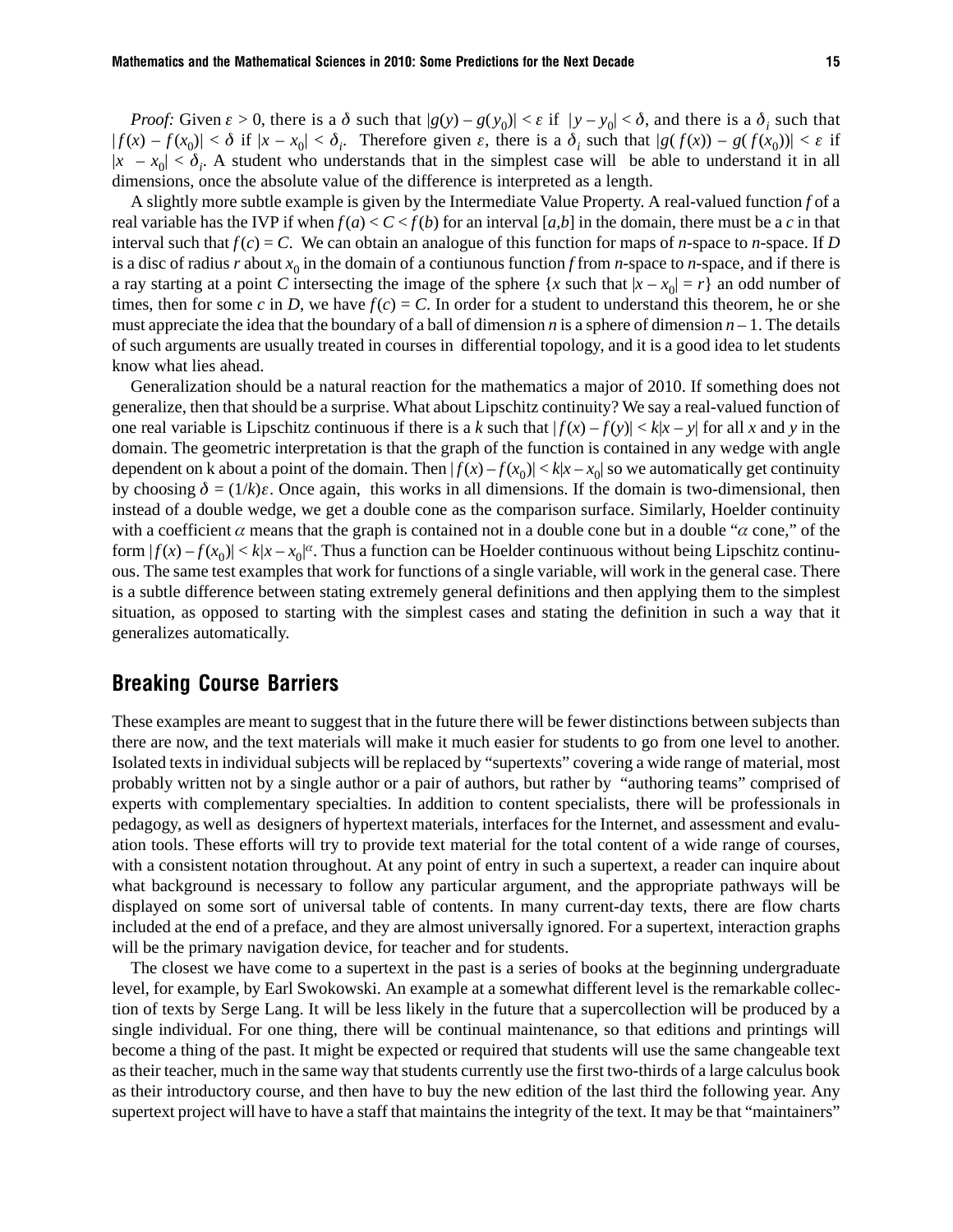will make substantial revisions only at fixed periods. There can easily be a constantly updated errata file, with flags at the appropriate spots in the text.

As we have illustrated above, one of the advantages of such approaches will be a consistent treatment of one-variable and many-variable calculus. A natural follow-up will be a course in functions of a complex variable, which every student of mathematics or mathematical sciences can be expected to understand, rather than the somewhat fragmented situation that now exists, where complex analysis is quite different than its real counterpart.

Another natural course to follow multivariable calculus and linear algebra is differential geometry, a course that can intensify understanding of curves and surfaces and lead up to a big result, the Gauss-Bonnet Theorem. It will be very nice to know that students share the same background when they take this course, and that there will be a natural place to which to direct students who lack some specific background.

At present, advanced texts have to keep designating problems "for those familiar with complex analysis" or "for those who know differential equations." Such linking among various courses will be quite natural and easy to achieve in a supertext environment.

## Profile Evaluations

In the age of the supertext, the expectations will be somewhat different from what they are now. Students in 2010 who want to go on to graduate school will be able to certify their levels of achievement in a way that will make preliminary examinations unnecessary. A version of Graduate Record Exams will be available for all standard undergraduate topics, with subscores that indicate precisely what each student can or cannot handle at the requested competence level. Students can come equipped with a complete profile, indicating what they can do quickly and what they can do with sufficient reflection. The single-grade transcript will be considered a laughable vestige of an unenlightened past. A global profile will take the place of a Grade Point Average. It is possible that this global profiling can be a matter of choice, much in the same way that students today can designate some of their courses as pass/fail or satisfactory/no credit. Anyone can rely on letters of recommendation in the old style, available from a universal dossier depository. Selection of entering graduate classes will be done largely by filtering processes from the data base that takes the place of the Graduate Record Examinations. Competency tests will be standardized, with record including sound clips as well as sample writing assignments under varying time constraints.

Teaching assistants will be chosen from among students who have already served as undergraduate assistants running virtual recitation sections. There will be simulated synchronous discussions of examples and homeworks, with no necessity for students to congregate in a single room any more than they would be expected to assemble at specific times in laboratories. Empathy for different styles of teaching and learning will be guaranteed when students have the opportunity not only to hear contributions of classmates proffered in class sessions, but also to read what they submit to structured online discussions. Within a course, everyone gets to read what everyone else has submitted, and to some extent, they are required to do so in order to be full participants. Varying levels of participation are possible as well. For classes of sufficient size, there can be learning subcommunities (corresponding to the obsolete recitation sections). These can, of course, be monitored by the course leader to guarantee consistency and quality control, much in the same way that there is a day of reckoning in multisection courses at the time of the common final examination. Exams will take place on a universal honor system, with built-in checks to identify cheating. Students will decide when to take a test, and sign up for a secure booth where they are isolated from other individuals and other sources of information. What they have access to is controlled.

## Mathematics and Computer Science Concentrations in 2010

At the present time, we still distinguish between math majors and computer science (CS) majors, but by 2010, that distinction might well be obsolete, as antediluvian as an economics major that did not even require a semester of calculus. All of our best majors at Brown in recent years have had a great deal of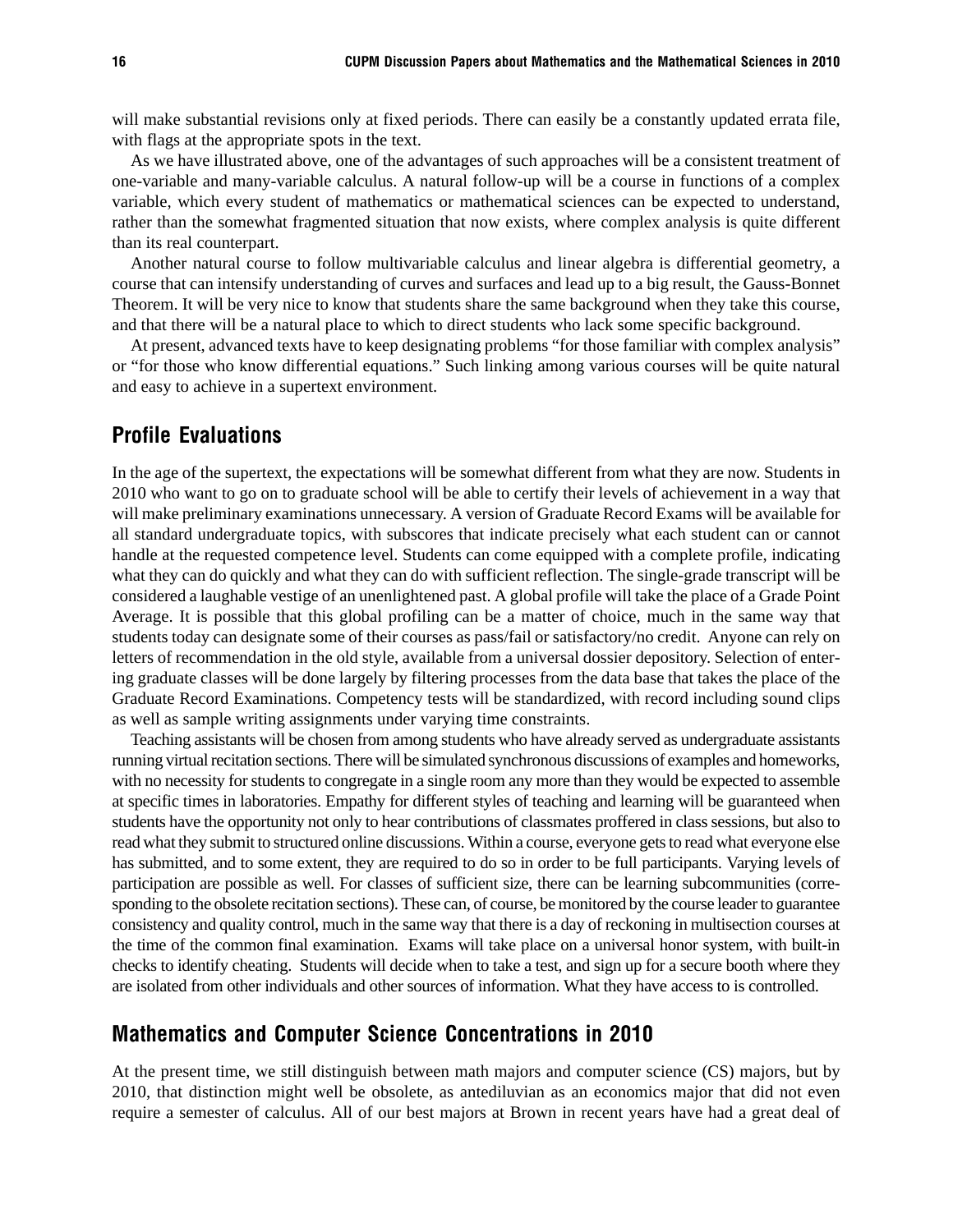experience with computers. Most of them have taken several courses in the Computer Science Department, and those who have not have had no difficulty learning a number of computer languages and complex programs. Some of these students complete a computer science major along with a mathematics major. The best of these students will end up with a Bachelor of Science combined major in mathematics and computer science. Other students will take a number of CS courses but not pursue a degree in that subject. Naturally a CS degree presupposes a breadth of understanding in a number of different areas in that subject, whereas a mathematics student might be primarily interested in a particular subfield, such as robotics or computer graphics, and go up to the graduate level in that area while avoiding courses in hardware or operating systems. It may be desirable to preserve such options, but for all practical purposes, the 2010 mathematics student who does not know a good deal of computer graphics will be rare indeed.

Some of my best undergraduates, students who have taken more than one of my courses and who have acted as my assistants and my collaborators, have gone on to careers in computer science, most often in computer graphics. Several of them have obtained PhDs and are teaching in colleges and universities. They use a great deal of mathematics in their work, and they encourage their students to take many courses in mathematics. That is good for our subject. On the other hand, I have a number of students who have gone on for a degree in mathematics, even some of them who have avoided courses in computer science. But they will not encourage their students to avoid computer science. In any case, I believe that the caricature of a pure mathematician with a disdain for computers is a thing of the past. I do not predict that we mathematicians will have to teach computer science, although some younger colleagues will do so effortlessly, especially in very small departments.

I guess I am reacting to the virtual panic some of our colleagues express when they realize that computer science is continuing to get more majors than math and that some of their potentially brightest mathematics students are being lured away. I just don't see that that is going to be such an either/or choice ten years in the future.

## Interdisciplinary Mathematics in 2010

The same can be said about applications and interdisciplinary work. More and more mathematicians and their students will become involved in projects with professionals in other areas, not just the traditional disciplines of engineering, physics, and statistics but also in chemistry, biology, geology, economics, demography, art and design. There will be more collaborations involving algebraists and geometers, not just hard analysts. It will happen even with mathematicians who are not expert in the expected areas of statistics or numerical analysis or differential equations. Applications, especially those connected with modeling, will enlist the participation of mathematicians from a wide variety of subfields.

But what of those who simply do not care about applications, who prefer to work in a field so abstruse that only the best expositors can begin to give an inkling of the key problems in their field, even to a group of professional mathematicians? There will always be a place for them, although it will be a smaller place.

During the second week of August, I attended the AMS conference on Mathematical Challenges of the Twenty-First Century. What will the 2010 students have to know in order to participate in the research on these challenging problems? By and large, they will have to learn a lot of traditional mathematics, and at the same time begin to learn how to interact with biologists, as well as physicists and data analysts. They will have to keep abreast of new ideas as they become available, and hopefully they will have to learn how to come up with new ideas of their own. The main difference is the degree of interaction to be expected with researchers outside of mathematics. So the 2010 mathematics students will have to learn how to be good communicators, to learn the vocabularies and techniques of people outside mathematics to a deeper level than their teachers had.

### Time and Distance Learning Displacement

We are rapidly approaching a society where people will follow more or less the same television programs but not at the same times. Most of the programs are canned to some degree, and even those that are designed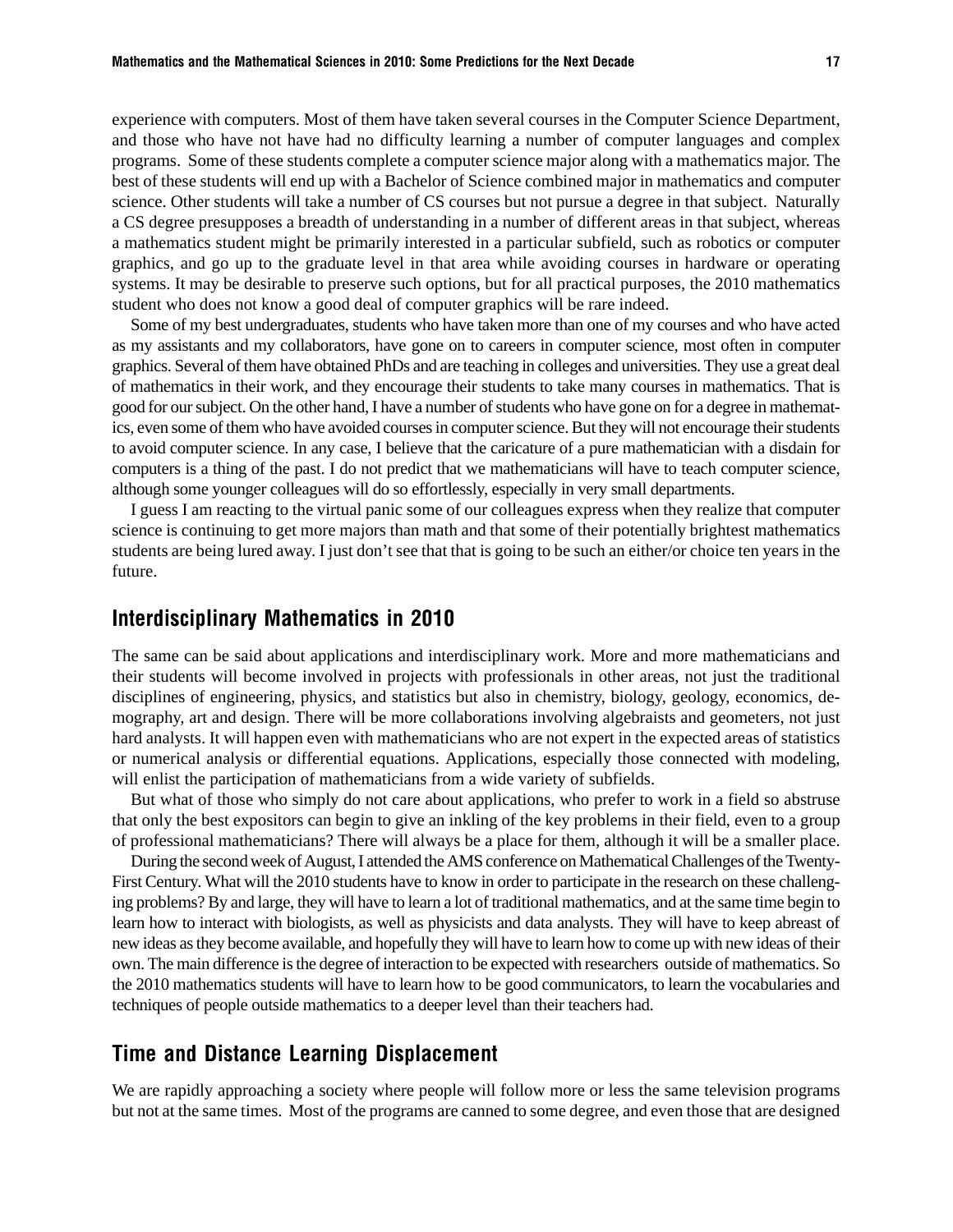to be spontaneous can be stored on tape and seen at the viewer's convenience (even to the point of seeing a version with the commercials excised, a great threat to the pricing structure of television advertising). Why should teachers expect different treatment? Some students will want to attend the live audience presentation. Others will be satisfied to listen later on, fast forwarding past the parts that are familiar and slowing or repeating the new parts. This is even better than a mere replay of an earlier videotaped lecture, since each student can "ask a question" at any time. The professor can tape answers to FAQ's and allow all students to hear an explanation, just as they would if it had been asked in class. Students might expect to be rewarded for posing questions that are particularly helpful in elucidating some point made in class. That can happen even if there is an outline provided after each lecture, not the full transcript. Of course that places the instructor in a somewhat vulnerable position, but the payoff is that a ragged or confusing lecture can be tidied up or corrected online before the next class and before too much damage has been done. Interactive technology is going to change everything.

Here I insert a short parable, written earlier this summer for presentation at a panel for NExT participants:

#### THE GIFT OF GIEUS

Professor Gieus was unhappy about his Tuesday class. As he walked back to his office, he reviewed what had happened—a new insight had come in the middle of his otherwise standard lecture and he had strayed from his prepared notes. The bright students had perked up a while, then settled back since it was clear that the new idea had been lost in his fumbling attempts to express it. The slow students were clearly irritated by the distraction. At the end of the hour and twenty minutes, he had rushed through the last half of his intended topics, just sketching the last one as students began gathering their books and papers to leave for their next classes.

"Did anyone understand anything at all?" he asked himself, wondering how he would be able to salvage the lecture on Thursday. As he came to his office, he saw a young woman waiting whom he did not recognize, "probably a prospective freshmen," he thought and he asked her to come in.

"I come bearing a gift," she said, "a gift that will let you know by tomorrow night exactly what your students understood from your lecture today, after they have a had a chance to think about it. The only catch is that you will have to live with that knowledge." "What kind of gift could that possibly be?" "Welcome to the Internet," she explained.

By Wednesday evening, Professor Gieus had received electronic messages from nearly all of his students. Most of them started by commenting on the reading he had half-heartedly assigned when it was clear he was not going to be able to finish his prepared presentation on Tuesday. Almost everyone said they understood the additional examples in the book that paralleled the ones he had given in class, but several were unsure of some of the steps in the argument in the second section, even after they went back and studied the illustrations. Could there be a brief discussion on this point on Thursday?

Then came several new messages. "When the files were opened Wednesday at midnight and we could see what the other students had written," one of them wrote, "I saw how to put together a couple of comments and to come up with a new example that helped me see the problem I had described earlier. Does anybody else have an idea about this?" Professor Gieus was astounded— the student who submitted that message was a B student in his mind. She did reasonable work on homeworks and tests, but nothing special. She never raised her hand in class or answered any of his semi-rhetorical questions. When he had tried a small group exercise in class one time, she sat there not participating as others traded fast comments. And here she had figured out by reading other students' difficulties exactly the right thing to consider to clear everything up. She had seen how to formulate his class insight better than he had himself.

A couple of the A students jumped in to add something to the discussion. One asked a new question Professor Gieus had never seen before. He found himself giving a response on the Internet, then deciding to transmit it to the entire class. He went on to summarize the lecture he had attempted to give and to repeat a few of the paragraphs at the end that he had rushed through. He couldn't wait for Thursday's class, to take up right where they had left off two days earlier, knowing exactly where the students were and with the students sharing that knowledge with each other.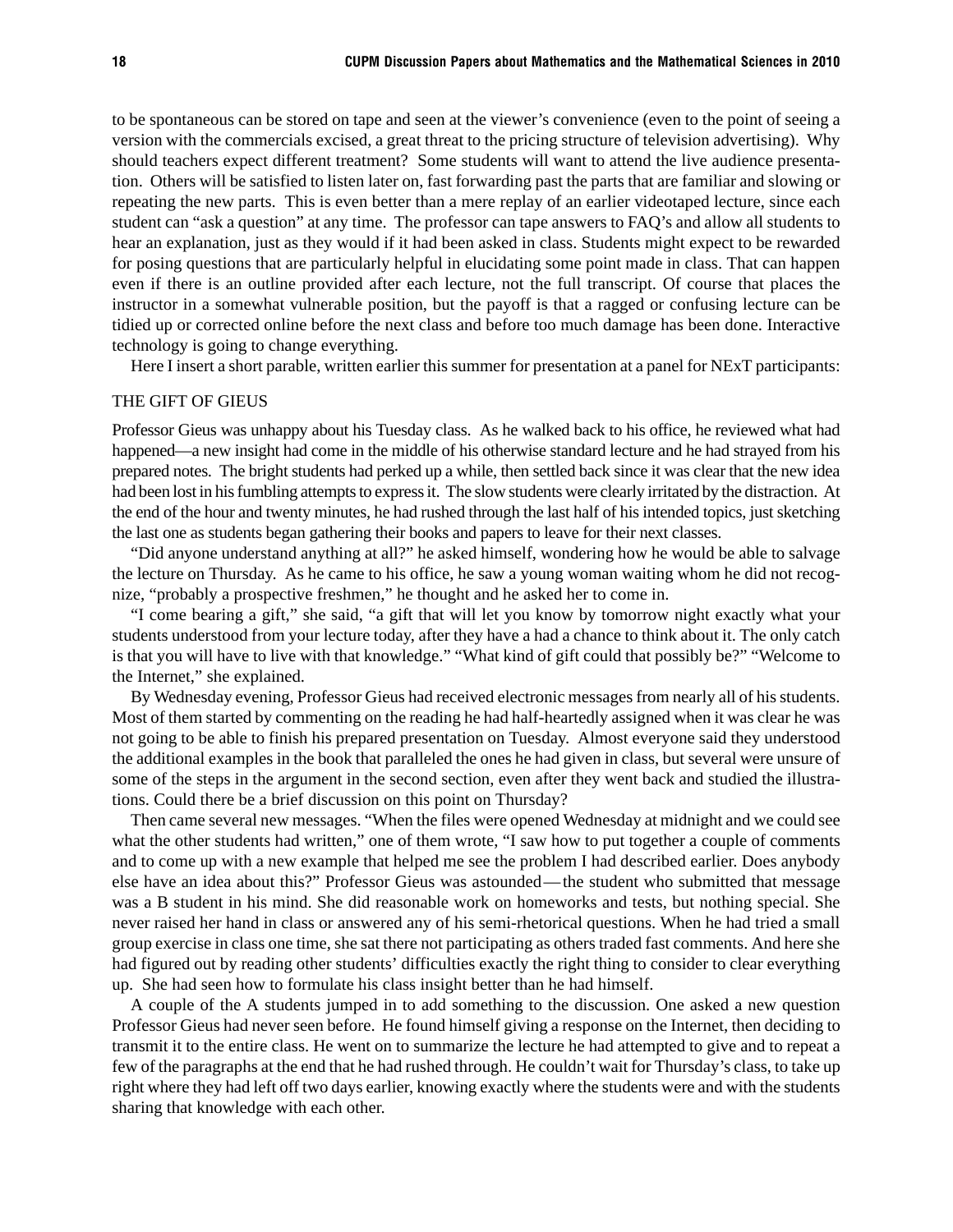He looked at his watch and realized it was 2 a.m. He had been at his computer for over three hours.

"Oh wad some power the giftie gie us to see oursels as ithers see us" (from "To a Louse"). When my father used to quote Robert Burns, I thought he was saying "the gift of Gieus." Hence my title character, and the little story, a kind of Midas tale about wishing for something and then having to face the consequences. The Internet does provide new forms of immediate feedback and adaptive response. It really does offer something new to teaching and learning.

## Class Summaries

For each class, or at least for each week, there can be a summary: "What did we do in class?" Along with this, perhaps equally important, there be a section "What could we have done?" This might easily be quite long sometimes, including optional material as well as previews of what will occur later in the course. If we are successful in describing the syllabus in a true multi-dimensional array, then as part of the summary, we can "check off" the sites we have visited, even though we might well want to visit them again.

Note that this kind of summary is quite different from "posting lecture notes," a process that seems to indicate that the professor already knew all the important points that were going to be covered in class, and in what order. If the lecturer is going to entertain any questions at all, they will necessarily affect the sequence of topics covered and the amount of time to be spent on each. Of course it is desirable for the instructor to have a clear idea of the topics to be covered either in the upcoming class or in the next two or three classes. Often the order of some of these topics can be changed, depending on the interests of class members. Spontaneity has a lot to do with the ability to respond to questions or to reactions from the audience. A successful spontaneous teacher is not necessarily less prepared than a colleague who stays with a prewritten set of notes, undeterred by student response. On the contrary, it is harder to be prepared to lead the class in a discussion of several different possible topics. The details can be cleaned up in the afternotes.

### **Afternotes**

Doesn't that require a good deal more effort than simply writing notes ahead of time and making them available either before or immediately after the lecture, even on paper? Yes, but the quality difference is great. This style of teaching is (probably) not for everyone, but the rewards for those who choose to work this way are substantial. Perhaps we can train our students to be spontaneous in this way by suggesting that they prepare topics, even a number of related topics, rather than a set lecture. With the chance to write up afternotes, the stress of lecture preparation is shifted. No longer will it be necessary to squelch good questions in order to be able to "cover the material." I used to try to cover for my inadequate lectures by producing handwritten notes. I'm not sure that anyone ever read them. Somehow I expect that the new kinds of afternotes will be more likely to be read.

Another benefit of afternotes can help those lecturers who prepare everything ahead of time but have to accelerate to an impossible speed to finish by the end of the period. Such a chance to put those final transparencies on line might provide a good alternative to flashing them at the conclusion of a formal lecture, after the moderator has signalled time.

## Articulation and Placement

The supertext phenomenon will also affect the secondary schools, in particular in the subjects leading up to calculus. Student teachers who have used such materials in college courses will be well prepared to carry over the same pedagogy to school classrooms. For each course, there will be teacher supplements, which can serve as the basis of in-service training. To some extent, this will be true even for elementary school courses.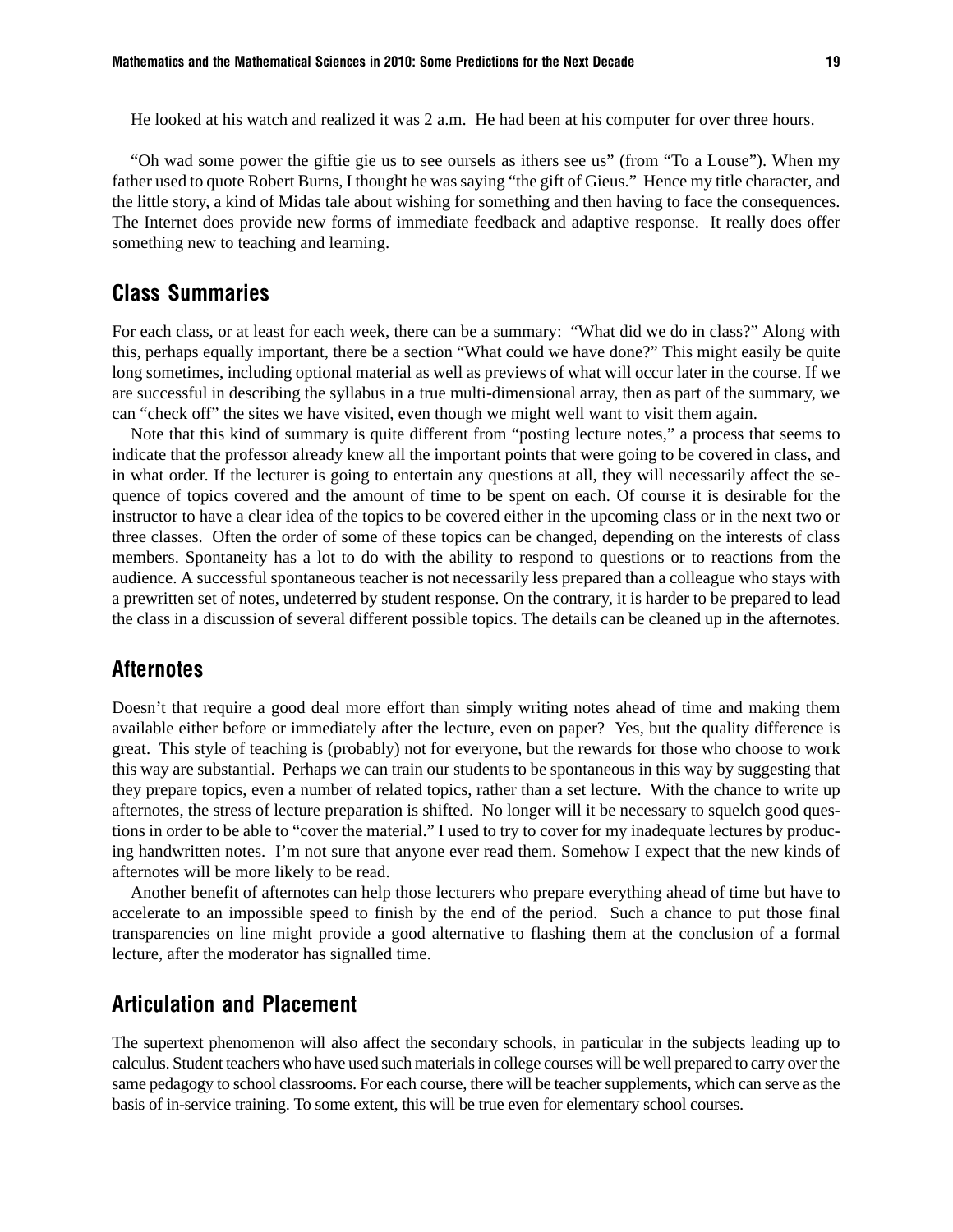Articulation will be rather automatic ten years from now. Students entering the college and university system will be able to validate their knowledge and experience in the same way that students present dossiers for graduate study. There will be little difference between students who are self-taught, or taught through distance learning, or educated in secondary schools or two-year institutions. Standard examinations, with multiple scales indicating exactly how well individuals have learned how to handle certain kinds of problems, will make it possible to place students with much more confidence and accuracy than before.

There will, of course, be a recalibration of the Advanced Placement Tests. It is already true that it is too easy to get a 5 on the BC exam, as reported by some students who find themselves much less well prepared than their classmates. The SAT scores have been unreliable at the high end for a number of years. Better high-end measurements will enable colleges and universities to do a better job of placing students and fitting their backgrounds to a variety of continuations at the next levels.

## Final Thoughts on Teaching in 2010

What will the role of teachers be in 2010? Even though the supertexts will individualize learning to a much greater degree, there will still be opportunity for group interaction. Precisely because people learn at different rates and with different understanding levels, it will still be valuable for them to learn together. There will still be classes. There will still be some teachers who depend completely on the text materials, and others who will feel free to deviate from those materials. The students will have a much better chance to move from one level of learning to another, and to present evidence that they have indeed accomplished something. This seems to indicate that evaluation will be much more on a performance basis than a competitive one, with the emphasis on profile certification rather than single-letter designation of accomplishment. Teaching and learning are multi-dimensional activities and they deserve to be treated as such. There will still be much for teachers to do in 2010.

## Conclusion

Will any of these projections take place in the next ten years? Will there be other trends within education, or outside demands, that will change things in totally different directions? One thing is certain, and that is that we will not have to wait too long to find out.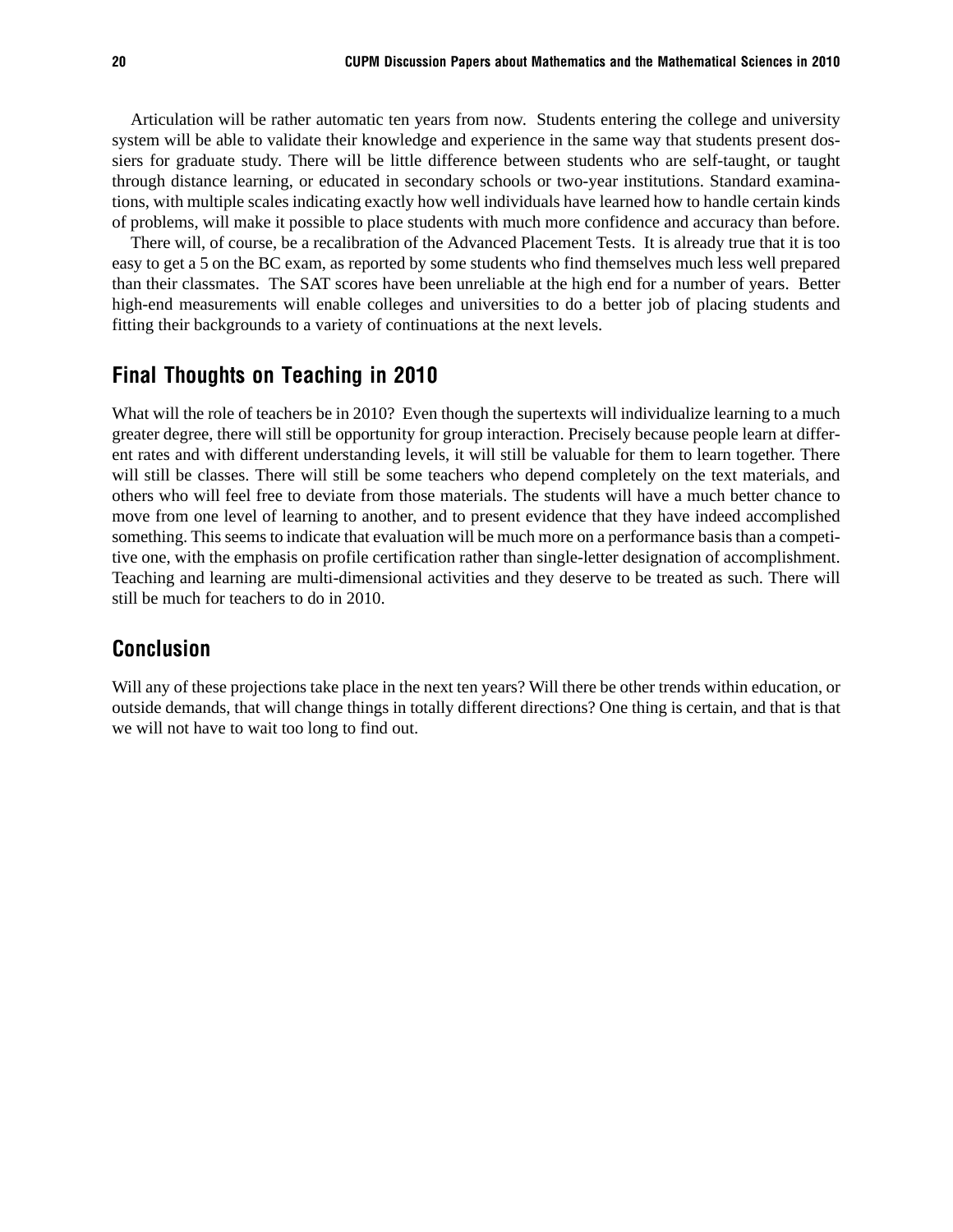## The Mathematics-Intensive Undergraduate Major

## **Herb Clemens**

*University of Utah*

## Introduction

I'm writing this piece on the undergraduate curriculum from the perspective of a long-time teacher of undergraduate mathematics at a large, rather isolated state university. Our university receives relatively hardworking, moderately well-prepared, if somewhat mathematically unsophisticated, high school graduates, and our student population is hardly a diverse one. So, at the outset, I invite the reader to a certain degree of skepticism, grounded in other realities.

Secondly, I plan to comment only on curriculum related to the teaching of geometry and, to a lesser extent, algebra, and to curriculum for traditional mathematics majors and for mathematics teaching majors, that is, students preparing for a career as a secondary school mathematics teacher.

Much of what there is to say flows from what I perceive to be two hard facts of life. First of all, even many mathematically "well-prepared" students arriving at my university are underachievers when it comes to spatial intuition, so that almost all mathematics becomes harder than it should be. So right at the beginning, geometry in the undergraduate curriculum is forced to include some vehicle for a remedial course in the kind of skills some develop by building with blocks and Lincoln Logs, sewing, building models, etc. In a very broad sense, the role of spatial intuition in mathematics is to prearrange and presort mathematical ideas, half-truths, inklings, and experiences on some sort of multi-dimensional mental table or in some sort of mental greenhouse. More narrowly, this skill is the ability to intuit properties of objects in three dimensions from their shadows or from a set of specifications, a pattern or sketch, or some set of specifications or other numerical medium like an equation. For example the fraction 5/7 has a serious spatial component that, over the years, seeps into our unconscious reaction to seeing the symbol in any form. If we do not experience that "seeping in" we do not do well with  $x/(x + 2)$  or with  $\lim_{x\to\infty} x/(x + 2)$  or with l'Hopital's rule, etc.

Secondly, at least at my institution, there is no common intellectual agenda between traditional mathematics majors and mathematics teaching majors after one-variable calculus. While there are exceptions on both sides, many teaching majors acquire less advanced mathematics than other traditional mathematics majors. Of the last 30 graduating teaching majors in mathematics at my university, 3 had the advanced coursework in mathematics required of the traditional major, while the other 27 averaged less than 0.5 advanced course per student (traditional majors are required to complete 6 advanced semester courses). Nowhere is that disparity more in evidence than in analysis and abstract algebra. While it is true that the preparation in these areas for the two groups needs to have different emphases, in fact these two groups often live in different intellectual worlds with few viable bridges between them. In practice this translates into the fact that one finds only future teachers in upper division mathematics courses like Foundations of Geometry and Foundations of Algebra and almost no teachers in upper division mathematics courses like Introduction to Number Theory and Curves and Surfaces in Euclidean Space. And, at least at my institution,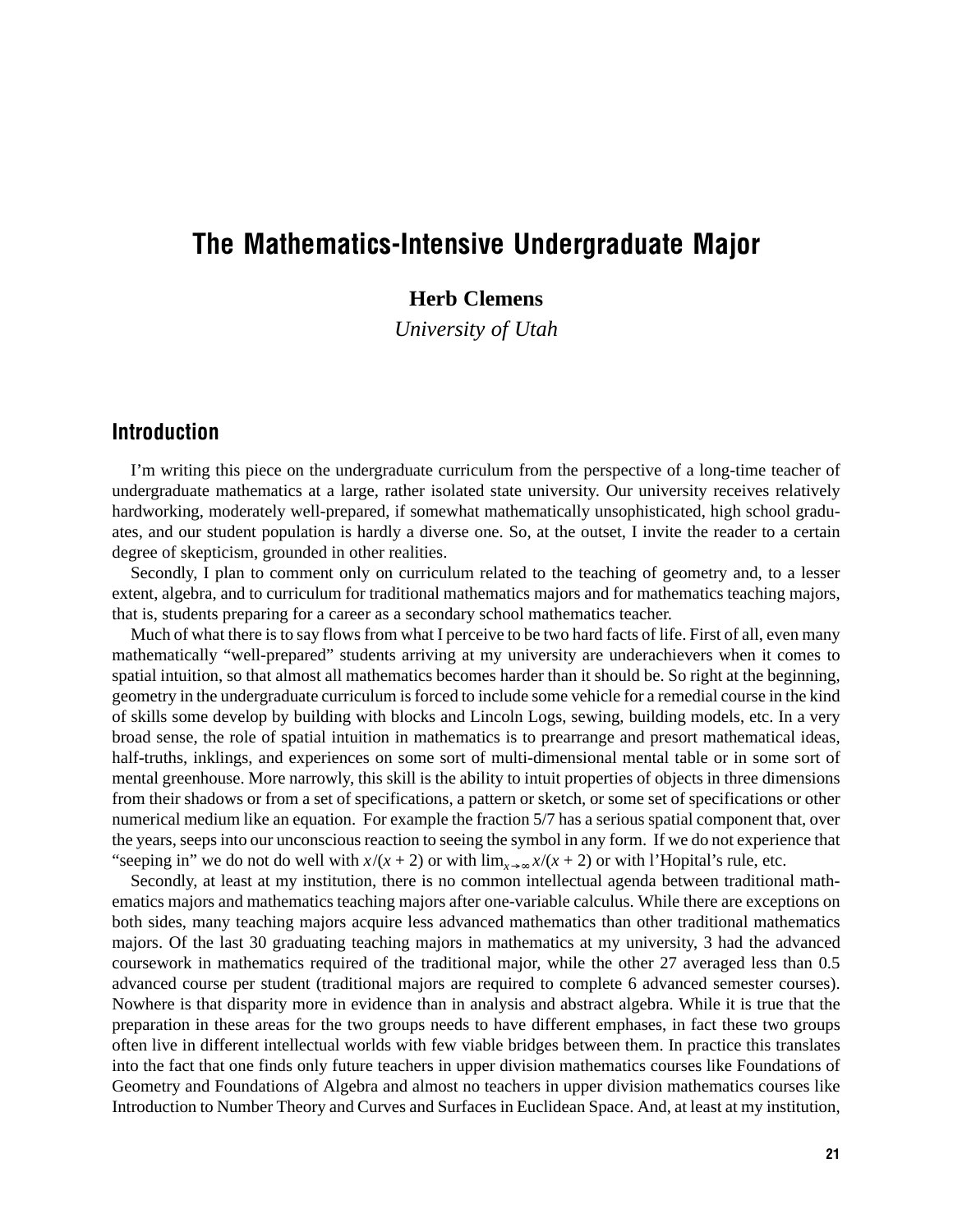the common requisite of Foundations of Analysis (which used to be called "baby Rudin" by some) is experienced by most preservice secondary math teachers as the "gulag" of their undergraduate math career.

So my suggestions in this short paper will be driven by the above realities which, for me, fall into the "sad but true" category.

### Geometry in the first two undergraduate years

Gatekeeping in the mathematics major is of course much easier to achieve when it comes to computational skills than it is for spatial skills. Entering students with deficiencies in algebra are screened into "College Algebra" courses before proceeding further but there is no real "College Geometry" alternative for those with geometric deficiencies. Trigonometry is still used as a geometric gatekeeper at some institutions. But somewhat better alternatives like the old Analytic Geometry courses seem to have disappeared entirely, or to have had their subject matter relegated to a late topic in the freshman calculus course—so late in fact that spatial skill and intuition evoked there is "too little, too late" to influence fundamental perception and understanding of the calculus itself. Some device for spatial gatekeeping would be useful, in that it would significantly increase the tools available for the teaching and learning of one-variable calculus, the efficiency with which it can be taught, and the depth with which it is learned.

Let me give an example of what I mean. The notion of (continuous) function is fundamental to calculus but is not the natural way that quantitative relationships arise. Quantitative relationships come to us as *relationships* between quantities or positions where there is usually no naturally preferred causal or "independent" variable or quantity. Many if not most understand such a relationship first spatially in a context in which no variable is preferred. For example, the trajectory of a thrown ball or the shape of a rainbow is determined and conceptualized in our experience without the choice of a variable (horizontal displacement, time, etc.). The choice of the "independent variable" or "coordinate" is an artificial mental construct, albeit an important tool to aid our understanding of what is essentially and finally a "coordinate-free" or "synthetic" relationship between quantities or positions. This reality reflects itself, for example, in the fact that most of the key derivations in differential calculus are actually "implicit differentiations," which I feel are difficult to comprehend or to teach without the above fundamental realization, which, I maintain, is fundamentally geometric.

Some might say that spatial gatekeeping at the university level might have more to do with the secondary math curriculum than the undergraduate curriculum. In a "better mathematical world" I might agree. My "impossible dream" is that we might slow down the imprudent "rush to calculus" so prevalent in the secondary math curriculum for talented and/or hard-working secondary students. One might actually encourage more time spent and depth plumbed in geometry in high school as an alternative to AP calculus which often has to be relearned (or not) with more understanding (or not) at the university level anyway. At the high school level, traditional axiomatic Euclidean geometry has often been replaced by "informal" or intuitive geometry or by the integration of geometric concepts in other math courses. Partially this may be explained by past excesses—the religion of "two column proofs" about geometrically obvious facts such as "all right angles are congruent." But the fact is that geometry needs its formal rituals as well as the cultivation of intuition and visualization. The subject takes life only when the two operate in tandem. For most students this process takes far longer to develop than is currently allowed in most middle and high schools. As with algebra or analysis, geometry too needs its simple, sometimes mindless rituals that precede true understanding. We seem to be ready to throw them out because of past excess and perversions, without having any good accessible alternative. We would not think of throwing out drill on systems of linear equations, factoring and the quadratic formula in algebra. Indeed I think the problem in algebra is the opposite one—we leave out all the richness of the numerics out of which these algebraic rituals arose.

At the college or university level, the vehicles for spatial gatekeeping and remediation are not so clear. The return of Analytic Geometry as the spiritual "spatial" partner of College Algebra might be one possibility. But there may be many others, especially these days in which technology offers so many possibilities. Could one even think of a software-based graphic design course not far from what might be offered in an Art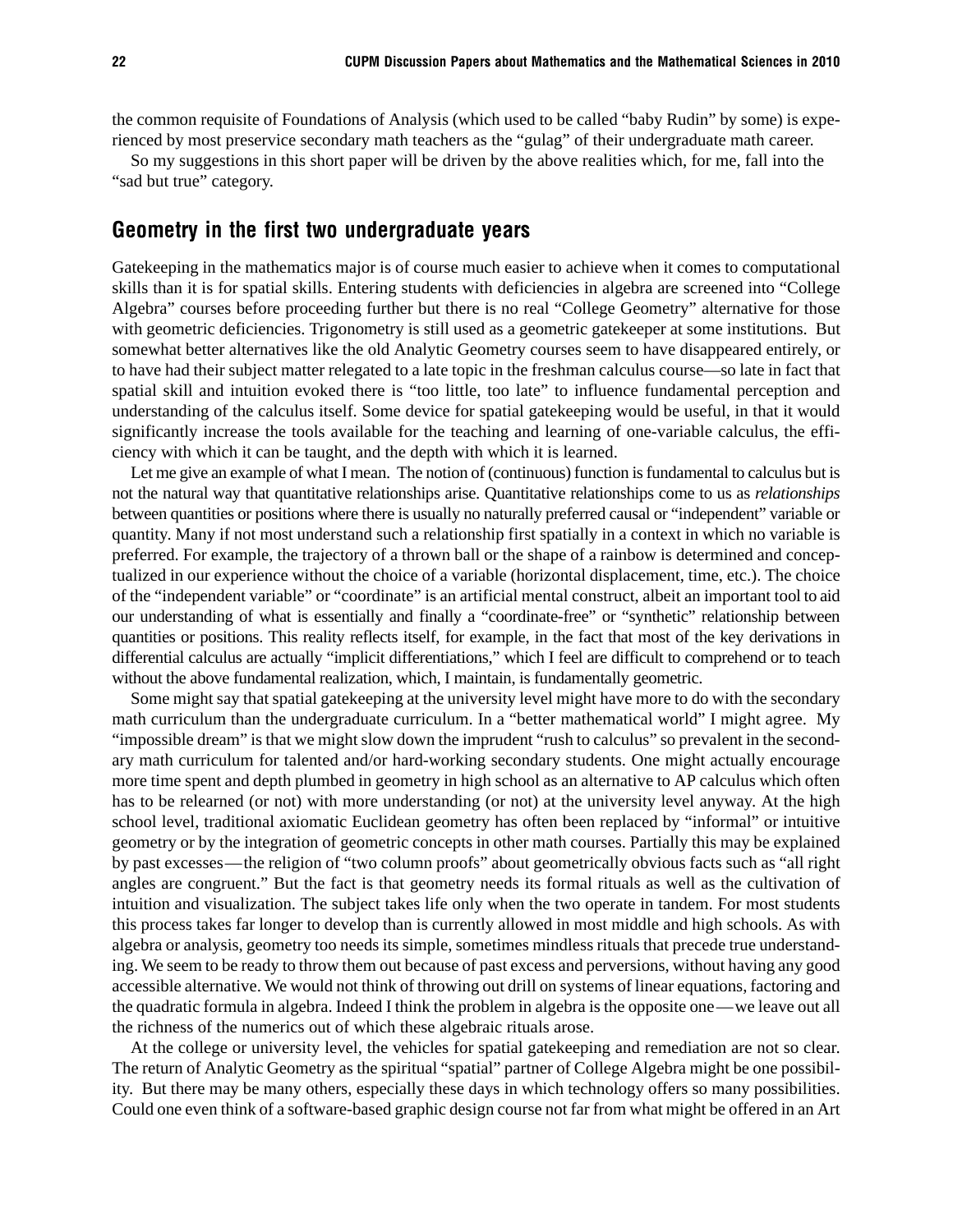Department, as a vehicle for remedial spatial (geometric) education? Such a course could be the beginning of a track in computational geometry in later undergraduate years.

### Geometry in later undergraduate years for the traditional math major

Again, at my institution, geometry often takes a back seat to analysis, applied math, probability and statistics, and even abstract algebra. Formal geometry appears in the curriculum only as a one-semester course in introductory topology and a one-semester course usually titled "Curves and Surfaces in 3-dimensional Euclidean space." (I might add that, when I arrived here 25 years ago, no courses in either elementary differential geometry or elementary number theory had been offered in the previous 10 years—I suspect that there are quite a few places around the country where the same is true even today.) This course, comprising the notion of curvature and torsion of one-dimensional loci and the three "fundamental forms," parallelism and geodesics on surfaces, is, when well taught, a fundamental link between Euclidean geometry and modern differential geometry, physics, differential equations and graphics. It is also replete with classical computational jewels, like the closed form for the equation of geodesics on tori.

So there is plenty of room to suggest greater emphasis for geometry and (to a lesser extent) topology in the upper-division curriculum and plenty of justification coming from the directions of current research and applications in the very fields (analysis, applied math, probability and statistics, and even abstract algebra) which are the so-called competitors of geometry for time and attention. Titles of recent texts such as Fraenkel's *The Geometry of Physics—An Introduction* and, at a considerably more elementary level, Shifrin's *Abstract Algebra, a Geometric Approach* suggest a bit of these trends.

Here again, my tendency would be to opt for deeper rather than more, and for connections to other fields rather than narrow internal development. How can a curriculum reconcile these seemingly contradictory goals? I personally believe that the three courses

Curves and Surfaces in 3-dimensional Euclidean space,

One-variable Complex Analysis,

Elementary Number Theory,

when properly conceived and presented, are the three most beautiful and central subjects in the entire pure mathematics curriculum, undergraduate or graduate. So I would base a good undergraduate formation in *geometry* on the first two of these three. The next addition would be a good introduction to the fundamental group, not as one of several tools in algebraic topology, but as the most profound yet accessible tool linking geometry, analysis, linear and abstract algebra, combinatorics, and differential equations. A complementary modern necessity is a course in computational methods.

Again on the issue of deeper versus more, let me pose a question: How many undergraduate math majors, upon completion of their degree requirements, could give a proof of the Pythagorean theorem (or even the quadratic formula)? Or how many could say anything intelligent about the relationship between the Pythagorean theorem and the quadratic formula? It has been my experience that well-trained undergraduate majors can compute (so can *Mathematica* or *Maple*) but precious few can articulate what it is that they are computing or what the significance of the computation is.

## Mathematics vs. the mathematics teaching majors

If the question "How many undergraduate math majors, upon completion of their degree requirements, could give a proof of the Pythagorean theorem (or even the quadratic formula)?" has a positive answer for a particular group of undergraduates, it is (and should be) the group of undergraduate math education majors. This is one of the good changes brought about by the evolution of the mathematics preparation for teaching majors at many institutions. But it appears to me that in practice this insight is near the apogee of the intellectual trajectory traversed by most teaching majors during their undergraduate mathematics experience. More sophisticated understanding of the role of measure or metric is entirely missing. For example,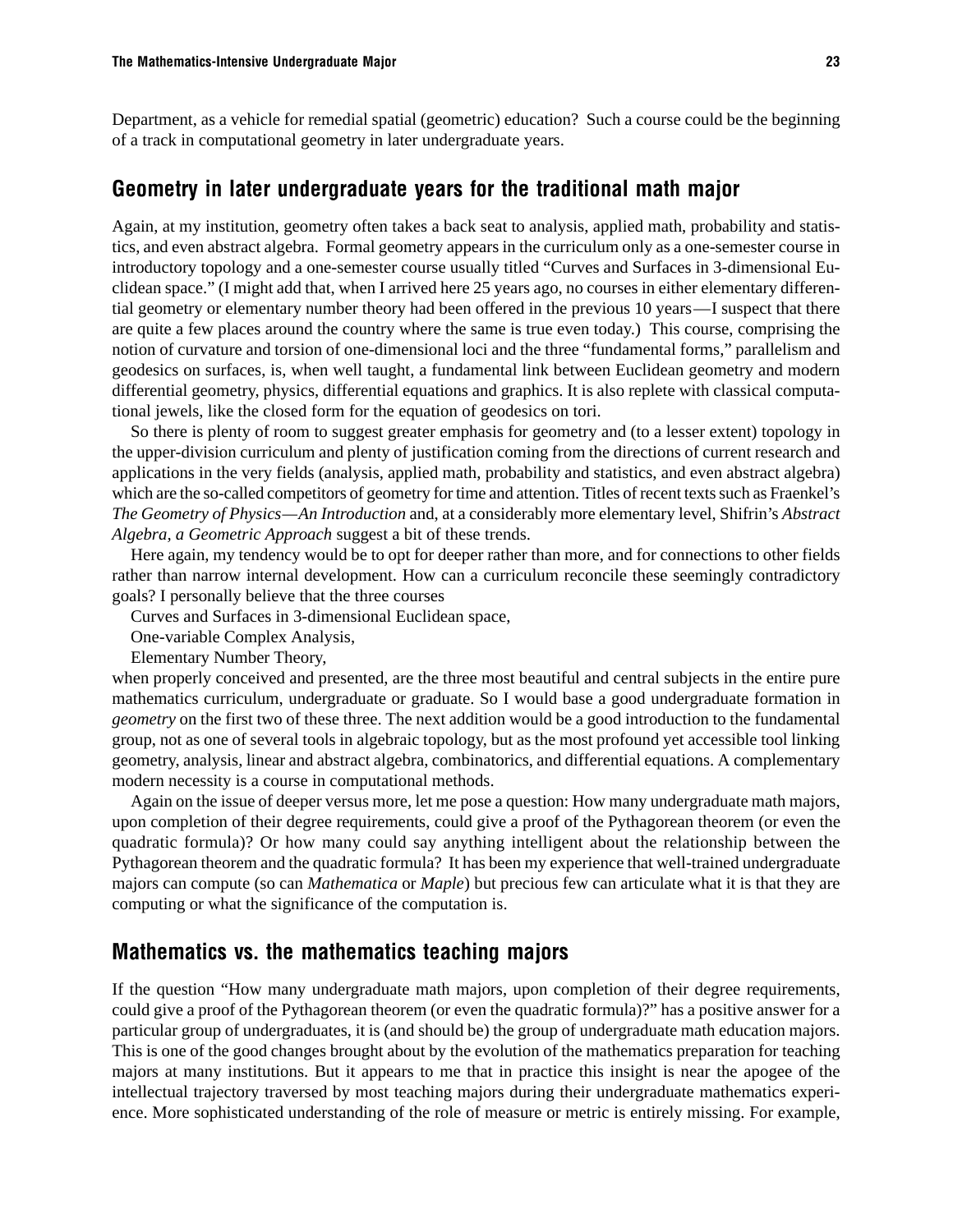the role of complex analysis in the solution of the heat equation with simple boundary conditions is not even on their radar screen, given that many of them never get beyond the most rudimentary familiarity with the complex numbers, let alone complex analysis. Such a background leaves the preservice teacher with a woefully impoverished understanding of geometry. Too often the end result is a teacher with few mathematical resources, and so at the mercy of a particular book or district-dictated curriculum.

This problem is not restricted to geometry and is a tough one. I know of only one university that maintains that the mathematical level attained by the secondary math teaching majors is equivalent to that of their other math majors. And there, I must say, I would have to see it to believe it. The fundamental question for math departments that is raised by this disparity is whether or not to raise the mathematical bar for teaching majors and run the risk of driving away the clientele. Another question is what it means to raise the bar "nearer" to that for the traditional math major. If indeed it is true that traditional math majors can't prove the Pythagorean theorem, then their preparation is perhaps not so great either.

### Can these two groups interact to the mathematical benefit of each?

One direction that seems to have some promise at the upper division level is making REUs, summer internships, and undergraduate research seminars, colloquia and theses as an integral part of the undergraduate curriculum. These activities emphasize the role of active *communication* of mathematics in learning and understanding of mathematics. Peer tutoring is another such enterprise. Might there be a way to formalize this? Communication skills in mathematics are more highly valued these days, not only for future teachers but also more widely in the academic and industrial world. But a strong if still somewhat under-appreciated case can be made for communication as a learning tool. The old adage "I never understood that until I taught it" is more than an adage or an accident of inadequate preparation. The act of communicating, and the mental organization, the critical listening, the heightened awareness, even raw fear that it engenders, takes understanding to a new level.

Another promising direction is that of raising expectations, as long as the means are provided for the hardworking to fulfill them and someone important is truly interested in the outcome. One of the points of the famous movie *Stand and Deliver* was the gradual transference of that role of "someone important" from the teacher to classmates. Could we not envision mechanisms to engender some of that same transference in our own classrooms? Unfortunately such mechanisms are always labor-intensive and so difficult to sustain over time. In a large commuter school such as my own, it seems quite hard to effect such an experience, and it is probably impossible to achieve it on a large scale. But could there not be at least one math communications requirement introduced, one in which the target of the communication, and the evaluators of its effectiveness are other students or coworkers?

Such a requirement would also bring traditional majors and teaching majors back together late in their undergraduate career on relatively equal footing. Presumably teaching majors by that point would be better communicators and have a deeper, move flexible hold on more elementary mathematics and the theorems and proofs that support it. Traditional majors would presumably have more advanced math under their belts and could be challenged to communicate some of that knowledge to teachers.

## Geometry in later undergraduate years for the math teaching major

To me the fundamental course in geometry for future secondary teachers is a serious course in two-dimensional geometry concentrating on non-trivial results in Euclidean geometry, but also with the three or four fundamental results of spherical and hyperbolic geometry, in particular, the "excess angle theorem." This course should also include a serious segment on groups of symmetry and, more generally, the group of rigid motions of one-, two-, and three-dimensional Euclidean space. Finally the notion of "inducing on dimension" should be explored by such exercises as inductively counting faces and vertices on *n*-simplices and *n*cubes. Beyond this, and the required foundations of algebra and foundations of analysis courses, it would be wonderful if a future teacher of secondary mathematics could be equipped with a mature understanding of the "big three" courses I mention above: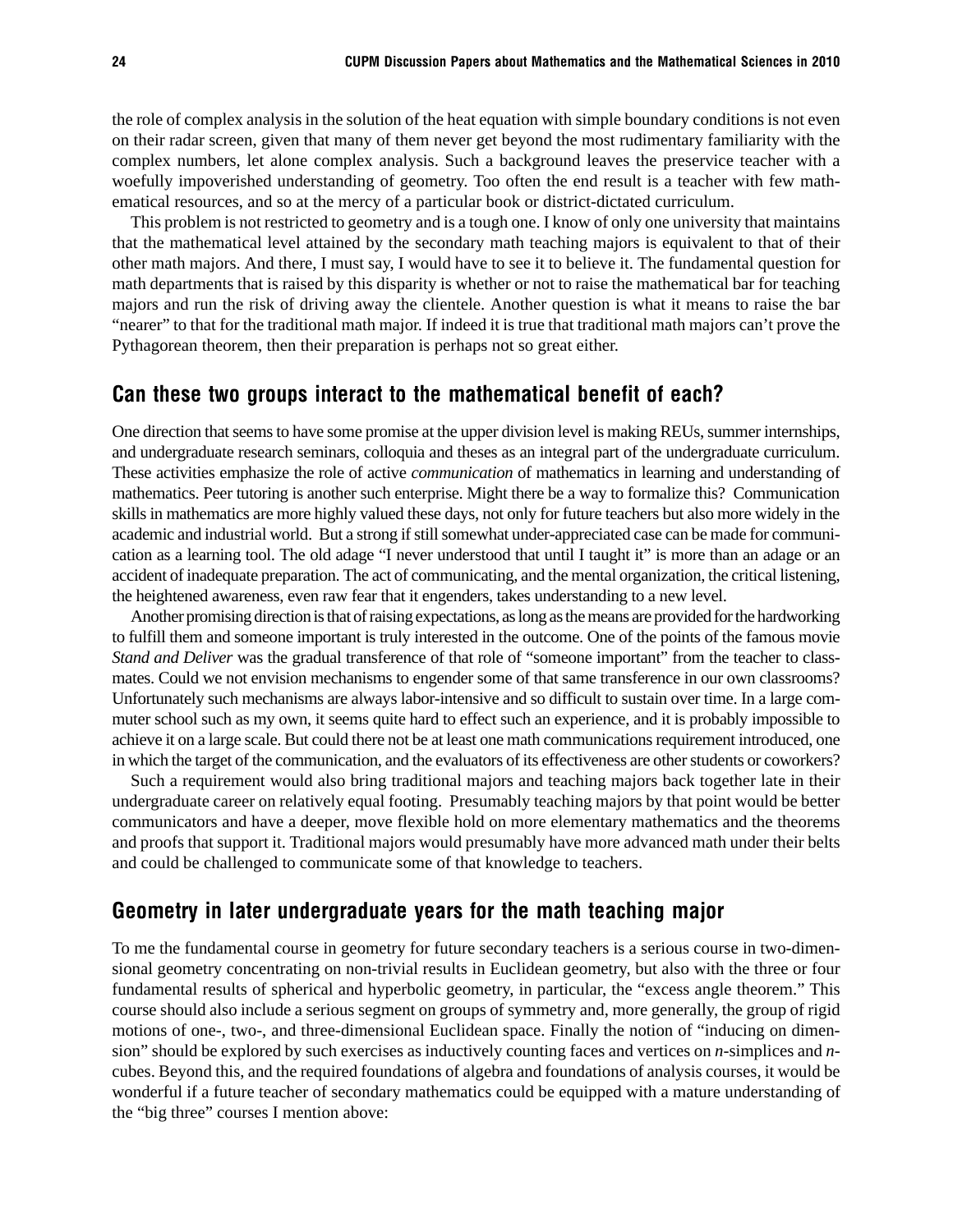Curves and Surfaces in 3-dimensional Euclidean space, Elementary Number Theory, One-variable Complex Analysis,

but, at least at our institution, this is a bit more than the market will bear in the way of preservice requirements. However one promising aspect of the current national dialogue on teacher education is the growing realization that career-long mathematical study and development are a necessary component of teaching excellence. Hopefully the day will come before long when the kind of mature understanding I mention above can be gradually achieved through in-service released time for study, sabbaticals, etc., and through guided peer presentations and seminars.

Here again the communication requirements and experiences I mentioned for math majors enter. Such activities are a paradigm for continued learning. Not only would they comprise a new instrument for bringing teachers together with traditional math majors, they would also serve as models for future inservice mathematical experiences; models with more mathematical depth than what currently passes for inservice teacher enhancement.

## Algebra in later undergraduate years for the math teaching major

If "Curves and Surfaces in 3-dimensional Euclidean space" is the geometry course most lacking in the preservice preparation of secondary teaching, "Elementary Number Theory" is, to my way of thinking, the algebra course too many graduate without taking. Far more than a full course in groups, rings and fields, Elementary Number theory has soul. Loading up secondary teachers with a "capstone" course that is primarily a set of tools for future use does not seem to be the right answer. Experiencing some of the most beautiful mathematics of all time, mathematics that lies at the heart of algebra, makes far more sense. But here again it is probably a more reasonable goal to make the mathematics of this course and of a course in groups, rings and fields (which makes more sense in conjunction with number theory than alone) central to in-service study and mathematical development over the professional life of a secondary teacher.

### **Conclusions**

The main points that I wanted to make in this very short article are the following:

- 1. Traditional mathematics majors need more ability to communicate what they know. In fact the value of exercises in communication (peer tutoring, undergraduate seminars and colloquia, undergraduate research experiences) extends to learning itself and fosters deeper knowledge and the desire for continued learning.
- 2. Secondary teachers need a bridge to lifelong mathematical learning. Given the other mathematical and methodological requirements, it is probably unrealistic to require of them the kind of deep appreciation and understanding of higher algebra and geometry that ideally should be at the center of their professional mathematical lives. Perhaps the fundamental challenge to the current preservice curriculum is to instill the intellectual and professional "felt need" to continue the pursuit of this appreciation and understanding.

This second point is to me the most important and most challenging issue facing us with respect to the care and feeding of secondary teachers of mathematics. The crucial ingredient necessary for improvement in the teaching of mathematics in elementary, middle or secondary school is lifelong professional development, both mathematically and pedagogically. Just as, at the university level, we become gradually dead and ineffective if we do not continue to combine our teaching with learning and research, broadly conceived, so teachers become dead and ineffective if there is no mechanism for life-long mathematical learning and for deepening pedagogical insight. "Use it or lose it" is just as true in this instance as it is in most other areas of human activity.

And too—a point that we university mathematicians rarely realize, let alone acknowledge—this change in the culture and professionalism of school math teachers is also in our own self-interest in purely selfish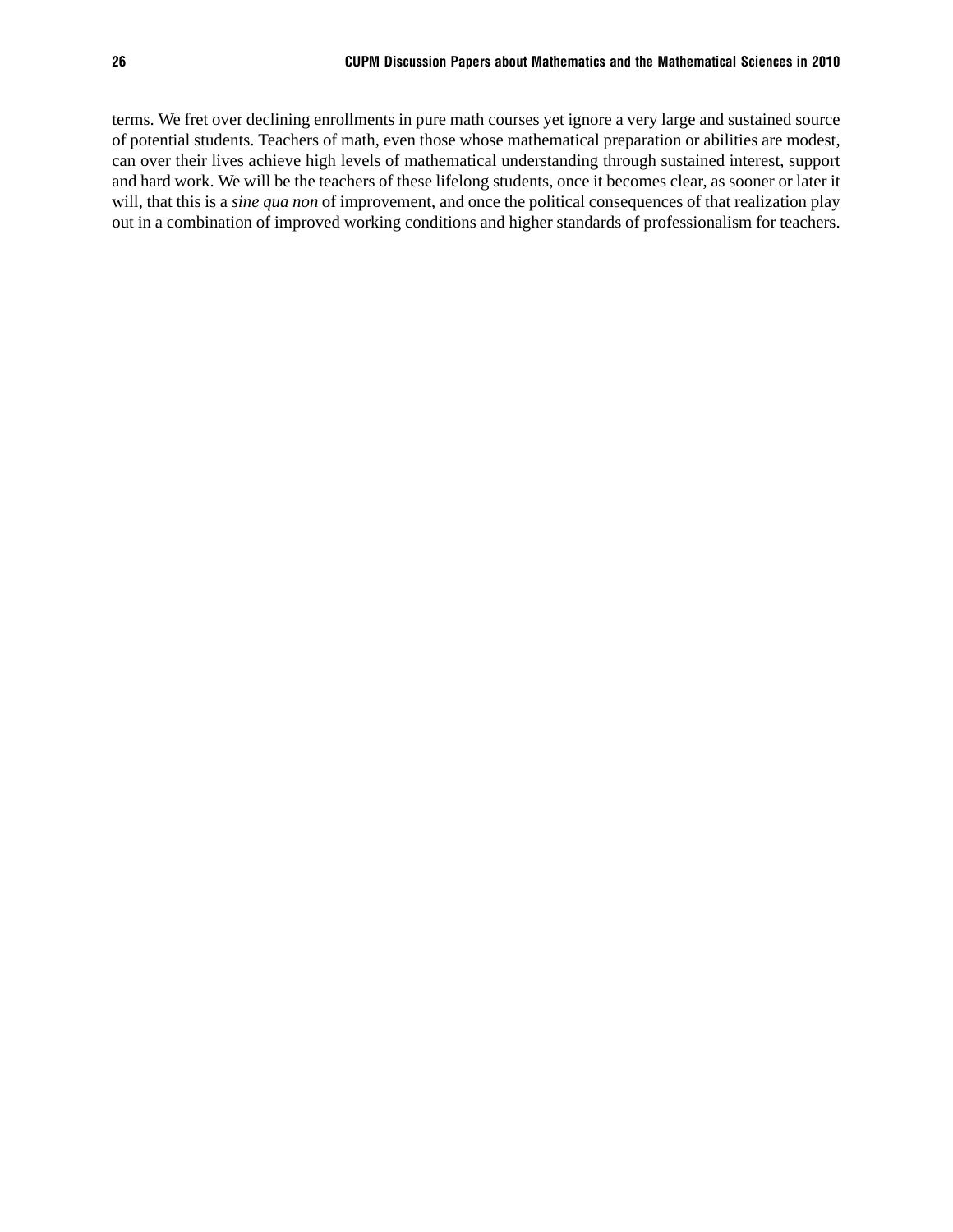## Mathematics and the Mathematical Sciences in 2010: What Should Graduates Know?

**Wade Ellis, Jr.**

*West Valley College*

## Kinds and uses of technology in the curriculum and their impact on the undergraduate program

There are four aspects of technology that I would like to discuss:

- 1. Computational software
- 2. Internet interconnectivity
- 3. Presentation software
- 4 Tutorial software

### 1. Computational software

Students in this century will become accustomed to using a variety of software tools in learning and doing mathematics. The standard CAS packages such as *Maple*, *Mathematica*, and *Derive* have been integrated into many courses that are part of the first two years of collegiate mathematics—courses that mathematics majors are required to take. The integration of the technology is often seen as an enhancement or enrichment of the basic material. The graphical, numerical, and symbolic computational capabilities of the technology is not seen as a fundamental part of the course.

It is possible to develop a course based on the notion that the concepts should be introduced with the use of a CAS and that those concepts that cannot be fully explored (at the introductory calculus level) with the technology can be enhanced and enriched with paper-and-pencil activities. Such a course might begin with an exploration of change from a difference equation or recursion formula point of view. Then, when exploring situations where such methods fail, the concept of the derivative can be introduced and explored. Once the derivative is defined, then a transition can be made from difference equations to differential equations. Since most differential equations that occur in the real world do not have closed-form solutions but can be investigated and solved using numerical (discrete) methods, this approach provides students with a working knowledge of modeling with both discrete and continuous approaches and shows the relationship between them. Such an approach begins to satisfy the needs of the computer science and engineering disciplines that beginning to ask for more discrete mathematics in the introductory mathematics service courses. At the same time, such courses are exciting and enticing for students and can act as a recruitment method for mathematics majors.

In dealing with integration in the first two-years of collegiate mathematics, we can see that it is perhaps not as central an idea as it is in the current freshman and sophomore courses in mathematics might have us believe. The Fundamental Theorem of Calculus is, of course, still important and should be proved, but its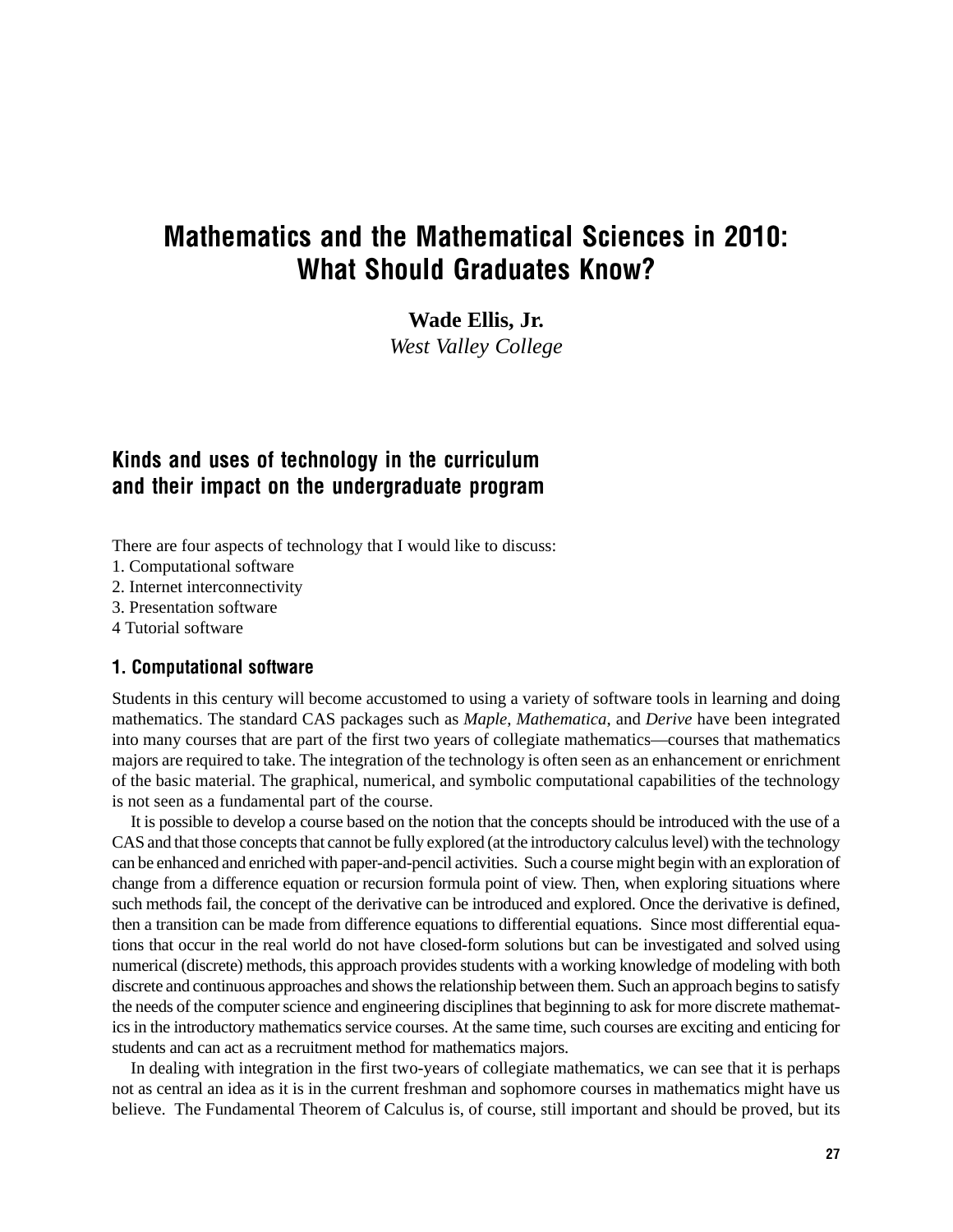importance may now lie in the role that it plays in proving the existence of solutions to certain differential equations. The standard real world problems such as the area, volume, and surface area of regular geometric objects that involve Riemann sums would be greatly reduced (as it once was in Granville, Smith, and Longley's calculus text of the first half of the 20th century). The theoretical existence of solutions is very important if one is to look for a solution using discrete numerical methods.

Developing a course based on technology might satisfy the needs of some of our client disciplines. It might also reduce the time needed for students to master the limit, derivative, and integration concepts because less time would be spent on computing such limits, derivatives, antiderivatives, and definite integrals of a variety of functions, since the CAS would provide the results faster and more accurately. Still, there are some basic skills with limits, derivatives, and integrals that one should know by heart— $\sin(x)/x$  as *x* approaches 0, the limit of the derivatives of polynomials, the chain rule and product rule for derivatives, and substitution and integration by parts come to mind.

Using CAS software in some experimental classes has cut by one-third the time needed to cover the first two semesters of calculus. This might allow the coverage of differential equations (in a qualitative manner as well as symbolically and numerically as mentioned above) to occur in the first year. In the second year, students could cover the basics of linear algebra (again using CAS software tools), multivariate calculus, and probability and statistics at the level required by engineering schools. Much of this has been done at the United States Military Academy as part of their seven into four project.

Some will say that students will not develop the symbol manipulation capabilities often developed in the first two years of collegiate mathematics in the past. This is certainly true, but many of our client disciplines do not need that symbol manipulation capability and some need the computer software capability much more. In addition, much of the beauty and power of the wonderful symbol manipulation activities that occur in our current calculus courses are lost on freshmen and sophomores. Perhaps techniques of integration should be left as a capstone course for majors who would appreciate and may need these activities and skills to move on to higher mathematics.

I recommend that the mathematics enterprise look carefully at restructuring and redeveloping the activities that we ask students to do in the first two years of collegiate mathematics so as to take full advantage of the current software that will almost certainly be at the fingertips of all those who use mathematical sciences in their careers. And, of course, we must be mindful of the changes in outlook, understanding, and skills that such new courses might cause in our mathematical science majors. These new activities and topics could ensure that our majors have the mathematical maturity we have always desired and at the same time provide marketable work force skills for our majors.

### 2. Internet Interconnectivity

Many instructors who are interested in the applications of mathematics and feel that their students should have exposure to such applications also feel that they do not know enough about such applications to present them to students. The Internet provides a method for working around this problem. A one-unit calculus laboratory (for lack of a better word) course could be developed where students could chose to work on an application in their major area or in a discipline of interest to them with students from other institutions under the tutelage of an instructor from one of the participating institutions. In this way, students from different disciplines could see the applications of calculus in their area of interest, and mathematicians could concentrate on knowing applications from just one field. Mathematicians have a great deal of understanding of all disciplines as a group, but no one mathematics department is likely to have instructors versed in more than four or five. Using the Internet to tap these resources (both academic and industrial) would broaden our departments in many beneficial ways. Our students (majors included) would learn about collaborative work at a distance and the instructors would learn about different disciplines and about perhaps different mathematics.

I recommend the development of laboratory courses and the infrastructure at the national level to support those courses.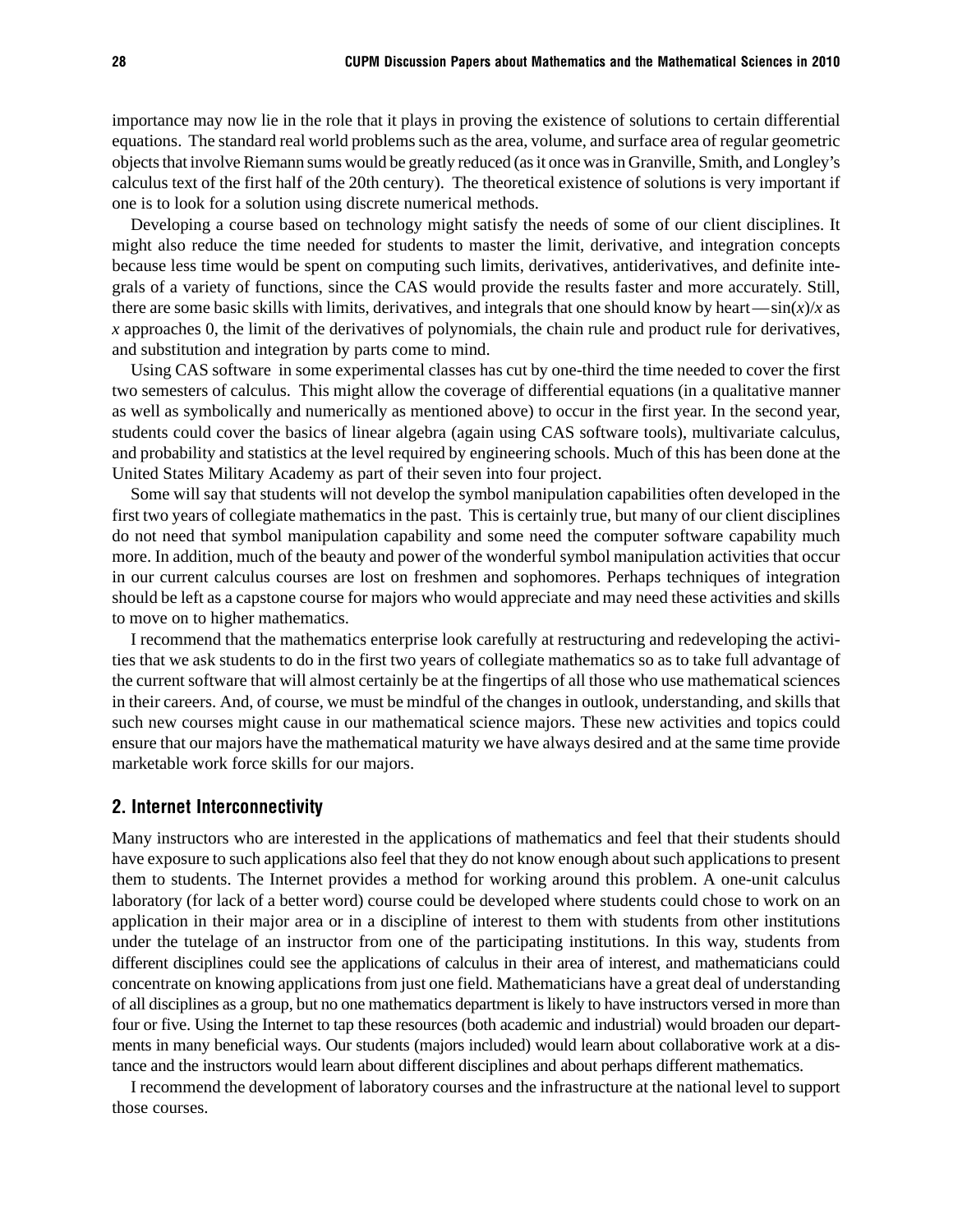### 3. Presentation software

Presentation software such as *PowerPoint* allows faculty members to present elaborate and effective mathematical lectures. Such software allows for the quick and colorful development of slides that can give insight into mathematical theory and applications. Faculty should be careful in using such software to make sure that the student understands what is being so artfully displayed and has some way to carry the information flashed on the screen home to study and absorb.

I recommend that faculty who wish to use such software be given the institutional support to do so effectively in class—a ceiling mounted data projector, permanently installed computer facilities (not on a cart), Internet connection in class, and training on the instructional use of such software. Students in advanced classes should be encouraged to make presentations on projects using such tools.

### 4. Tutorial Software

Tutorial software, like that available from Academic Systems and from the ALEKS Corporation can help us cope with the ever-present problems we are having with remediating students. These software/book packages provide an opportunity for the mathematics community to ensure levels of student proficiency with basic mathematics skills. This allows the faculty to concentrate on improving the quality of the collegiate mathematics instruction. ALEKS, for example, can allow students to assess their mathematical achievement from home (perhaps before school begins) and then work through tutorial activities on those parts of the required mathematics that they have not yet mastered. Thus, students who have only small deficiencies could correct them before the school year and save themselves and their colleges much time and repetitious activity. Students who under the current paper-and-pencil placement tests might be doomed to repeat at least one course could bring their skills up to par before school begins and could then advance through their mathematics requirements on schedule.

Also, in courses such as statistics that are often taken later in students' careers after they have been away from mathematics for some time, students could assess themselves against a mathematical skills standard set by the professor, participate in appropriate remedial activities for a week prior to the course, and then begin the course without the usual several days of review.

I recommend that such software/book packages be investigated as a way to reduce some forms of remediation.

## Paths leading to a major

There are many paths to a major. One that is particularly attractive to community college students is a path that leads to high school or community college teaching. When we see able mathematics students at the community college level, we must hasten to ask them to major in mathematics and to ask them if they are interested in teaching. In many cases, we are the first teachers of mathematics they have seen who actually know some mathematics and for this reason are seen as individuals to emulate. This is not to say for an instant that high school mathematics teachers cannot teach or know mathematics. It does, however, speak to the large number of economically disadvantaged students who, through no fault of their own, have had awful mathematics instruction from teachers who are good people and are fully certified in science, history, or English, but do not have (and know that they do not have) a sound background in mathematics but, nonetheless, are forced to teach mathematics.

I recommend that courses be developed at the community college level to help such students understand the value of mathematics. These courses might be of a capstone nature or perhaps courses in mathematical modeling. These courses should be seen as ways to entice students into the exciting world of mathematics as an avocation and as a career.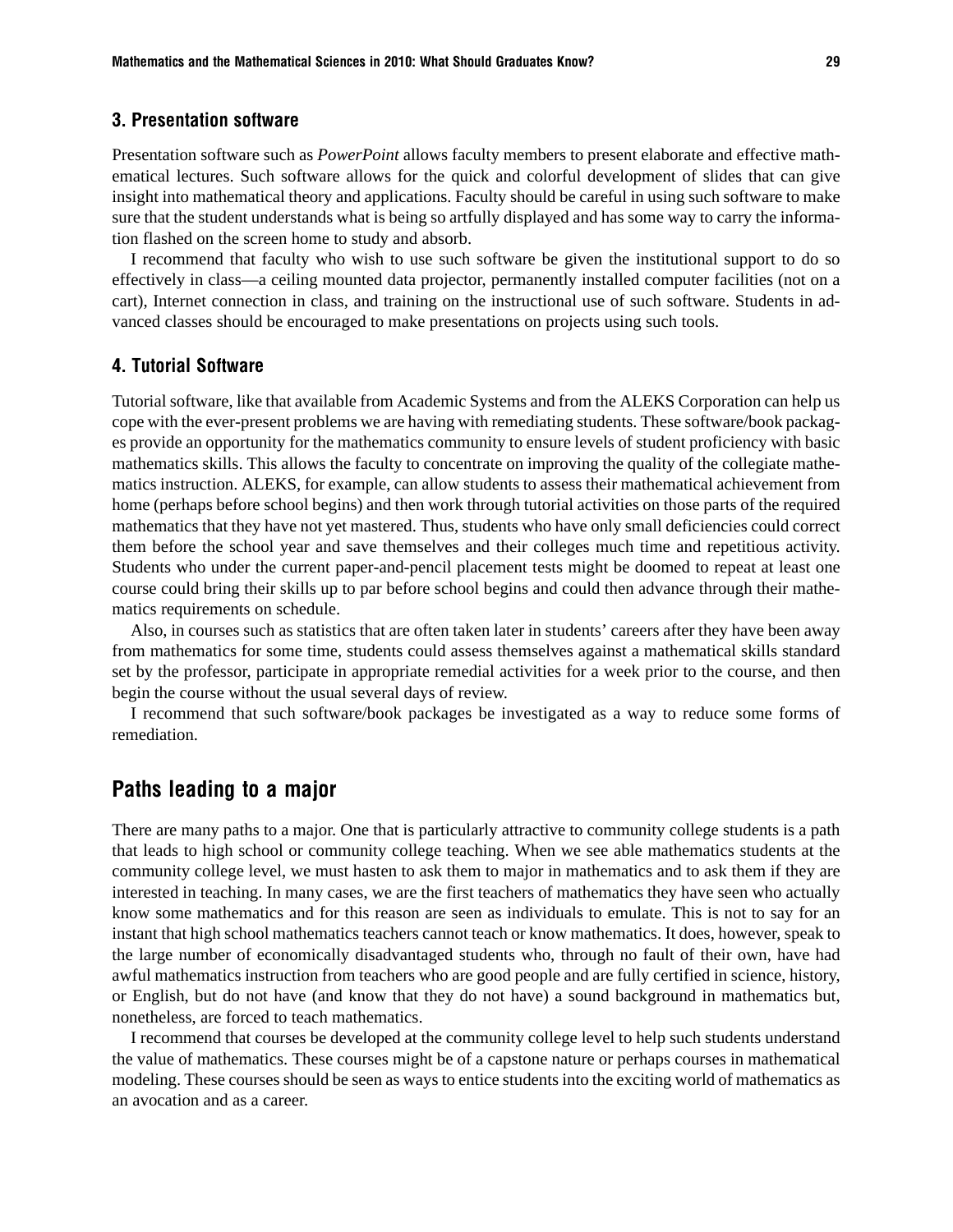## Transition issues from two- and four-year institutions affecting math intensive majors

Two- year college students always face articulation problems when transferring to four-year colleges. The two-year college is on a semester system, while the four-year college is on a quarters system or the reverse. All faculty at whatever level find that the preparation of students in their courses is lacking in some fashion. Four-year college faculty sometimes ascribe the difficulties of their students to their previous education at some other institution (like a two-year college). This is normal, but still presents a problem for the two-year college students and faculty to overcome. As it turns out, at least in California, students from two-year colleges usually do as well or better than students who have taken all their courses at the four-year college or university.

I, therefore, recommend that data on the GPAs of majors in the mathematical sciences at four-year institutions be compiled and reported to the faculty each year. These reports should be sent to two-year colleges whose students are majors. These reports should be used as a basis for continued articulation between the two- and four-year colleges.

The package of mathematics courses that a two-year college mathematics major takes should include calculus and linear algebra. These courses should give the student an understanding of the importance of theory in the application of mathematics, an understanding of the need for proof in establishing theory, and an understanding of the usefulness of symbolic, graphical, and numerical software in developing theory and in solving applied problems. These courses should provide students with a foundation for further study at the advanced undergraduate level. The requirements for a major at a two-year college include more than these courses, but these courses should be the basis of the students' two-year background.

A one-unit course on the historical development of mathematical theory might be introduced to make sure students have seen interconnections of mathematics theory with the real world. Students who attend community colleges often take many years to complete their course work and may not have the opportunity to see the connectedness of the many courses that they have taken. Students should also be encouraged to join the Mathematics Club and to participate in both the Putnam Examination and the Modeling Contest.

So that a student can understand the learning outcomes that the mathematics department expects of those transferring to four-year colleges in mathematics, I recommend that a majors advising process be put in place at community colleges and that this advising process include the use of the GPA articulation data that comes from the local four-year colleges.

Two-year college mathematics faculty often have greater access to computing facilities than their fouryear college counterparts. In such cases, the four-year college departments may deny their transfer students the use of graphing calculators, symbolic manipulation graphing calculators, and computers that they have used at their two-year college. Therefore, it is important for two-year college faculty to know that, while technology should be integrated into the development of mathematical understanding, students should have experience in doing extended pen-and-paper computations. The transition from two-year to four-year institutions can be eased by making sure that students have already completed their calculus and linear algebra courses (courses that can be greatly enriched and deepened with the use of technology, but where not all faculty allow its use).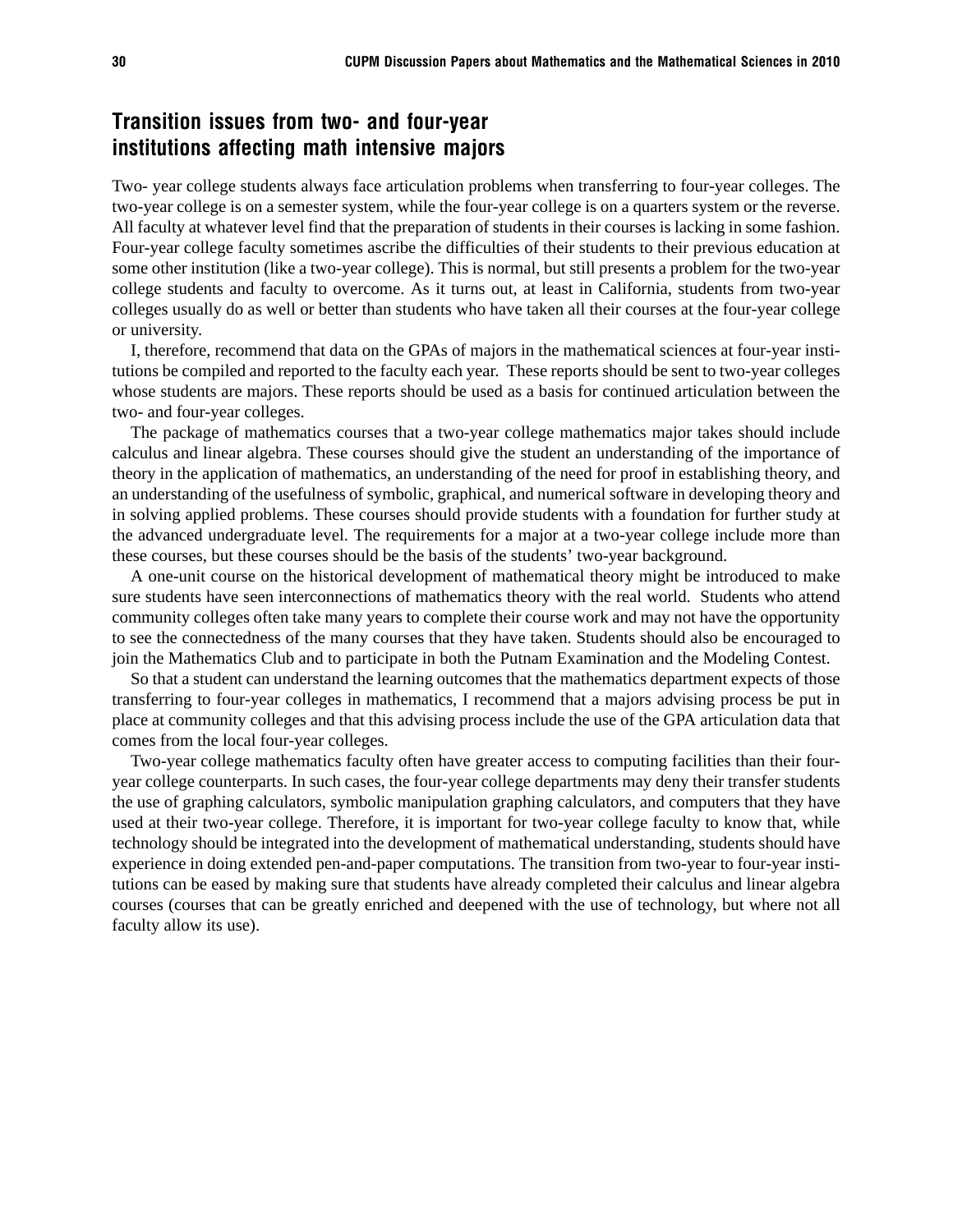# The Mathematical Education of Prospective Teachers of Secondary School Mathematics: Old Assumptions, New Challenges<sup>1</sup>

**Joan Ferrini-Mundy,** *Michigan State University* **Bradford Findell,** *National Research Council*

We address two questions: What mathematics do prospective secondary school mathematics teachers need to know? In what context should they come to know it? Consideration of both matters has implications for the revision of the undergraduate program in mathematics.

# What mathematics do prospective secondary school mathematics teachers need to know?

Teachers must know the mathematics they teach. Deciding exactly what this means, and then determining what more mathematics they need, are not simple matters. Typically, two perspectives have influenced the design of programs for the preparation of secondary teachers, and both are relevant to mathematics departments:

- 1. Prospective high school teachers should study essentially whatever *mathematics majors* study—because this will best equip them with a coherent picture of the discipline of mathematics and the directions in which it is heading, which should influence the school curriculum.
- 2. Prospective high school teachers should study *mathematics education*—methods of teaching mathematics, pedagogical knowledge in mathematics, the 9–12 mathematics curriculum, etc.

We argue in this paper that there is substantial knowledge that is necessary for effective teaching but which is neglected by this two-pronged approach. Furthermore, much of this knowledge is mathematical in character, and, as such, should be a responsibility of mathematics departments. Because this knowledge is particular for the teaching of mathematics, it lies, in a sense, between mathematics education and traditional undergraduate mathematics content. Keep in mind, however, that there is much outside of mathematics and mathematics education that all secondary school teachers need to know, about students, about learning, about teaching, about curriculum, and about the contexts of schooling.

### History of recommendations2

——————

The dominant approach to the mathematical preparation of secondary school teachers in the United States in recent years is to require that they complete an undergraduate major (or a near-equivalent) in mathematics.

<sup>&</sup>lt;sup>1</sup> The authors wish to thank Deborah Loewenberg Ball, Dick Stanley, Tom Rishel, Merle Heidemann, and Dawn Berk for their comments and assistance in preparing this paper. 2 For more detail on the following history, see Gibb, Karnes, & Wren, 1970.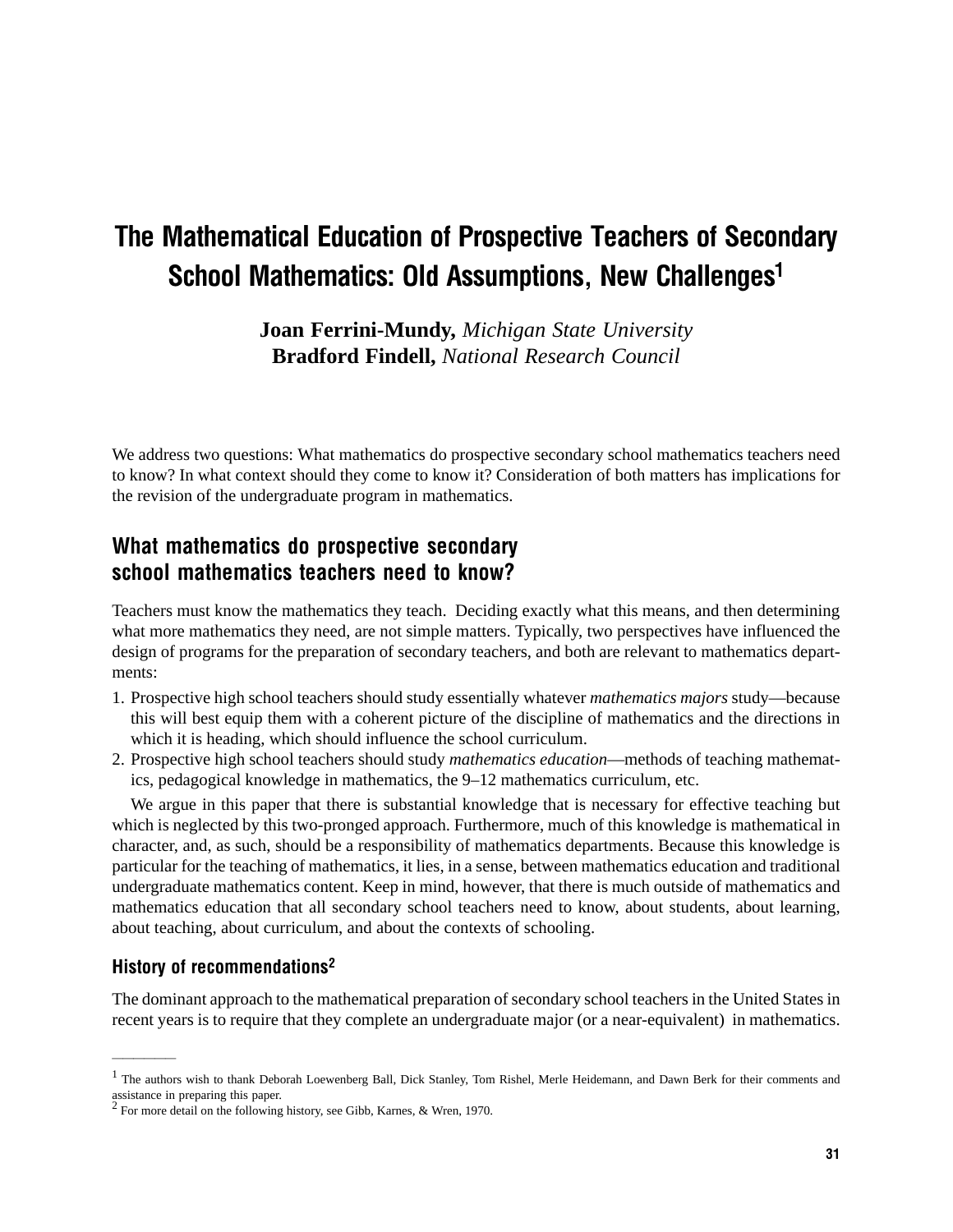Interestingly enough, a quick review of the recommendations in this century about the mathematical preparation of teachers reveals that this trend toward a near-major has generally grown stronger with each set of recommendations. For instance, the 1911 report of the American subcommittee of the International Commission on the Teaching of Mathematics recommended preparation in several areas of pure mathematics, applied mathematics (e.g., mechanics, astronomy, physics), surveying, a "strong course on the teaching of secondary mathematics," other education, and "a course of an encyclopedic nature dealing critically with the field of elementary mathematics from the higher standpoint" (International Commission on the Teaching of Mathematics, 1911, pp. 13– 14). There is no explicit call for a major in mathematics. Likewise, the 1935 recommendations of the Mathematical Association of America's Commission on the Training and Utilization of Advanced Students of Mathematics calls for "minimum training in mathematics that goes as far as 6 hours of calculus, Euclidean geometry, theory of equations, and a history of mathematics course" (Commission on the Training and Utilization of Advanced Students in Mathematics, 1935). The courses that might have been more typical of a major at that time (advanced calculus, mechanics, projective geometry, additional algebra) are described as "desirable additional training."

In reports from various groups in the late '50s and early '60s, the expectations for secondary teachers began to sound like a major, with calls for 24 semester hours of mathematics courses (National Council of Teachers of Mathematics [NCTM], 1959), and 30 semester hours, including abstract algebra (American Association for the Advancement of Science, 1959). It was the Committee on the Undergraduate Program in Mathematics (CUPM) that first recommended that "prospective teachers of high school mathematics beyond the elements of algebra and geometry should complete a major in mathematics" (CUPM, 1961). Ten years later, this sentiment was still strongly held: "We regard it as a matter of great importance that a program for teachers should be identical to the one offered to other mathematics majors, except for a few courses peculiarly appropriate to prospective high school teachers" (CUPM, 1971, p. 170).

The 1983 CUPM recommendations do not explicitly call for a mathematics major, but instead list 13 courses, including a 3-course calculus sequence, as the minimal preparation, with a call for additional work for teachers of calculus (CUPM, 1983). It is worth noting that 13 courses is *more* than a major in some institutions. In 1991, the MAA's Committee on the Mathematical Education of Teachers (COMET) assumed responsibility for the preparation of teachers: "These recommendations assume that those preparing to teach mathematics at the 9–12 level will complete the equivalent of a major in mathematics, but one quite different from that currently in place at most institutions" (Leitzel, 1991, p. 27). The recommendations list standards in seven content areas (e.g., geometry, continuous change, and mathematical structures) rather than specific courses.

Since the first CUPM recommendations, most major sets of national committee recommendations offered by the mathematics community and most recommendations from the education community have recommended the equivalent of a major in mathematics as the fundamental preparation for the secondary teacher. Sometimes the recommendation is general and assumes that whatever is considered appropriate as a major is appropriate for future mathematics teachers. For instance, the new recommendations of the National Council of Accreditation of Teacher Education (NCATE), to go into effect next year, expect that candidates for teaching should "know the content of their field (a major or the substantial equivalent of a major)" (NCATE, 2000). The most current recommendations being developed for the mathematical education of teachers (the Conference Board of the Mathematical Sciences [CBMS] Mathematical Education of Teachers project), though reflecting some more current general issues about the undergraduate major, still make the same basic argument, as is evident in the following excerpt:

The following outline of mathematics and supporting courses is one way to provide core knowledge for future high school teachers while satisfying many requirements in a standard mathematics major.

Year One: Calculus, Introduction to Statistics, Supporting Science

Year Two: Calculus, Linear Algebra, and Introduction to Computer Science

Year Three: Abstract Algebra, Geometry, Discrete Mathematics, and Statistics

Year Four: Introduction to Real Analysis, Capstone, and Mathematics Education Courses

(CBMS, in preparation)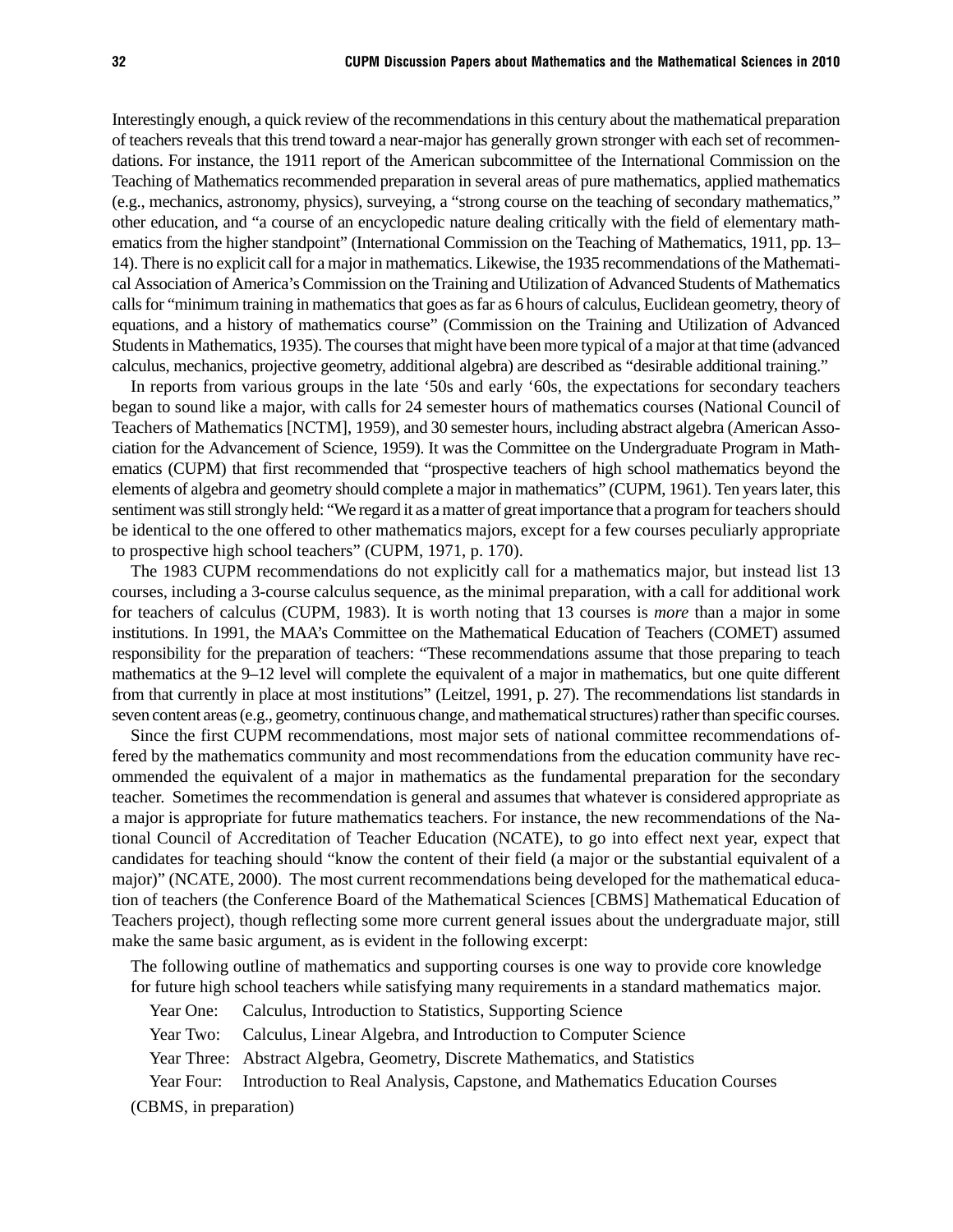There is no question that teachers need to know mathematics in order to teach well in secondary schools the logic in this seems unassailable. Yet at the same time, research studies do not demonstrate a convincing relationship between teachers' knowledge of mathematics (often measured by the number of college mathematics courses taken) and their students' mathematical performance (see Begle, 1979; Monk, 1994). Perhaps teachers fail to learn the content of these courses, or they do learn it but find that it doesn't connect in any recognizable way with their classroom practice.

There are at least two problems with requiring the same preparation for mathematics teaching as for graduate school in mathematics. First, high school teachers are preparing for a professional practice that is completely different from that of conducting mathematical research. The mathematical demands they will face are different. But we are not arguing for less mathematical preparation for teachers. In fact, we would argue that with a typical major in mathematics, teachers may have *too little mathematical preparation of the kind they will need*. Second, by keeping content separate from pedagogy, prospective teachers may fail to acquire what Shulman (1987, p. 8) called *pedagogical content knowledge*—"an understanding of how particular topics, problems, or issues are organized, presented, and adapted to the diverse interests and abilities of learners, and presented for instruction".

#### The mathematics of the secondary school curriculum

Today's secondary school context is radically different from that of 20 years ago. First of all, secondary schools today take seriously the commitment to educate all students to be prepared for a rapidly changing world—and thus *all* students need to be prepared for the possibility of higher education or a highly technical workplace. This has meant increasing trends away from vocational or general tracks, and toward a foundation of significant mathematics for all students (see the recommendations of the NCTM 2000 *Principles and Standards for School Mathematics*). The range of options today in high school curricular materials reflects this shift. While the algebra 1, geometry, algebra 2, precalculus, calculus sequence that many of us experienced is still alive and well, today's instructional materials also include substantial emphasis on data and statistics, on discrete mathematics, on dynamic geometry, and on early treatment of functions and modeling. Some series are fully integrated, with titles like "math 1, 2, 3, 4," or are completely organized around applications of mathematics and so-called contextual problems. The once unchallenged high school endgoal of advanced placement calculus has given way to other equally strong possibilities, such as advanced placement statistics, or sophisticated technical courses focusing on CAD-CAM technologies, finance, or applications of mathematics to the world of work. These trends are at odds with what has been the traditional mathematics major, with its historic emphasis on abstract algebra and analysis as end-goals. If one takes seriously the notion that being prepared to handle the mathematics of the secondary school is something crucial for teachers, then it seems that these shifts in the nature of secondary school mathematics education need to be taken quite seriously by those who prepare teachers.

For secondary mathematics teachers, it is ironic that, except for occasional concepts that might be called upon in calculus, the entire four years of an undergraduate mathematics major address content that is, on the surface, unrelated to the topics of the high school curriculum. The only place where prospective secondary teachers are very likely to learn about such secondary school topics as the Law of Cosines, the Rational Root Theorem, the proof of Side-Angle-Side congruence, the Zero Product Principle or tests of divisibility is in the secondary school, as students themselves. More substantially, the kinds of integration of mathematical ideas and connections that are necessary in teaching a coherent secondary program, are unlikely to be obvious to students on the basis of their undergraduate program. Consider the following example of a student teacher episode. This student teacher had been a strong undergraduate mathematics major at a small state university; she had taken courses in abstract algebra, geometry at a junior level, and advanced calculus. She was conducting a lesson in algebra 2 class and was presenting the absolute value function. She showed the students the notation,  $f(x) = |x|$ , and drew the graph. A student said something like the following: "That graph reminds me of angles in geometry. Can we use the absolute value function as a way to write a formula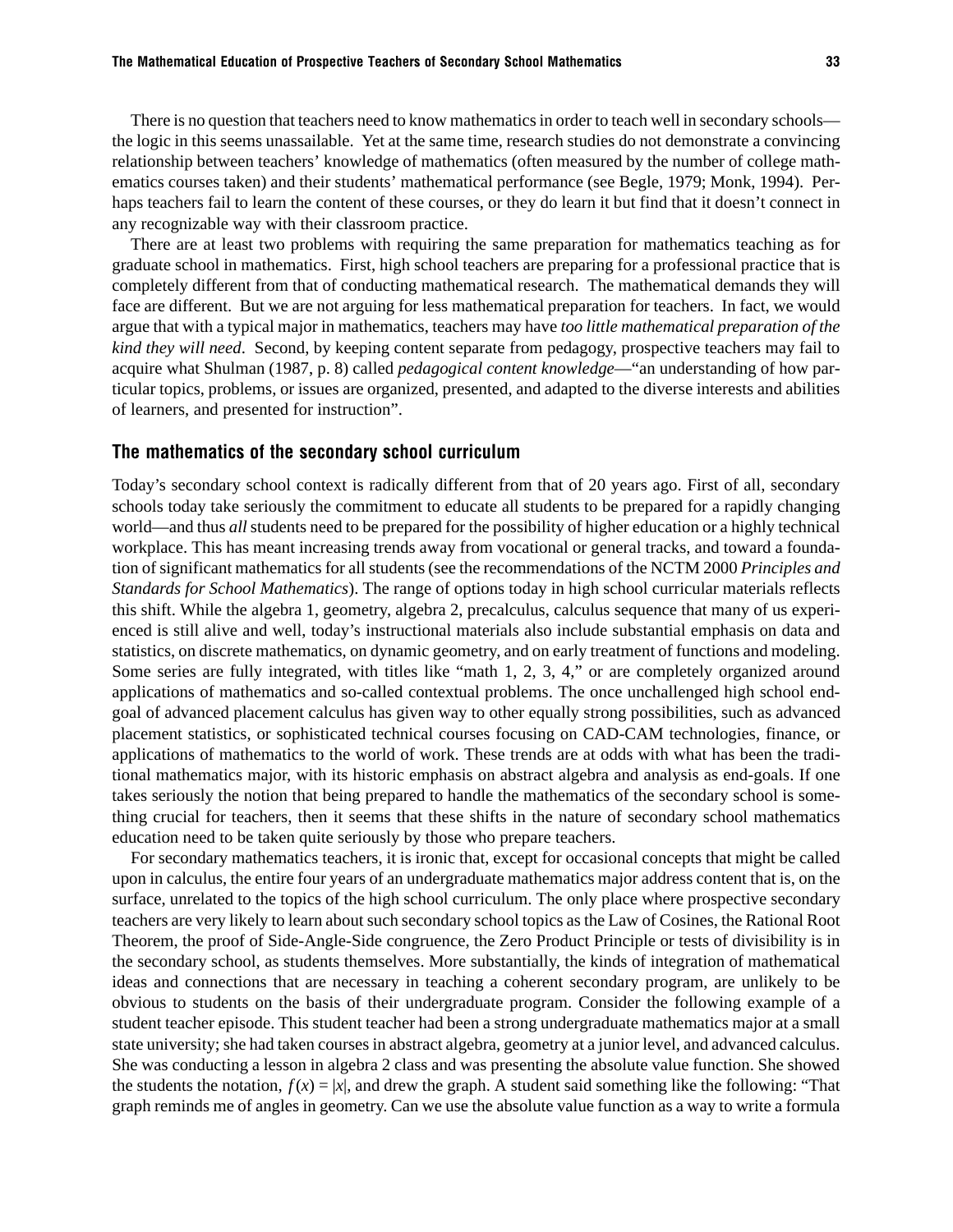for any angle?" The teacher was completely taken aback by the question. The question would have required the teacher to make a number of mathematical judgments on the spot, and also to connect ideas across content areas in unexpected ways.

As professors working with prospective high school teachers, are we confident that our students will be able to answer the following typical high school students' questions, in ways that are both mathematically sound and also accessible and compelling to a 15 year-old?

- · Why does a negative times a negative equal a positive?
- · Why do I switch the direction of the less than symbol when I multiply both sides by a negative number?
- · In every triangle that I tried in Sketchpad, the angles add up to 180. I don't need to do a proof, do I?
- $\cdot$  I am not convinced that .99999... = 1.
- · How do I know parallel lines never intersect?
- · How do I know that the asymptote never hits the line? I mean, it crosses the line near 0.
- · I think that 100 *is* divisible by 3—the answer is 33 and one third.
- · Why is it OK to use 22/7 for the value of pi, sometimes?
- · I think that the number 1 has three different square roots: 1, -1, and .99999999. I am sure that .99999999 is a square root of 1 because when I multiply it by itself on my calculator I get 1.00000000.

#### Mathematics for Teaching

Suppose we could construct a curriculum for secondary school teachers that, in terms of mathematical content, was in tune with the current secondary curriculum and its directions of change. Moreover, suppose that it genuinely offered students a chance to see both where the concepts of the high school curriculum are embedded in a larger picture of mathematics and also to see elementary mathematics from an advanced standpoint or to develop "profound understanding of fundamental mathematics" (Ma, 1999). This task probably would require designing some courses especially for teachers, thus breaking with the tradition that what's good for the math major is good for the prospective teacher. Both majors require substantial study of serious mathematics, but there may be reasons why the body of mathematical content is different in some ways.

We suspect there is another body of knowledge that high school teachers also need, which is mostly mathematical in character, and which is probably more within the purview of the mathematics department than it is the school of education. Mathematics education researchers and mathematics educators are struggling with how to describe and talk about this knowledge. Ball and Bass have studied this notion in the elementary grades and call it "pedagogically useful mathematical understanding" (Ball & Bass, 2000). Zalman Usiskin (personal communication) considers "teachers' mathematics" to be a branch of applied mathematics, in the sense that (1) it emanates from the classroom in much the same way that operations research arises from problems in business, and (2) it includes specialized mathematical knowledge that may not be known by mathematicians in other applied or pure areas. In addition to having profound understanding of the content that is taught in the secondary grades, mathematics teachers at this level need to be able to draw on and use other knowledge that is mathematical in character, such as:

- · finding the logic in someone else's argument or the meaning in someone else's representation;
- · deciding which of several mathematical ideas has the most promise, and what to emphasize;
- · making and explaining connections among mathematical ideas;
- · situating a mathematical idea in a broader mathematical context;
- · choosing representations that are mathematically profitable; and
- · maintaining essential features of a mathematical idea while simplifying other aspects to help students understand the idea.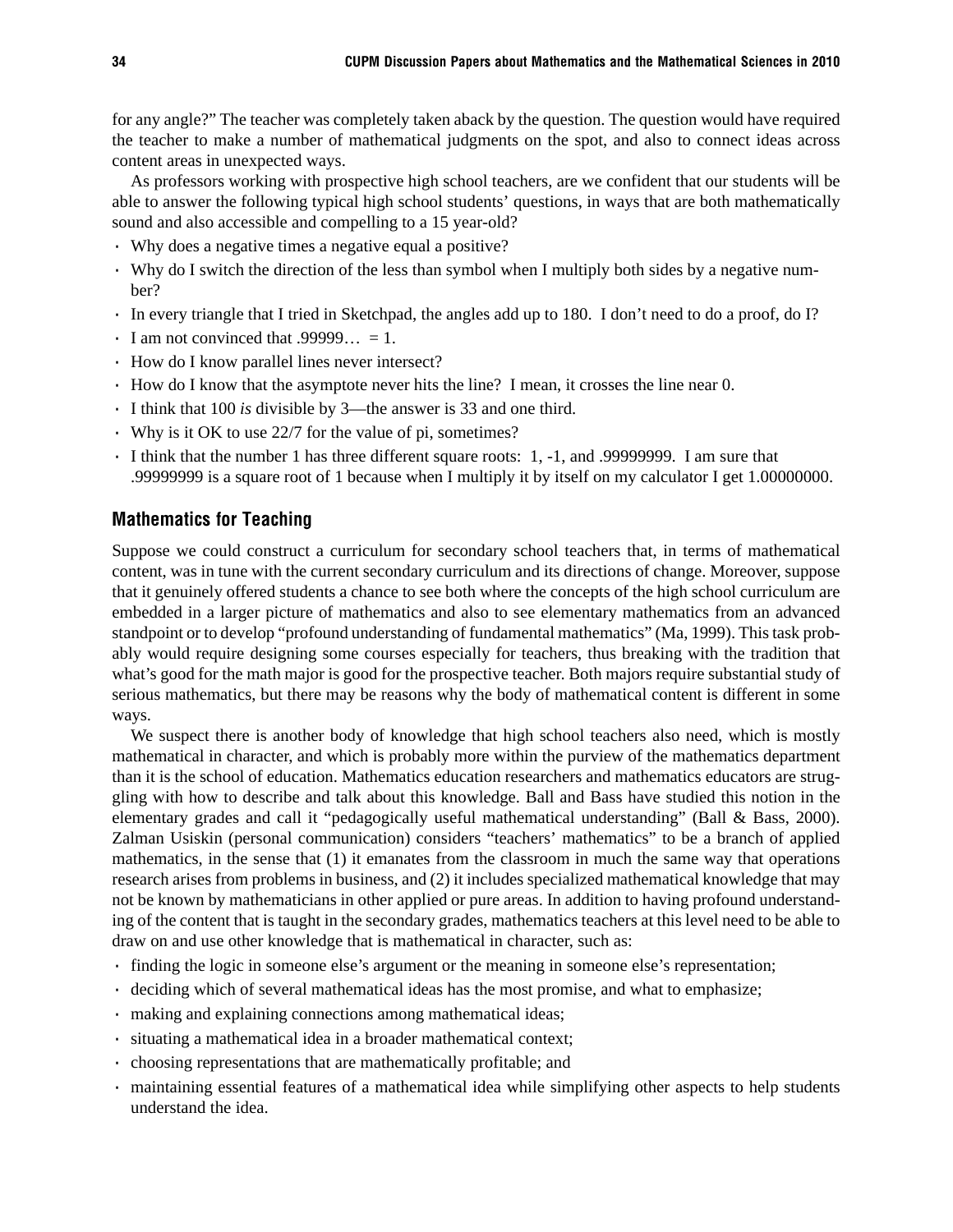These kinds of mathematical activities, we would argue, are essential in teaching. They arise while teachers are planning lessons, designing tasks for class and for assessments, interacting directly with students around content, answering their questions, and correcting their work. If such activities are essential, then prospective teachers need to learn the necessary mathematical skills—ideally, we contend, through mathematical material that is close to the material of high school classrooms, under the guidance of mathematicians in university mathematics departments.

There are at least three approaches for creating connections between undergraduate and high school mathematics:

**A mathematical approach.** Prospective teachers should study high school mathematics from an advanced standpoint.3 The approach is to find and exploit topics in the high school curriculum that can be extended and elaborated in ways that are sophisticated mathematically. (See Box 1 for a list of principles that guide this approach.) An alternative is to find topics in the typical undergraduate curriculum and look for ways to connect them with key areas of the high school curriculum—this is the idea behind capstone courses or "shadow courses" that prospective teachers take alongside such courses as abstract algebra. Although these approaches may represent an improvement over some mathematics courses that have no connection to high school mathematics, the approach runs the risk of leaving prospective teachers without sufficient pedagogical content knowledge, which lies at the intersection of content and pedagogy.

**An integrative approach.** Integrate the goals of the mathematics content and pedagogy courses so that teachers might be better able to see connections and later use them (see, e.g., Cooney et al., 1996).

**An emergent approach.** Analyze the practice of teaching and determine what mathematical knowledge teachers draw upon in their practice. Then use real mathematical "problems" of mathematics teaching practice as sites for learning mathematics, taking advantage of the mathematical opportunities that emerge while working on the problems.

We believe that all of these approaches are worth pursuing. The emergent approach, however, is the most unusual and requires the most explanation. To understand this approach, it is useful to characterize the traditional approach as a failure at helping teachers transfer their mathematical knowledge into practice. Rather than constructing a solution apart from teaching, the approach begins in the context of teaching practice. We try to identify the interpreting, problem-solving, and decision-making activities in which a teacher actually engages, so that we may infer what mathematics is actually used. The next step would be to design a curriculum around such activities, in much the same way one might create a mathematics curriculum for engineers or social scientists by looking at the mathematical problems they have to solve.

Mathematics education researchers and professional developers (see, e.g., Ball & Cohen, 1999; Schifter, Bastable, & Russell, 1999; Shulman, 1992; Stein, Smith, Henningson, & Silver, 2000; Barnett, Goldenstein, & Jackson, 1994) have begun to explore this approach through the use of videos of classrooms, student work, written cases, and student curriculum materials. The notion of using the actual work of teaching as a starting point for thinking about the mathematical preparation of teachers was explored further at the Teacher Preparation Mathematics Content Workshop hosted in 1999 by the Mathematical Sciences Education Board (National Research Council, 2000). The ideas are just beginning to take shape in the mathematics education community. Future development will require some concerted work in conceptualizing the emergent approach more fully and designing experiences in which prospective teachers might profitably acquire this mathematical knowledge.

——————

<sup>&</sup>lt;sup>3</sup> The University of California at Berkeley together with the University of Chicago School Mathematics Project (UCSMP) are major participants in a grant, awarded by the Stuart Foundation of San Francisco, to create and test a new type of college mathematics course described as "High School Mathematics from an Advanced Standpoint." Principal writers for the materials are Dick Stanley of the University of California at Berkeley, UCSMP Director Zalman Usiskin of the University of Chicago, Anthony Peressini of the University of Illinois, and Elena Marchisotto of California State University, Northridge. Initial pilot testing is underway.

 $4W$ e wish to acknowledge the original work and thinking of Deborah Ball and Hyman Bass in advancing this particular line of argument.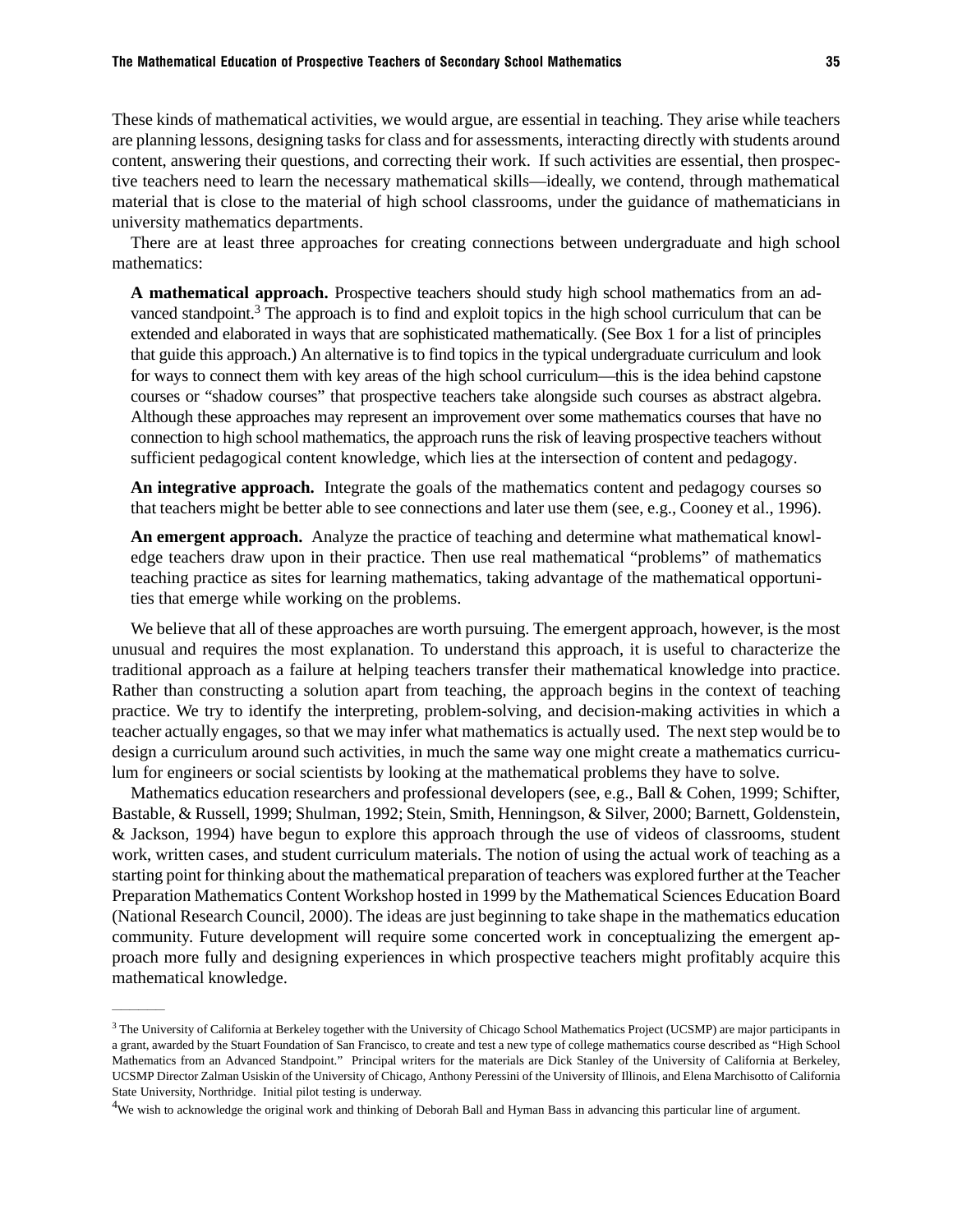#### **Box 1. Principles for extended problem analysis** (Stanley & Callahan, in progress)

The mathematical content involved in extended analyses of problems can be expressed as a set of mathematical "principles." They include:

- 1. Selecting parameters to represent key quantities in a problem situation. Typically the parameters replace numerical values of some of the quantities that are used in the initial statement of the problem. There are many subthemes here, such as:
	- a. considering which quantities to parametrize;
	- b. being alert for ways to generalize the results being found, and at the same time looking for important special cases;
	- c. replacing a variable x that has a particular range  $0 < x < L$  with a proportional variable p with a range  $0 < p < L$ .
- 2. Coaxing expressions into their most useful forms. Again, there are many subthemes: a. collapsing separate occurrences of the independent variable;
	- b. making use of ratios in particular and dimensionless factors in general.
- 3. Representing relationships in a situation in several different kinds of ways to get different insights. Examples are diagrams, graphs, tables, formulas.
- 4. Looking for connections to different kinds of mathematics. For example: a. looking for geometrical interpretations of analytic results, and conversely; b. looking to connect discrete mathematics with continuous mathematics.
- 5. Anticipating, asking, and answering many of the sorts of questions that may occur to a reader who is trying to understand the ideas. Standard treatments often bypass such questions since they are not part of the most efficient and elegant presentation.

It is worth pointing out that this approach, while affording some new opportunities, is not without potential pitfalls. One potential pitfall is that discussion among current or future teachers might remain mired in school mathematics and fail to move toward higher mathematics. Another is that most of the discussion might be spent on more general teaching and learning issues. Our experience in presenting these ideas to a variety of audiences, however, is that with a well-chosen example the discussion can be deep and substantive, often leading to mathematical territory that is unexplored or implicit in the traditional curriculum.

## **Conclusions**

Some of the current challenges in secondary school mathematics education today, coupled with new insights from research in mathematics education, suggest that it may be time to move away from the little questioned assumption that has historically guided mathematics education in the past several decades—that a major in mathematics, or something that deviates from it only marginally, is the best mathematical preparation for prospective teachers of secondary school. Teachers need to understand mathematics deeply. They must understand its applications and how ideas are integrated across subject matters. And they must be able to see mathematical possibilities in students' statements or written work. Could new majors be designed specifically for prospective secondary school mathematics teachers, that bring together the three kinds of mathematical knowledge described here, in ways that would serve our secondary teachers well? Given that as many as half of the mathematics majors, at least in some research universities, intend to become high school teachers, such development is warranted. The recommendations of the Mathematical Education of Teachers draft (CBMS, in preparation) are timely in their recognition of the need to diversify the offerings in the undergraduate curriculum for the prospective secondary teacher. Increasingly, the set of recommended offerings diverges from what at least has been the mathematics major. We need to prepare teachers to solve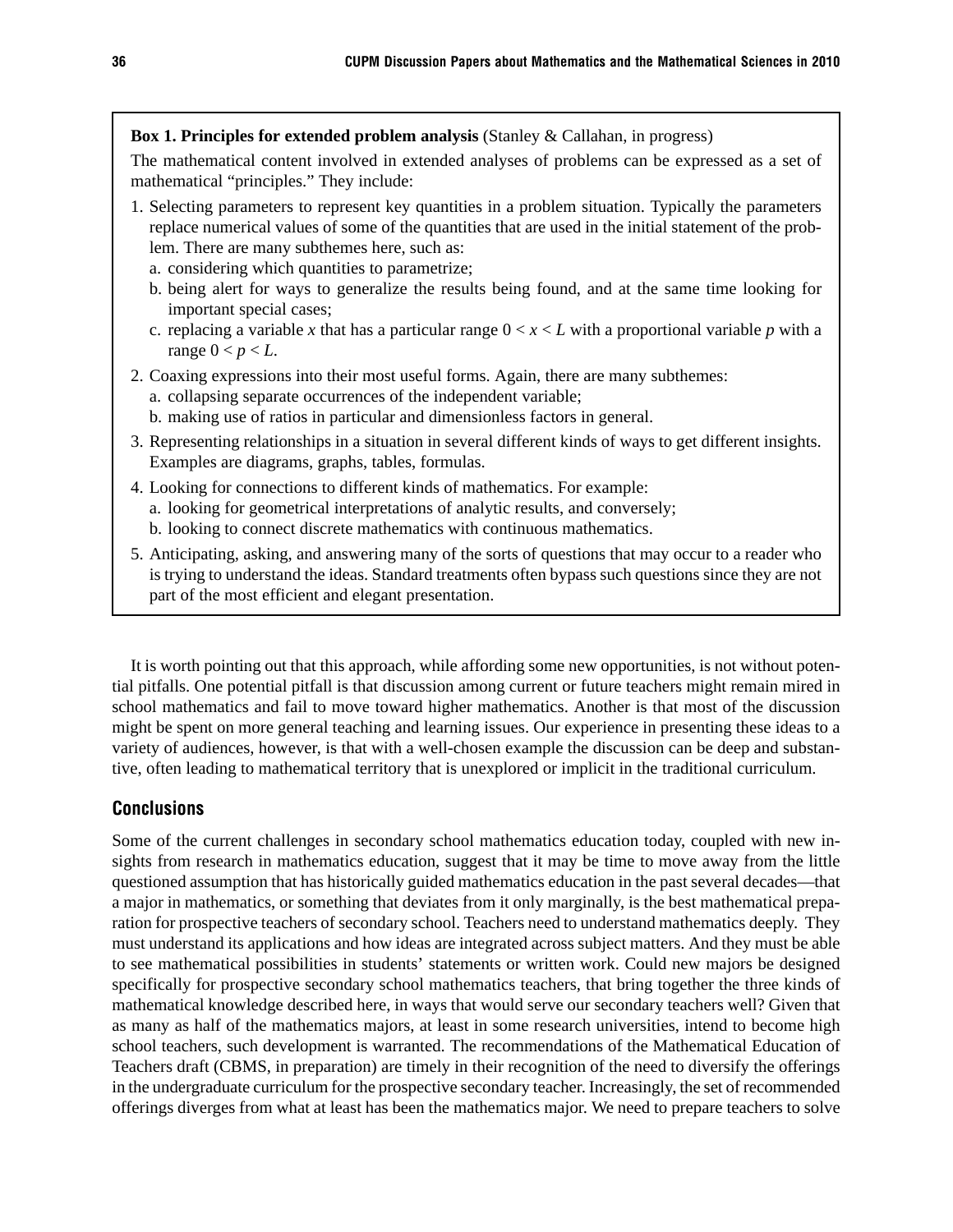the kinds of mathematical problems that actually arise in teaching. This kind of thinking has not prevailed for secondary school teachers in mathematics.

# In What Context Should Prospective Teachers Come to Know Mathematics?

The responsibility for the mathematical content preparation of secondary school mathematics teachers has been, historically, the responsibility of departments of mathematics—and this should continue to be the case, in our view. Some rather serious issues need to be confronted, however, if departments are to provide effective preparation. Within the faculty, who is responsible for the mathematical content knowledge of secondary teachers? What expertise do faculty members need, and how do they acquire it? Do they need to be working in schools, conferring with secondary teachers, and staying current in their knowledge of mathematics education? And, if their primary background is in mathematics education, how do they remain current in mathematics?

#### Departmental environment

Little research has been conducted about the student learning environment for mathematics majors who intend to teach secondary school mathematics, although there is much anecdotal information available. A frequent complaint among these students is that their experience in mathematics courses, in particular the nature of the mathematics instruction, is inconsistent with what they are learning in their education courses about the best ways to help students learn. In education courses about pedagogy, where they may be learning about the importance of actively engaging their future students, finding ways to make the subject matter meaningful and to connect it to other concepts, building on what students know, and using embedded assessments that call for explanation, they are developing certain knowledge and images about what effective mathematics teaching is like. In many upper-level mathematics courses, however, the instruction does not include these elements. So, despite the fact that these upper-level majors often are good mathematics students and have succeeded within the system, they sometimes are very conflicted about what should happen in their own mathematics teaching, because of the variation and dissonance they experience.

The use of technology in the undergraduate experience for prospective teachers is also an issue. NCTM and state standards recommend the use of technology in secondary schools to support mathematics learning. Thus, prospective teachers need experience as learners in using technology in advanced mathematical settings. Some institutions offer "reform" calculus or technology-rich calculus courses to students in the life sciences, or in some engineering and science tracks, but not to students majoring in mathematics, and therefore not to prospective secondary school teachers. In this case the teachers, as mathematics majors, take the more theoretical, less applied calculus option and don't see the applications, connections, or experience the role of technology.

There are also aspects about the student learning environment (outside the classroom) that are problematic for strong students who have expressed interests in secondary school mathematics teaching. In conversations with their faculty advisors and mentors, such students report that sometimes mathematician advisors discourage them from teaching, with arguments about seeking more lucrative and prestigious options. Yet across the country, and especially in some urban areas, substantial numbers of middle school and secondary school children are being taught mathematics by teachers without even the equivalent of a minor in the field. It follows that without good preparation of students in mathematics in high school, the pressure to offer remedial courses at the undergraduate level and the lack of a supply of strong students into mathematics will continue to be problems facing higher education. Undergraduate mathematics faculty should be eager to encourage good and interested students into mathematics teaching.

A second difficult aspect of the student environment is related to advising. Students intending to be teachers need to meet the requirements of their major, as well as a set of course requirements and clinical experience requirements in professional education. Teacher education students typically have very full and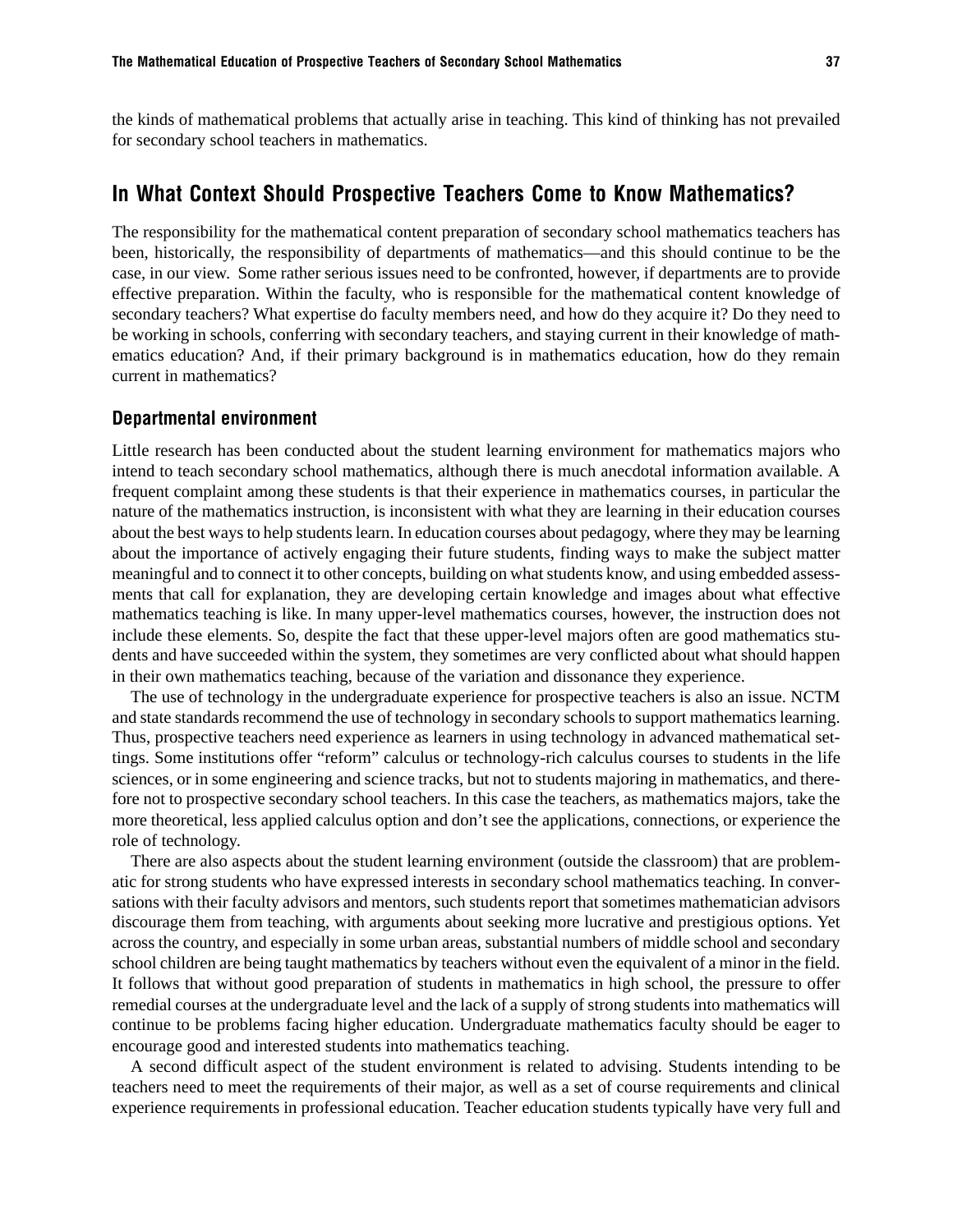demanding programs. Taking courses in the correct sequence at the correct stage of their undergraduate career is crucial to staying on track. With increasing numbers of teacher education programs being fifth-year programs, or five-year programs, or combined bachelors and masters degree programs, issues about when to apply to the program and deadlines for registering for student teaching, for internships, and for various state and national exams, become crucial to students' ability to complete their programs. Mathematics department advisors need to be aware that advising mathematics education students is complicated, and should work closely with college of education advisors to be sure they have the most up-to-date guidance about the overall program expectations.

#### Accreditation

The preparation of teachers is professional preparation, and as such brings with it some features that are often unfamiliar to mathematics departments. Teachers in the nation's public schools must hold licenses; therefore, the programs that prepare them generally must be accredited, either through the state or through national organizations or both. Generally colleges of education bear the responsibility for maintaining accreditation. This involves preparing periodic self-study reports, addressing the standards and expectations of the accrediting agencies, organizing site visits for outside reviewers, and responding to reviewer concerns. The activities of subject matter departments fall within the purview of these accreditation agencies. Therefore, faculty in mathematics departments are called upon to help prepare self-study reports and to meet with accreditation teams. This means that someone in the department needs to be aware on a continuing basis of the accreditation issues and of changes and new trends that emerge.

#### The Need for Collaboration

Lack of mutual respect and cooperation between faculty in colleges of arts and sciences and faculty in education is a long-standing obstacle to the effective education of teachers.5 Unfortunately, it is quite common for undergraduate students to hear faculty in mathematics criticize faculty in education for lacking high standards, for not understanding mathematics, or for teaching material that has no substance. And, conversely, students hear their education professors complain about poor teaching in the mathematics department or lack of attention by mathematics faculty to current issues such as the role of technology. A variety of programs, conferences, and initiatives that are intended to bring together administrators and faculty in colleges of arts and science with those in education have been initiated over the years, although there is little evidence that such programs have effect. At the level of specific mathematics departments, some things can help: hiring faculty members whose professional scholarship is in mathematics education; arranging joint or adjunct appointments for mathematics faculty in education; including faculty from education in programmatic review or development efforts; holding regular meetings of those who advise prospective secondary school teachers in mathematics and those who do so in education; arranging to host visiting teachers-in-residence from local high schools; and facilitating joint efforts on specialized projects in research, curriculum, or teacher education. Deans and chairs can enable such things to happen, but they will need to make special efforts to monitor and discourage the very negative conversations that sometimes happen along these lines.

### Mathematics Education

——————

The body of research about mathematics teaching and learning is substantial and growing. The most recent major synthesis (Grouws, 1992) includes a chapter on advanced mathematical thinking and a chapter on

<sup>5</sup> Historically, it was in the university-based arenas that the liberal arts vs. professional education tension developed most strongly: "The collegiate [or university level] institutions entertained grave fears regarding the ability of the normal schools to properly equip teachers for the high schools, while the normal school was certain that the failure to provide practice teaching and the need to adapt subject matter to the mind of the high school student rendered collegiate education inadequate" (Pangburn, 1932, p. 52).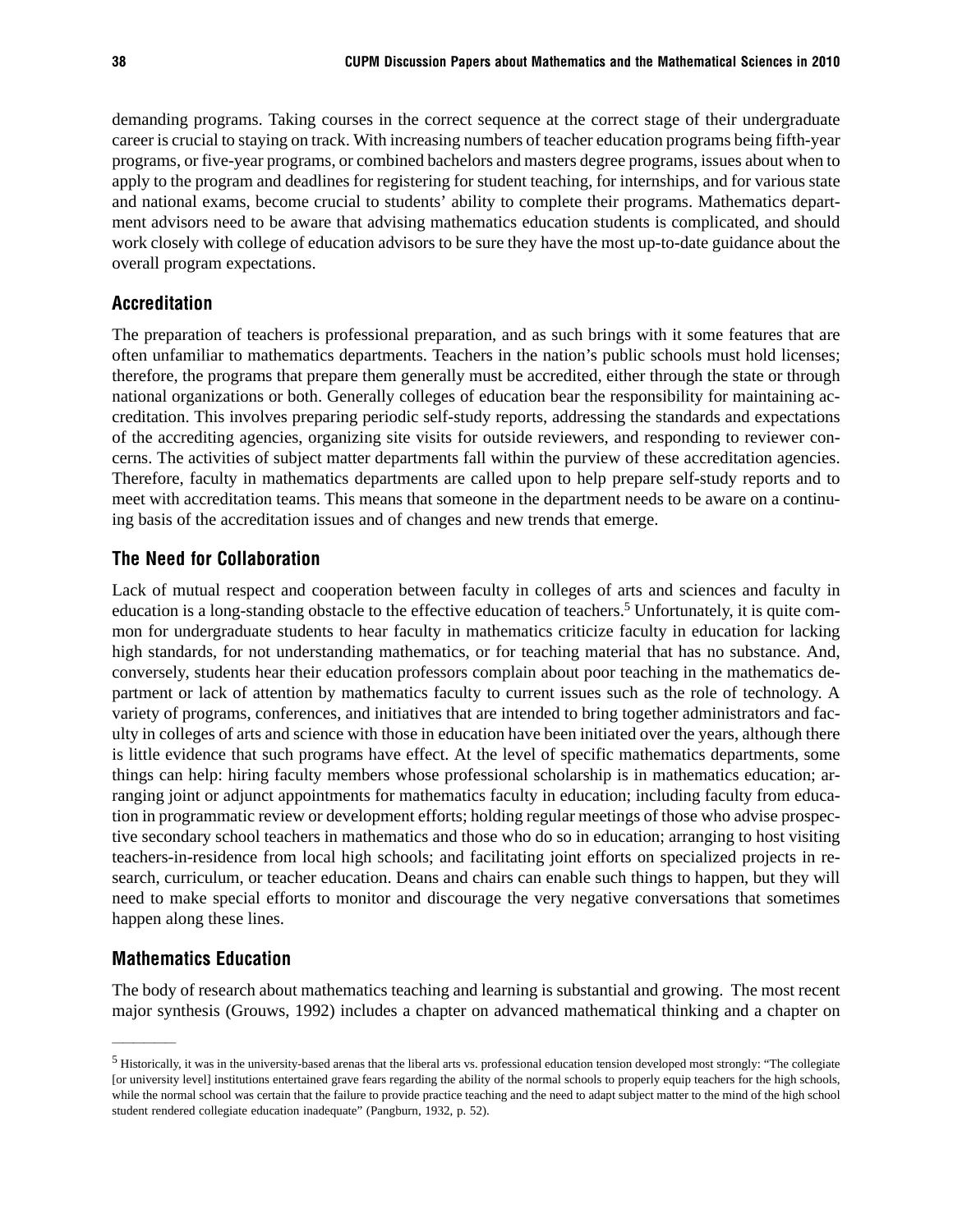teacher education—both areas that bear upon aspects of the undergraduate major that contribute to teacher education.

The research on undergraduate mathematics education is rich in its documentation of student difficulties, in evidence about interventions that can support deep student understanding, and in portraying how technology can be used in the undergraduate arena to help support student learning (see, e.g., Dubinsky, Schoenfeld, & Kaput, 1994; Kaput, Schoenfeld, & Dubinsky, 1996; Schoenfeld, Kaput, & Dubinsky, 1998). Those who are concerned with the improvement of undergraduate education in general, and teacher education in particular, might find this literature useful. In fact, in most programs, prospective teachers read research about mathematics teaching and learning in their teacher education programs. Perhaps such reading lists would be good background material for the mathematics faculty who are providing their content background.

Generally, education research has little direct impact on practice, either at K–12 or in higher education. The impact of research tends to be indirect. In addition to the findings, both the theoretical perspectives and the methodologies of research can be useful. For instance, a standard research methodology used in gaining insights about a student's understanding of particular concepts is the clinical interview.<sup>6</sup> We have adapted this methodology and used it in mathematics courses for teachers, asking prospective teachers to interview a high school student on some difficult topic.

#### Relationship with the Major

An important consideration for mathematics departments is the reality that prospective secondary school teachers comprise a growing and significant fraction of the set of math majors in many departments. Although national data are not readily available, from reports at some institutions it seems plausible to guess that more than half of the mathematics majors nationally may intend to teach in secondary school. If this is the case, then mathematics departments must seriously consider what it takes to prepare a teacher mathematically. Will university departments be able to recognize that "teachers' mathematics" exists, is conceptually difficult, and should be offered through departments of mathematics? This is a non-trivial problem that deserves substantial intellectual and institutional resources.

#### Conclusion

——————

At the core of departmental work relative to teacher education should be the very nature of the course and experiences for learning content that are provided to students. National conversations along these lines are moving very quickly to develop a concept of "mathematics for teaching," as described in previous sections. Exploration of what this would mean at the secondary school level is less well developed than at the elementary level, but if researchers begin to take up this line of work, there will ultimately be implications for, and challenges to, the traditional practice of having prospective teachers take only the mathematics courses taken by prospective graduate students. This is a big challenge, because the ideas are still nascent and the research is just taking shape. Little is known about what this involves in practice, let alone in teaching students how to do it. The issues may vary considerably by content area, and methods for helping prospective teachers learn about this are highly underdetermined. We hope that this paper will serve to broaden the community of mathematicians, mathematics educators, and mathematics education researchers who are willing to contribute to this important line of work.

<sup>&</sup>lt;sup>6</sup> In the interview the subject is presented with a mathematical problem and is asked to solve it and tell the interviewer what she/he is thinking along the way. The interviewer does some probing and prompting, but does not tutor the student or move the student toward a solution. The sole purpose is for the interviewer to elicit the student's thinking, so that a "theory" can be built about the student's understanding of the concept at hand. Usually clinical interviews are tape recorded, transcribed, coded and become part of a larger data set that can yield information about understanding of a particular concept across a range of students.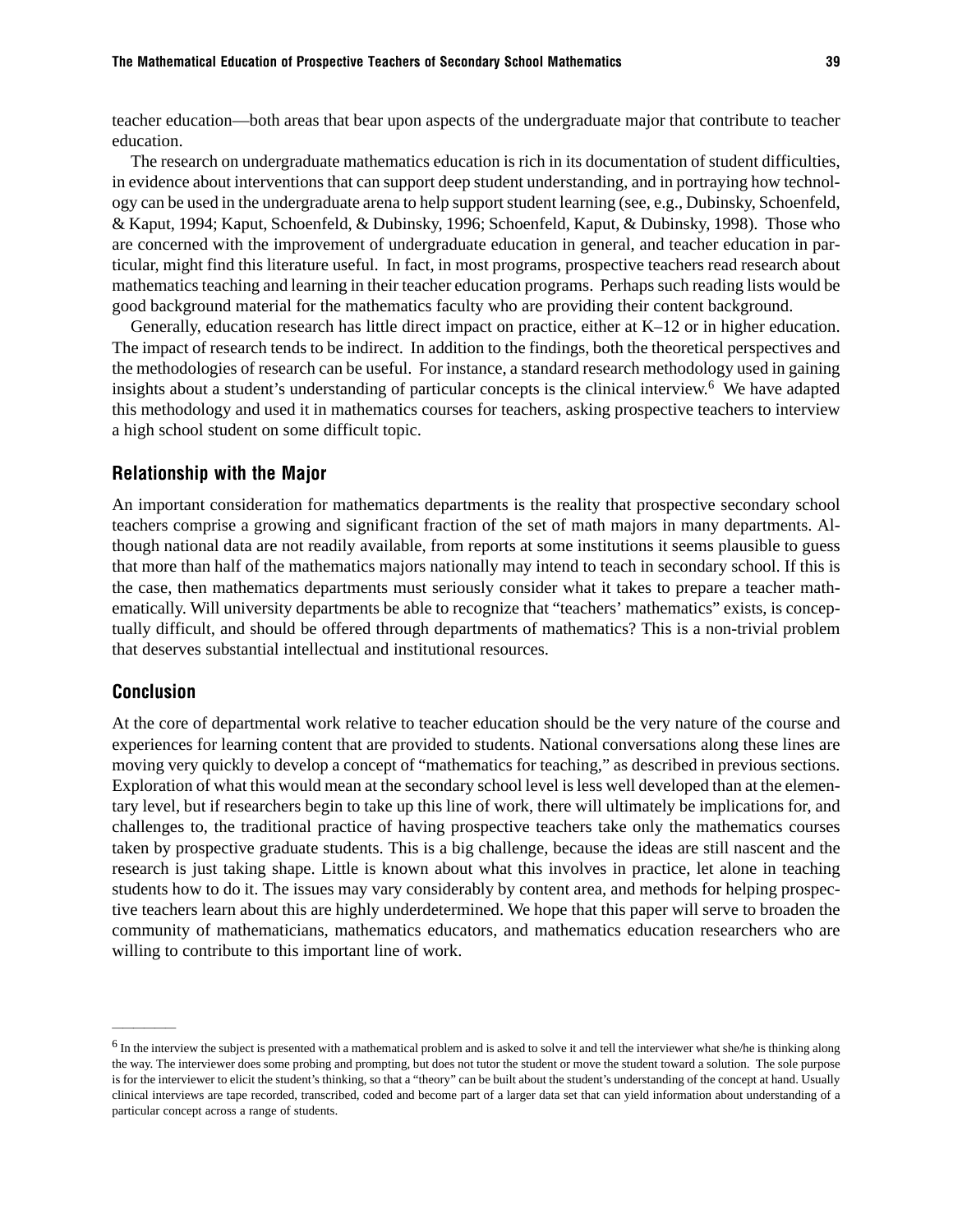## References

- American Association for the Advancement of Science (by Alfred B. Garrett). (1959) Recommendations for the preparation of high school teachers of science and mathematics—1959. *School Science and Mathematics, 59*, 281–89.
- Ball, D. L., & Bass, H. (2000) Interweaving content and pedagogy in teaching and learning to teach: Knowing and using mathematics. In J. Boaler (Ed.), *Multiple perspectives on mathematics teaching and learning*, (pp. 83– 104). Westport, CT: Ablex.
- Ball, D. L., & Cohen, D. K. (1999) Developing practice, developing practitioners: Toward a practice-based theory of professional education. In G. Sykes & L. Darling-Hammond (Eds.), *Teaching as the learning profession: Handbook of policy and practice* (pp. 3–32). San Francisco: Jossey Bass.
- Barnett, C., Goldenstein, D., & Jackson, B. (1994) *Fractions, decimals, ratios, and percents: Hard to teach and hard to learn?* Portsmouth, NH: Heinemann.
- Begle, E. G. (1979) *Critical variables in mathematics education: Findings from a survey of the empirical literature*. Washington, DC: Mathematical Association of America.
- Commission on the Training and Utilization of Advanced Students in Mathematics. (1935) Report on the training of teachers of mathematics. *American Mathematical Monthly, 42*(5), 263–277.
- Committee on the Undergraduate Program in Mathematics, Panel on Teacher Training. (1961) *Recommendations for the training of teachers of mathematics*. Berkeley, CA: Author. Revised edition, 1966.
- Committee on the Undergraduate Program in Mathematics, Panel on Teacher Training. (1971) Recommendations on course content for the training of teachers of mathematics. In *A compendium of CUPM recommendations: Studies discussions and recommendations by the Committee on the Undergraduate Program in Mathematics of the Mathematical Association of America*, (pp. 158-202). Washington, DC: Mathematical Association of America.
- Committee on the Undergraduate Program in Mathematics, Panel on Teacher Training. (1983) *Recommendations on the mathematical preparation of teachers*. Washington, DC: Mathematical Association of America.
- Conference Board of the Mathematical Sciences. (in preparation). *Mathematical education of teachers*. Draft report available on-line: http://www.maa.org/cbms.
- Cooney, T. J., Brown, S. I., Dossey, J. A., Schrage, G., & Whittman, E. Ch. (1996) *Mathematics, pedagogy, and secondary teacher education*. Portsmouth, NH: Heinemann.
- Dubinsky, E., Schoenfeld, A. H., & Kaput, J. (1994) *Research in Collegiate Mathematics Education. I*. Providence, RI: American Mathematical Society.
- Gibb, E. G., Karnes, H. T., Wren, F. L. (1970) The education of teachers of mathematics. In P. S. Jones (Ed.), *A history of mathematics education in the United States and Canada* (32nd Yearbook of the National Council of Teachers of Mathematics, pp. 301–350). Washington, DC: National Council of Teachers of Mathematics.
- Grouws, D. A. (Ed.). (1992). *Handbook of research on mathematics teaching and learning*. New York: Macmillan.
- International Commission on the Teaching of Mathematics. (1911) The training of teachers of elementary and secondary mathematics. Committee no. 5. United States Bureau of Education Bulletin 1911, no. 12. Washington, DC: Government Printing Office.
- Kaput, J., Schoenfeld, A. H., & Dubinsky, E. (1996) *Research in Collegiate Mathematics Education. II*. Providence, RI: American Mathematical Society.
- Leitzel, J. R. C. (Ed.). (1991) *A call for change: Recommendations for mathematical preparation of teachers of mathematics.* Washington, DC: The Mathematical Association of America, Committee on the Mathematical Education of Teachers.
- Ma, L. (1999) *Knowing and teaching elementary mathematics: Teachers' understanding of fundamental mathematics in China and the United States*. Mahwah, NJ: Lawrence Erlbaum.
- Monk, D. H. (1994) Subject area preparation of secondary mathematics and science teachers and student achievement. *Economics of Education Review, 13*(2), 125–145.
- National Council of Accreditation of Teacher Education. (2000, May 15) Groundbreaking teacher preparation standards to be used beginning next year. [Press release]. Washington, DC: National Council of Accreditation of Teacher Education. Available: http://www.ncate.org/2000/pressrelease.htm.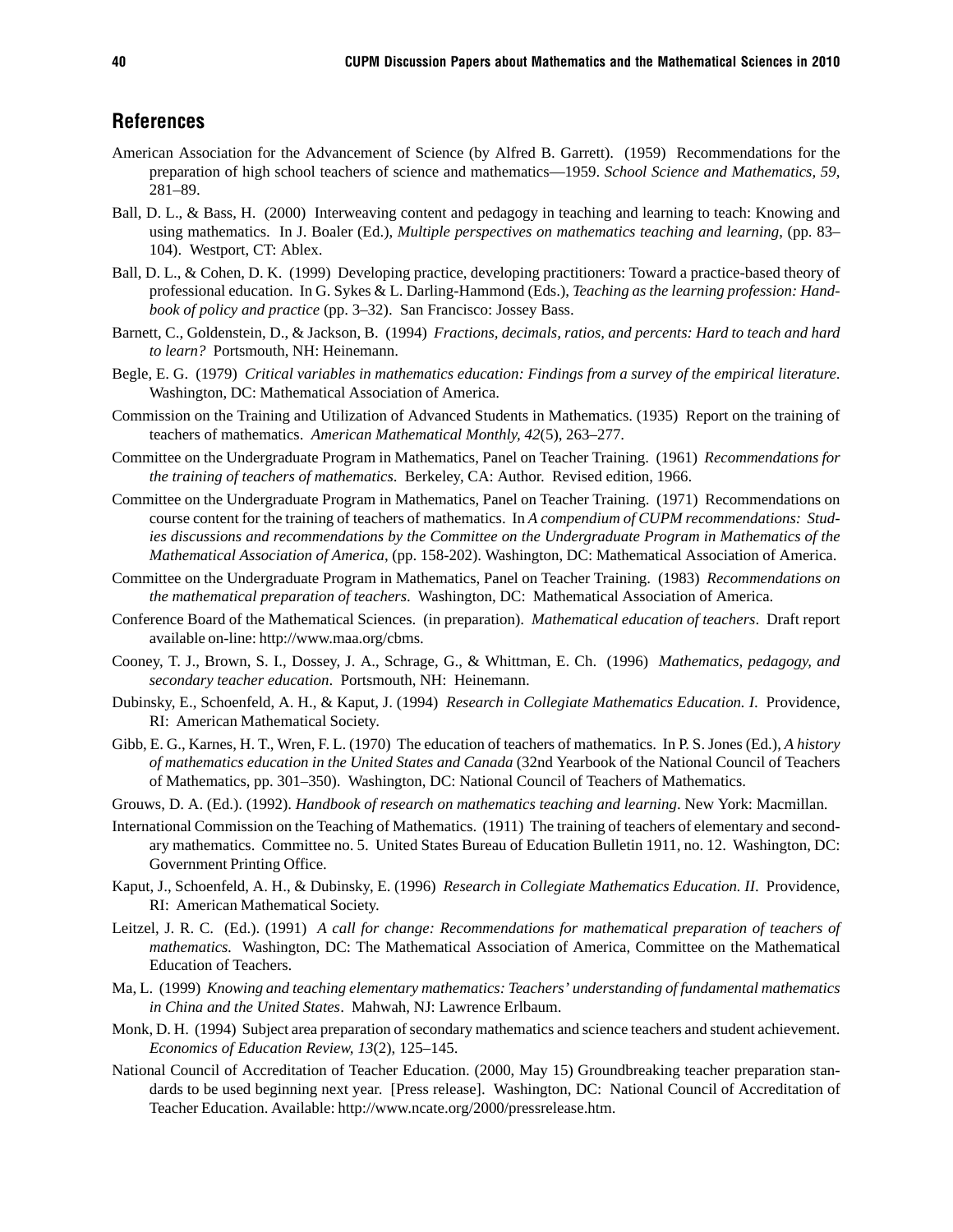- National Council of Teachers of Mathematics, Secondary Curriculum Committee. (1959) The secondary mathematics curriculum. *Mathematics Teacher, 52*, 389–417.
- National Council of Teachers of Mathematics. (1991) *Professional standards for teaching mathematics*. Reston, VA: Author.
- National Council of Teachers of Mathematics. (2000) *Principles and standards for school mathematics*. Reston, VA: Author.
- National Research Council. (2000) *Knowing and learning mathematics for teaching: Proceedings of a workshop*. Washington, DC: National Academy Press.
- Pangburn, J. (1932) *The evolution of the American teachers college*. New York: Bureau of Publications, Columbia University.
- Schifter, D., Bastable, V., Russell, S. J. (with Yaffee, L., Lester, J. B., & Cohen, S.) (1999) *Developing mathematical ideas, number and operations part 2: Making meaning for operations casebook. Parsippany, NJ: Dale Seymour.*
- Schoenfeld, A. H., Kaput, J., & Dubinsky, E. (1998) *Research in Collegiate Mathematics Education. III*. Providence, RI: American Mathematical Society.
- Shulman, J. (1992) *Case methods in teacher education*. New York: Teachers College Press.
- Shulman, L. S. (1987) Knowledge and teaching: Foundations of the new reform. *Harvard Educational Review, 57*(1), 1–22.
- Stanley, D., & Callahan, P. (in progress) Unpublished working papers. The In-Depth Secondary Mathematics Institute, Texas Education Agency and the Texas Statewide Systemic Initiative of the Charles A. Dana Center at the University of Texas at Austin.
- Stein, M. K., Smith, M. S., Henningson, M. A., & Silver, E. A. (1999) *Implementing standards-based mathematics instruction: A casebook for professional development*. New York: Teachers College Press.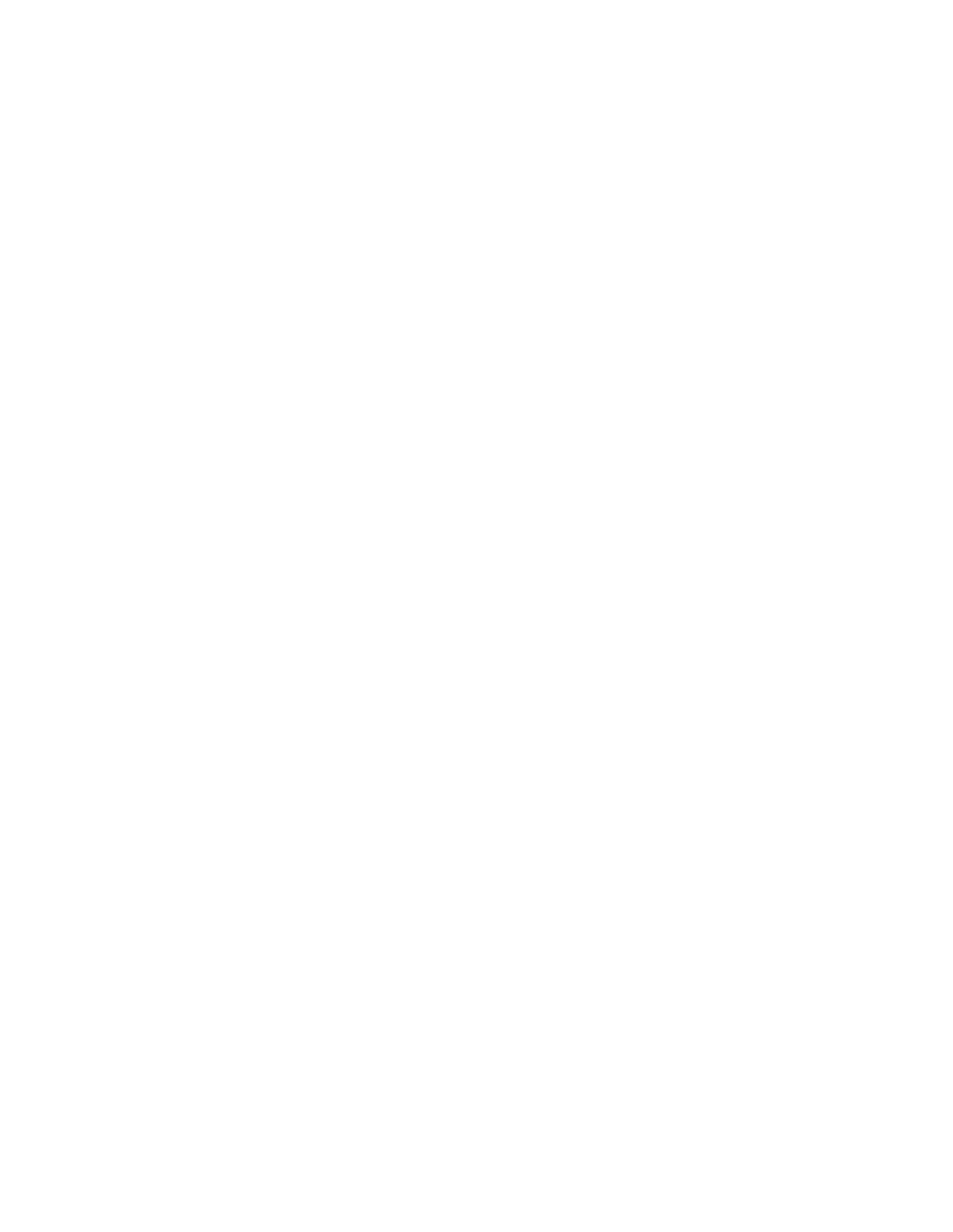# Two Critical Issues for the Math Curriculum

# **Roger Howe**

*Yale University*

Rather than attempt a general discussion of the curriculum, I would like to address two issues that I regard as especially pressing. The first is a broad issue affecting the whole mathematics curriculum, and not only at the college level: the role of reasoning and proof. The second is much more specialized: what to do about geometry.

# Reasoning and Proof

In this era of powerful applications and diverse students, a prime concern of mathematics departments must be to protect the core of mathematical culture: the value and validity of careful reasoning, of precise definition, and close argument. This is an activity that is most highly cultivated in mathematics, but vital for the whole of society. Here are some actions that will promote this goal.

#### 1. Providing for training in sustained logical thought in the mathematics major

Promoting the ability to reason carefully and flexibly should be a goal of every mathematics program. This is a skill which will stand graduates in good stead, whatever profession they follow.

All of the core upper division mathematics courses (basic abstract algebra and further algebra, real analysis, complex analysis, harmonic analysis, topology/geometry) should be thoroughly based on proof. Care should be given to acclimating potential mathematics majors to a regime of careful argument, precise definition and consistent justification. This may be done by means of one or more "bridge courses", in which an introduction to proof and definition is built into the course structure. Such courses have been implemented at many colleges and universities. They should be designed to fit as well as possible into the major, and to present important mathematical knowledge as well as to develop reasoning capabilities. Below I propose a two-course sequence in geometry. The first course of this sequence can serve as a bridge course.

The role of reasoning in transitional courses, such as linear algebra and multivariable calculus, needs to be carefully examined. Overemphasis on logical development in such courses may make them forbidding to a large portion of their potential clientele. (It is here especially that we suffer from poor logical preparation in high school.) Underemphasis on logical structure will leave mathematics majors and other takers of more advanced mathematics without an adequate grasp of the conceptual structure of these preliminary subjects. The situation is perhaps most serious in linear algebra, which is a pivotal course in the mathematics curriculum. Linear algebra is a basic subject both for pure mathematics majors and for students in a broad swathe of applied areas. In an ideal world with lots of time, it would be given in an introductory fashion and followed up by a course in which it was done right, much as calculus is reviewed and rigorized in the real analysis course. Such a follow-up course typically does not exist. Even if it did, such a scheme would create articulation problems with multivariable (here meaning, more than three dimensions) calculus, which draws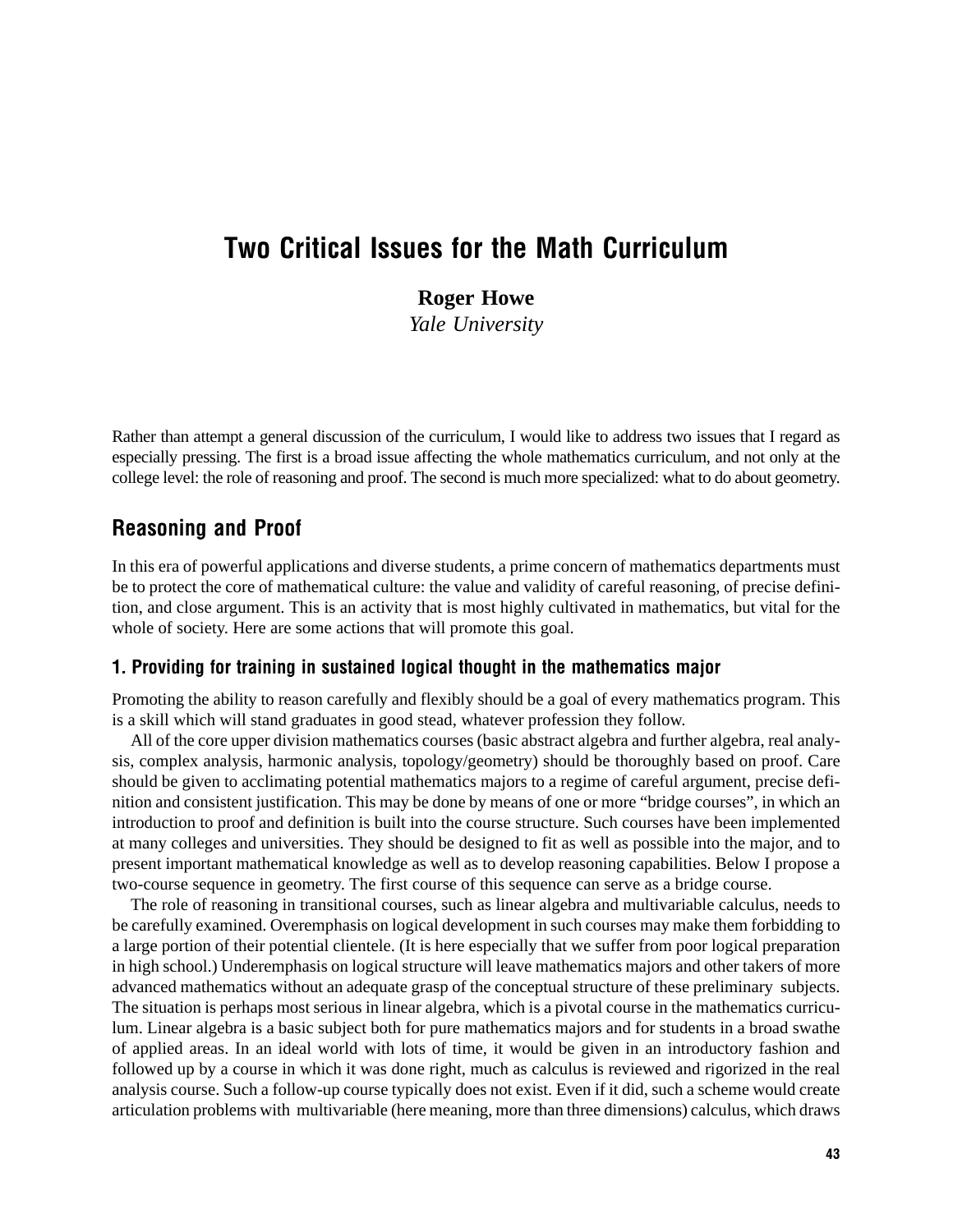heavily on linear, and even multilinear, algebra. When possible, different levels of linear algebra should be offered, one more numerically based and one more conceptually/logically based. Students should be carefully advised as to which to take, depending on their future intentions.

#### 2. Working for mathematical and logical integrity of service courses

This heading includes the construction of courses which do justice to the mathematical core of the subject, while also satisfying the applications clientele that the course is sufficiently relevant to their needs. These courses should be constructed in consultation with faculty from the relevant fields of application. The consultations should seek to find and satisfy the main needs of the applications field. Service offerings should be as focused as is feasible in the context of a given department. For example, if there is sufficient demand and resources, calculus tailored to individual application fields (e.g., calculus for biologists) is preferable to a generic calculus course. The main advantage is not that the mathematics covered would be substantially different, but that it can be tied to contexts which are particularly meaningful for the students, and deeper examples can be presented. Currently, many wonderful applications of calculus to physics cannot be presented in a generic calculus course, because most students have insufficient physics background. At the same time that they promote the effective adaptation of service courses to the needs of application areas, consultation sessions can be occasions for advocacy of the conceptual underpinnings of the subject.

Rigor and reasoning should always be presented in a way that can be meaningful to the audience. When deep ideas and reasoning are brought up in service courses, they should be treated in a "great ideas" fashion. One example is the theoretical core of the calculus (Existence of Extrema, Rolle's Theorem, Mean Value Theorem, Fundamental Theorem of Calculus). As well as discussing the necessity of the hypotheses, one can paint in the historical context, noting how the development of coordinate geometry set the stage for the momentous discovery of the Fundamental Theorem, uniting two basic problems which seem utterly disparate. A more focussed example is the definition of continuity. Present it as the intellectual triumph that it was. Another example is the algebraicization in linear algebra of the deeply geometric notion of dimension. The significance of the results, the role of the hypotheses, the use of deep theorems as axioms, and such considerations should be given proper attention. Difficult or tricky aspects of the demonstrations should be discussed. It is legitimate to ask questions about such logical development on exams, without either asking for proofs, or for applications of the theorems.

CUPM can perform a valuable service by undertaking studies of the major service courses, with the goal of clarifying what are the most essential theoretical aspects of the course, and recommending appropriate levels of treatment for the important concepts. Recommendations for alternate treatments of a given subject, depending on the type of clientele, would be desirable. Linear algebra is the subject probably in most need of such attention.

#### 3. Establishing careful reasoning and problem solving as a feature of the liberal arts curriculum

As much as its technical accomplishments, the habits of thought used to discover and develop them are a vital part of the legacy of mathematics for the world at large. Define as sharply as possible what you are talking about, be as explicit as you can about your assumptions, specify conditions on the validity of your reasoning, and argue as carefully and precisely as you can. Distinguish between a statement and its converse, but know that arguing the contrapositive will establish the original. Understand the difference between impossibility, possibility and necessity (existential and universal quantifiers). Make necessary distinctions, analyze by cases, distinguish essential differences from superficial ones, be sure to cover all the cases. Break down complicated problems into pieces. Make simplifying assumptions or try simple cases or simpler analogous problems. These are practices that can be valuable in the lives of many who will never use technical mathematics. Particularly since the logical training once provided by the high school course in Euclidean geometry has been becoming less and less a feature of modern American schooling, there is ample motivation for a course at the college level of basic mental hygiene in reasoning. I don't have in mind here a formal course in logic, though logical issues would be a prominent theme in the course.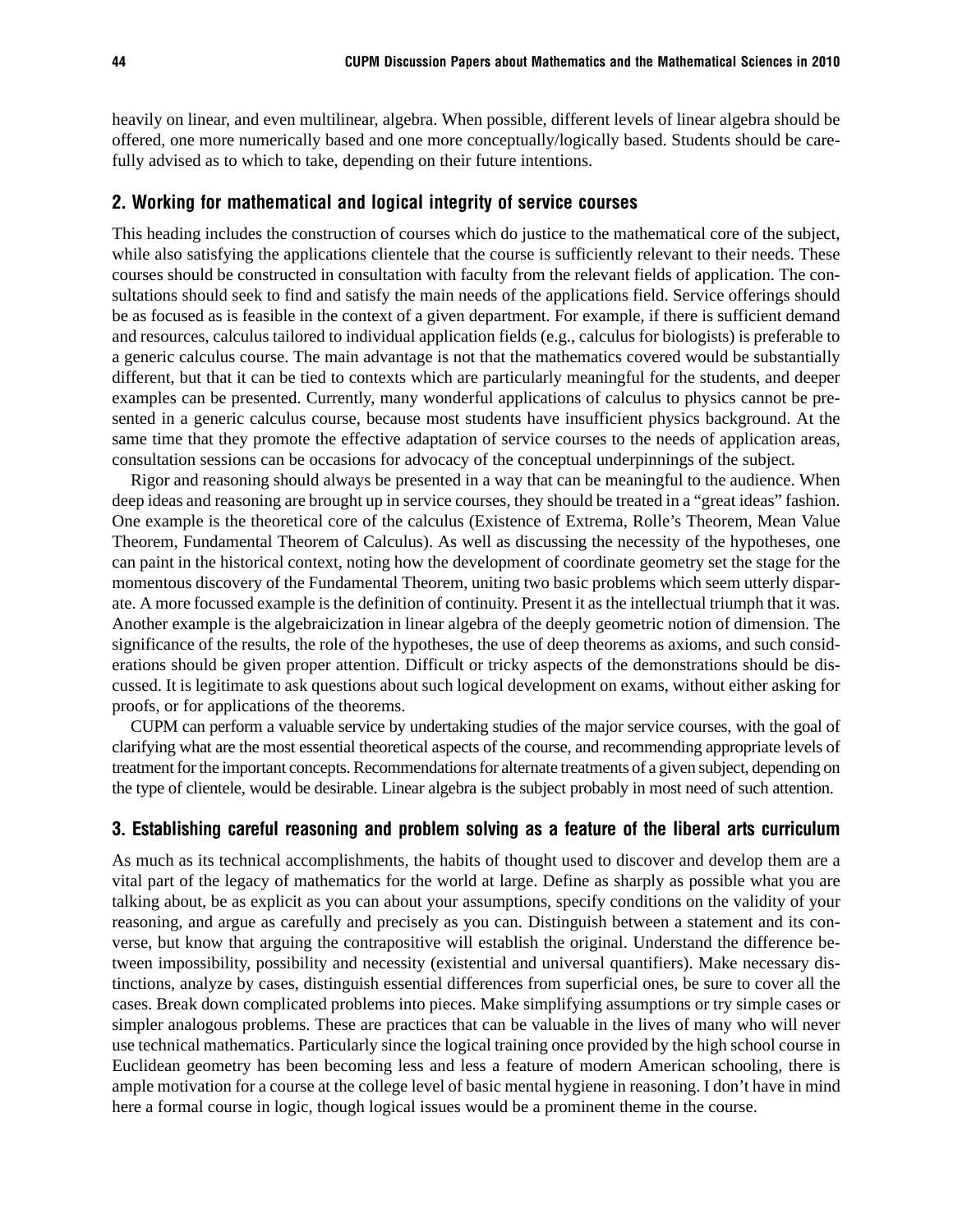I am thinking of a "Daily Problems" course, with analogous aims to the "Daily Themes" courses that used to be a feature of freshman English. Such a course would be full of problems, of a greatly variegated nature, some clearly mathematical, some less so, more focussed on logic or common sense. The goal would not be to cover a specified syllabus of mathematical topics, nor to provide a sampling of fun or interesting mathematical ideas, but to challenge students to think and reason, to confront them with a variety of problem situations, some from the "real world" and some purely formal, some requiring some technical knowledge to deal with, some immediately accessible to all. This would be a chance for a faculty member to roll out his/ her list of favorite puzzles, and to learn new ones. Problems could be grouped to illustrate common types, and also to demonstrate how diverse kinds of problems may invoke common principles. In other words, the course could serve both as a "how to" for certain common kinds of problems, and as a means to pursue broader intellectual goals. I would hope that such a course could be a distinctive contribution of mathematics departments to the liberal arts curriculum. It could also be especially valuable for prospective high school teachers, and could be part of a program to insert such a course into the high school curriculum. The most stunning success such a course could have would be, that it would have to be abandoned because most entering freshman had already had the experience it offers in high school.

#### 4. Pay close attention to the training of teachers, and advocate to strengthen it

For high school teachers, an enthusiasm for, and an appreciation of the need of, careful and sustained thinking is as important, and probably harder to attain, than a knowledge of the details of subject matter of high school mathematics. Indeed, a high school teacher who does not understand and appreciate the logical structure of the subjects of high school mathematics, is missing a serious, though officially unrecognized, part of his or her qualifications. There should be courses specifically designed to address this matter. The problems course advocated just above, and the geometry sequence detailed below can be part of the solution.

#### 5. Advocating (through the MAA) for the renewed attention to careful reasoning in high school

The progressive demise of the traditional geometry course which paid serious attention to issues of logic and reasoning, is leaving the idea and practice of careful thinking without a place in the high school curriculum. Loss of the opportunity for high school students to have an introduction to systematic reasoning would constitute a major institutional failure, but it seems to be happening. This is unfortunate for society in general, but particularly unfortunate for mathematics departments, as even potential mathematics majors enter college without a basic acquaintance with mathematical proof, and unpracticed in logical argument from given premises, or in careful attention to definition.

College mathematics departments, collectively through the MAA, should advocate for increased emphasis on careful reasoning in high school. All high school mathematics courses should be seen as loci of reasoning and proof. Teacher preparation programs, and likewise inservice teacher development, should emphasize the need for and the opportunities for, logical thinking and deduction in algebra, geometry (both synthetic and analytic), and pre-calculus and calculus. Simply pointing out that certain derivations are in fact deductive arguments, and making clear the lines of reasoning, could be helpful. Likewise, the short sequence of theorems (described above, in section 2) that lie at the heart of calculus, should receive careful attention. (These should not be a shock to students used to seeing and dealing with logical argument from earlier courses. In presentations of such interludes of rigor, it is not enough to present simply the logical development. Students will benefit also from considering why such developments are desirable, what they accomplish, and the role and need for the assumptions in the various theorems.) However, besides increased attention to careful thought and logical deduction in all high school mathematics, there should be a course or courses in which this is a central focus. Besides the traditional geometry course, other possible loci for this activity could be a problem-solving course or a basic computer science course. At least one such course should be required for college entrance.

In these efforts to strengthen the high school curriculum, the college and university mathematics community should work with and through the extensive movement for reform of K-12 mathematics education. This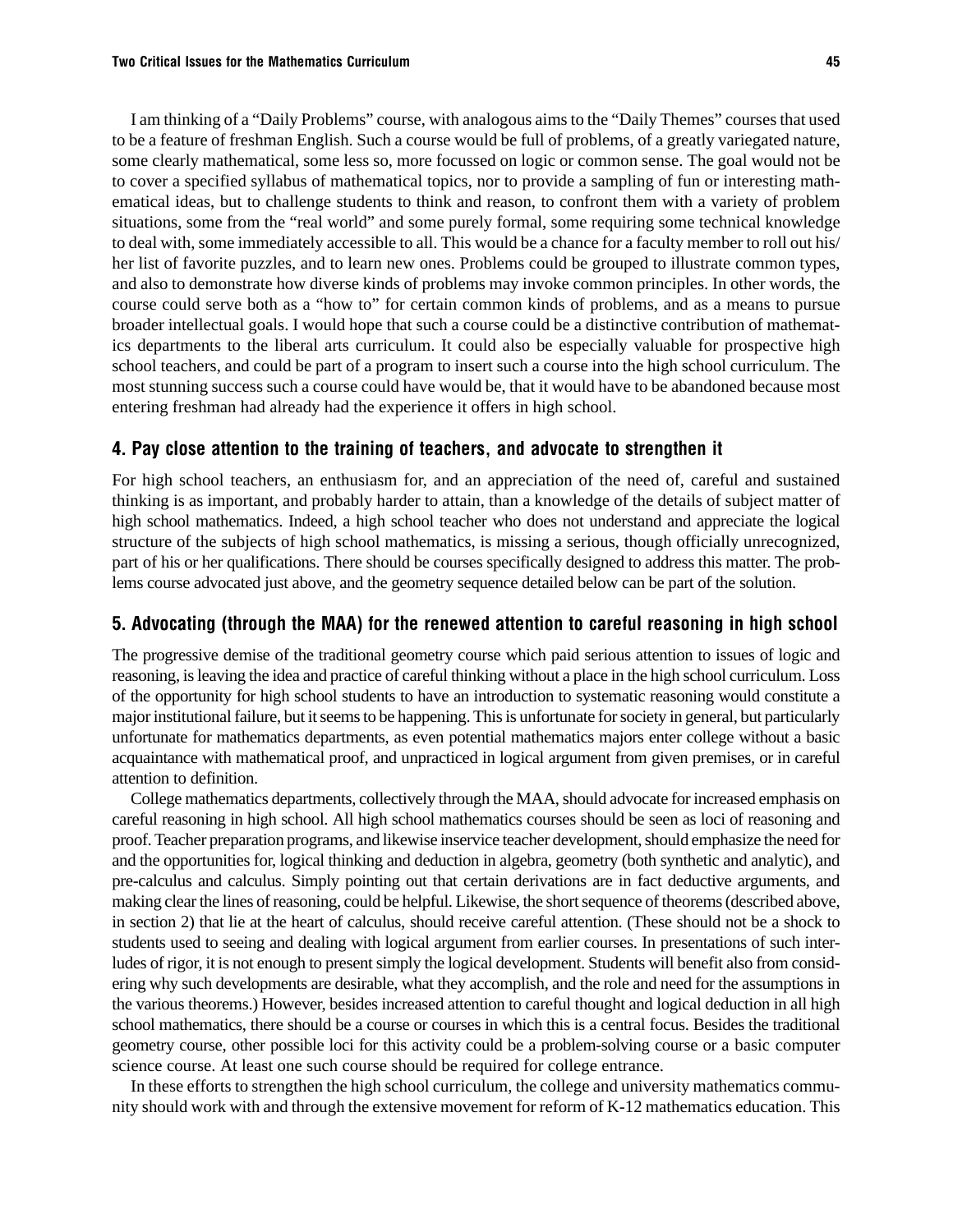movement should be a natural instrument for strengthening the values of careful thought in high school. The voice of mathematicians needs to be heard in this movement, to balance the insistent calls for applicability, which tend to emphasize the artifacts of mathematics (such as calculus in the 1960s and the normal distribution and graphing calculators now) over the core processes.

# **Geometry**

Geometry today is clearly the invalid of the college mathematics curriculum. In many institutions there is no regular offering in geometry, and in others, the main offering is a course specifically aimed at high school teachers, giving some mixture of axiomatics, less familiar results from Euclidean plane geometry, surveys of basic ideas and results of the non-Euclidean (hyperbolic and elliptic) geometries and/or plane projective geometry, and perhaps basic ideas of isometries.

It should not be so. Geometry was for centuries the heart of mathematics. Euclid's Elements stood for over 2000 years at the summit of pure thought. Geometry played a pivotal role in the 19th century revolution that established the essentially abstract nature of mathematics.

Geometry is still a vital part of mathematics. As represented in Lie theory, algebraic geometry, dynamical systems, Riemannian geometry and other research areas, it is a central part of the research enterprise. It continues as a major link between mathematics and physics. Computerized in CAD-CAM, it serves as a vehicle for major industrial applications of mathematics.

Many research mathematicians active today remember their high school course in geometry as a formative experience, the time when they discovered the power and elegance of mathematical proof. That course in increasingly endangered. With greater numbers of students taking geometry, proof and reasoning receive less and less attention. This has implications for more than just the geometric understanding of students reaching college: it means that there is increasingly no place in high school where careful thinking is explicitly attended to. Not just geometric intuition, but basic capacities for logical thought, and especially, mathematical proof, are being less and less fostered in high school. Since the main function of many college courses in geometry is to serve as background for teaching the traditional high school course, which is itself vanishing, its continued viability also seems in doubt.

It would clearly be a tragedy for geometry to fall out of the mathematics curriculum. What might be a viable role for geometry in today's curriculum?

Here is one proposal. It is based on a project I have been pursuing with William Barker of Bowdoin College for several years. I suggest a two-semester sequence in geometry. This sequence can be used for several purposes, and its precise functions will depend on the rest of the offerings of a given department. However, the main goals are:

- 1) to develop geometric intuition about the real world;
- 2) to provide experience in careful reasoning;
- 3) to link 1) and 2); and
- 4) to demonstrate connections of geometry in the classical sense with broader and more modern themes in mathematics and physics.

Roughly speaking, the first course emphasizes the first three goals, while the second concentrates on the fourth. However, the first course already provides important links to and motivation for abstract algebra, by providing a range of examples of groups, and by showing how transformations can be used to establish theorems of indisputably classical geometric content. On the other hand, the second course maintains a concrete point of view while introducing higher levels of sophistication.

The sequence can be designed to build on the waning geometry course given in high school. If desired, the first semester can serve as a "bridge course", for introducing and providing practice in reasoning and proof for students in need of such an introduction. With perhaps a slightly different emphasis (or not, according to the skill and style of the instructor, and the distribution of students), it could also serve as a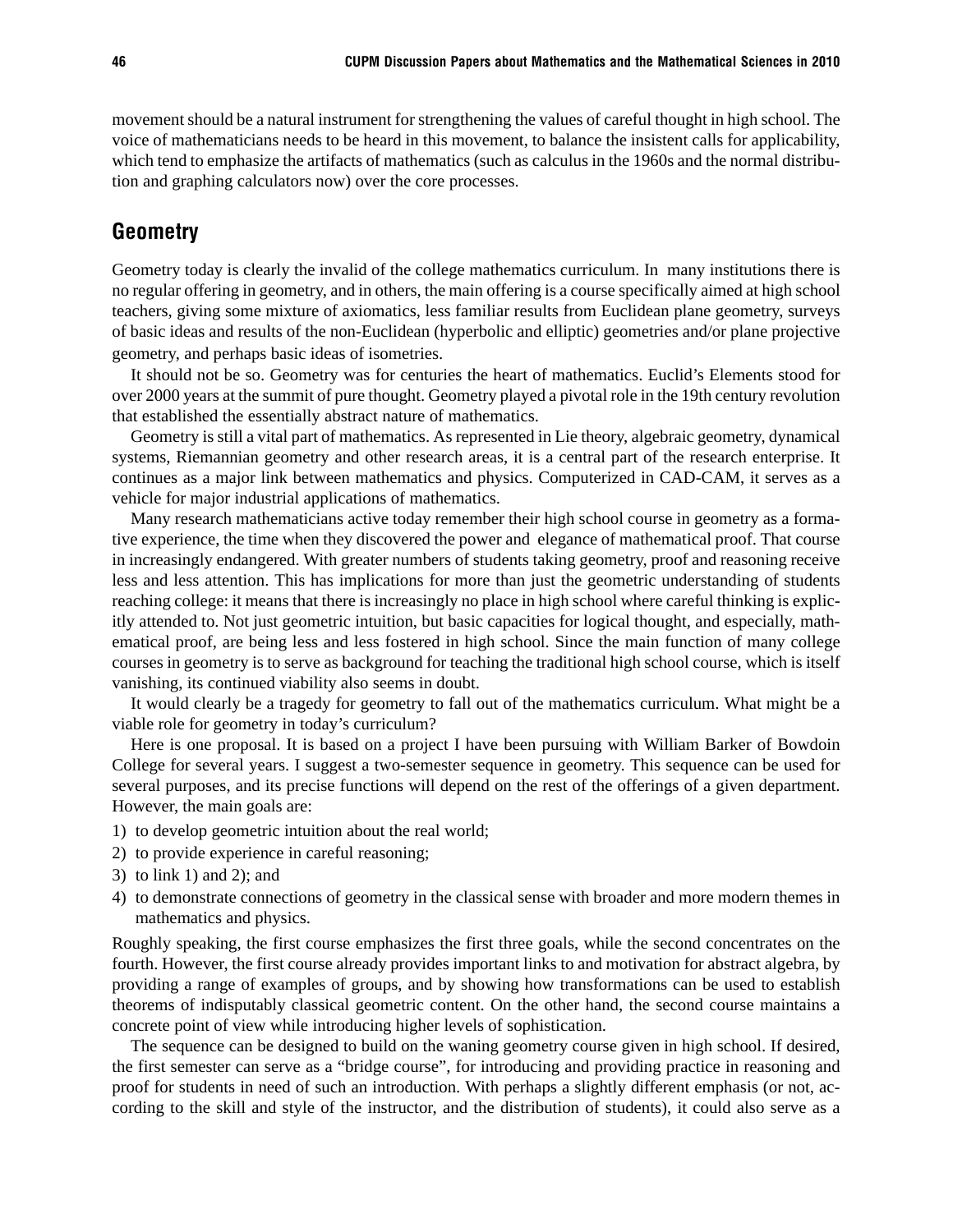general liberal arts course for non-majors. The first semester also has links to more advanced mathematics, especially to abstract algebra, and of course, to the second semester of this sequence. The second semester will connect geometry with modern higher mathematics, expecially Lie groups and differential geometry, but also complex analysis. It makes strong use of linear algebra. It will provide a rich collection of examples of groups, and will show how group theory does indeed control geometry, the insight of Felix Klein summarizing the spectacular development of geometry during the 19th century. It will also serve to connect group theory and geometry to physics, especially the special theory of relativity, and thus might make an attractive offering for some physics students and for ambitious liberal arts majors.

Although the course is ambitious, and may seem overly ambitious to some, it also has considerable flexibility, depending on the preparation and inclinations of the students. For students with limited backgrounds, the earlier topics can be emphasized; for mathematically ambitious students, they can be curtailed. The course has in fact been offered with considerable success to very different audiences, including a class of serious mathematics majors, and others consisting primarily of non-mathematically inclined students.

#### First Course

Here is an inclusive (meaning overfull) syllabus for the first semester.

1) Recollection of basic geometry. This serves as to solidify student knowledge and intuition about plane geometry, and serves as a crude (not formal, and far from minimal) study of the axioms of geometry.

2) Study of plane isometries. This introduces the idea of transformation, and uses basic geometry to establish the nature of plane isometries. Key results are two structure theorems. The first describes the nature of an individual isometry and provides a crude classification of isometries, based on a factorization into a product of reflections in lines. The second provides a global view of the collection of all isometries. Some language of group theory is introduced, but there is no attempt to study groups *per se*.

3) Extension to similarities of the plane. Here the main facts are that every similarity is (uniquely) the product of a uniform dilation from a point and an isometry, and that every strict (meaning, non-isometric) similarity has a fixed point.

4) Applications of transformations to geometry. There is a great range of attractive geometric results which can be proved elegantly using transformations, including a striking collection of results connected with the 9-point circle. Transformational proofs often provide more insight than do conventional synthetic proofs.

5) Extensions to three dimensions. This provides opportunity to improve spatial visualization abilities. The transformational approach emphasizes the parallels (no pun intended) with the planar theory. Again, factorization of isometries into products of reflections is a fundamental tool. Three dimensions are also needed later on (in the second course) as a setting for the projective approach to non-Euclidean geometry.

6) Symmetric figures. The transformational approach makes a study of symmetric figures in space and the plane natural and easy. One can study finite figures (regular polygons and polyhedra), infinite but discrete figures (frieze patterns, wallpaper patterns and crystals), and continuous figures (lines, circles, helices). One can study symmetry under similarities as well as isometries and include spirals. Of course this topic allows for profuse illustration from nature and art. The varied examples of groups that one sees here, in addition to the extensive use of group-theoretic ideas in the study of isometries and similarities, provide both background and motivation for learning group theory in abstract algebra.

7) Volume, area and dimension. This is a brief introduction to the basic ideas of measure, and the relation between the dimension and the scaling properties of measure under dilations. It allows a foreshadowing of the basic ideas of the real number system and of measure theory, and offers an excursion into fractal geometry. The behavior of various quantities under scaling again offers rich connections with the natural world. This topic is the most optional.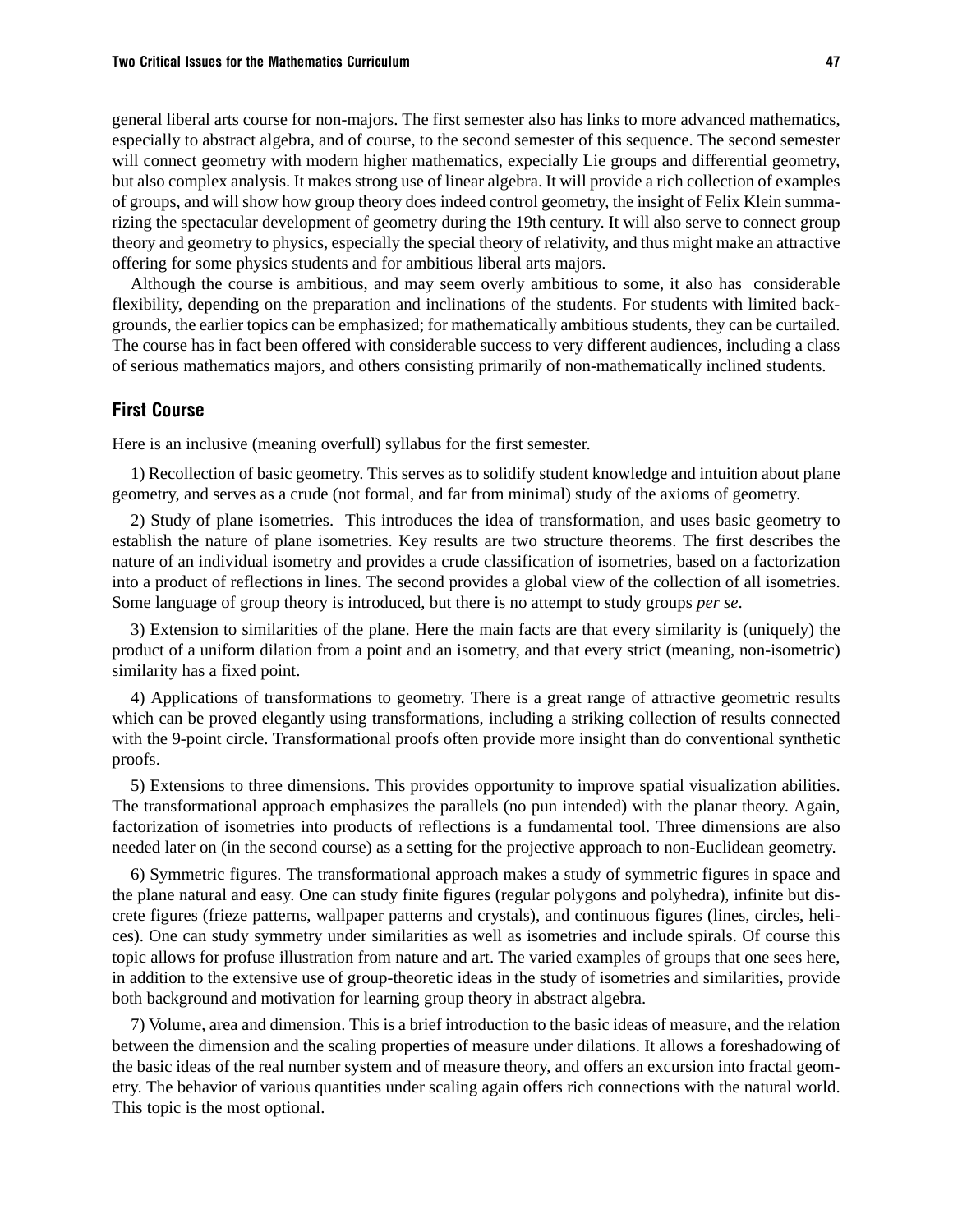The first course could be given either before or after a course in linear algebra. If given before, and as a bridge course, it would deepen the level at which the linear algebra course could be given, but it would itself have to probably concentrate on the more basic issues. If linear algebra is made a prerequisite, it might appear somewhat artificial for the course to be taught wholly in synthetic mode, which is the assumption of the above outline. The introduction of coordinates, which here is proposed for the second course, might be done earlier.

#### Second Course

The first course, although it emphasizes transformations, is strongly oriented towards traditional geometry. The second course is much more modern in spirit, and in some sense recreates the developments of 1850– 1905 (with, one hopes, some improvements based on hindsight). Specifically, its goal is to show how transformational ideas establish a direct connection between Euclidean geometry and the special theory of relativity, and that this connection passes right through non-Euclidean (hyperbolic and elliptic) geometry. Thus, it closely links all the plane geometries, and links geometry and symmetry with physics, which was a major theme the 20th century theoretical physics. It serves also as an introduction to basic ideas of Lie groups and some of their uses. The course makes heavy use of linear algebra, with numerous concrete calculations, and can serve to solidify a student's grasp of linear algebra. At the end, important links with complex analysis are also made. The course also has strong connections with low dimensional topology, via Riemann surfaces and hyperbolic manifolds, and could be adapted to emphasize these aspects.

Here is an outline of topics for the second course.

1) Coordinatizing the Euclidean plane. This introduces the usual Cartesian coordinate system (or systems, since it pays attention to the data you need to specify a coordinate system). It then studies how isometries transform coordinates. Translations are linked to vector addition, and isometries fixing the origin are expressed in terms of matrices. Then the general transformation represented by a matrix is investigated, and the idea of affine geometry as the geometry of straight lines and parallelism, is introduced.

2) Affine geometry of conic sections. Here the behavior of conic sections under affine transormations is studied. A main result is reduction to standard form by means of isometries. As a corollary, one sees that all ellipses are affinely equivalent, and likewise, all hyperbolas. The consequence, that all conic sections are equally symmetric as affine objects, is investigated, and the natural "distance" on a line, a circle, and a hyperbola is investigated from the point of view of symmetry. This gives a new context to some classical topics of one-variable calculus: the logarithm function, and the analogies between the circular and the hyperbolic functions.

3) Projective and non-Euclidean plane geometries. The projective interpretation of Euclidean plane geometry is given, and used to extend Euclidean geometry to projective geometry. The same scheme is used to give an overview of the non-Euclidean metric geometries. This can be summarized by the "real Klein hierarchy" of subgroups of the group of real  $3 \times 3$  matrices. The Klein heierarchy embodies one of the major syntheses of 19th century geometry, expressed by Cayley's dictum that "Projective geometry is all geometry." Finally, this picture is used to describe Euclidean geometry as a limiting or degenerate case of either hyperbolic or elliptic geometry, and as separating the two.

4) Special Relativity as geometry of space-time. The main theme here is to interpret kinematic phenomena as reflecting the geometry of space-time. This discussion requires the full strength of Klein's interpretation of geometry as the study of invariants of a symmetry group, and also uses in an essential way the relation between coordinate systems and coordinate changes to symmetry transformations. The ideas of the previous topic allow one to make an analogy between the transition from Galilean-Newtonian space-time to Einsteinian space-time and the transition from Euclidean to hyperbolic (Lobachevskian) geometry. The picture of hyperbolic geometry as a "deformation" of Euclidean geometry allows one to see Einsteinian relativity as a deformation of G-N relativity.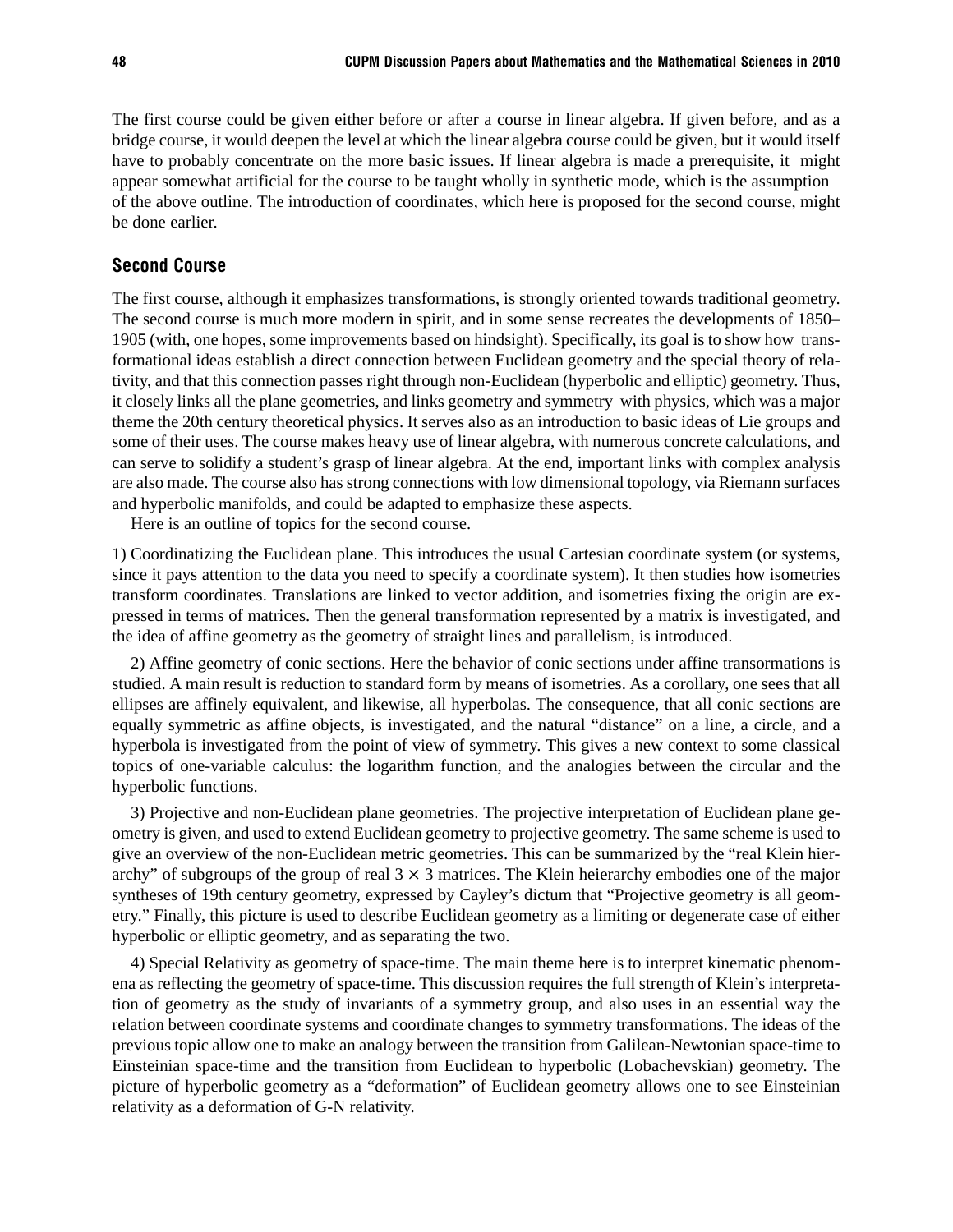#### Two Critical Issues for the Mathematics Curriculum 49

5) Euclidean geometry and complex numbers. Here the essential identity of the group of (orientationpreserving) similarities of the Euclidean plane and the affine group of the complex line is noted, and extended to obtain a "complex Klein hierarchy" of subgroups of the  $2 \times 2$  complex matrices. This is parallel to, but incompatible with, the much better known real Klein hierarchy of part 3. Euclidean geometry is interpreted in terms of one-dimensional complex projective geometry (aka conformal geometry or inversive geometry) rather than two-dimensional real projective geometry. The relation between the two hierachies can be thought of in terms of the basic figures of Euclidean geometry, the line and the circle. In the real Klein hierarchy, the straight line is the fundamental object, while the circle loses its identity and becomes subsumed under the broader class of conic sections. On the other hand, in the complex Klein hierarchy, it is the circle which is fundamental, and straight lines just appear as circles which pass through the point at infinity.

The existence of both hierachies is perhaps the deepest formulation of the richness of plane geometry. The two heierarchies also correspond to the two most common models of hyperbolic geometry: the real point of view leads to the Beltrami-Klein model, and the complex point of view leads to the Poincare model. The analog of reflections in this situation is the operation of "inversion in a circle". The discussion can be tied back to classical geometry by considering some of the lovely applications of inversion to classical geometry, including the Feuerbach Theorem and Poncelet's Porism for triangles and quadrilaterals.

A sequence such as described above has a great deal of flexibility, and has the potential to well serve at the same time prospective high school teachers and majors who aspire to graduate school. Both courses have a great deal of flexibility at both ends, and can be made more basic or more sophisticated while retaining the same core. These courses should also be appealing to a variety of students who are attracted to the philosophical and "big ideas" aspects of mathematics, and especially to physics majors.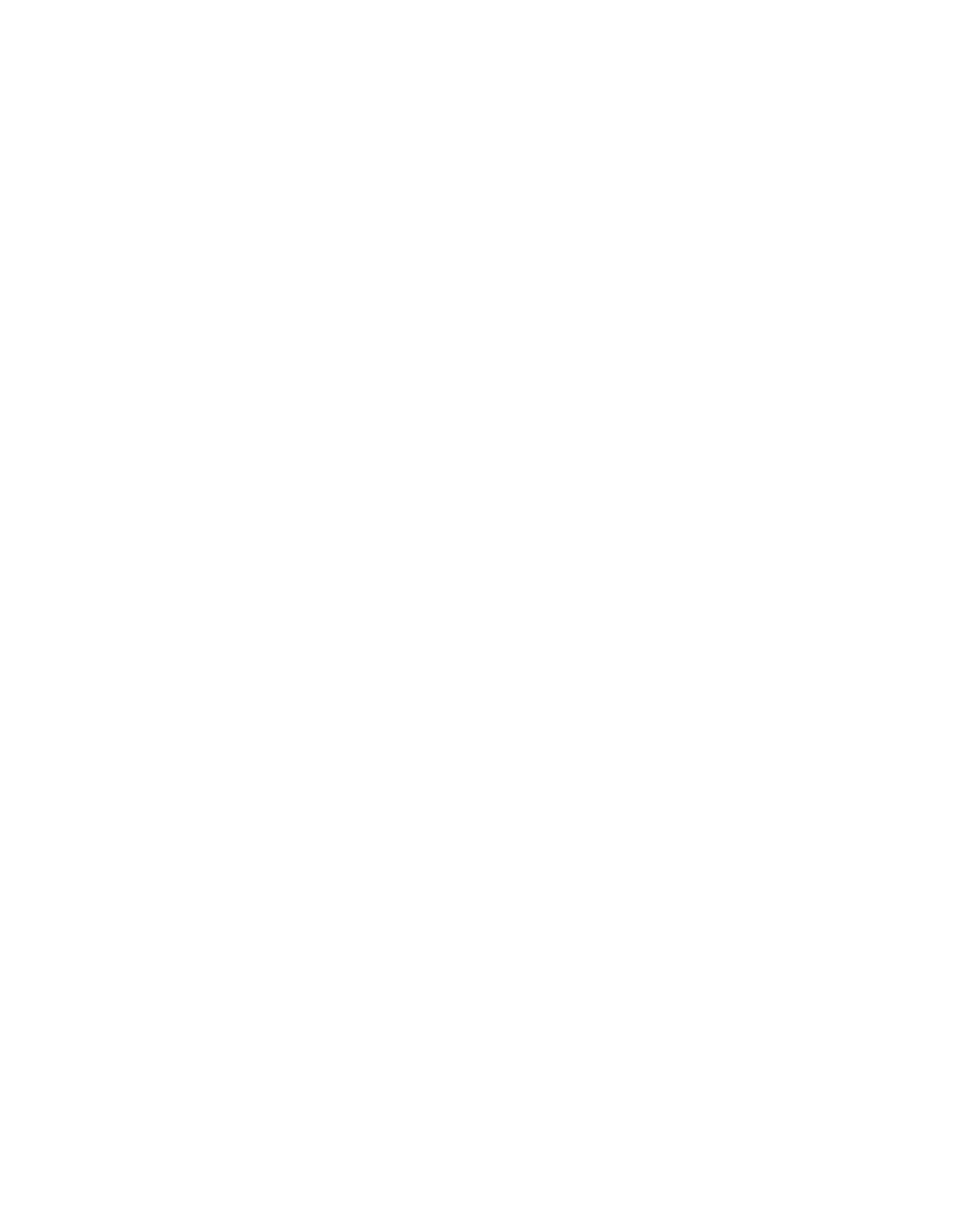# Accountability in Mathematics: Elevate the Objectives!

# **Sandra Z. Keith**

*St. Cloud State University*

What is the next decade for mathematics going to reveal regarding assessment, or the now-preferred term, "accountability"? In keeping with the subject, we will not predict an outcome, but keep our eye peeled closely on the process by which we might progress through the next decade, in terms of our objectives, the monitoring we do, and the summarizing.

Until recently, this might have been a diagram of our view of a university:



The student was the output from the university "black box," emerging as a kind of variable into the "real world" (or more hopefully, returned at a professorial level to the university itself!) However, "real world" as something that is vaguely "out there" is a term one doesn't hear very much these days. In a more accurate picture of today's educational scene, the university is a porous organism inside the world, allowing and requiring input/output from/to that world:



## **WORLD!**

# Factors that have changed the picture

#### From the public sector

· The public is losing its love affair with higher education. An ever larger fraction of public institutions are in fact no longer public—even state institutions are raising tuition and relying on trustee funding, as with private institutions. (Minnesota's governor, a drop-out from community college, is quotable on this: "If you're smart enough to go to college, you're smart enough to pay for it"—an argument, by the way, with which he seems to have activated the student vote and won.)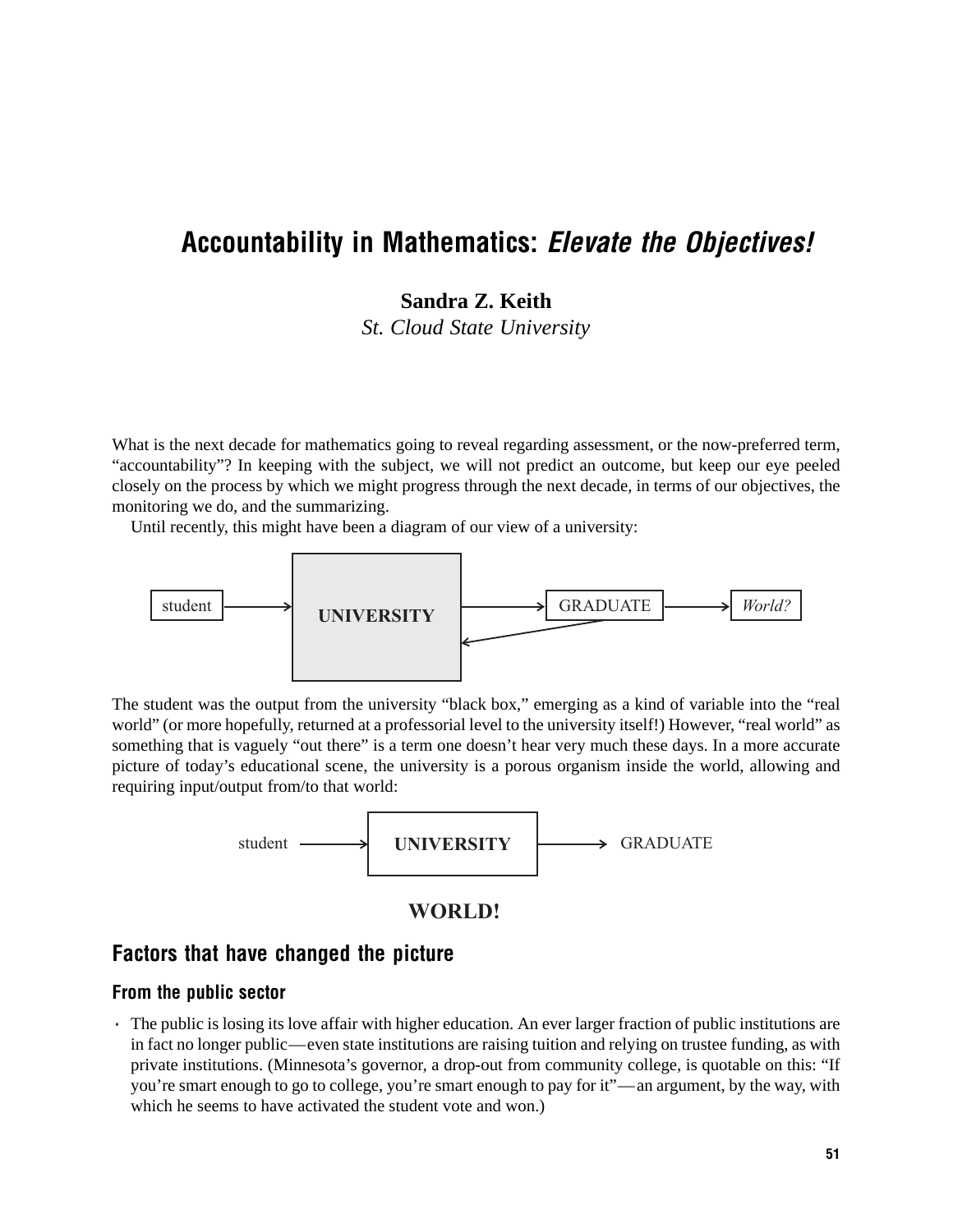- · At the same time the public is paying less, it is expecting *more* from education, and what it expects is of a more qualitative nature. It is of less concern to the employer that the student got an "A" in a course or that the content of a course included a topic, than that the student is up to the analytical thinking required on the job, can explain technically what is happening in less than a page, will grasp what is basic, be able to read and produce reports, be able to work collaboratively, and be ambitious with technology. In other words, qualitative skills are expected which indicate a student's knowledge, flexibility and potential (depth, width, and height!). And course content is expected to produce these qualities.
- · Related and worth noting: industries are looking for students who have an understanding of the feedback process in "*quality control* " (read: assessment) now taught as a subject in some statistics and Computer Science departments.
- · While the public is paying less and expecting more, it simultaneously expects an *ever larger percentage* of students—say 80%—to experience higher education. This comes at a time when the general mass of high school students in America are notoriously ill-prepared, and competition for admission and job placement is international.

**From education programs** at state schools (which comprise 60% of the higher education student population) we hear:

- · Since elementary and secondary public school systems must assess student learning *openly* and explain themselves to the public, higher education institutions, in turn, should do the same. Courses for secondary teachers are offered *within* a departmental major and these courses are already being assessed by state or national standards in terms that apply not necessarily to majors but to prospective teachers.
- · For learning objectives, teacher education organizations in the past have been looking to the national organizations of the disciplines. However, if organizations are not up to the expectations for improvements and feedback coming from the teaching industry, teacher education institutions may design their own curriculum in order to satisfy gaps in qualitative indicators—for example, creating their own course in an area and eliminating another.
- · Whereas our habit has been to focus on methods of teaching as an art, there is a growing expectation that funding will be provided based on results. This will make assessment methods inseparable from the practice of teaching.
- · Equity considerations at schools are increasingly in the forefront of an institution's concerns, while diverse backgrounds of minority students and international students provide challenges for placement, advising, and instruction.

## And from the student:

- · In many cases, because of their need to integrate school and work in their lives, students have become more fluid in changing schools. This problem has been trending toward the concept of education as a "televersity" with long-distance learning and virtual lectures—something which is not well understood in terms of its impact on education and the curriculum.
- · Lastly, students are demanding the opportunity to find lucrative employment in technological fields that frequently cross over departmental barriers. Meanwhile, the job market is unpredictable and skewed toward technology. As a result, students have begun to critically evaluate programs not just for their quality but for their flexibility, fungibility, and potential to link them with jobs.

Assessment tools provide the best opportunity for departments to react appropriately to these needs and pressures.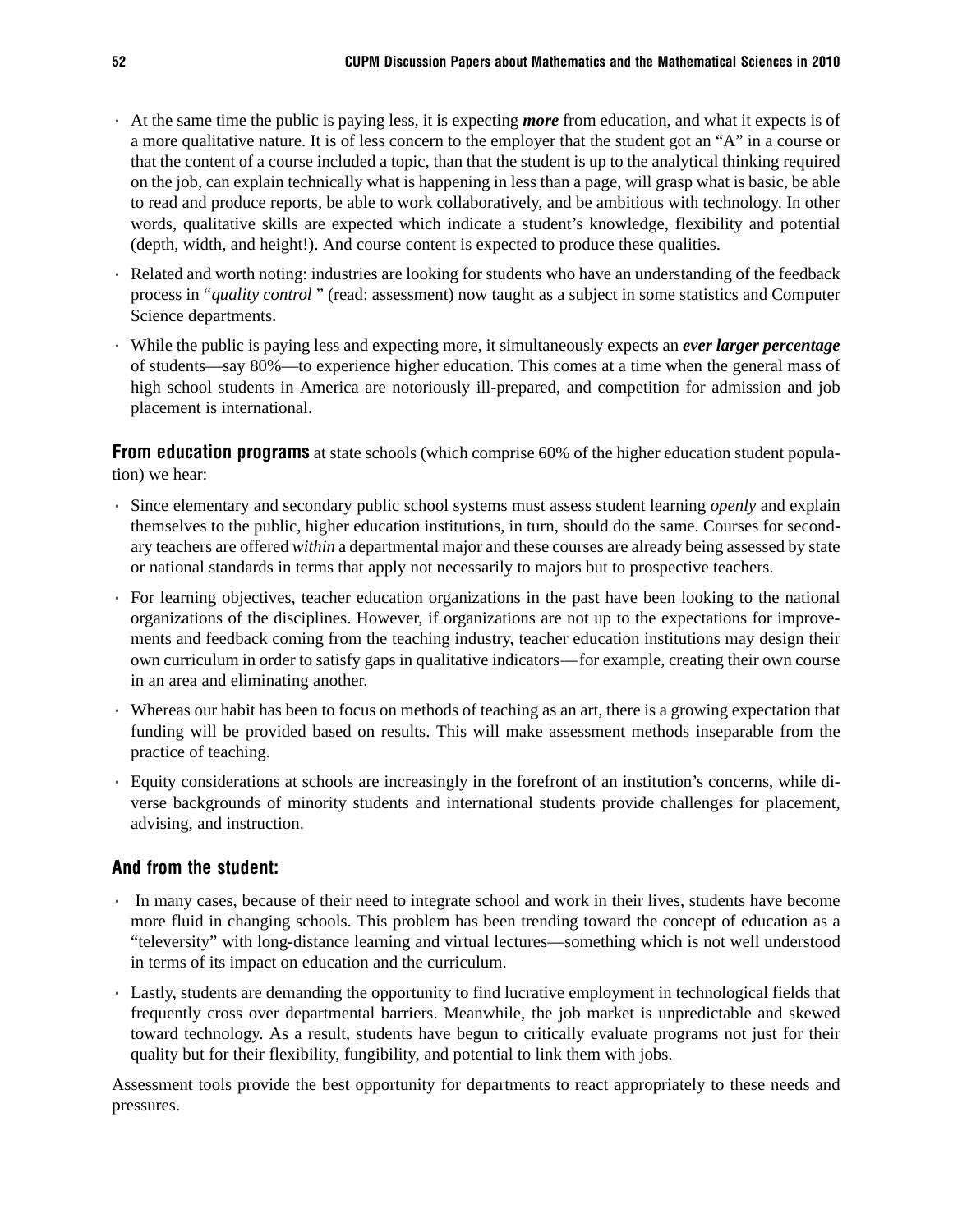# Accountability: the need for the examined way

Assessment takes place whether we are conscious of it or not—at worst as a rumor about a teacher or the gradual draining of students from the major. The challenge is then whether we can construct our programs in such a way that permits us control of the assessment environment. And one thing is patently clear: accountability is not something that is intended for others only. A teacher recently told me of the results of a survey at his college: when faculty were asked about the relative importance of various issues for the college and for themselves, personally, the greatest discrepancy was with the issue of assessment. It was deemed of highest importance to the university, yet, the faculty saw no personal use for it at all. Assessment, however, is an *environment*, a *framework* within which education flourishes, and accountability takes place at the level of the student, instructor, department, administration, and national accrediting organizations, and even organizations such as the MAA.

The bulleted list above summarizes some of the forces exerted on a university in general ways, and we have not discussed the impact on *mathematics* departments. For mathematics, the concerns go double. Needless to say, it is no longer acceptable to the public that 20–60% of the population will find mathematics unlearnable—a cliff which only the toughest can climb; a filter not a pump. The role of mathematics departments has changed: while the number of students in the traditional major is shrinking, an increasing number of students merely wish to weather the service courses or the developmental and general requirements. And it is no longer enough for us to assess ourselves with gatekeeping measures such as placement tests and pass rates. Teacher education in mathematics has never been more visible, and " lack of preparation" is a term that is batted back and forth from the student (who hates math) to the teacher (who hates math). Students are often desperate and ill-prepared, and simultaneously impatient with the demands of a curriculum that has gone essentially unchanged for half a century.

## Where have we come from?

The issues of assessment became noticeable in the education community in the late '80s. Accreditors and other education experts could see that a university operating with the characteristic assessment grid of the times (below) was not demonstrably working up to its full potential.

|                             | <b>Student</b>  | <b>Instructor</b>                           | <b>Department</b> |
|-----------------------------|-----------------|---------------------------------------------|-------------------|
| <b>Student evaluates</b>    |                 | Teacher evaluation forms                    |                   |
| <b>Instructor evaluates</b> | Tests, homework | Committees                                  |                   |
| <b>Department evaluates</b> | Data            | Committees/Data<br>(research, grants, etc.) | Committees/Data   |

Moving with this trend, the MAA in 1990 entered the assessment arena with a subcommittee of the CUPM. In 1995 this assessment committee published in *FOCUS* the document, authored by James Leitzel, *Assessment of Student Learning for Improving the Undergraduate Major in Mathematics* [3]. This document gives advice which encourages departments to begin creating an assessment climate by setting goals and using a variety of assessment instruments, which include surveys, evaluation reports, portfolios, essays, summary courses, oral presentations, and dialogue with students. Assessment is described as an ongoing "cycle ":

- goals for teaching and learning are set and communicated to faculty and students,
- questions are gathered and information is summarized, and
- information gathered is made public and used in setting new goals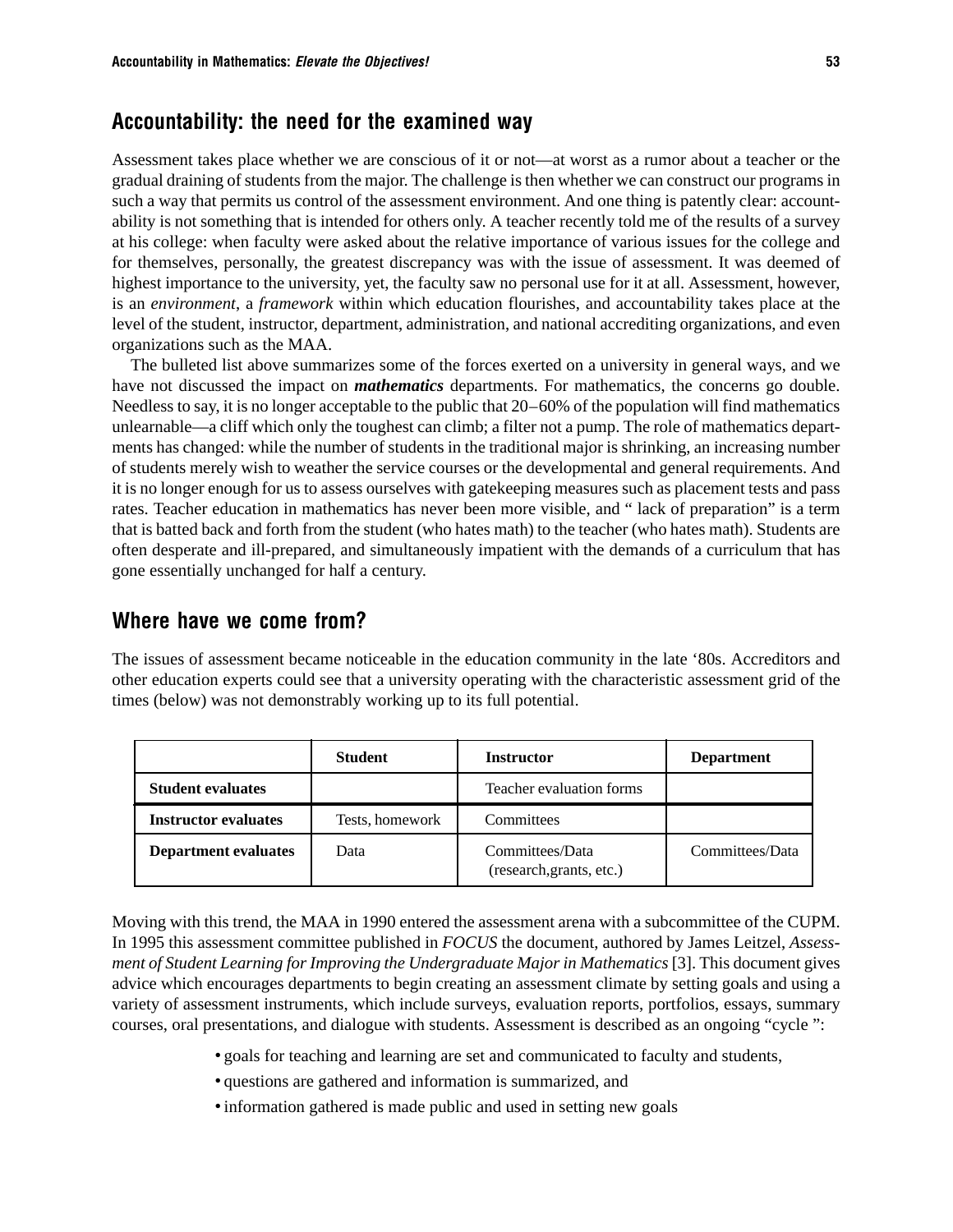## Strategies for the future

This MAA document of 1995 [3] is commendable for moving the mathematics establishment into new modes of thinking, changing the generally apathetic or antipathetic view of assessment in the departmental trenches to a level of some appreciation. Yet our current job—and this is only in keeping with the recursive nature of the assessment process itself—must be to elaborate the document for aspects that have proved in practice not to be clear enough.

The document offers, as examples, goals for a mathematics program as follows:

- · mathematical reasoning,
- · understanding of the nature of mathematics,
- · mathematical modeling (problems, projects),
- · communication (oral and written),
- · resourcefulness (group work, presentations) ,
- · personal potential, and
- · content-specific requirements which may include understanding of technology.

We should stop to clarify here: in education circles one hears the words "*goals and objectives*"—it may help to think that *goals* are cognitive (about understanding, as opposed to doing) and *objectives* relate more to behavior ("write a discussion of …") . Unfortunately the problem for so many of us is that the goals that have been laid out so far are not so much goals or even objectives, as *subtopics* of mathematics. Consider for example, the goal concerning "Nature of Mathematics":

**Nature of Mathematics**: Students should possess an understanding of the breadth of the mathematical sciences and their deep interconnecting principles; substantial knowledge of a discipline that makes significant use of mathematics; understanding of interplay among applications, problem-solving, and theory; understanding and appreciation of connections between different areas of mathematics and with other disciplines; awareness of the abstract nature of theoretical mathematics and the ability to write proofs; awareness of historical and contemporary contexts in which mathematics is practiced, understanding of the fundamental dichotomy of mathematics as an object of study and a tool for application; and critical perspectives on inherent limitations of the discipline.

*Naturally,* we say, we teach "understanding"! *Naturally*, we want students to understand the nature of mathematics! And when we see mathematics educational vocabulary attempting to clarify these goals, some of us may be inclined to be confused or feel that we are being made to engage in rhetorical word-play.

Recently, my department was given by its math education component a grid to fill out, on which we were to rate eleven mathematics courses which overlapped with the mathematics education major. We were to put an "**X**" in a column which represented a course, if it fulfilled the learning objective of the row. The rows began by stating content objectives (for example, "Understanding the discrete processes from both concrete and abstract reasoning," as well as the somewhat quizzical "Understanding Uncertainty"). But some pages later the goals had moved beyond the content-specific to the affective. A portion of the grid referring to "Mathematical Processes" is reproduced below.

This education grid has my department thinking about what it is doing more clearly than it has been able to do in the last ten years. (And by the way, if we have not been collecting and organizing student work, we are now! Count on mathematics education to put the fire under us!) But as I tried to use the grid, I found myself claiming all six categories for Math 478 since it was difficult for me to imagine a course satisfying any one of these objectives without the others. (This became a touchy issue in a departmental discussion when it seemed that a multivariable course was giving out more **X**'s within the "geometry" sub-category than the geometry course itself which, the professor firmly maintained, did not deal with "measurement" the power in the course presumably lay in the number of  $X$ 's it wielded!)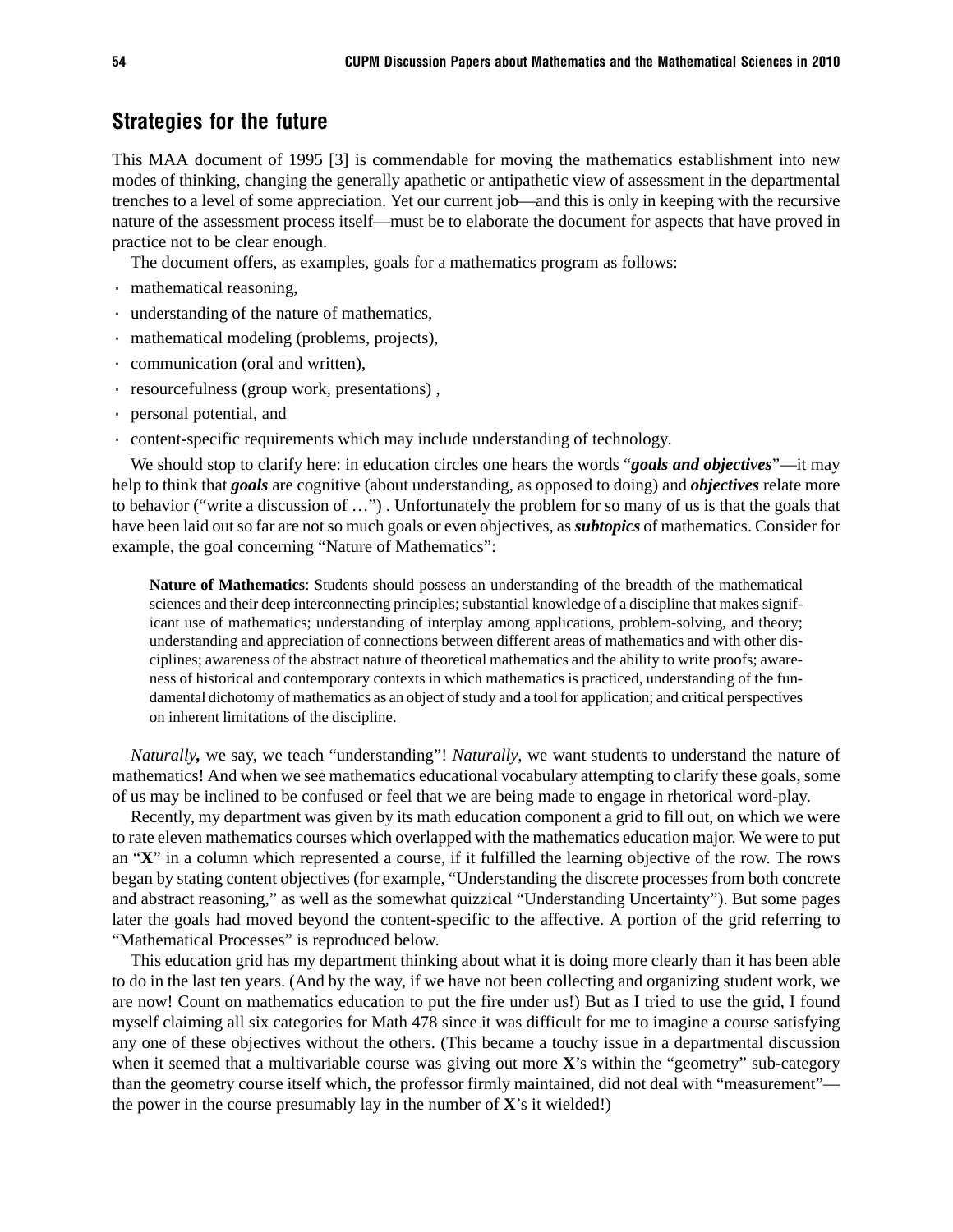|                                                                                                                                 | <b>Math 223</b> | Math 478     | $(\text{etc.})$ |
|---------------------------------------------------------------------------------------------------------------------------------|-----------------|--------------|-----------------|
| <b>G. Mathematical Processes</b>                                                                                                |                 |              |                 |
| 1. Mathematical Reasoning                                                                                                       |                 |              |                 |
| a.) Examining patterns, abstracting and generalizing based on the<br>examinations, and making convincing mathematical arguments |                 | $\mathbf x$  |                 |
| b.) Framing mathematical questions and conjectures, formulating<br>counter-examples, and constructing and evaluating arguments  |                 | $\mathbf x$  |                 |
| c.) Using intuitive, informal exploration and formal proof                                                                      |                 | $\mathbf x$  |                 |
| 2. Communication                                                                                                                |                 |              |                 |
| a.) Expressing mathematical ideas orally, visually, and in writing                                                              |                 | $\mathbf{x}$ |                 |
| b.) Using the power of mathematical language, notation, and symbolism                                                           |                 | $\mathbf{x}$ |                 |
| c.) Translating mathematical ideas into mathematical language,<br>notations and symbols                                         |                 | X            |                 |

While the grid-system seems to me to indicate that there has been a serious attempt to turn a *goal* into a series of more manageable learning *objectives*, a crucial ingredient is still missing. It is missing as well in the follow-up form from mathematics education (the legislators, actually). Here we were to reify our **X**'s by responding to the following:

- (1) What courses meet the particular standard (mathematical reasoning)?
- (2) What practices are being applied to meet the standard?
- (3) How are we assessing that the standard has been met?.

Mathematicians, do you see the problem? In fact, there is no middle ground here between (2) and (3)! Among other things, what is not being asked is *how and where can we find the learning gradient*! We are to claim a standard, apply it, and then assess it, with no attention to the primary calling of the teacher which is to generate improvement.

Returning to the MAA goals there are more questions we might ask: For example, how will we assess that the student has gained *"an understanding of the breadth of the mathematical sciences and their deep interconnecting principles"*? And if this goal is really not asssessable, is it a goal?

Again and again in educational circles, the discussion seems to be over what we want to do, what we want to offer the student or put on a student's plate. Perhaps we go so far as to collect a bag of artifacts to demonstrate what the student has done, and to justify it in some sort of language. But this doesn't extend to defining in substantial terms, *how students are learning*, or *how they are improving,* or even, *what the student is going to do with the knowledge.* In her first year teaching at Alverno College, one assessment consultant who visited my school described this experience: she had been expressing her delight to a colleague in teaching a certain novel to students—the class was greatly enjoying it, and were highly responsive. She was taken aback when her friend asked, "yes, but *what will the students do with it?*" In all our planning and scheming, we must shift attention to the intellectual and practical issues these questions raise.

#### How can we do this? An example, please!

Consider another goal from the MAA document:

**Communication and Resourcefulness:** Students should be able to read, write, listen, and speak mathematically; read and understand technically-based materials; contribute effectively to group efforts; communicate mathematics clearly in ways appropriate to career goals; conduct research and make oral and written presentations on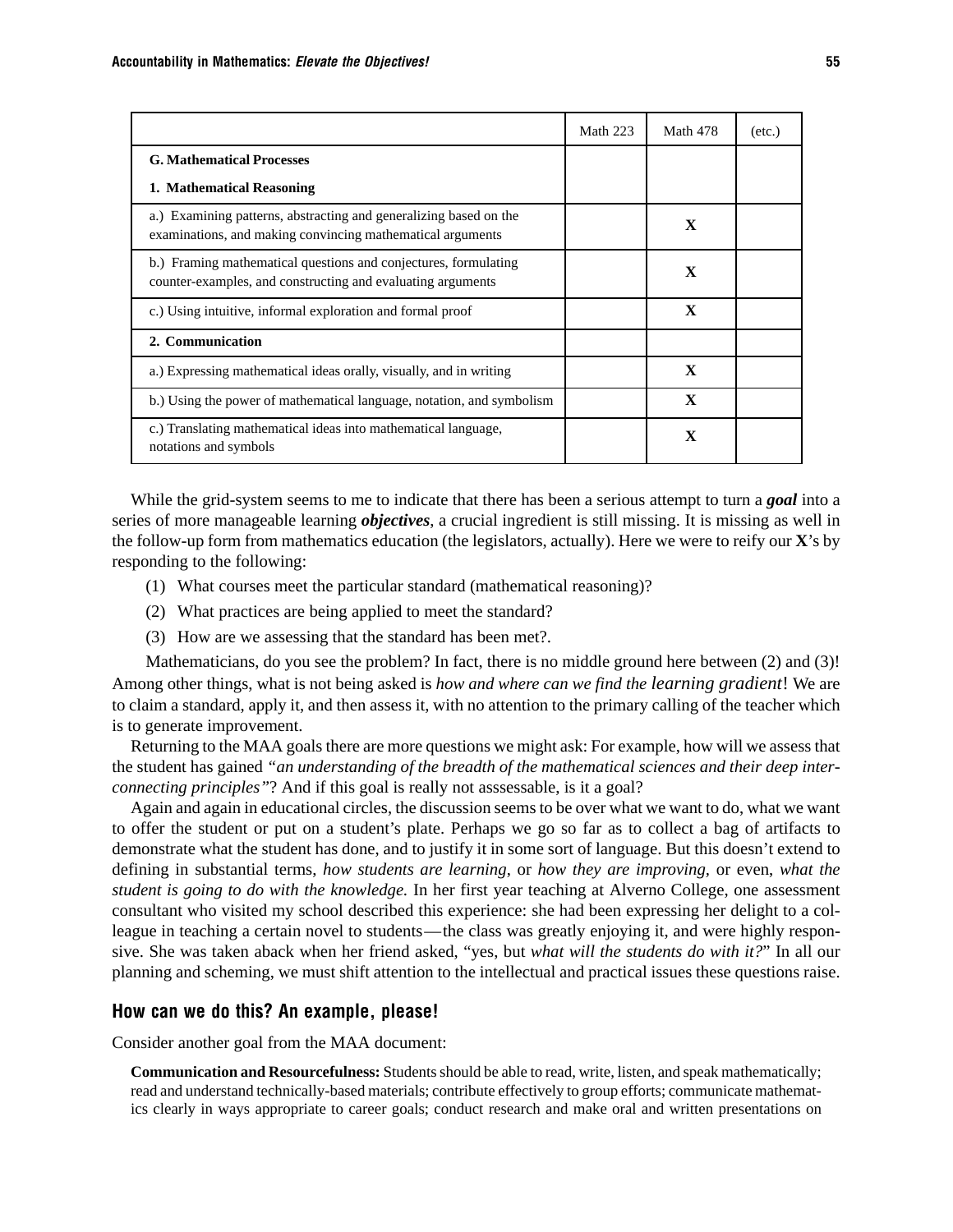various topics; locate, analyze, synthesize, and evaluate information; create and document algorithms; think creatively at a level commensurate with career goals; and make effective use of the library. Students should possess skill in expository mathematical writing, have a disposition for questioning, and be aware of the ethical issues in mathematics.

In fact, I myself fall short of the goal. Although I could argue that I meet it with some double-speak, I cannot actually convince myself that my students *understand technically-based materials, communicate in ways appropriate to career goals, or think creatively at a level commensurate with career goals*. Suppose on the other hand, we could elevate the objectives by framing the goal more holistically, as it pertains to learning and usefulness:

#### · **Who is recommending the assignment and in what courses? Who are the students?**

Most of our students will leave college to enter job situations or graduate school, where these students of mathematics will need to explain abstract mathematical and technical material clearly to others. Writing assignments are increasingly being recommended in the earliest mathematics courses by educators, and mathematicians and legislators.

#### · **Why will the students need the skill/ability?**

It is expected that students enter the work force with the ability to write clear explanations, present a paper in a conference setting, or perhaps answer pointed questions about their research in a poster session or an interview. Students should be able to read technical books with facility, use library resources appropriately, and be familiar with the advantages of technology (including the web) in demonstrating an argument. On the job, for example, employees must write reports that describe and evaluate the work of a team, design curricula and provide explanatory hand-outs, or even justify the benefits of a mathematics project to a grants organization, or a new curriculum to a parent of a student.

#### · **What are the trouble spots?**

Students often have the most difficulty writing a convincing opinion piece on something from the newspaper (say, about basic skills testing), although this style of exploration is exactly what would be expected of future teachers, or workers in industry, and in universities. Difficulties may arise with critical thinking, persuasion, understanding the audience, or even organizing a mathematical argument. Often students may assume the audience is familiar with a subject, or assume a fixed position in discussing a controversial topic, or they may be reluctant to find all the necessary information for constructing an argument. Problems of documentation and plagiarism must be explained, particularly with groups working on projects on computers, the web, etc.

#### · **Are there helping organizations?**

Texts on writing in mathematics, both for the teacher and the student, are available from the MAA. Frequently, English departments provide writing help in skills-centers. Faculty from English departments are often willing to help a teacher in class learn how to discuss papers that students have written.

### · **What is the faculty/students experience regarding the objective?**

The complaint from some faculty that these assignments take too much time is counterbalanced by the usefulness of these assignments in producing documentary evidence of student improvement. International faculty faced with teaching writing should be encouraged that they are still *teaching* mathematics, they are merely using *writing* to do so. And that this means that they merely must know whether the written or oral arguments are clear and convincing. Students on their part may tend to feel that writing does not have a place in a mathematics course, and probably will require convincing.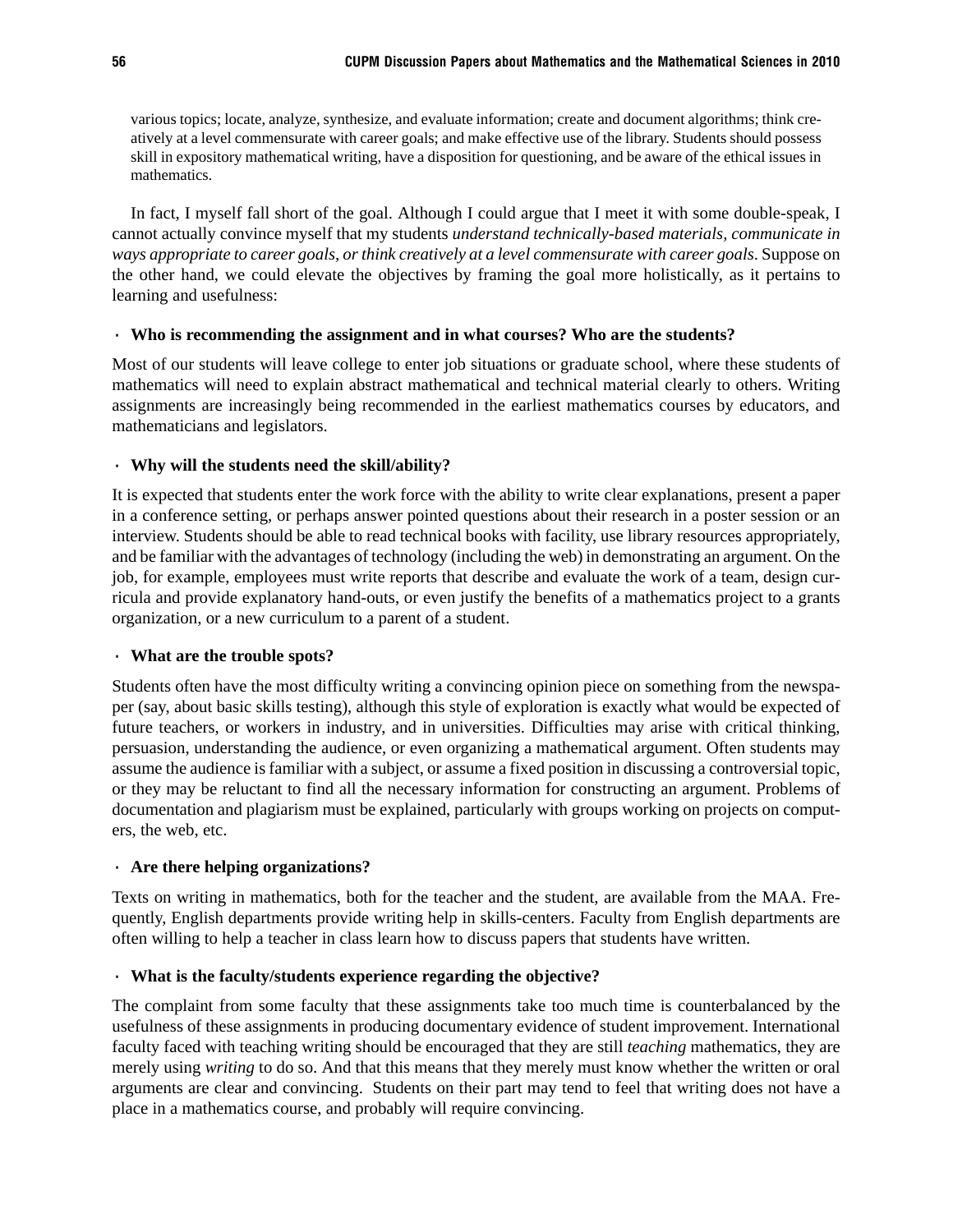#### · **What is the learning value?**

Language is the tool with which we think, and good writing is the sign and product of good thinking. It is in writing that we clarify and make explicit what we know and think and how we came to know and think it. In writing, we convey knowledge, and if we cannot express ourselves in words and writing, we create doubts as to what we know.

Revision is an important aspect of learning to write. While continuous revising is expected of students in an English class, a mathematics teacher is much more likely to hand back an essay with a grade and a blur of blue pencil, which students will not read. Writing with revisions makes a good case for documenting improvement in writing.

#### · **How will you document that learning takes place?**

When drafts are submitted in a portfolio, they can become a significant part of the assessment cycle review. Samples of graded work (excellent, medium, poor) can be included to illustrate standards for grading.

#### · **Are students themselves learning good assessment practices?**

Students must learn to understand the importance of their own responsibility in the learning process. Sharing papers with the class, presenting colloquia, defending a poster session, and capstone experiences all create situations in which the student is a protagonist, and are useful in helping a student find a "voice."

This list is certainly not complete. Nevertheless, if we could rethink our goals for our departments in this manner, taking account of the student profiles, the purpose, the difficulties, the benefits, the experiences of others, the methods, and how the learning gradient might be measured, among other things—we might be taking a critical first step in making objectives "real" in the minds of both teachers and students.

#### Get hold of the data!

The MAA document of 1995 does not really discuss an aspect of assessment that is central: an assessment program functions best when it is a dynamic combination of twin processes. Summative assessment deals with data gathering and interpretation after the course or program cycle is completed *(how many students did you place into a course, how many passed?*) and formative assessment deals with tracking progress and creating in-process changes, using the summative information collected. Too often assessment seems to function at one level or another. For example, a faculty evaluation form may provide that the "average score" on all 20 questions about a faculty member is 4.3 out of a possible 5. This is meaningless information. On the other hand, a faculty member who submits a dozen classroom assessment techniques of their own creation ( $\lceil 1 \rceil$ ) such as : "What did you learn today?", "What is your favorite subject so far?" will find no administrative recognition of this as assessment.

A major problem is that while the assessment movement counsels the adoption of formative, contextsensitive methods it also requires the need for comparative or universal measures. After all, the health of our programs depends to a large extent on our being able to compare and contrast ourselves using data gathered on other institutions. *How many math majors does the state university system in Illinois serve? Of these, how many are women? How many math majors are picking up a second major or a minor, and in what?*

National and regional cross-institutional data sources are available to a surprisingly limited degree, given the opportunities provided by present computer technology. Currently assessment at a statewide level is often done by accrediting organizations sponsored by the institutions that use their services. These organizations tend to provide on extended cycles (10 years) a yes/no diagnosis—either you pass or you do not. It would be extremely useful if these organizations worked with continuous feedback and were prepared to offer comparative data from other schools. The web raises information exchange and networking to previously impossible standards. If clusters of institutions are having success, we might focus on them, or conversely, avoid their pitfalls. If some departments are receiving financial support for this particular assess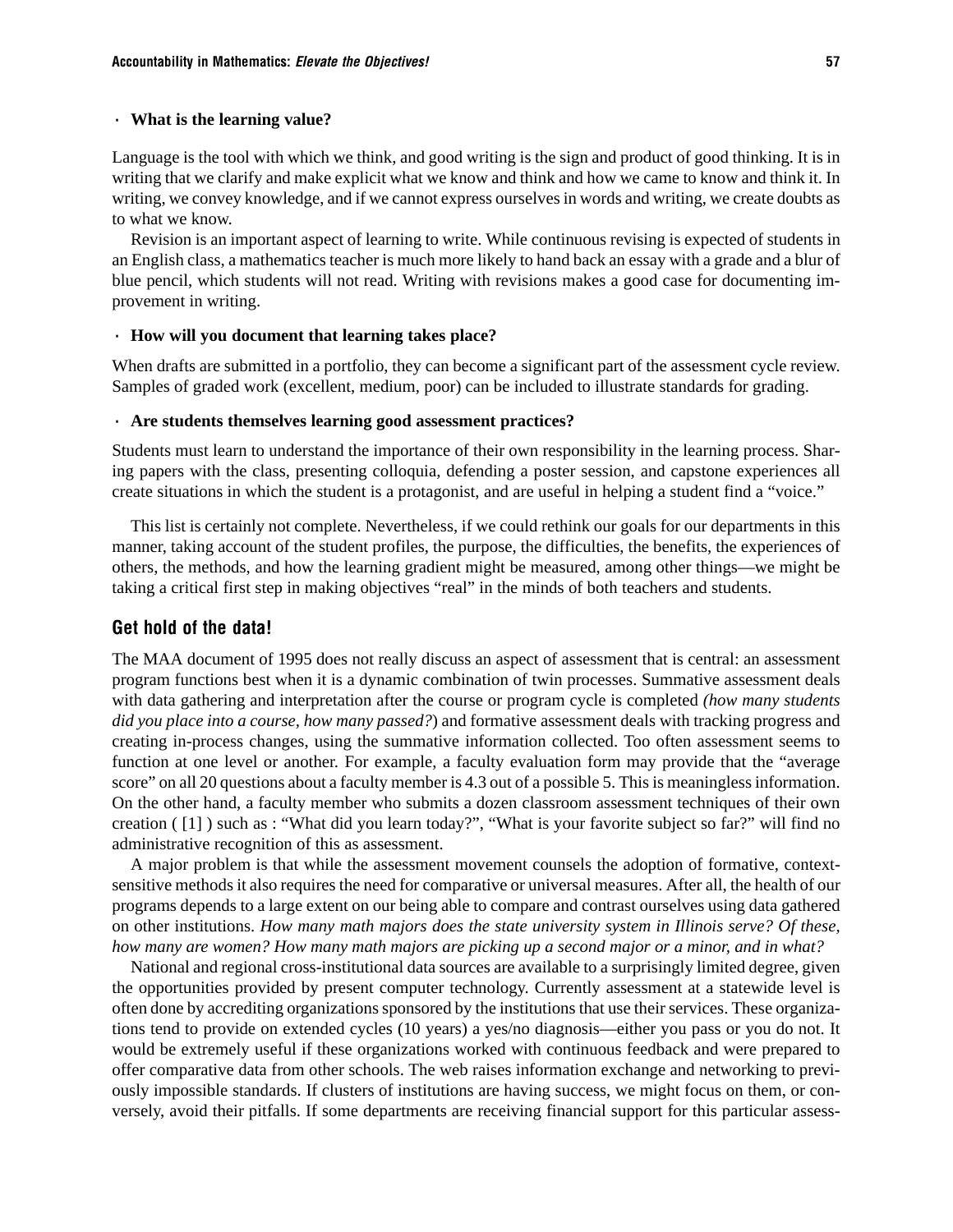ment activity or the other, we need to know. There is an argument for seeing accrediting organizations as data managers and networkers; these ideas would require negotiation.

 The point is that black-box departments won't survive. As in the graphic at the beginning of this paper, mathematics departments are part of the world. And what we do must be shared with students and other faculty so they can collaborate with us. In this way administrators can know *who we are* by *how we work*, and they will know how to support our needs with the public.

In fact, we might even begin to give credit to the position that summative results should not be interpreted on the straight and narrow, but more descriptively. *Why did students who have had Math 101 perform more poorly on this test than students who have not had it?* Perhaps because the students sampled who had not taken the remedial course were in the Honors program. There is something to be said for "fuzzy" assessment<sup>1</sup> which looks at data not so much as the final answer but as an inspiration to look for the reasons why the result is happening.

#### Open up to the public!

Step 3 in the assessment process outlined by the MAA describes the need to go public, and this is discussed above. But mathematics departments have been notoriously private. If a focus group on calculus is held, are the results of that discussion made public? Are other departments contacted about placement results or the ongoing success and problems of the calculus program? How do other departments feel about our curriculum? And how can we possibly operate without this information? If we are to allow ourselves the room to create formative change, we must at least be public about our findings.

#### Where are we going? A parable of assessment at work

In the above suggestions— (1) elevate the goals, (2) get hold of the data, and (3) open up to the public— we are merely raising the standards for the assessment cycle set out earlier in this paper**.** We have tried to indicate some trouble spots for departments. To make the case that assessment offers *solutions* to problems rather than just additional expense of effort, time, and resources, is a definite challenge. But let's take a journey to Whatsamatta U and like Scrooge's ghost of the future, view the university in the year 2010.

*1.) At the U in 2000, the dean has cut back staffing in mathematics—monies will go to aviation (which has commercial ties to the local airport) After all, mathematics has begun to teach lower level developmental courses, which threaten the college's reputation. The department has felt the cuts painfully, as higherlevel courses can no longer be justified with low enrollments. The chair has produced data regarding the positions owed in terms of retirements and the overcrowding in classrooms, but the dean is unmoved.*

In 2010 the faculty have regularly been holding focus groups which meet with the client disciplines, and the air has been filled with passage of information to and from these disciplines in terms of placement, advising, performance. The sciences have endorsed the work of the mathematics department, and have expressed their collective feelings in a survey about the potential loss of students to them as well, documented in the shared data. When surveyed, students are found to be disappointed that the university has not been true to its advertised promise of small classes. A faculty-monitored web page which routinely airs student opinions reveals that mathematics majors are unhappy about the lack of upper-level courses—their comments come to the attention of the school newspaper, in an article, "Can this Major Hold?" The dean decides another faculty member may be added.

*2.) At the U in 2000, members of the retention/promotion/tenure committee are concerned with a junior faculty member, Prof. X. His research is promising but his teaching reveals a lower than average score on the question, "How do you rate the instructor?" The committee have reasons to believe the teacher does a*

——————

<sup>1</sup> Philip Keith's term in [2]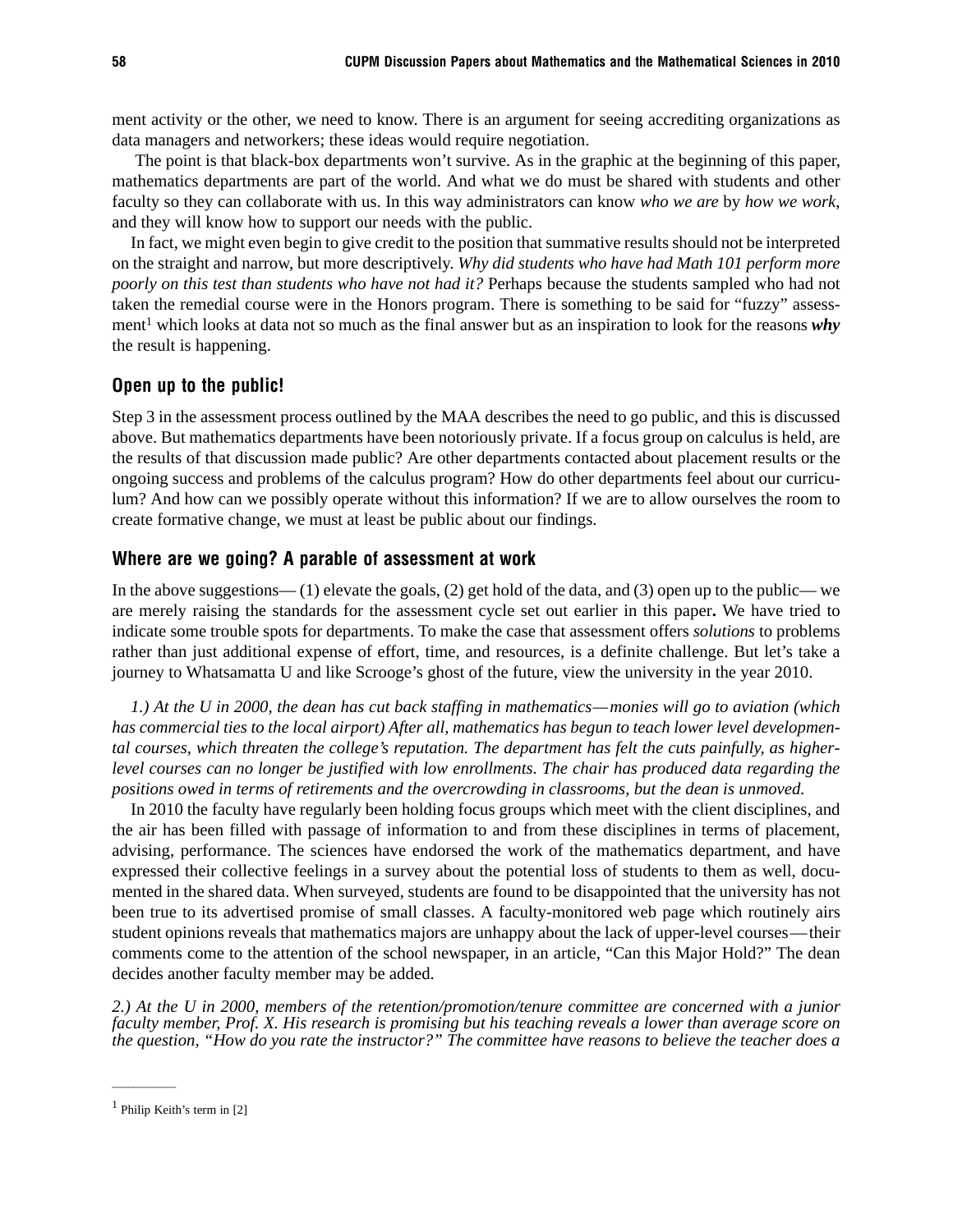*good job from well-attended office hours and conversations in the halls. They would like Prof. X to become the vigorous and productive member of the department they feel he could be. But they are unclear what to do, and in their confusion, conclude in their report that Prof. X does excellent research but should work on getting higher ratings next assessment period.*

In the year 2010, the committee has suggested well in advance that student evaluations be used in conjunction with other parts of an instructor portfolio. With the mentors available to new faculty, Prof. X has explored his teaching with a variety of instruments. Peer reviews show excellent lecture/demonstration skills and challenging classes, and results of weekly plus-minus surveys to students submitted in the portfolio indicate that students feel they are coming to a better understanding of sequences and are experiencing better problem solving skills and more confidence, although solids of revolution are still troublesome. Prof. X has a somewhat high drop rate, and data on test scores together with examples of graded tests (high, medium, low) and Prof. X's own written comments indicate that by the departmental standards which are available, he is probably grading on the "hard" side. He submits a report that he will be using other methods in future for evaluating learning such as projects, which he has co-designed with an instructor in environmental science. The committee reports that they are encouraged by the readiness of this faculty member to "fit in" with the department, with his promise, and with continued mentoring, they hope that he resolves his issues with the evaluation form.

*3.) At the U in 2000, a non-traditional Nigerian student with a college-recognized learning disability is 0.01 points away from being accepted into a Computer Science major. While she has performed at a "B" level in Multivariable Calculus (in part because of the hard work she invested in team projects with software), she has been retaking Calculus I (at taxpayer expense) to improve her grade. To her dismay, her grade for the second time will be a "C"—her overall score, based on 4 exams, is 3 points away from the "B" she desires. She is dejected in part because the extra time she is guaranteed on tests had been denied when the proctor went to lunch. She decides either to drop out of college or to repeat Calculus II.*

In the year 2010, the faculty member is aware from departmental goals that tests alone are not considered sufficient evidence of learning, but he has been so busy…! He decides now, on talking with the student and consulting the portfolio of her work (tests, mainly, unfortunately) that there were a few basic skills in which the student showed up poorly throughout the course. He will give the student a take-home test of difficult problems based on these deficiencies and regrade her on that basis. Meanwhile the student is cautioned about the difference between test and project performance, and she is advised that the Student Counseling Center can help improve study skills. Furthermore, tutors are available not only for help with the subject but for consultation about taking tests, etc. It is recommended that the student herself become a volunteer tutor in hopes that by explaining mathematics to others she will become a better communicator—besides, she might come to a sense of her value in the world as a teacher and she might inherit a better sense of "community" while she herself reviews calculus.

The case studies at Whatsamatta U in year 2000 are only too close to this author's experiences—hopefully the predictions will be true, too. But these examples do illustrate how assessment can form a triangulation at the departmental, faculty and student levels, which taken together create a positive assessment environment. The environment removes some of the privacy with which departments and faculty have been allowed to operate—it requires that reporting be open and continuous and feedback given continuously but the payoff is that, within such a climate, everyone should feel involved in mapping out changes, and confident that there are no secrets or surprises to be sprung. Thus earlier-improvement is substituted for backwards-blame, and problems are turned into questions to be solved. Assessment becomes a natural part of learning and learning a natural part of assessment.

What we have described in the case studies above are techniques of assessment drawn from *Assessment Practices in Undergraduate Mathematics*, by Gold, Keith, and Marion, 1999 [2]. This book, full of examples of assessment at work, cautions that there are no "off-the-shelf," universal methods, and that good assessment techniques are always evolving; nevertheless it supplies enough details to inform the curious about methods in the grid below.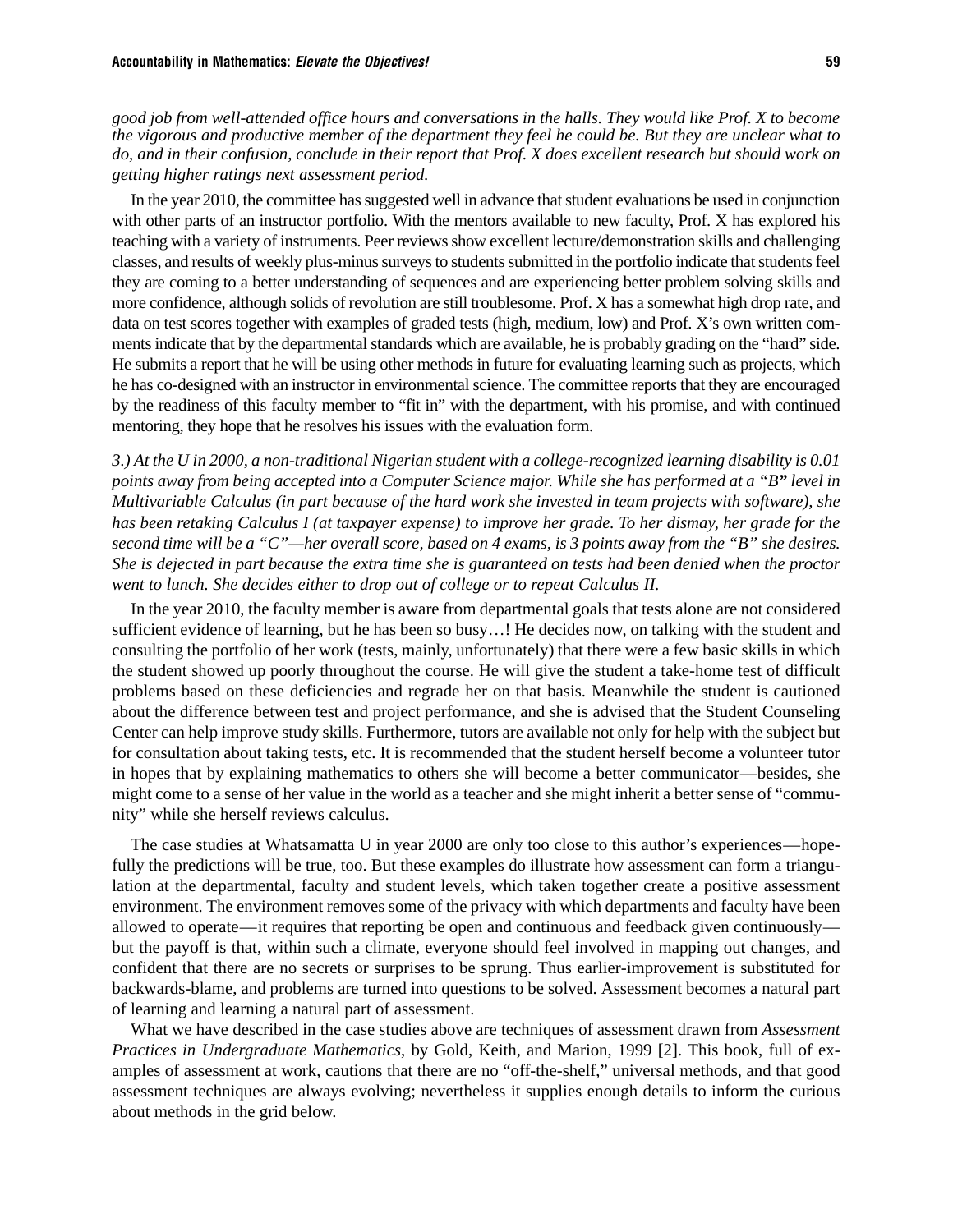|                             | <b>Student</b>                                                                                                                                                                                                                           | <b>Instructor</b>                                                                                                                                                                             | <b>Department</b>                                                                                                                                                                                                |
|-----------------------------|------------------------------------------------------------------------------------------------------------------------------------------------------------------------------------------------------------------------------------------|-----------------------------------------------------------------------------------------------------------------------------------------------------------------------------------------------|------------------------------------------------------------------------------------------------------------------------------------------------------------------------------------------------------------------|
| <b>Student evaluates</b>    | <b>Classroom Assessment</b><br>Techniques [1], surveys,<br>homework summaries,<br>projects, writing<br>assignments,<br>autobiographies,<br>portfolios, journals, post-<br>test self-evaluations,<br>student-created goals and<br>reviews | Teacher evaluation forms,<br>quick surveys (e.g. fold a<br>paper vertically and write<br>in the columns the<br>positives and negatives of<br>your learning), writing<br>assignments, journals | Web page, newsletters,<br>exit interviews, alumni<br>surveys, enrollment<br>data, focus groups,<br>general surveys                                                                                               |
| <b>Instructor evaluates</b> | Tests, homework, written<br>work with revision, , CATS,<br>surveys, projects with<br>technology, board work,<br>group quizzes, etc.                                                                                                      | Portfolio, comparisons,<br>focus groups, committees,<br>peer reviews, mentoring                                                                                                               | Committees, focus<br>group, data reports,<br>surveys to client<br>disciplines, team<br>teaching, forums                                                                                                          |
| <b>Department evaluates</b> | Placement, data,<br>comprehensive exams,<br>capstone courses,<br>advising, mentoring,<br>counseling, tutoring,<br>appropriate goals,<br>newsletters, welcoming<br>pamphlets                                                              | Data, committees, clear<br>goals and expectations,<br>mentoring, counseling,<br>shared information, and<br>the usual (research,<br>grants, etc.)                                              | Data, committees,<br>focus groups, surveys<br>with client disciplines,<br>external reviews,<br>comparison with other<br>institutions, national<br>organizational data,<br>literature from other<br>organizations |

#### With whom does the responsibility for assessment lie?

**Students:** Students in general have not been educated in conceptualizing assessment strategies. Yet they do eventually understand when they have learned something, and it is clear that they do not want to waste their time and money. When they can understand they are learning, they are generally appreciative. With the current focus on teacher preparation in so many colleges, the need arises for *students themselves to learn within their classes good assessment practices*. Thus, departments must be able not only to set an example of accountability, but must teach students how to use assessment as a curricular goal. It is heartening to think that when the day comes that students arrive familiar with assessment tools, they will be able to provide even more dramatic documentation of their learning. On the other hand, students who have emerged from top-down assessment situations which dominantly evaluate the teacher can emerge from that environment severely damaged, finding fault with all aspects of the instructor, expecting explicit directions at all turns, and generally unable to take initiative or to find value for themselves in exploration and experiementation.

**Faculty:** Faculty may feel that—operating as we do in a worldwide arena of lecture-and-test—we have nothing to learn from exploratory methods of assessment which are time-consuming. Ironically, many instructors who object to formative measures are actually assigning the very essays/projects/presentations that would constitute valid assessment practices if interpretation and explanation were provided as to how these assignments improve learning. In mathematics, there seems to be a gap between doing the right thing and being able to discuss *why* it is the right thing. Indeed, being articulate about a record of thoughtful ongoing assessment strategies can be a teacher's best documentation of teaching effectiveness, and the best defense when things go wrong. There is a flip side: faculty who may be avid subscribers to assessment methods such as CATS [1], might do well to consider assessment methods within the broader framework of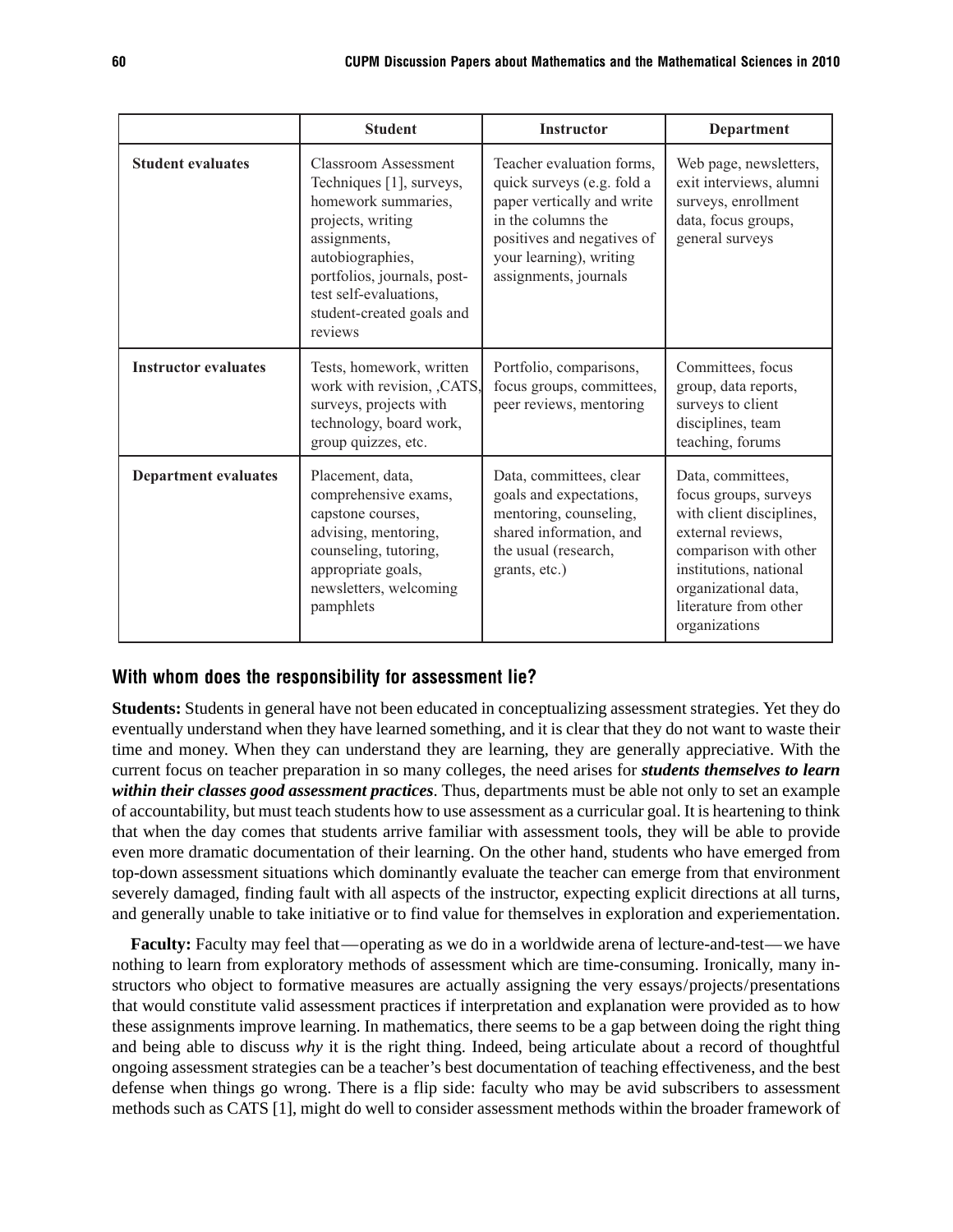classroom research, creating data studies from these methods. Across campus, there is now interest in classroom assessment as research but these ideas have not as yet easily generalized within the mathematics community.

**Departments:** We know that teaching effectiveness cannot be separated from student learning. But how do we measure student learning? Is it to be judged by "student performance" on homework and tests? Are tests the ultimate affirmation of learning? There is substantial literature exploring this theme; for example, "learning theorists" frequently distinguish between performance and understanding. Meanwhile, CATS, portfolios, projects, writing assignments, cooperative problem solving are alternative ways of measuring and studying how students learn. But do these alternative methods for measuring student learning meet with acknowledgement from *your* department or institution? Furthermore, how is the departmental shelter under which you are operating holding up under the onslaught of new responsibilities and expectations?

The success of the instructor and the student depends strongly on whether the department sets suitable goals, makes clear its expectations of teachers, offers mentoring, places students appropriately, invests in a curriculum which is suitable to the needs and abilities of the students, provides the necessary support for students as well as teachers, and documents its own activities and assesses the outcomes of its assessment program. While departments generally fight the need to assess, here are a few techniques to make assessment non-disruptive and manageable:

- · Start simply, using information you already have. Review enrollment figures, or the average of the previous five years; call it assessment and report it.
- · Start looking for good news that you want to report on, like scores of graduates who took the GRE. In the following year, plan to upgrade the data with better surveys. What is important is continuity of involvement and the usefulness of the process.
- · An assessment might be a small-scale project by a new faculty member or even a graduate student. Or it might be to review a problem or substantive issue in a course cluster—writing assignments, use of computer, etc.
- · Student learning data are the gold coin of the realm. Track test scores in course sequences and portfolios of representative capstone experiences.
- · The primary audience for departmental assessment should be the department, and assessment should provide confidence that programs are doing things they are intended to do.

**Administrators**: With the lack of consensus or clarity concerning assessment of a more formative nature, it is difficult for faculty to feel confidence in these methods, and old methods, such as student evaluation forms, can be inhibiting: a user of Classroom Assessment Techniques [1] should not have to ask a class the question, "*Were the lectures organized?"* The more temperate assessment climate requires the understanding of cooperative administrators. While faculty need to approach the problem of assessment with the same seriousness they expect to use in their *research,* administrators need to give faculty the same amount of freedom and respect they do in *supporting* faculty research.

As we have explained, administrators often have a tendency to view assessment solely in conventional summative terms: as data on test scores, job and graduate school placement, earnings, grants received. This misunderstanding accentuates "ratings-type" summative data and downplays the value of formative data as evidence of program effectiveness and improvement. Just as statistics can make "damn liars" of us all, summative assessment can be dangerous and can adversely skew an institution if it creates the wrong emphases or feels like law enforcement. Too few administrators act on the opportunity these methods provide for interaction among faculty for program development. Record keeping on computer permits tracking of students by means of grades and surveys and later performance in the service disciplines. Imagine then, data from a department's calculus program published on a web page—the dean makes a note of numbers to use in his/her biweekly report at the academic council, and then reports to the chamber of commerce on what is currently going on in the college.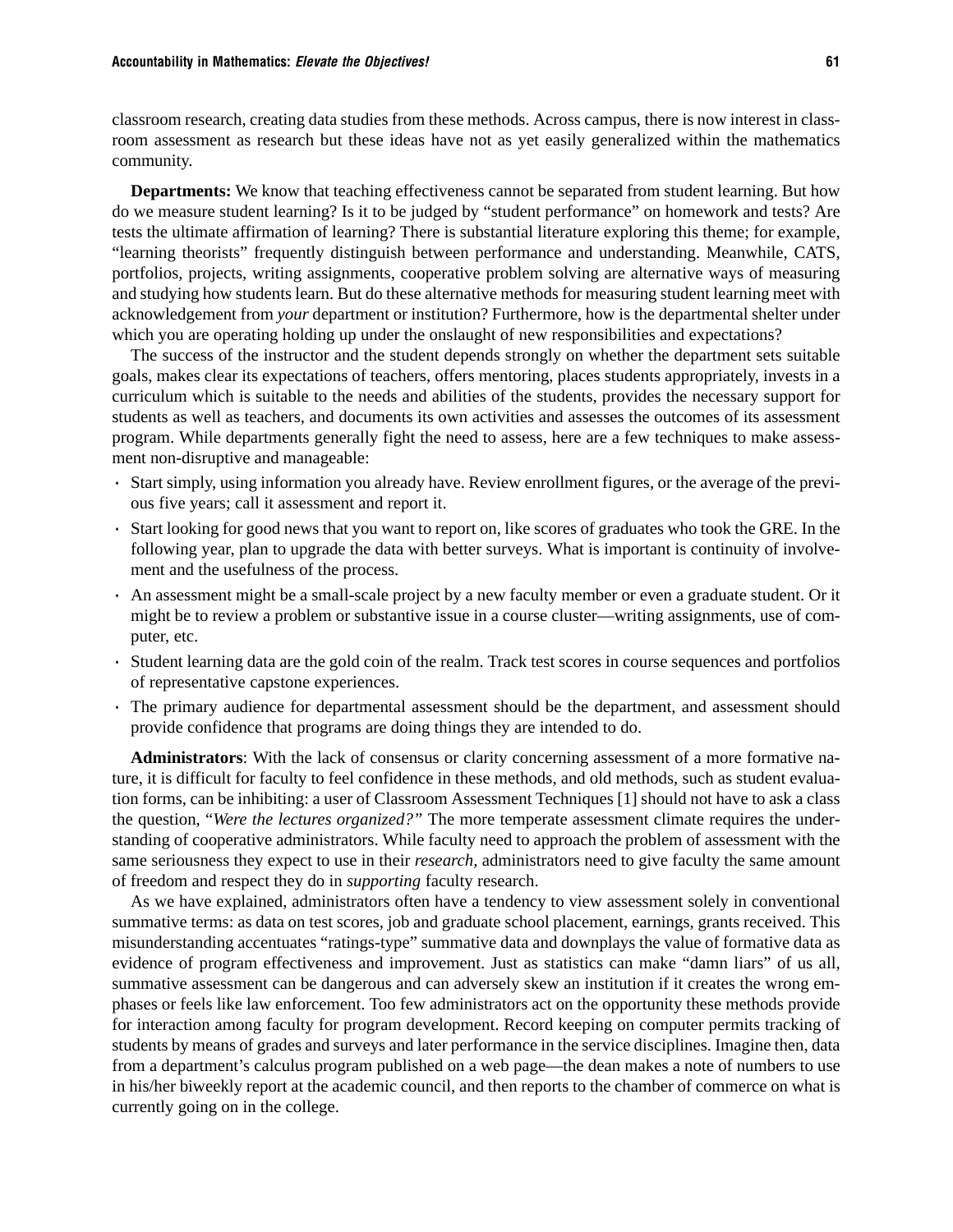#### **Conclusion**

It is clear that assessment has created an aura over campuses, and the next decade will allow us to observe in what directions it has transformed mathematics programs. Rather than get tangled in a reflex mode of frustration with assessment, we must focus on what use we can make of the process of assessing within the limited time and resources we have. As yet we are not being asked to do useless things. However, if departments do not learn to self-assess on a regular basis, we will easily become targets for disabled data simply because we have yielded up the front court. If our perception is that assessment is trivial, surely the legislatures and other overseeing agencies will make decisions based on their own externally imposed surveys or tests. Entering the next ten years, we may well find ourselves forced to compete with alternative education systems, distance learning and virtual universities. With directives coming from the sheltering organization of the MAA, my guess is that colleges will be free to experiment in enlightened ways. If we don't, we will find ourselves working against the odds in the economic and political storms to which we have become vulnerable.

- 1. "CATS," standing for "Classroom Assessment Techniques" is the term of Angelo and Cross—in Angelo, T.A. and Cross, K.P. *Classroom Assessment Techniques: A Handbook for College Teachers*, 2nd Ed. Josses-Bass, San Francisco, 1993.
- 2. Gold, Keith, Marion, eds., *Assessment Practices in Undergraduate Mathematics*, MAA Notes, 1999.
- 3. Leitzel, et. al., "Assessment of Student Learning for Improving the Undergraduate Major in Mathematics," prepared by the MAA Subcommittee on Assessment, CUPM (Bernard Madison, chair), *FOCUS*, 1995.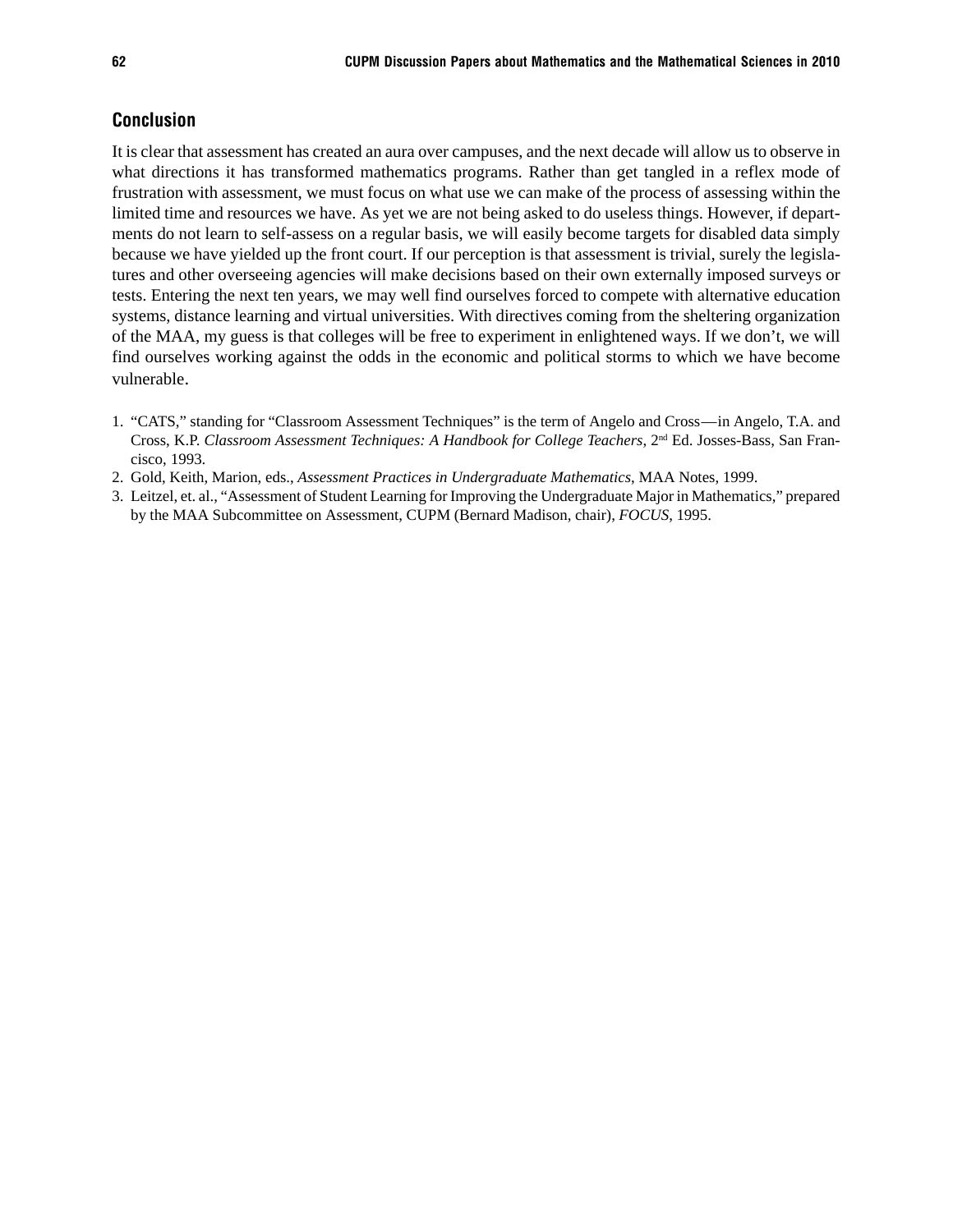# The Mathematics Major at the Start of the New Century

**Joseph Malkevitch** *York College (CUNY)*

# Introduction

Against the backdrop of dramatic progress in the mathematical sciences over the last 40 years, several signs concern those members of the mathematical community interested in mathematics education:

- recent drops in the number of students taking advanced courses in mathematics departments
- concerns that students interested in mathematics will not choose to attend small colleges (or will transfer out of them) because of a marginally viable mathematics major
- highly publicized factionalized disputes about how mathematics should be taught in grades K–12
- increasing shortages of mathematics majors who want to teach in secondary schools (especially in large urban areas)
- relatively low numbers of students educated in America who complete a doctorate in mathematics
- concerns that students with a serious interest in mathematics are choosing to major in computer science because they feel that their interests in mathematics can be pursued via this route and that expertise in computer science will bring a more lucrative career
- ongoing concerns about the small number of minority and women students who major in mathematics and complete doctoral degrees in mathematics
- ongoing lack of understanding concerning the importance of mathematics and its applications by the general public.

What follows are some personal thoughts about how individuals and the mathematics community in general can make positive changes that affect these issues.

Perhaps the biggest area of concern of the mathematics community is the general withering of Departments of Mathematical Science serving undergraduates. This withering is taking the form of fewer students completing the major, of fewer strong students (and students with well-developed mathematical skills) choosing mathematics as a major, of canceling of advanced courses due to insufficient enrollment, and of the need to offer advanced classes less often due to decreased demand.

There appear to be three major causes for this phenomenon:

- 1. Students with interest in mathematical science feel that they can achieve their goals by majoring in a computer-related program rather than a mathematics program.
- 2. Public universities are being starved for funds by elected officials who find saving costs by cutting expenditures for public higher education a politically attractive position.
- 3. Students entering our colleges are unaware of the full range of career opportunities open to those with an undergraduate degree in the mathematical sciences.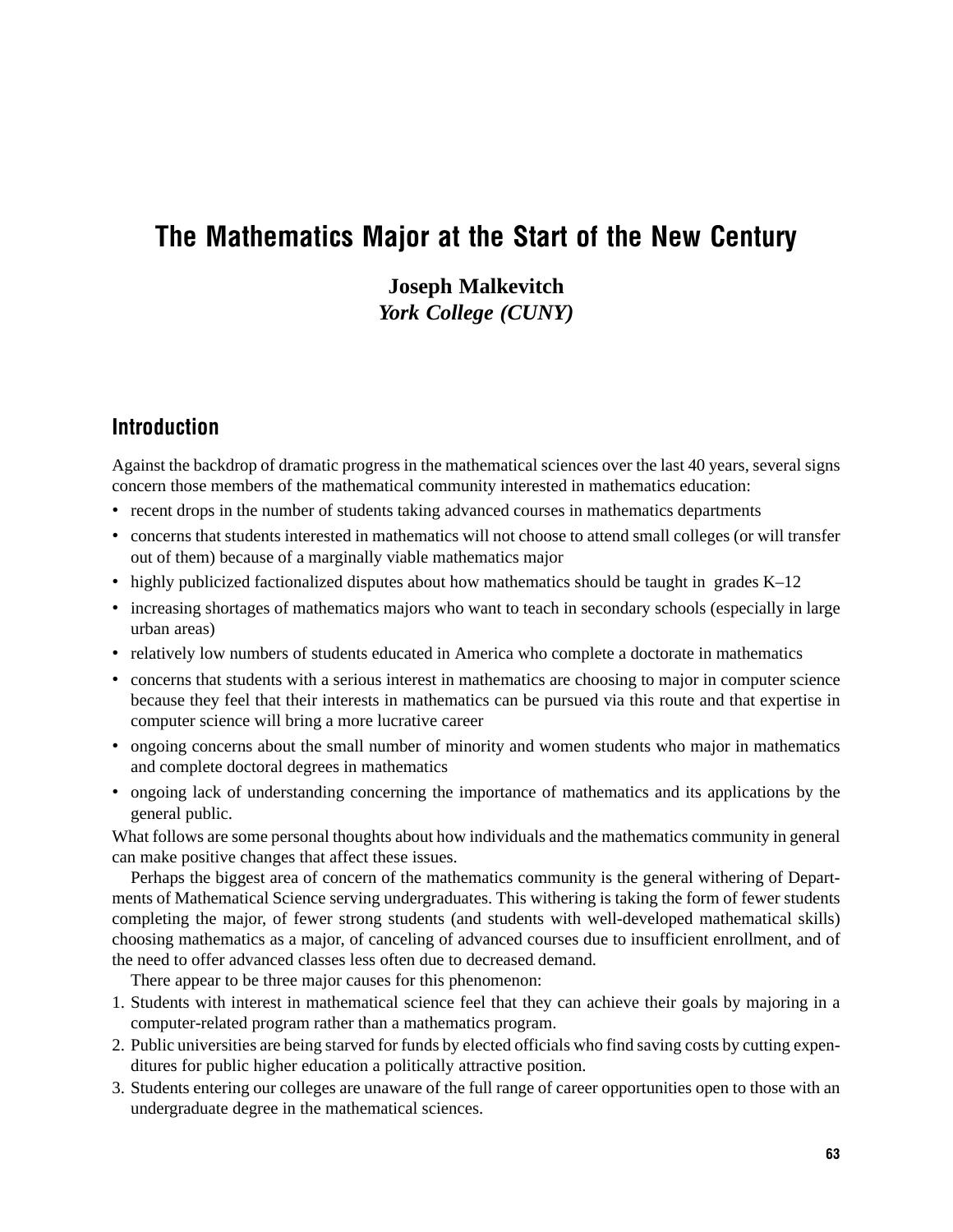Some of these phenomena are not subject to direct control by members of the mathematics community. Nonetheless it seems as if it should be possible to do much more to promote interest in undergraduate mathematical sciences programs and improve the ability of these programs to serve a changing audience. If nothing else the public airing of contentious debates within the mathematics community seems not to be productive.

Self-destructive activities include:

- 1. Continued backbiting concerning the pros and cons of calculus reform and the role of discrete mathematics in the mathematical sciences curriculum.
- 2. Highly contentious public debates about new pre-college mathematics curricula.
- 3. New chapters in the pure/applied mathematics wars including fractious debates about "open-ended problems" and "mathematical modeling."

The reason such activities are very dangerous is that for a public not well disposed towards mathematics in the first place, these public fights confuse parents about how to interact with teachers involved with their children's mathematics education and encourage parents to mindlessly fight changes in the mathematics curriculum even when these changes are for the better. These fights confuse undergraduate mathematics majors who may "bolt" to computer science, business, or some other major.

# Background Perspective

What has really changed for higher education from 1960 to the present?

Clearly the most dramatic change has been the growth in the number of students who attend college. Have Americans become so much smarter that all these students can take the same advantage of higher educational opportunity as the (de facto) elite who were educated in 1960? Have colleges changed to meet the challenge of our changed audience? A second dramatic change is the decline in jobs that are available for students with no more than a high school diploma. While in 1960 there were many jobs for telephone operators, for receptionists, for low level secretarial jobs, and for jobs in heavy industry, the number of jobs available now to people with no more than a high school education has declined dramatically. Furthermore, many employers who have jobs that in principle require no more than a high school diploma prefer college graduates when they can get them.

New technology has resulted in the disappearance of many positions that formerly required only a high school degree. Within the last year, by way of an example, phone companies have put on line new voice recognition software that automates the process of finding phone numbers. Only tricky cases are forwarded to a human being for attention.

Professions that traditionally required only a high school degree, such as a policeman or fireman, now require some college experience. Agents to sell tickets for concerts and transportation services (token sellers) are rapidly becoming obsolete due to the development of automated fare systems for transportation and web-based technologies for ordering movie, concert and show tickets. At my local supermarket a recent remodeling converted a sizable number of lanes that had had human checkout clerks to an automated system where the shopper checks himself/herself out. Self-service gasoline stations have sharply reduced the number of jobs for people to pump gas. ATM machines have diminished the number of jobs for tellers in banks. Changes of these kinds are likely to accelerate and continue to erode the jobs available for people with only a high school education.

In essence, leading a middle-class life in the America of today requires a college education. Society in effect has asked the higher education community to provide a college education for larger and larger groups of students. Instead of educating students who were in the top 20 percent of a "general" ability curve, colleges are now being asked to educate perhaps the top 60 percent of students. While high profile schools (e.g., Ivy League, MIT) can easily get very strong students, community colleges and four-year colleges have expanded their student bodies and in many cases with remarkably little concession to the fact that these students are not "elite." All too often the response of colleges to weaker students is to remediate them rather than assist them in finding ways to put their talents to advantage. Another complication is that after a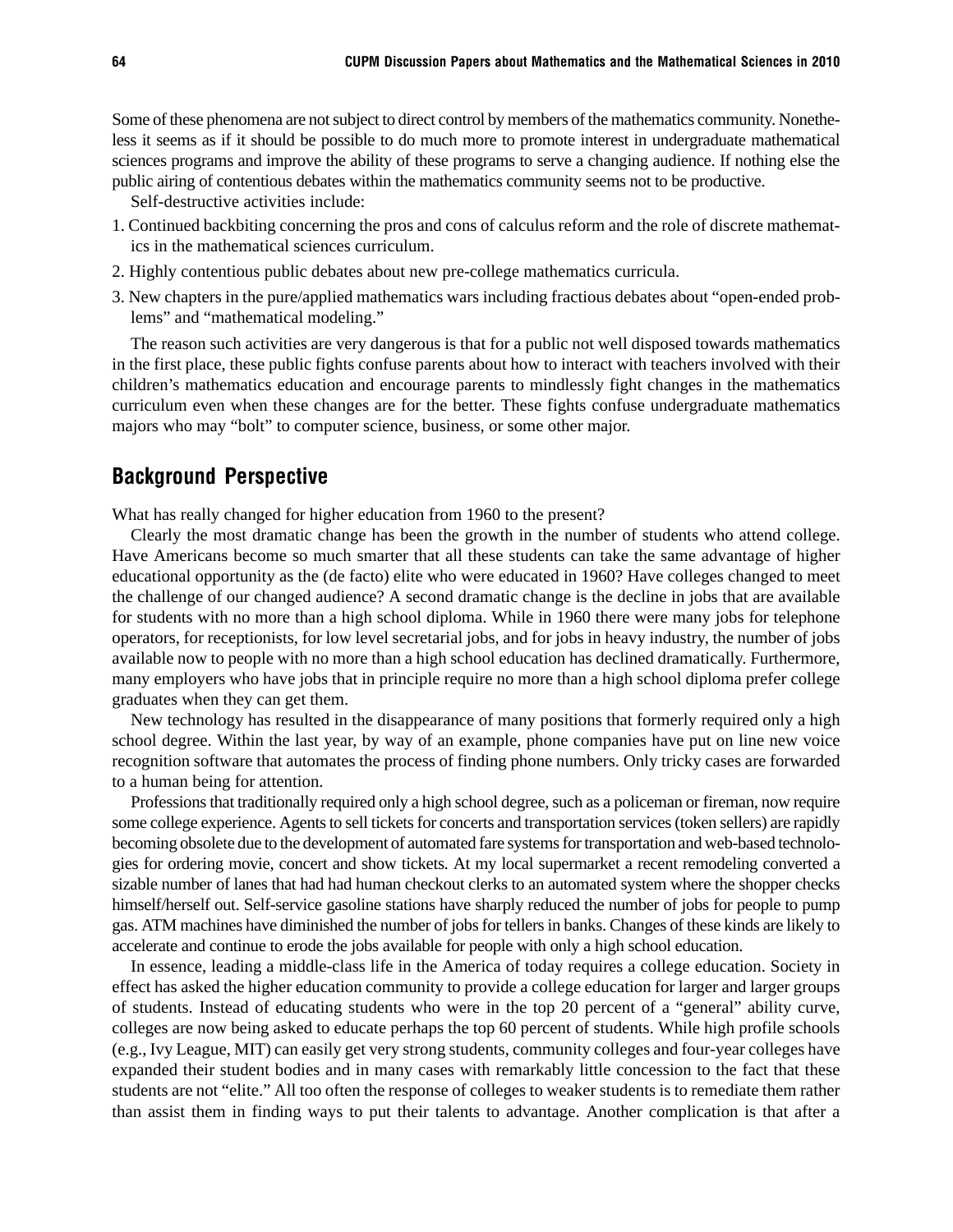relatively long period of not overly high levels of immigration America is again experiencing a large wave of immigration. Many new immigrants seek higher education so that they can live the "American dream." However, for immigrants beyond the childhood years whose first language is not English, their problems in reading and writing English serve as an obstacle to maximizing their higher education experience.

As America has become a richer country in the past 30 years, the gap between the rich and the poor has grown. This has meant that more middle class individuals have been able to afford to send their children to private colleges; public universities have needed to serve economically less well off people and students who are recent immigrants or the children of recent immigrants. In some states politicians have decided to cut the budgets of universities that serve these less politically influential clienteles.

One consequence of these changes is that mathematics teachers are seeing a growing diversity in ability levels in the students we teach. This new reality will require that we adopt teaching methods that allow all these students to have the most fulfilling mathematical experience possible.

## Mathematics and Computer Science

Starting in the mid nineteen seventies colleges and universities began to offer graduate degrees in computer science and undergraduate schools started to offer degrees in computer science outside of mathematics departments, where the courses were being taught by scholars with degrees in computer science (and initially mathematics and electrical engineering). For a variety of reasons computer science programs which were originally housed in mathematics departments broke off and formed their own departments. (In some cases these splits arose due to the way faculty with interests in computer science not directly connected to mathematics were treated.)

Many of the leaders of the mathematics community were educated before the discipline of computer science emerged, either as an undergraduate major or as an area of graduate study. Before computer science was born there was no section of newspaper want ads that listed jobs for mathematicians. Those who majored in mathematics as undergraduates and took that degree as a terminal degree could not look in helpwanted ads under mathematics and find job offerings. Yet it was true that mathematics majors were often in demand. The kinds of companies who were looking for mathematics majors included engineering firms, defense contractors, banks, and insurance companies. However, the world has changed a lot in 40 years! During the first flush of demand for computer specialists in both academia and the business and industrial world, computer specialists were paid a premium for their capabilities. Although there have been brief periods of diminished demand in computer science, job opportunities in the information sciences are currently very robust and are likely to stay that way for some time.

Computer science has become a very broad subject. For many parts of computer science one does not require high levels of mathematical ability or accomplishment. This means that students with strong mathematical abilities have a choice in selecting between mathematics and computer science as a major. However, mathematics departments all too often do not call to students' attention that one can major in mathematics with the goal of pursuing a career in computer science. This is in part because, historically, mathematics college faculty have all too often taken an interest primarily in students who plan to seek higher degrees, especially the doctoral degree. I believe a good source of additional majors would be students interested in computer science with high levels of mathematics ability even though such students might not seek advanced degrees in the short run. It is imperative that students who want to major in mathematics be sought out and given across-theboard support whether or not they have plans or the ability to seek higher degrees.

# Keeping Our Students Informed

Mathematics and Computer Science are both very large subjects. They overlap in many areas. The public perception is that there are many jobs for computer trained specialists. Jobs that require the creation of a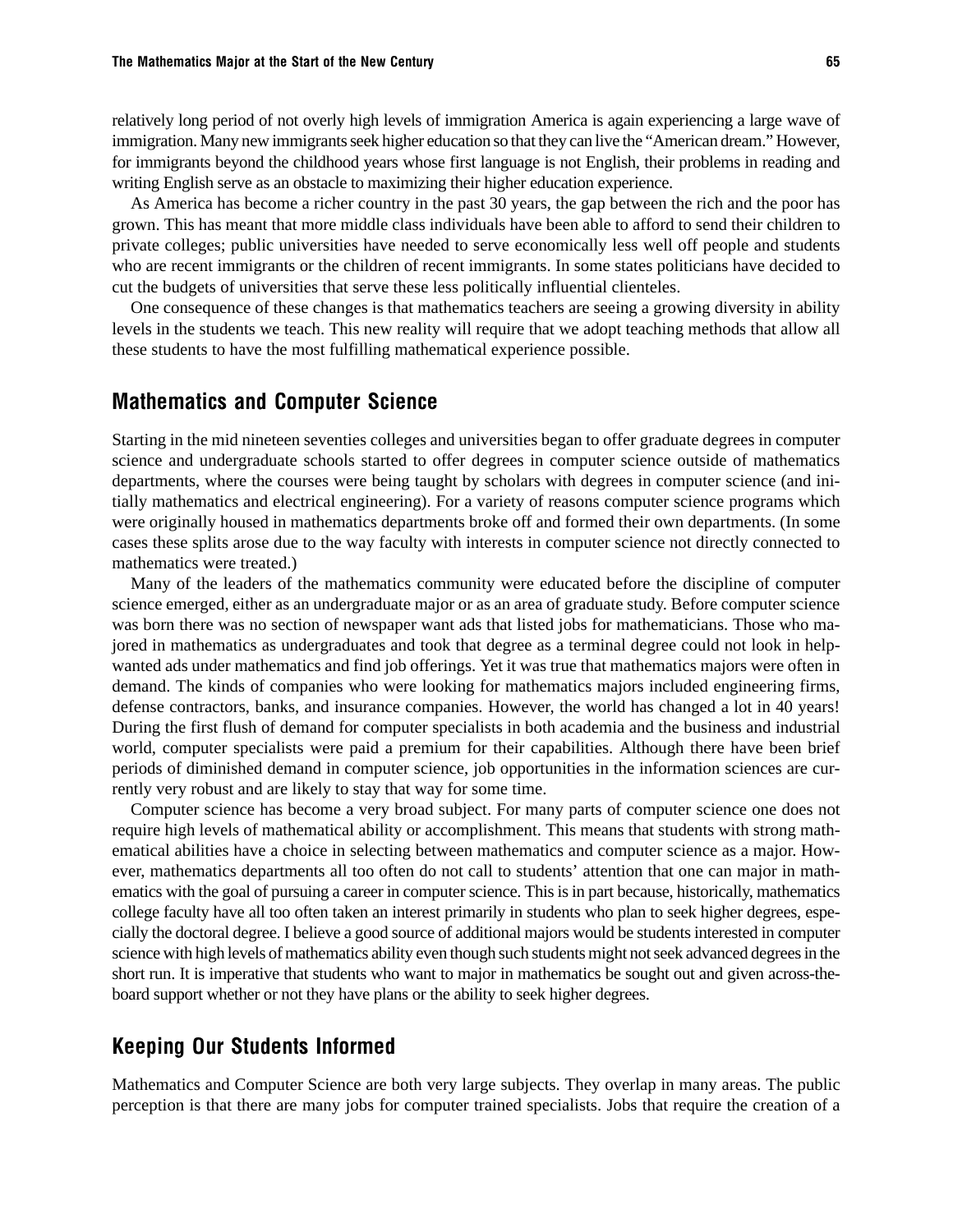web page and maintenance of a web page do not require much in the way of mathematical skills. It is entirely possible that a mathematics major or a computer science major could do the work, though it is possible that people who major in either computer science or mathematics would not find such a job of interest no matter how high the pay or how secure the work.

By contrast, the job of designing and setting up a data base or the development of software to support the human genome project might be a job that could be done equally well by a mathematics major or a computer science major. The point is that in many cases mathematics majors would be at least as attractive as employees for many jobs, provided that the mathematics major had some skills in computer science. Yet, at many colleges little is being done to inform students that mathematics is not only an alternative for them to majoring in computer science but a superior alternative for many students.

Why do mathematics departments not make this information available to their students? In some cases the departments are the same so they do not see that there is a difference. In other cases they are ignorant of the facts and the consequences of inaction.

# Principles of Mathematics

The development of the digital computer has had a dramatic effect on the content of mathematics. While Calculus continues to be a major tool of applications and leads to many theoretical results, vast new parts of mathematics which do not directly involve Calculus have emerged in the last 40 years. These areas are not only important for computer science but have also found a myriad of applications in areas ranging from biology to business. Currently, students majoring in mathematics or one of the sciences or engineering begin their studies with Calculus, and often continue with Calculus for 2 or 3 semesters before they see other parts of mathematics such as linear algebra, combinatorics, probability theory, discrete mathematics, etc. Given the growing diversity of students in goals and ability levels, this is most unfortunate because it does not allow students to see the full range of mathematics that they might find interesting or for which they have talent. This problem could be redressed by the teaching of a Principles of Mathematics course rather than the Calculus to beginning students.

Data suggests that starting with the first semester of calculus in college, there is a rapid decline in students who enroll in the next course in the sequence. It is unclear if a Principles of Mathematics course would have a different attrition level, but even if the attrition level were to remain as high, students would come away from a semester or year of a Principles of Mathematics course with a much richer tool kit of mathematical ideas than is currently the case.

Adopting a Principles of Mathematics course as a beginning course in mathematics has a host of problems, mostly having to do with coordination problems for students who wish to major in chemistry, physics or engineering. I do not believe these challenges are insurmountable; majors in the sciences and engineering would also benefit from students seeing ideas from probability, linear algebra, abstract algebra, and combinatorics much earlier in their mathematical careers than is currently true.

# Courses for Client Disciplines

Computer science departments that split off from mathematics departments soon realized that calculus was less important to computer science majors than to mathematics majors. They clearly saw that linear algebra (which can be pursued with little background in calculus), probability theory, and the emerging subject of discrete mathematics served the interests of their students better than traditional calculus. Mathematics departments responded by creating "service" discrete mathematics courses for students who wanted to become computer science majors, but often forbade students from taking these courses to fulfill credit for the mathematics major. Mathematicians who used calculus in their work sometimes became defensive about allowing students who majored in mathematics to take a route through the mathematics major that did not include 3 semesters of calculus, differential equations, and advanced calculus/real analysis. In recent times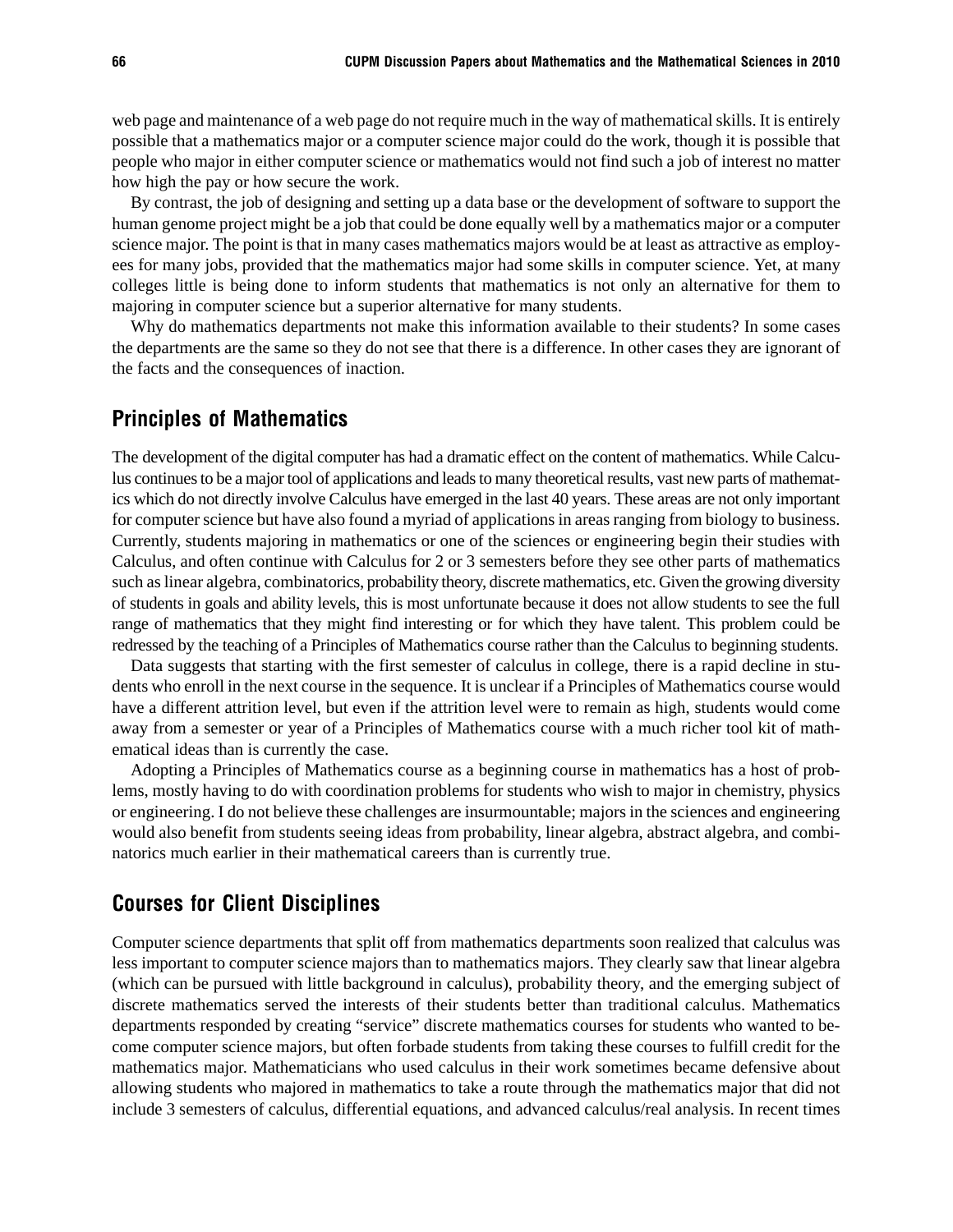some computer science departments, finding mathematics departments unresponsive to their needs in terms of the topics treated in discrete mathematics courses taught in mathematics departments, are moving in the direction of teaching these courses within their own departments.

Regrettably, mathematics departments have a long history of being asked to teach "applied" service courses (e.g., business calculus, engineering calculus, linear programming, statistics, computer science, and operations research, etc.) which have been taught without ongoing interactions with the departments being served by teaching these courses. When the content being taught by the mathematics departments becomes too tangential to the needs of these departments, they are now teaching their own versions of these courses for their own majors. This pattern has been followed concerning a spectrum of courses (e.g., game theory (initially taught by mathematics departments, now increasingly taught in economics departments, business departments, or political science departments), operations research (now often taught in business and economics departments), etc.) This behavior is little short of suicidal. What we should be doing is working closely with departments that need courses taught with significant mathematics content and having these courses taught by people in mathematics departments. Another alternative is to have the course listed within the mathematics department but request the appropriate department (business, economics, etc.) to have an interested member of its faculty teach the course. Not only does this give us more courses to teach but it may also encourage students to take other mathematics courses or even to major in mathematics.

#### Service Courses

Many departments (e.g., psychology, business) which do not require lots of mathematics for their students have taken to requiring specific courses as part of their majors that must be taken in the mathematics department. Rather than giving their students a choice within the framework of a general education requirement for mathematics, these departments require a specific choice of course within the mathematics courses available as part of a general education requirement. Examples of such courses are the statistics course often required of social science and nursing students and the finite mathematics course required for business and accounting majors. Some departments offer more choice but not a full range of choice. For example, an economics or geology department might allow statistics or calculus as a choice for their students. In the context being discussed here discrete mathematics is a service course for computer science degree programs where it is required, though discrete mathematics rarely can be used to meet a general education course requirement. Another issue with service courses is that occasionally they are used by other departments who wish to filter their students. For example, in some cases disciplines such as medical technology have required calculus of their students despite there being only a tangential need for this particular course by their students.

Mathematics departments often do not pay as much attention to these courses as they deserve. Not only is there no reason why people who take a finite mathematics course because they are business students might not become an ambassador for mathematics, but also students who have a good experience in such courses may return to take other courses (even advanced courses) or choose to change their major to mathematics.

#### Involvement with Our Colleagues in other Departments

It is imperative that we increase consultation with members of other departments concerning examples of the use of mathematics that should be covered in the courses being taught as required courses for these majors external to mathematics, so that these departments will be pleased with the courses that are being taught to serve their students and feel some involvement. Ideally, every mathematics department should have a mathematics club that invites speakers from departments outside of mathematics to give talks about how they use mathematics in their work. Doing this will broaden students horizons and at the same time build badly needed bridges to other departments.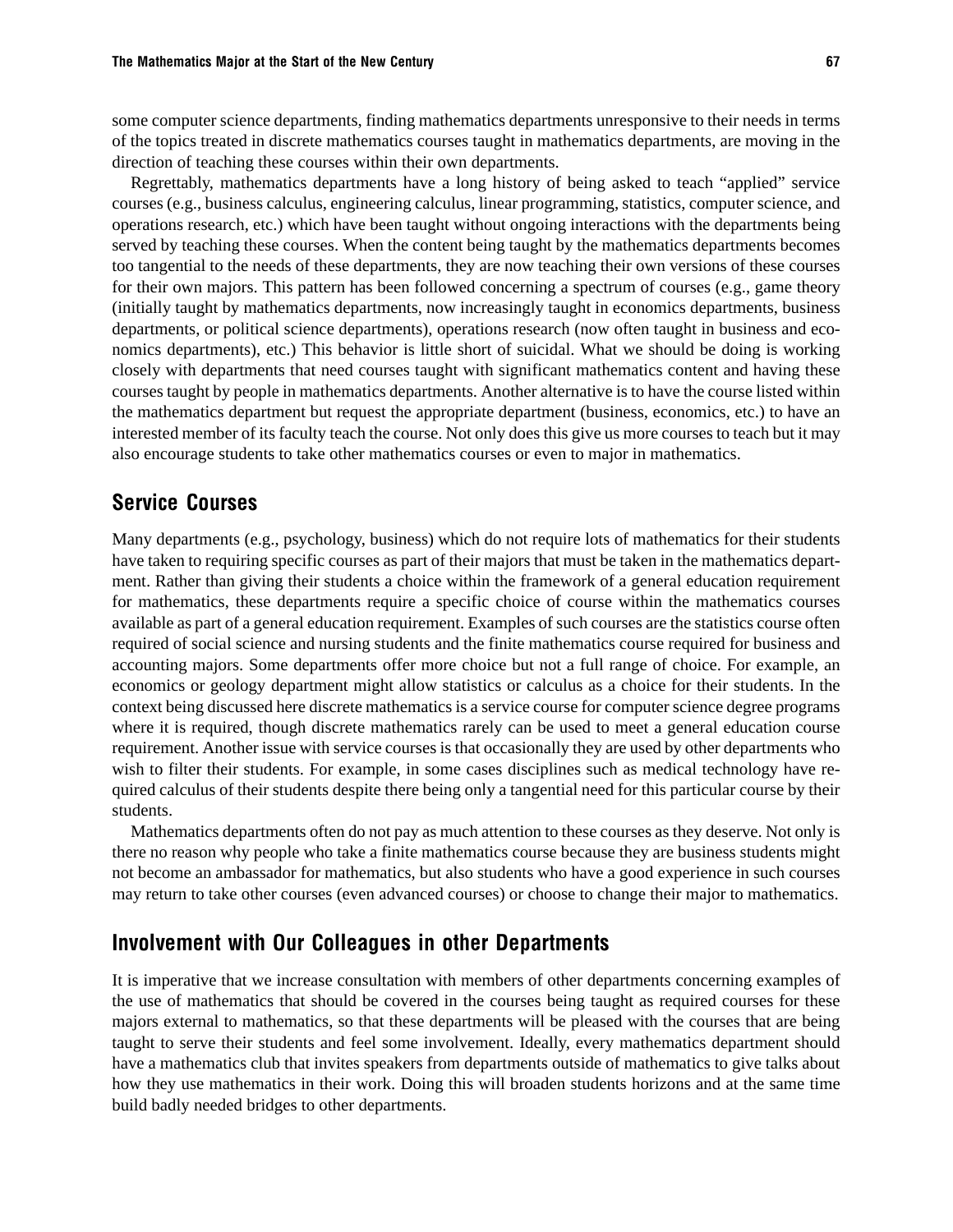## **Prerequisites**

Mathematics by its very nature makes it very tempting to organize its development in a very hierarchical way. However, in these days of falling enrollments and declining numbers of majors, it is not in our best interests. For example, rather than set calculus prerequisites for such courses as linear algebra, graph theory, combinatorics, or geometry, as a way to "guarantee" mathematical maturity, we should allow interested students to take these advanced courses and make them as self-contained as possible. Often we might attract a few extra students to take our courses and the price to be paid is merely presenting some brief bits of material which the student might not have seen had another course been listed as a prerequisite.

## Liberal Arts (General Education) Mathematics Courses

Although historically mathematics departments have paid little attention to the courses that were not service courses for science, computer science, and engineering students, they should do so now. The same is true for courses required of liberal arts students (LA students) taking general education requirement mathematics courses. First, some LA students may choose to change their major to be more overtly involved with mathematics. For example, they might choose to direct an interest in teaching towards teaching mathematics in high school or junior high school. Second, LA students will become parents and the attitudes they have towards mathematics and the extent of their knowledge about the applications of mathematics will affect the values and attitudes they convey to their children about mathematics. Third, some LA students will become the political leaders, entrepreneurs, and decision makers of the future. Funding for mathematics research, mathematics education, etc., will depend on the perception of these individuals about the importance and value of mathematics. Courses that "turn off" LA students poorly serve the mathematics community.

Historically, many courses for LA students have been designed to correct the fact that students arrive in college lacking "working ability" with skills traditionally taught in high school. Such courses are truly ill advised. If students lack such skills on their arrival they already have usually selected future courses of study which do not heavily use mathematics. Furthermore, trying once again to develop working knowledge of skills students have been exposed to in the past with little success is unlikely to succeed at the later time. In effect, students who take this type of course are often happy with any passing grade and do not truly try to come to grips with what they did not learn in the past. Rather, such courses entrench negative attitudes. Very recently there has been much debate in the mathematics community concerning what is called quantitative literacy. Sometimes this has been used to suggest that college graduates should have a "minimum" tool kit of mathematical skills when they graduate college. To the extent that quantitative literacy involves teaching technical algebraic and trigonometrical skills that students were exposed to in high school and for which they did not develop working skills in these techniques, it seems unwise to require students to master these skills unless they choose majors for which such skills are specifically required. Certainly, students should be exposed to mathematics in college, regardless of their majors; however, such courses should be more tailored to the needs of the student than has been true in the past.

Teaching mathematics courses for LA students which mention and/or demonstrate the importance of mathematics for the development of new technologies (e.g., genome research, wireless communication) as well as the role that mathematics has in supporting the sciences is valuable. Such courses contrast with those designed to build skills that students lacked when they were admitted to college. There is no reason why students who take required mathematics courses in college should not emerge from such courses as ambassadors for mathematics rather than mathematics phobic!

It is imperative that we mention recent ways that mathematics has been used to develop new technologies in all of our mathematics classes. New technologies are not merely a gift of physics and engineering to society but a gift from mathematics as well. Furthermore, in cases where we can be explicit in showing how things they are learning in their courses assist with these recent and emerging technologies, this should be done. For example, if we are teaching linear algebra, we should be mentioning the role of linear algebra in linear programming,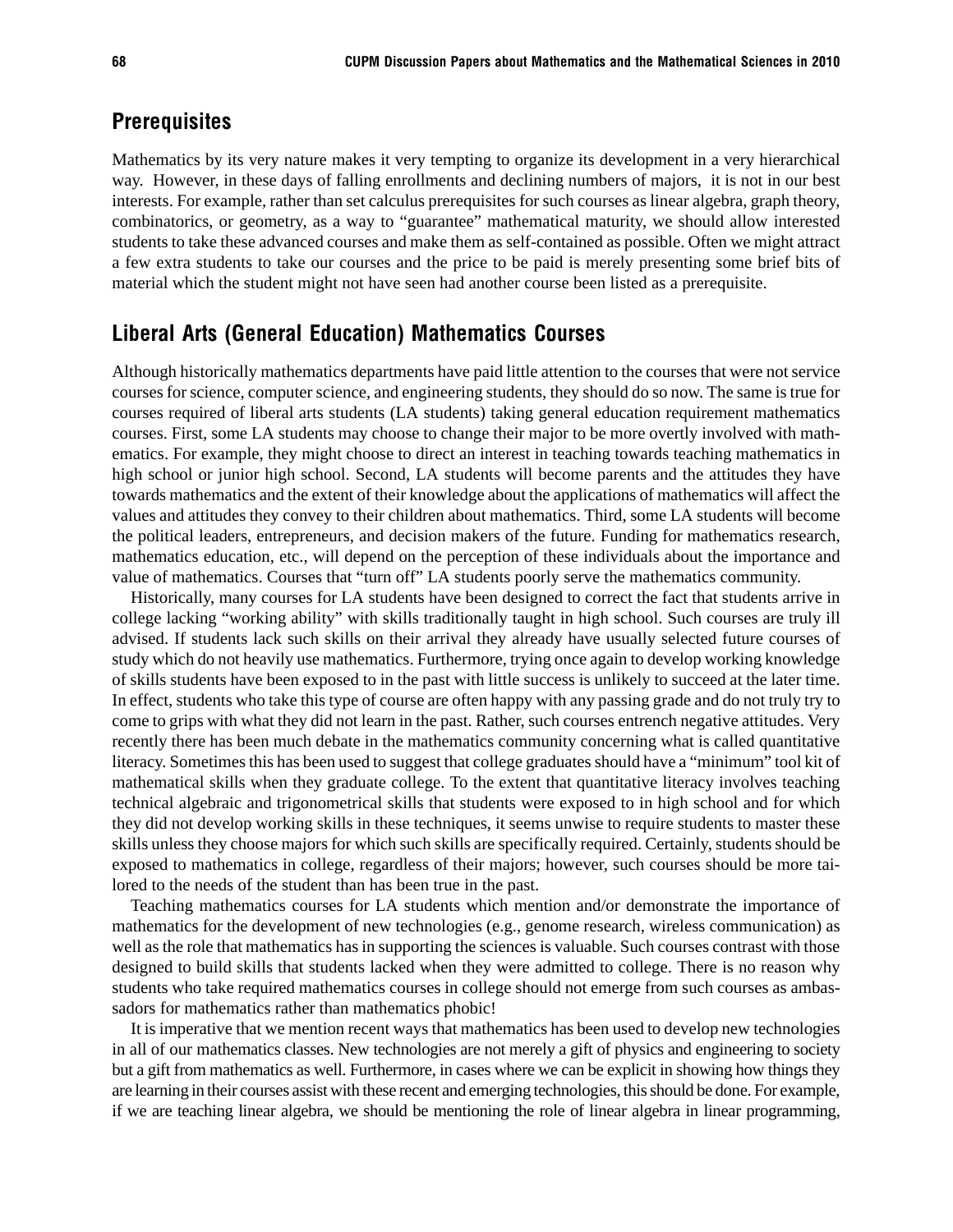structural engineering, and so on. If a faculty member truly feels he/she does not have time to discuss applications in class because there is so much theory to get to, how about having a writing-across-the-curriculum assignment that requires students to learn about applications of linear algebra and write a brief paper about what they have learned? Such issues should be addressed in every course we teach! Here are some other examples:

- Number theory: when discussing congruence arithmetic, take some time to show students how error check systems based on modular arithmetic is used in the Universal Product Code, for ISBN numbers, etc.
- Geometry: Show how finite planes can be used to construct error correction codes, how convexity ideas show up in computer vision and robotics, etc.
- Abstract algebra: Show how symmetry issues arise in art, architecture, and engineering; how codes based on polynomial rings are being used for a wide variety of applications, etc.

## Thematic Approaches to Mathematics

Historically, mathematics has been taught by teaching mathematical tools and, if the student is lucky, applications outside of mathematics to which these tools can be put. This approach to mathematics tends to emphasize the special role that symbol manipulation plays in mathematics. While this approach is certainly necessary and warranted for majors (and to a lesser extent client discipline courses), it is not the only alternative for students' LA courses and courses for teachers at various levels. An alternative approach is to view mathematics as being able to provide insight into a variety of "themes" and show how this insight can be accomplished. Shown below is a list of the techniques mathematics has historically emphasized and an alternative packaging of content based on themes that I view as being useful in all mathematics courses, even though driven primarily by technique considerations.

Techniques:

0. Arithmetic; 1. Geometry; 2. Algebra; 3. Trigonometry; 4. Calculus (Single Variable and Multivariate);

5. Differential Equations; 6. Linear (Matrix) Algebra; 7. Modern Algebra; 8. Probability and Statistics; 9. Real Variables; 10. Complex Variables; 11. Graph Theory; 12. Coding Theory; 13. Knot Theory; 14. Partial Differential Equations

(Many more!)

Themes:

1. Optimization; 2. Growth and Change; 3. Information; 4. Fairness and Equity; 5. Risk; 6. Shape and Space; 7. Pattern and Symmetry; 8. Order and Disorder; 9. Reconstruction (from partial information); 10. Conflict and Cooperation; 11. Unintuitive behavior

One advantage of a themes approach to the teaching of mathematics is the very natural way that treating applications of mathematics grows out of this approach.

### Geometry

Although the public identifies mathematics strongly with symbol manipulation, the public is probably unaware that the best symbolic manipulators are not human mathematicians but computer programs such as *Maple* and *Mathematica.* This fact should also serve to provoke thought among mathematicians. Computers have proved much less valuable in the mechanics of geometry than in algebra. Not that geometric applications of computing (morphing and computer graphics) are not transforming society in many ways, but it is also true that computers can not be given an image and then print out a simple description of what the computer "sees." This suggests that there is much undone work in the area of geometry that is yet to be mined. Since geometry has the charm of being quick starting (compared with Calculus and algebra) and has an increasingly growing list of applications (computer vision, robotics, communications technology, etc.), it deserves more attention at all levels of what we teach in our mathematics courses.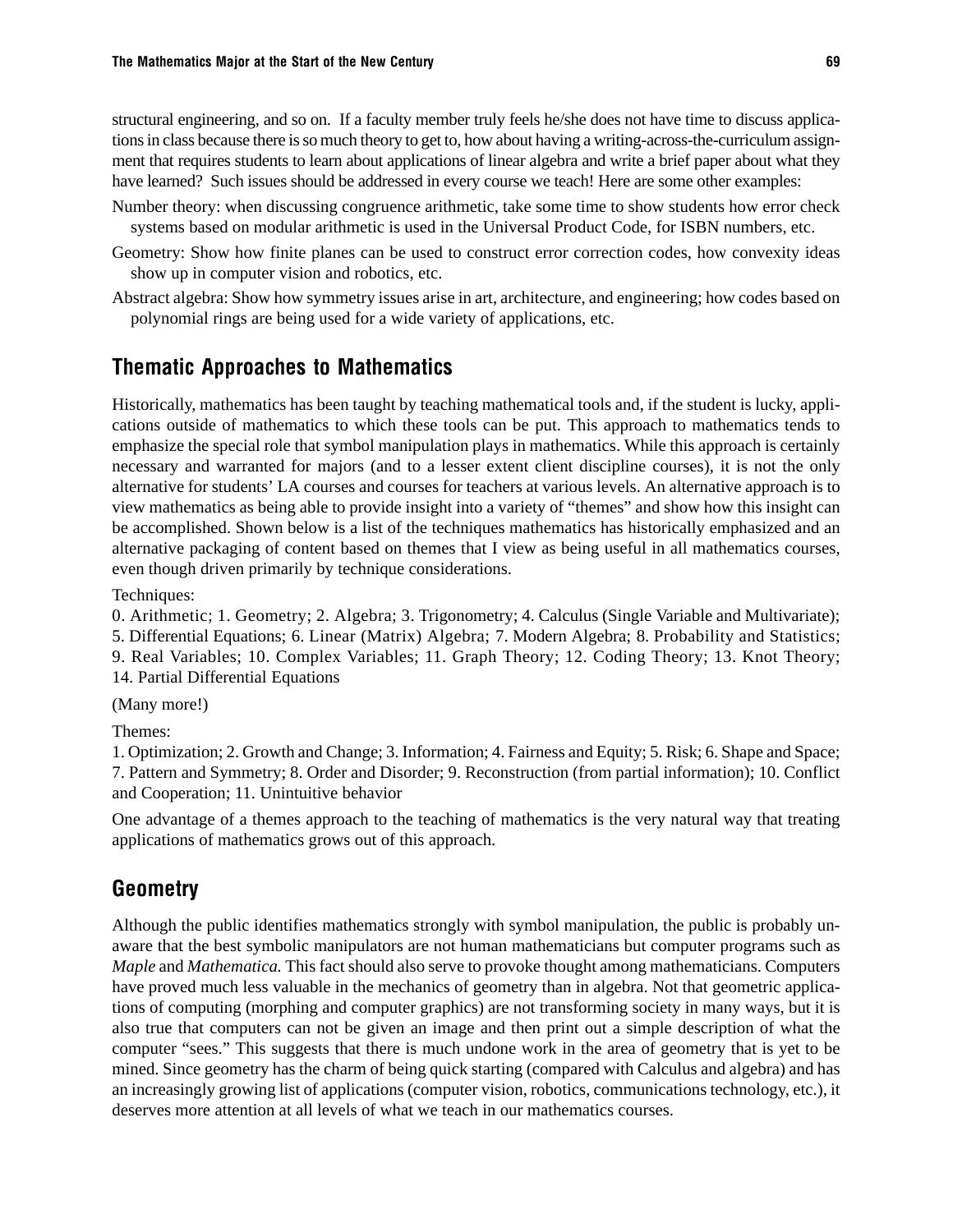#### Primary School Teaching

Many states have been doing away with the practice of permitting students who wish to teach in primary schools to major in "education." States are often now insisting that students major in a subject area and as part of such major take the courses that are required for "state certification." In the past, future teachers have taken a mathematics course within the education department as part of their major. In light of the changes going on, mathematics departments are being approached in many cases to mount appropriate courses within the mathematics department which would be required of majors in other disciplines to complete their major.

It is strongly urged in such situations that mathematicians adopt a forward-looking approach to curriculum. Historically, the content of primary schools has concentrated on rote treatments of arithmetic and little more in the way of geometry than being able to name a variety of shapes. But why shouldn't future primary school teachers see material about tilings, polyhedra, make a Moebius band, study symmetry patterns on a strip and the plane, etc., even though these topics are not traditional? Might not 4th graders learn to play sprouts along with Nintendo?

Last year my 3rd grade son came home with "math minutes." These are systematic problems that involve addition and multiplication problems and there are more of them than "super-mathman" can do in a minute. The object is to time oneself to see how many problems one can complete in one minute. I wonder what lesson this teaches youngsters about the value, importance, and nature of mathematical work. My son tells me that he has to do math minutes in school as well as at home. Might the time spent doing math minutes be equally valuably spent doing something else mathematical? This can only be done if the courses we offer primary school teachers lay the foundation for something beyond "mathematics minutes." We should strive to turn future teachers into ambassadors for mathematics. In particular, such teachers should be well versed in the role that mathematics plays in the development of so many modern conveniences.

#### Secondary School Teaching

America's secondary schools, especially those in large urban areas, are approaching a crisis state in being able to fill positions for secondary school mathematics teachers. Although one of the prime reasons for this is the depressed salaries and respect that secondary school teachers receive in American society, there are, none the less, actions the mathematics community can take to help with this situation. First, those of us who teach can set an example by taking teaching seriously and by talking about the satisfactions that being a teacher gives. Second, we can call to our students' attention the growing opportunities in teaching in secondary schools. Our teaching makes a difference and our example can lead to a situation where secondary school students in the future will have a cadre of well-trained and enthusiastic teachers. Third, we should not regard mathematics majors who plan to teach in high school as "lesser vessels." Like students planning to get doctorates in mathematics or who plan careers in the actuarial sciences, they are students with a special set of needs. We should aim to help them fulfill their goals in the best ways we can. Certainly our goal for these secondary school teachers should be to turn them into ambassadors for mathematics. Fourth, though breadth and depth are important for all mathematics majors, it seems especially important for those planning to teach in high school that they see as wide a range of mathematical ideas as possible, so that they can make the students they will teach in the future aware of all that modern mathematics is concerned with. In particular, it is especially important that these future teachers learn about the many applications mathematics has in modern society and in emerging technologies.

## Conclusion

We live at a time in the college and university communities where a number of academic disciplines (examples include philosophy and classics) have been marginalized. I believe that unless the mathematics community takes appropriate actions, mathematics in college could also become marginalized. This would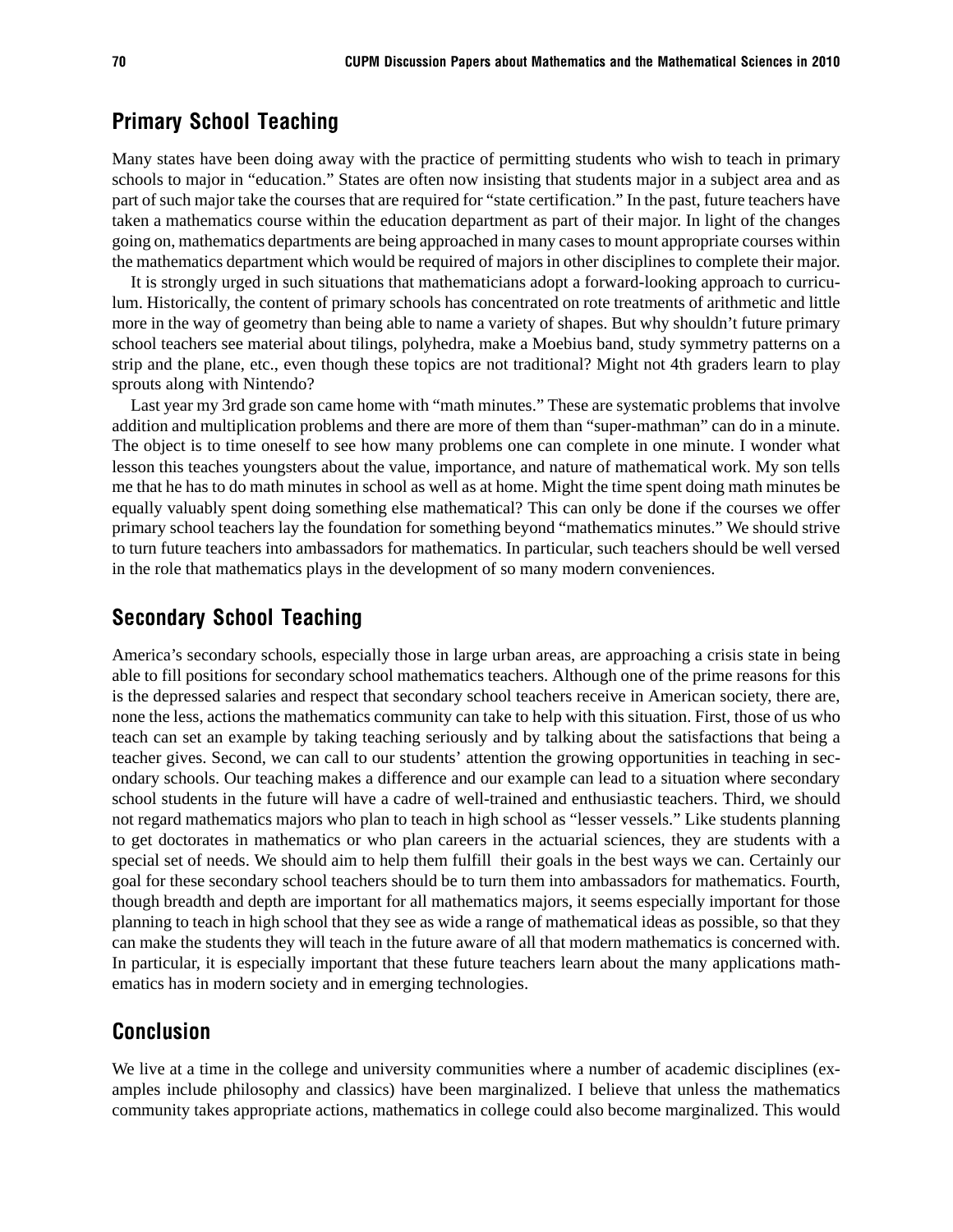be a sad occurrence for mathematics and America. I believe that decisions our community makes in the next few years will govern the outcome. We should act wisely.

#### **References**

- Campbell, P. and L. Grinstein (eds.), *Mathematics Education in Secondary Schools and Two-Year Colleges: A Sourcebook,* Garland Publishing, New York, 1988.
- Gavosto, E., and S. Krantz, W. McCallum (eds.), *Contemporary Issues in Mathematics Education*, Mathematical Sciences Research Institute Publications, Volume 36, Cambridge U. Press, New York, 1999.
- Malkevitch, J., Discrete mathematics and public perceptions of mathematics, in J. Rosenstein et al., (eds.), *Discrete Mathematics in the Schools,* Volume 36, DIMACS Series in Discrete Mathematics and Theoretical Computer Science, American Mathematical Society, Providence, 1997.
- ——, Mathematics' image problem, (unpublished manuscript, available from the author).
- Meyer, W., (ed.), *Principles and Practice of Mathematics*, Springer-Verlag, New York, 1997.

Steen, L., (ed.), *Heeding the Call for Change*, MAA, Washington, 1992.

Uchitelle, L., Making sense of a stubborn education gap, *New York Times*, Week in Review, July 23, 2000, p. 1,3.

#### Acknowledgments

I have benefited from the remarks of a variety of people involved with CUPM, especially Susanna Epp who made many helpful editorial remarks concerning an earlier draft of these remarks.

joeyc@cunyvm.cuny.edu www.york.cuny.edu/~malk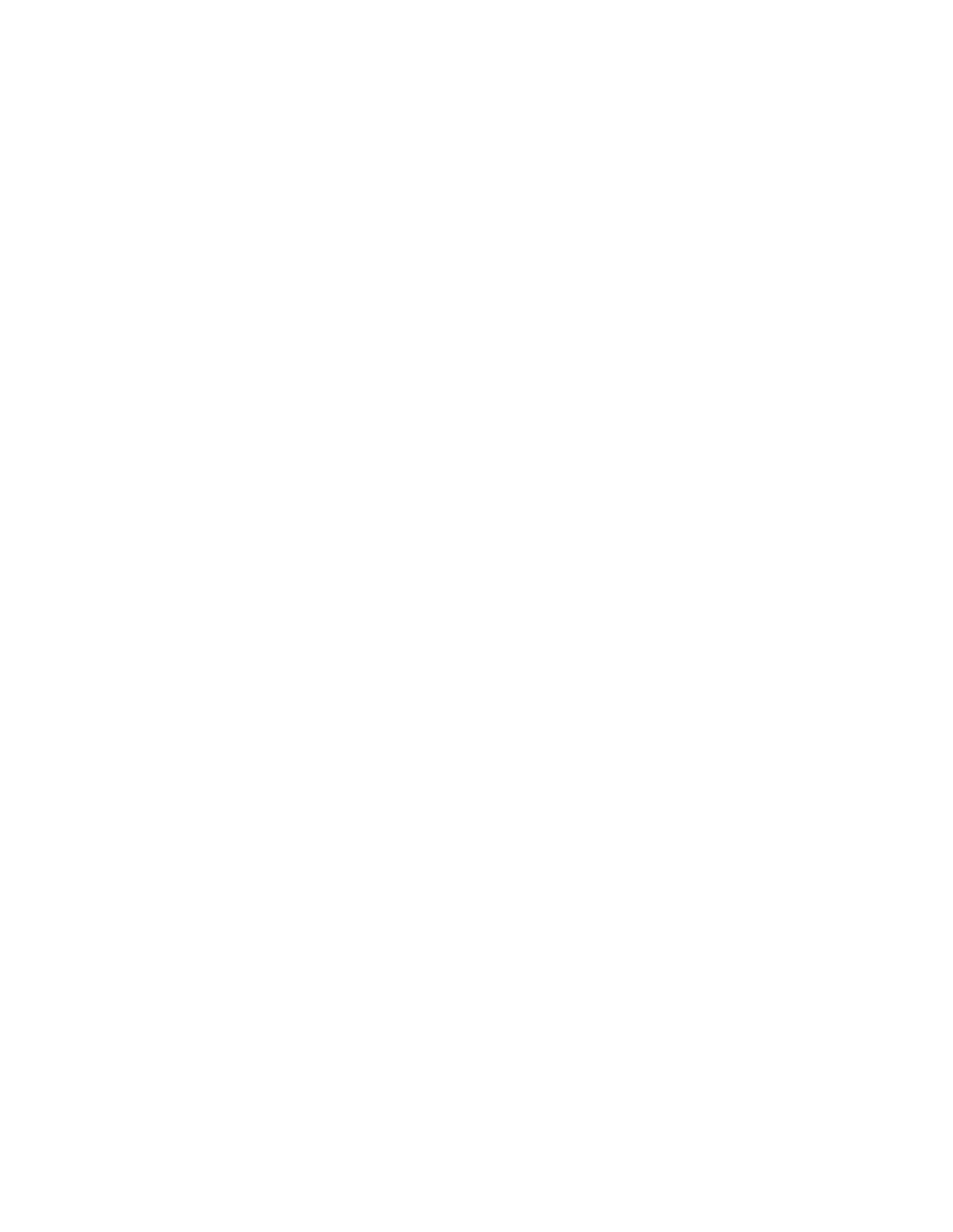# Business View on Math in 2010 C.E.

## **Patrick Dale McCray**

*Pharmacia Corporation*

What should an undergraduate student do who is interested in mathematics but who is also interested in seeking a career outside the teaching profession? My counsel to young people has always been: Choose what you love most to do. This makes sense not only

- to undergraduate mathematics majors whom I may meet as summer interns or coop students or whom I may meet at the annual meetings of the Illinois Section of Mathematical Association of America (ISMAA), but also
- to students enrolled in mathematically-intensive majors, to those interested (in love with?)
- life sciences (such as microbiology, ecology, health, medicine),
- physical sciences (such as astronomy, chemistry, physics), or
- the business world (such as banking, computing, data analysis, engineering, finance, insurance, and many others).

This essay is intended to help stimulate mathematics faculty to make curricular decisions on the undergraduate program in mathematics for the benefit of young people who are trying to figure out what they want to do for a living and for whom mathematics is a key success factor. The following six (6) questions will be addressed from the perspective of a thirty–year career in business, focusing on the mathematical issues involved.

- What does it mean to be prepared for a career in business?
- What nonmathematical skills are expected?
- What mathematical skills are expected?
- What is the importance of proving theorems?
- What career opportunities may be expected?
- What are the implications for the curriculum?

Before addressing these six questions, a little information about my educational background and professional career may orient the reader to my point of view and lend some credence to the material presented. The point of view of the subsequent discussion is, what contributes to a successful career in business. The recommendations offered for the undergraduate curriculum in mathematics are intended to help students become attractive as job applicants to potential employers in business.

## Autobiographical data

While completing my graduate studies at the Illinois Institute of Technology in Chicago, I held a position as Instructor of Mathematics at North Park College, also in Chicago. To help make financial ends meet, I began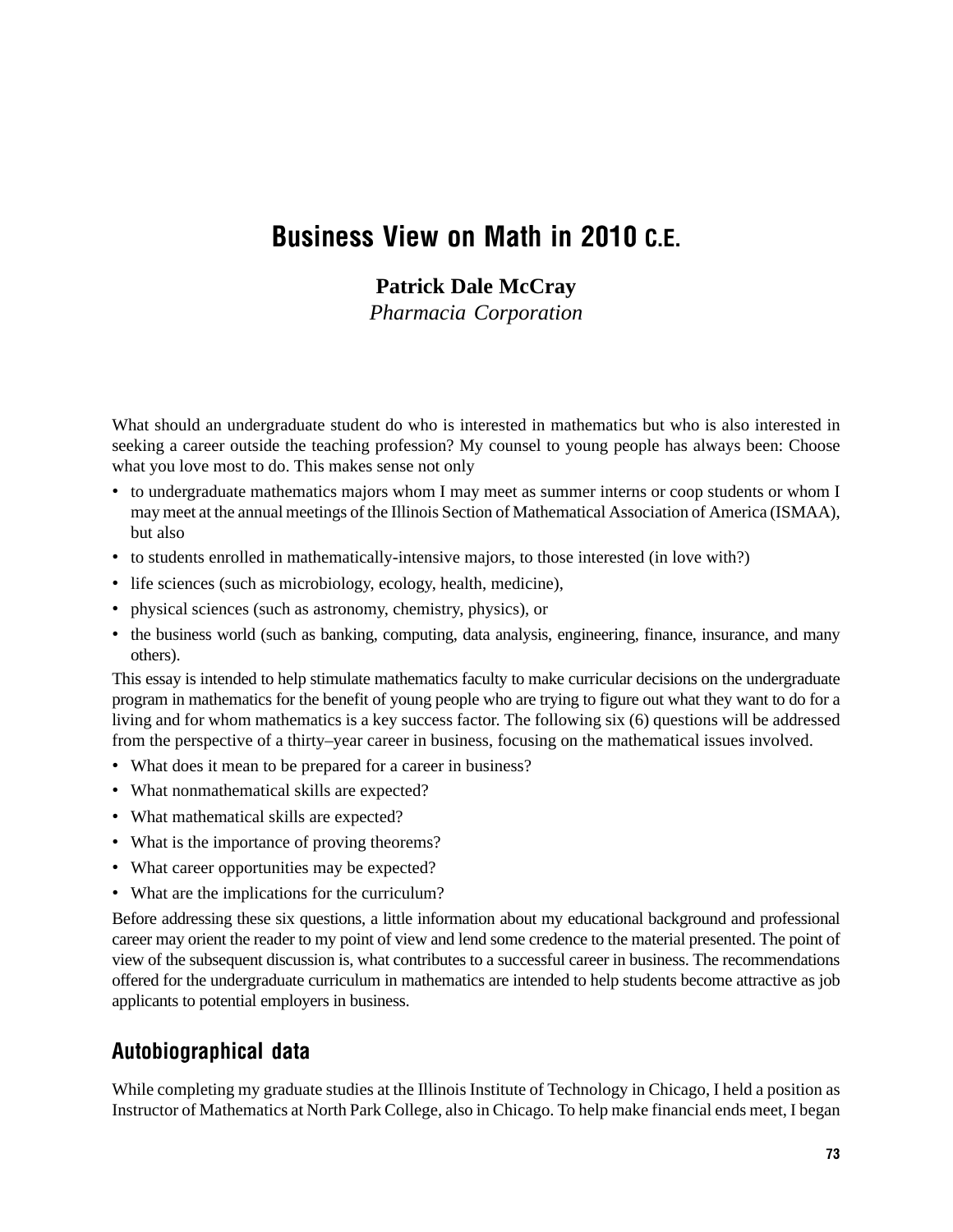what was to become my primary vocation by working in the Academic Computer Center at the University of Illinois, Chicago Circle, on a part–time basis, as a scientific programmer, developing mathematical software. Upon finishing my doctoral program at I.I.T, I obtained a position at G.D.Searle & Co. in the corporate systems and data processing department. I have been an employee of Searle and its lineal business descendents ever since.

At G.D.Searle & Co., my career began with an initial apprenticeship involving commercial applications and writing programs in COBOL–IDS (an extension of COBOL for a network database system, a precursor to SQL). My first decade at Searle consisted primarily in supporting biologists, chemists, MDs, and statisticians. The second decade brought major changes in customer base and in the whole company. The Searle family hired Don Rumsfeldt, former U.S. Secretary of Defense, to serve as President and lead the company through its transition from a family-owned business to public operation. The philosophy of a centralized management of computer systems was replaced with a decentralized model. This phase ended with the purchase of Searle by Monsanto. During this period, my primary focus shifted from statistical software support to IBM system software, and back again. For the last decade and a half, scientists and their research have been my primary focus. Initially, I held various positions in the statistics department writing software used directly by statisticians or building application systems intended for use by their clients. About halfway through this fifteen year period the management of all scientific programming for Searle Research and Development was centralized in the R&D computer department, in which I've been ever since.

Along the way, I found that staying active mathematically helped me in my day-to-day activities at work. About three years after Searle hired me, I joined the American Mathematical Society. At that time I thought, you taught for three years, now you have been programming three years. What are you, a math teacher or a programmer? I decided that I was a mathematician who happened to have a job in a computer department. More recently, I have added, "in a pharmaceutical company." Before coming to Searle, I had joined the MAA when I completed my masters degree program and the Association for Computing Machinery at the time of my work at the University of Illinois.

The notion of staying active mathematically, and how to do so, took hold in a gradual fashion. It was not unlike trial and error. The more mathematically fit I was, the better my performance on the job. It started with extensive serious and recreational mathematical reading plus solving problems in the *Monthly*. The next step was attending the Annual Meetings of the Illinois Section of the MAA.

Thanks to John Schumaker, I began to get involved with service and leadership in the operation of the Illinois Section, first in Membership and Public Relations, then editing *Greater Than Zero,* the ISMAA newsletter, and culminating with service on the ISMAA Board of Directors as President of the Section. Thanks to Len Gillman, I started to attend national meetings, the first being the 1976 meeting in Toronto. Sitting in the audience behind Coxeter, as he quietly said that he wished that what was offered as a proof of the Four Color Conjecture had not been done by computer, drew me to the January meeting in 1977 in St. Louis. I have been coming ever since.

I found that the combination of being exposed to the best in exposition, in print and in the spoken word, coupled with the opportunities for service, was highly stimulating, rewarding, and growth inducing. At the national level, I have served on, and chaired, the AMS Short Course Committee, and the MAA Committee on Mathematicians Outside Academia. I have been a member of the MAA Council on Human Resources and have served as a Governor–At–Large on the MAA Board of Governors representing mathematicians in business, industry, and government (BIG mathematicians). Currently I am serving on the MAA Short Course Committee. I have also been asked to participate in several projects by the United States Department of Education, the Mathematical Sciences Education Board, and in the revision of the Illinois State Learning Standards.

In addition to developing a passion for certain parts of mathematics by virtue of staying in touch with trends in mathematical research, I have found that the committee and projects work have had a somewhat consistent focus. I have been led to think seriously about the communication and use of mathematics in nonacademic contexts. For me, the mathematics curriculum is very important, for several reasons. First, the people I meet at work today are products, or beneficiaries, of the undergraduate curriculum in mathematics.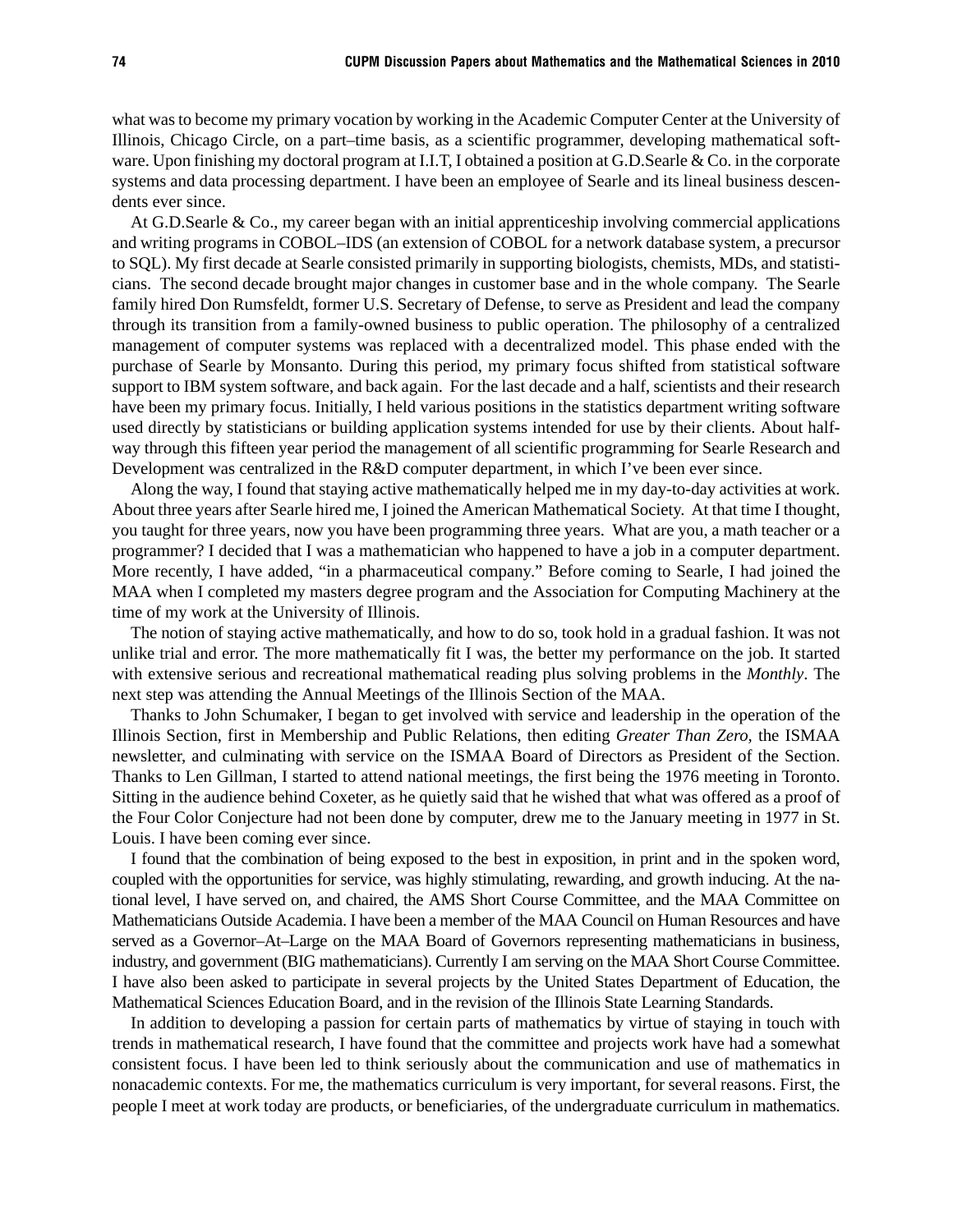Second, what will happen in the future will be determined, to a large degree, by the contents of today's undergraduate curriculum. Third, most typical applications of mathematics turn out to be essentially elementary in nature, only requiring undergraduate mathematics. Fourth, the undergraduate curriculum fosters the development of various ways of thinking mathematically. Mathematical modes of thought, or habits of mind, that are extremely effective in applied contexts include the ability to recognize patterns and symmetry, to use induction and recursion, and to reason logically with abstract systems, such as systems of algebraic symbols.

#### 1. Preparation for a business career

What does an employer look at when considering an applicant for a job in business? Clearly, the first things evaluated include the applicant's letter of introduction, resume, and the actual interview. What information is the employer seeking? How does the employer evaluate what has been learned from the applicant during the interview process, during the first six months on the job? The employer is looking for knowledge and the ability to apply it. However, mostly the employer is just trying to answer the question: Would it be a (really) good idea to put this person to work on Monday? After a person has been working in a specific job for a while, the question becomes, is it still really a good idea to keep working with this person to improve their performance?

When evaluating a resume to decide whether or not to extend an invitation for a job interview to an applicant, the first thing I do is look at the extent of formal education and relevant training. My advice to the high school student: Select your college or university with an eye on how the school is perceived by potential employers.

Next, I look at the employment history, with special attention to the performance levels and responsibilities that have been achieved by the applicant. In addition, I consider the nature of the work environments experienced and how they relate to the position in which the applicant would be placed, if hired. A plus would be job experience very similar to the kind of work the applicant would be expected to do right after being hired. My advice to prospective applicants: While a student, get work experience in the same line of business in which you wish to seek employment after graduation. Jobs held during high school years, before college, or while in college, such as part–time jobs, summer internships, or coop programs, all make an applicant much more attractive. It is easier to gauge how a person will fit into a specific work environment if that person has already taken advantage of opportunities to explore similar ones.

Finally, I look at the inventory of skills, such as fluency with programming languages, computer environments, word processors, foreign languages, and relevant business knowledge, that relate directly or indirectly to skills the applicant will need to exercise if hired. Whether I am filling a summer intern or coop position or looking for a person to fill a full-time permanent position, applicants who do not have the potential to be productive within two weeks of being hired are not even considered for an interview. How the applicant built his or her skill base taking courses or gaining work experiences is taken into consideration. The amount of time the applicant devoted to developing skills is also a factor. What also is taken into consideration is evidence that the applicant's existing skills would translate or transfer or that the applicant can acquire needed new skills quickly without expending much time. The advice to the applicant is two– fold. First, deliberately expose yourself to new and varied situations, in part with the intent of acquiring skills that would interest potential employers. Second, get actual, practical field experience in your area of interest. For example, if an applicant wants to become a statistician or actuary, then practical fieldwork with data analysis would be beneficial.

#### 2. Nonmathematical skills

Interpersonal skills are an essential part of any career for continued success and a rewarding experience, none the more so for a career outside academia in the "real" world, than for one in academia. Interpersonal skills, in addition to study, can be developed by on–the–job coaching efforts and by developing the ability to learn from experience, either from personal experience or from the experience of others.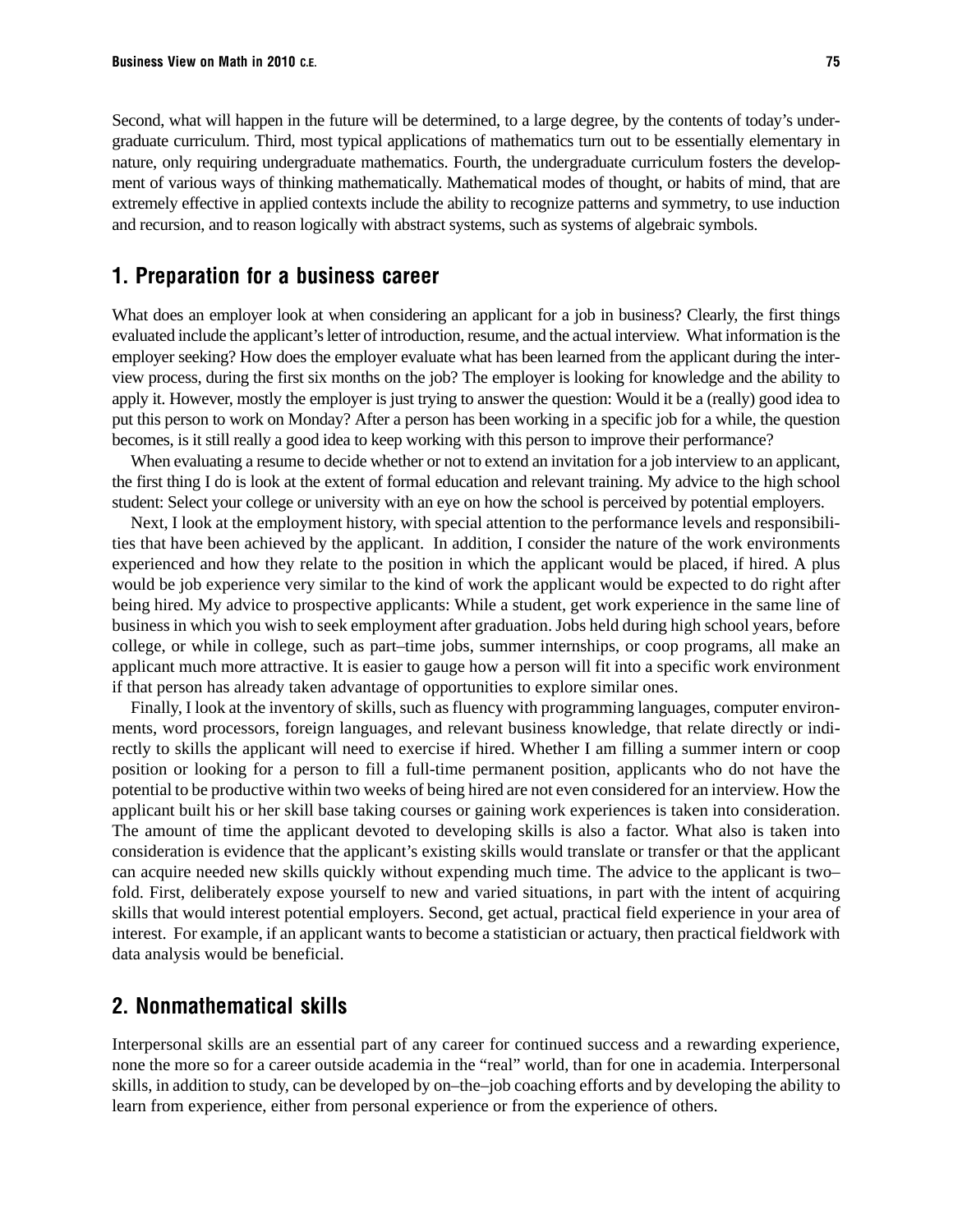To communicate well is one of the most important skills for people working in business. A keystone skill is the ability to listen well, such as having a good ability to understand verbal communications. For example, most typically, expectations are conveyed to individuals verbally. When the need for clarity is paramount, written communications are always presented to the employee in a forum that allows people to ask questions of the person making the presentation. Even if the presenter does not know the answer to a particular question, the process allows other people to provide additional information that may clear up any prior ambiguity or incompleteness in the initial communication.

In addition to having good listening skills, people need to be able to get their own ideas and viewpoint across to others. Without effective presentation skills, an individual contributor will not be able to communicate to others on the project team, or to management, what has been accomplished or what needs to be done. One piece of advice I find myself giving repeatedly is to remind people that when they present an idea to others they need to keep in mind to whom they are trying to deliver the message. Once a presenter clearly focuses on the intended audience, the details of the presentation fall into place.

Whether or not an individual has good decision–making skills often decides what opportunities they have for autonomy and for exercising control over their own projects and assignments. In most complex situations in business, it is often the case that there is no single, best option. The ability to apply sound judgment between trade–offs, in which the various alternatives are distinguished by distinctly different criteria, is extremely crucial.

Nearly everything worth doing in business takes place in the context of one or more teams. Teamwork skills, such as self–confidence, self–reliance, and a firm understanding of the psychology of group work, are essential. Often teams are constituted with only one person selected from separate disciplines, with each individual relied upon to function as the expert in his or her designated area. Typically, a team would have at most one person with an advanced mathematical background. One mathematician is sufficient! Such an individual needs to work well in a multi–disciplinary context with others whose mathematical background is not so extensive.

In addition to those interpersonal skills just discussed, individuals will frequently draw on other such skills throughout their career, such as leadership skills, flexibility and the ability to respond appropriately to ambiguity, stress, and change. It seems that there is always something new to learn, or at least to improve. For example, I have been surprised to learn over the last year exactly how beneficial acquiring, improving, and employing time management techniques can be. Learning how to handle several competing, overlapping project timelines helps widen the door, giving individuals many more opportunities to get involved in diverse and substantial projects and activities and enabling them to complete them all in a satisfactory fashion. Continuous self–improvement, and staying alive and attuned to what is new in your chosen profession, makes for a very rewarding career in industry.

#### 3. Mathematical skills

In terms of what students can do to prepare for a career in business, what comes first to mind is taking certain courses to learn specific mathematical "facts," such as those offered in courses in differential equations, statistics, and so forth, or gaining application–area expertise, say by taking courses in accounting, biology, chemistry, or data processing. However, mathematical modes of thinking, or habits of mind, are of even broader utility outside academia than knowledge of any individual mathematical "fact" (algorithm, formula, or theory) that may be acquired through coursework. The following discussion describes several ways people think mathematically that are of specific value outside academia to employers in business, industry, and government.

One can always employ a mathematical viewpoint when solving any practical problem. This is so even if the contribution is limited to a simple, complete and logically organized enumeration of all the possible alternatives. Specific mathematical problem-solving techniques, as described in *How to Solve It* by George Pólya, for example, provide an excellent example to an employer of the potential benefit and effectiveness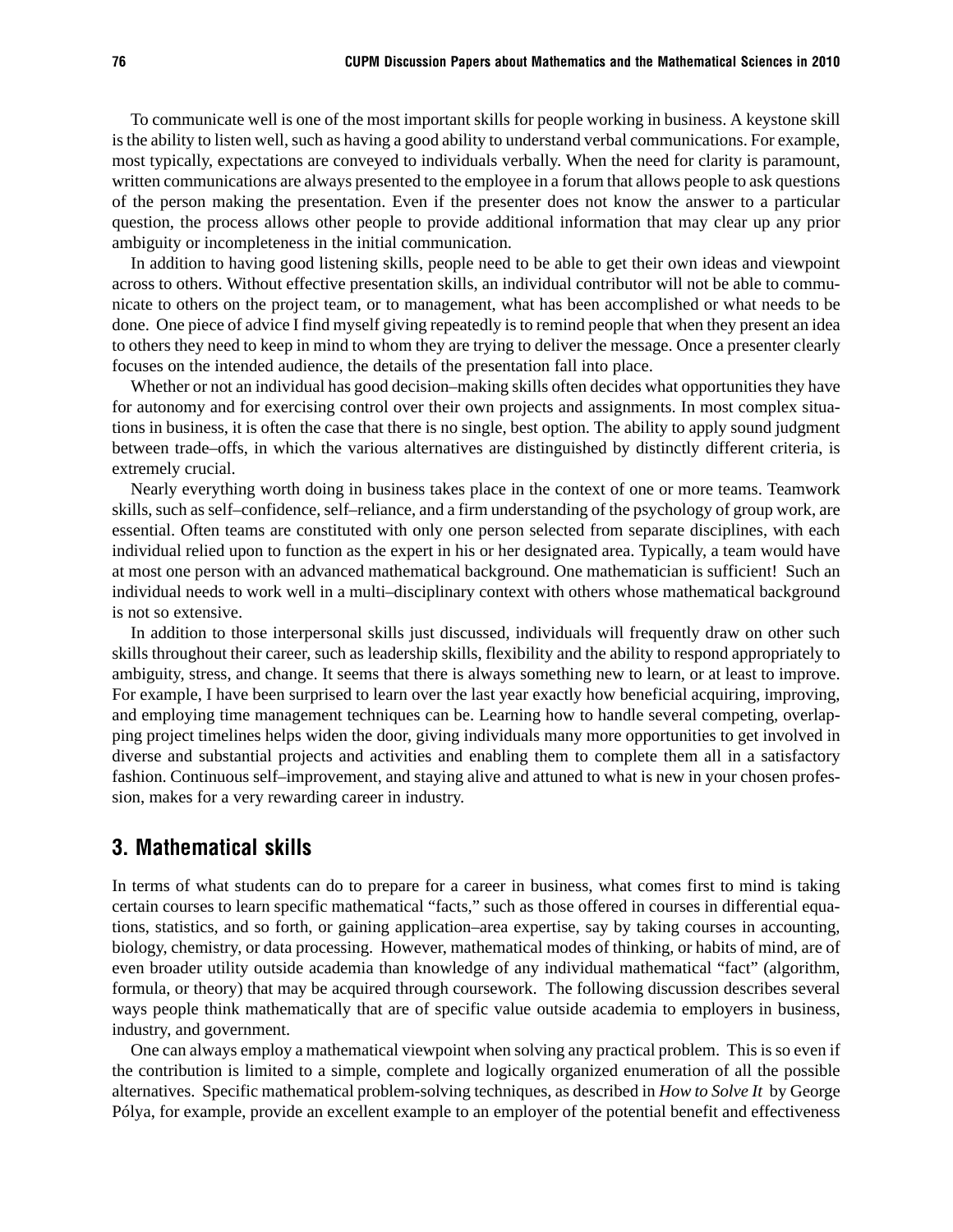of a mathematical approach to solving real world problems.

Earlier this year I was engaged in coaching a junior staff member whose problem-solving skills were woefully inadequate. It eventually occurred to me that this person would benefit by soaking up the information in *How to Solve It.* In preparation for telling this employee about the book, I went to www.Amazon.Com to get all the information the employee would need to order a copy. As I was doing so, I came across the following wonderful example of a nonacademic employer's perception of the benefit of general (mathematical) problem-solving skills. I was amazed and delighted to discover the following anonymous review, dated July 7, 1996, provided by a reader of *How to Solve It*: "Microsoft, for instance, used to and may still give this book to all of its new programmers." After the employee ordered a copy, started to study the material, and began to use the newly acquired mathematical problem-solving skills on the job, it was very gratifying to see an overall improvement in his performance.

An individual who is able to recognize patterns, to generalize and to abstract, is also able to work at a systems level. The capacity to improve, modify, adapt, and extend a business system is greatly aided by the ability to see patterns, to recognize them for what they are, and to understand their essence, significance and relevance.

Being able to generalize is, perhaps, another way of being able to imagine. Too often, opportunities for introducing improvements with important, far–reaching ramifications are overlooked. Unfortunately, this happens even when the individuals involved are familiar with the necessary viewpoint, ideas or facts.

The ability to abstract in a particular problem situation guides direction and focus. Being able to recognize the common aspects of different objects as instances of the same thing permits the development of systemic problem solutions, such as the development of computer software systems. As an example of a fairly abstract object, consider a systematic collection of coordinated activities. In this case, there is no physical object in the ordinary sense. What constitutes the "object" is human perception: a collection of ideas.

In addition to generalization and abstraction, facility with the notions of isomorphism and homomorphism provides further examples of pattern recognition skills. To be able to perceive an underlying algebraic, analytic, geometric, or topological structure, for example, and to see two different situations as either being the same or as standing in the relation of one being embedded in the other, allows one quickly to perceive what is essential and what is not.

Understanding the relationship between various models of a situation and the actual situation itself is a critical element when solving problems with other people. More important than only providing customers answers to mathematically formulated questions, a mathematician can also give customers real insight into what is actually happening in a given situation.

Applying what you know makes all the difference. The crux here is the application of mathematical facts or ways of thinking in diverse situations other than those in which the mathematics was first learned. This is a crucial ability for a mathematician who works in business, industry, or government.

For example, what comes up very frequently when applying notions from calculus and differential equations to specific scientific situations is the need to distinguish between the content, versus the appearance, of the algebraic symbolism employed. In each field of scientific endeavor, specific symbols have been historically employed to represent various physical quantities. In physics the "dot" notation may be used instead of the Leibniz notation *dy/dx*. In biology, acronyms, such as VOL, CONC, Vmax, will be employed, instead of the traditional mathematical notation *x, y, z*.

What is interesting is that the formulae appear much larger and more complex when expressed in traditional notation from a scientific field, for example, biology. The biologist cannot understand the point that a mathematician wishes to make if the mathematician uses "mathematical," as opposed to "biological," formalism. However, the biologist will oftentimes not be able to manipulate the formulae expressed in "biological" form (too complex). Even the mathematician may get distracted by the "biological" symbolism, finding it much easier to simplify the notation to reveal the underlying mathematical relationships between the various quantities involved. Nevertheless, after the mathematician has identified what is key, the resulting solution will have to be expressed in "biological" form to make sense to the scientist.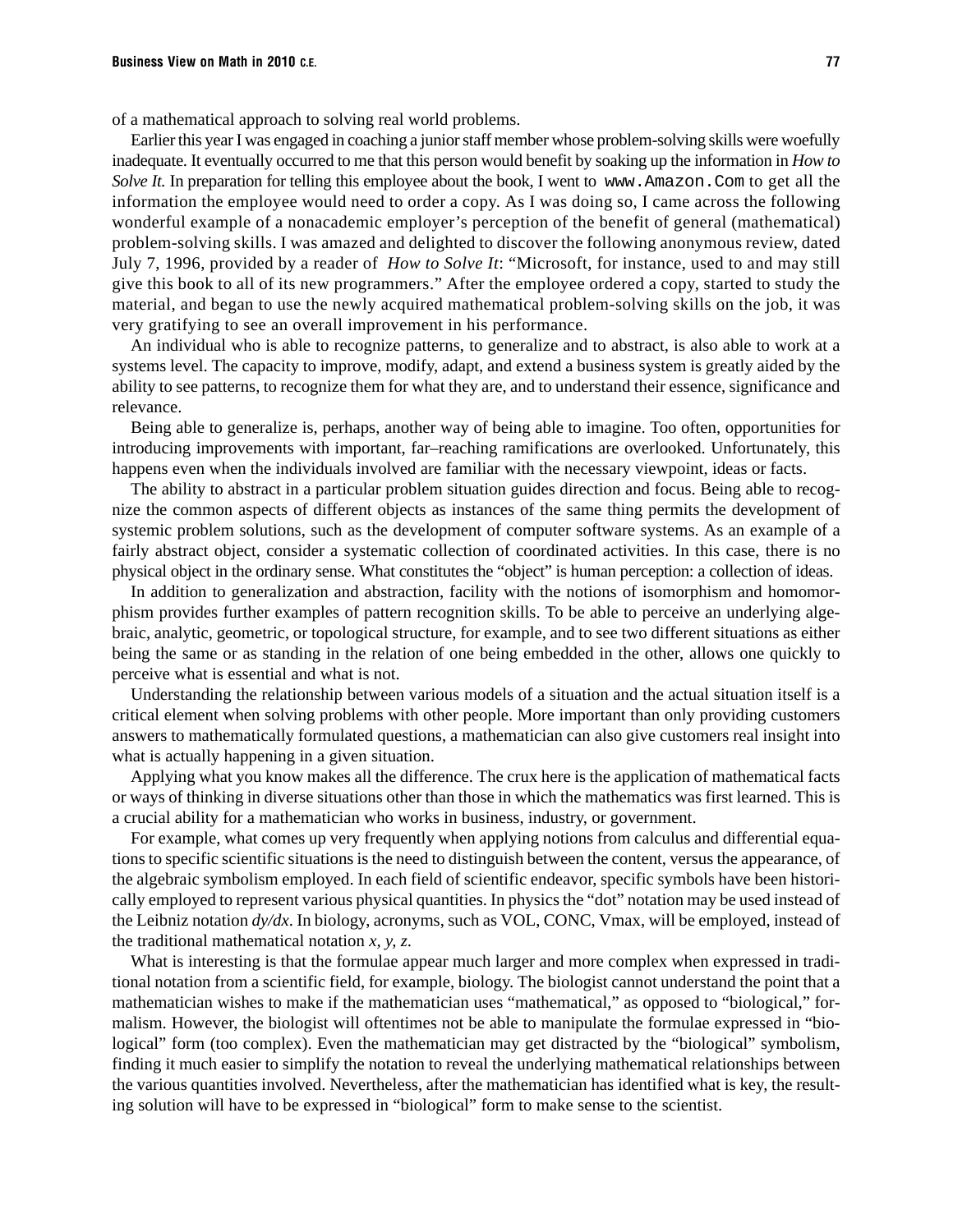Be careful not to throw out the baby with the bath water. That is, keep traditional subjects in the curriculum. Algebra is key, with its focus on symbols and their manipulation. Analysis supports reasoning precisely with approximations, which is also key in business, where exact data are rare. The list of subjects given in the section on curricular implications, may seem to stem from the undergraduate mathematics curriculum of three or four decades ago, but in reality, the needs of science and engineering, plus the ability to work objectively and quantitatively with scientists and engineers, still keeps them in the running. However, given the time constraints in the undergraduate curriculum, it is clear that choices must be made.

### 4. Proving theorems

One of the prerequisites for many upper–division undergraduate mathematics courses is "mathematical sophistication." This prerequisite also comes into play in the graduate mathematics curriculum. Mathematical sophistication may be regarded as a certain form of experience, namely the experience of developing a deep, fundamental understanding of mathematical situations. To the employer in business, this amounts to the recognition of the power, utility, and effectiveness of mathematical reasoning. The benefit of acquiring, possessing, and maintaining mathematical reasoning skills to the employee is in being better prepared to participate in and contribute to larger, more complex and interesting projects in a more creative and fulfilling way.

Employers sorely need people who reason well. Employers need people who can use accurately complex (written) information. Employers need people who can learn on their own. Employers need people who can create, and who can follow, complex, abstract, large arguments. Employers need people who can persuade.

Coming up with a proposed solution to a complex problem in business, along with a convincing explanation for adoption, is very much the same kind of intellectual work as proving a theorem. The greatest need is for people who not only can conceive appropriate technical solutions, but also can give convincing explanations to others, that is, who also can *prove* to others that what they claim to be is so. To be sure, knowledge of what the intended audience knows is vital. Nevertheless, knowledge of how to frame appropriate arguments in a convincing and effective manner is also vital.

Writing a proof involves a combination of logical analysis, creative synthesis, and perseverance, coupled with the ability "to know a proof when you see one." The same also applies to reading, or "really" understanding, an argument offered as a proof. For example, one of the more common shortcomings that often undercuts the successful prosecution of large, complex business projects is failing to provide a general, comprehensive approach that covers all the options and potential scenarios. This shortcoming is often described as "lack of planning", but is really reflective of not having a complete identification and logical analysis of all the possibilities in a given situation. It is often better to take risks of which one is aware, than to risk omissions of which one is not aware.

### 5. Career opportunities

What are the prospects for a career in business in the coming decade? For a person who wants to do pure mathematical research, there are few opportunities outside academic circles, now or in the foreseeable future. On the other hand, for a person who has a strong mathematical background, who likes to solve problems and enjoys using mathematical facts or modes of thought, and who also has strong interests outside of mathematics, the prospects are excellent. A major factor here, however, is the assumption of the continued growth and expansion of the world economy. What is not so clear now is the nature and direction such growth will take.

The phrase "information age" may be trite, but it is also descriptive of where we have been, where we are now, and where we are going. That means that opportunities for working with abstract, electronic forms of information will be ever more prevalent in the business world. Data analysis, software engineering, and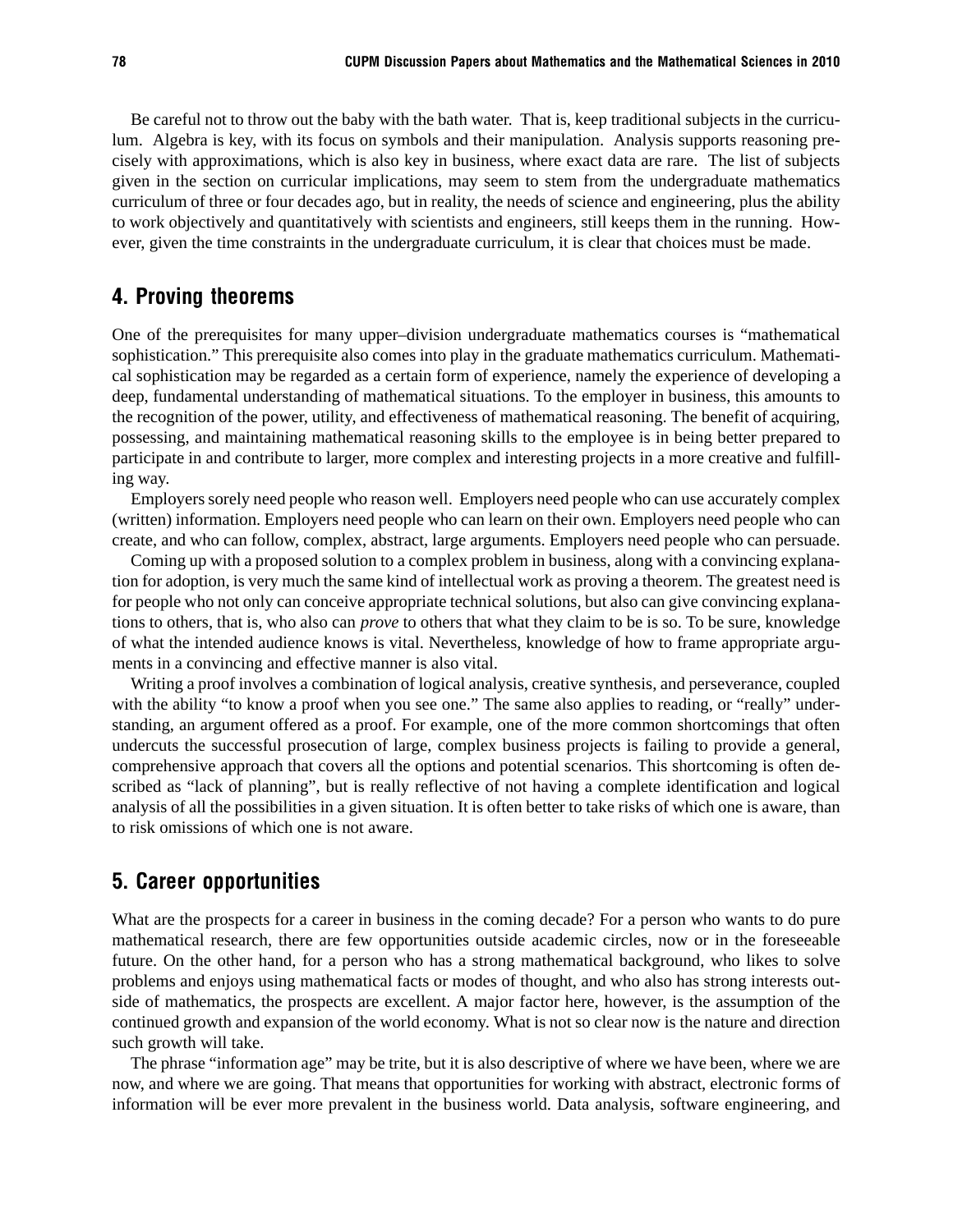scientific issues impacting society, such as environmental issues, the biodiversity crisis, and the very survival of humanity and much else, will be placing ever increasing demands on the educational system for graduates who can work well with quantitative information.

### 6. Curricular implications

The undergraduate mathematics curriculum should provide the student with opportunities to apply mathematics in real-world situations. Student intern or co–op programs allow individuals to gain relevant experience in the work force while there is still time to make potentially beneficial choices in coursework, before graduating. Another possibility is special modeling or project coursework. For example, Robert Fraga, former of the MAA Board of Governors, initiated an MAA Undergraduate Student Consultancy Program in Wisconsin at Marquette. A curricular design that facilitates student employment would also be helpful.

There are ongoing efforts, such as the use of writing in the mathematics classroom, cooperative learning, and the use of student teams, that should be continued and expanded. Broader encouragement for students to participate in contests, especially in teams, whether specifically arranged by a college or university or sponsored by other organizations, such as contests held for students at MAA section meetings, would also be desirable and help build nonmathematical skills needed for employment in the business world.

Traditional mathematically–oriented constituencies and needs must still be addressed. Curricular changes should not be implemented that preclude a student from acquiring specific mathematical knowledge serving the needs of graduate school, engineering, or the sciences. Specific topics/subjects/courses that should not be "thrown out with the bath water" include:

Calculus: finding, or proving, limit results (Chain Rule, l'Hospital's Rule) Probability and other purely mathematical models Data analysis, statistical inference and hypothesis testing Complex variables Wavelets, harmonic analysis Linear and abstract algebra Foundations of mathematics (sets, numbers, operations) Geometry (differential, projective, non–Euclidean) Computer graphics

In addition to such specific content is the matter of rigor and depth. The curriculum should require students to study at least one challenging area of mathematics in depth with a high degree of rigor. It is only with such study that students will be able to develop the powerful mathematical reasoning skills needed for success in business.

Mathematical analytic or synthetic skills, mathematics as a way of thinking or approaching problem solving, are best developed by studying a particular mathematical subject in depth. Which particular mathematical subject is studied does not seem to matter as much as that the subject itself is challenging and that the amount of effort invested to explore the subject is extensive, intensive, and thorough.

Providing students with the opportunity throughout the curriculum to develop as deep, fundamental, and profound an understanding of mathematical proof as is possible for undergraduates to attain is mandatory. Courses designed specifically to communicate the axiomatic method as well as upper-division courses in which proof plays a prominent role should be part of every undergraduate mathematics curriculum, now as well as in 2010.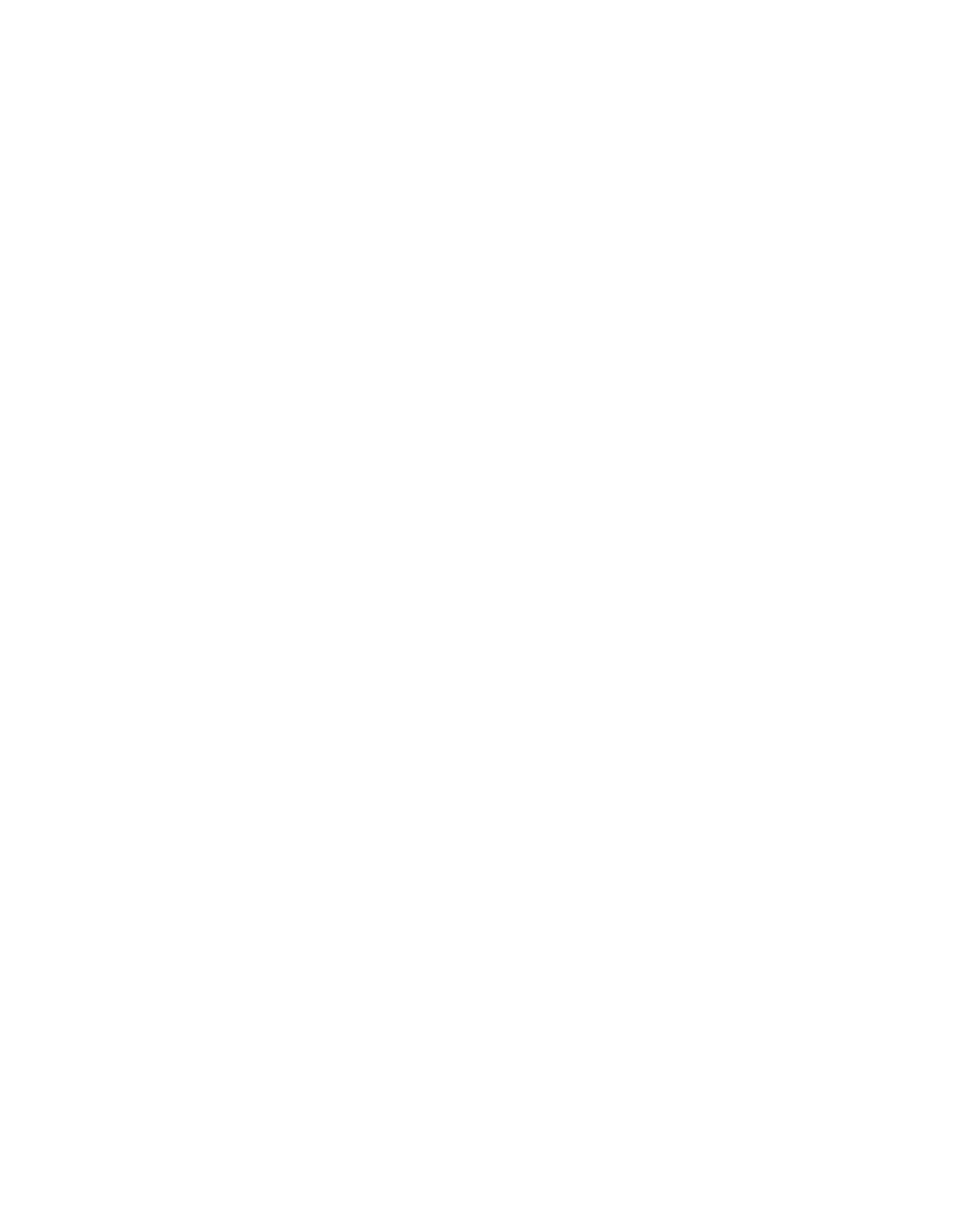## The Mathematics Major Overview

**David A. Sanchez** *Texas A & M University*

Gone are the days when majoring in mathematics meant either you were going to teach in elementary or secondary schools, or go on to graduate school. Today, the undergraduate mathematics major provides a rich opportunity for students to enter a wide variety of career fields. The computer industry, financial and investment firms, actuarial and risk management institutions, and federal and private research laboratories or agencies all have come to recognize the value of a person skilled in analytic thinking, problem solving, framing conjectures, data analysis, and modeling. For these same reasons, the mathematics minor as an accessory to degrees in engineering, sciences, economics or business is also gaining importance.

Given the above, what does this imply for the curriculum? At many colleges or universities, especially the major ones, the mathematics major is often fuzzily pigeonholed into three options or tracks: *Pure Mathematics; Applied Mathematics,* possibly with sub-specialties such as classical applied mathematics, operations research, computing, finance or actuarial, or biological; and *Teaching,* intended for prospective secondary teachers. In small departments there may be just one track, *Mathematics,* with a core curriculum and various elective choices reflecting some or all of the tracks above. *Statistics* may be another option, depending on whether there is a separate statistics department.

There is nothing intrinsically wrong with the structure described; it has served the discipline well. But it is essential that the boundaries between the tracks must be permeable, allowing the utmost flexibility for a student to sample or even switch. A pure mathematics major may become fascinated with dynamical systems and want some courses in differential equations or computing. An applied mathematics major may discover cryptography and wish to elect some courses in algebra, or number theory. Any enrichment prospective teachers can acquire will surely enhance their future classroom experiences and performance.

On many campuses there is an *Honors* track within the various majors, which is reserved for students having shown exceptional academic attainment and qualifications. In mathematics departments this track should not be regarded as mathematics exemplifying the purest of the Pure, but should be seen as an opportunity to offer enriched courses across the mathematics panorama to bright students. This is good for the department morale since it allows faculty in more applied areas the wonderful opportunity to teach an advanced course to a highly motivated class. Furthermore, it must be kept in mind that Honors students will be highly sought after by prospective employers, and may decide to delay or not attend graduate school. Hence, the broader their training the better.

In addition to being flexible, the curriculum for the mathematics major must be dynamic, reflecting current trends in mathematics, educational technology, career opportunities, and graduate training. It must be a major responsibility of the entire department, and be considered as much of the planning process as the allocation of departmental fiscal and personnel resources. Delegation of the responsibility to a vice chair or an undergraduate studies committee is appropriate, but they should ensure that the faculty is informed of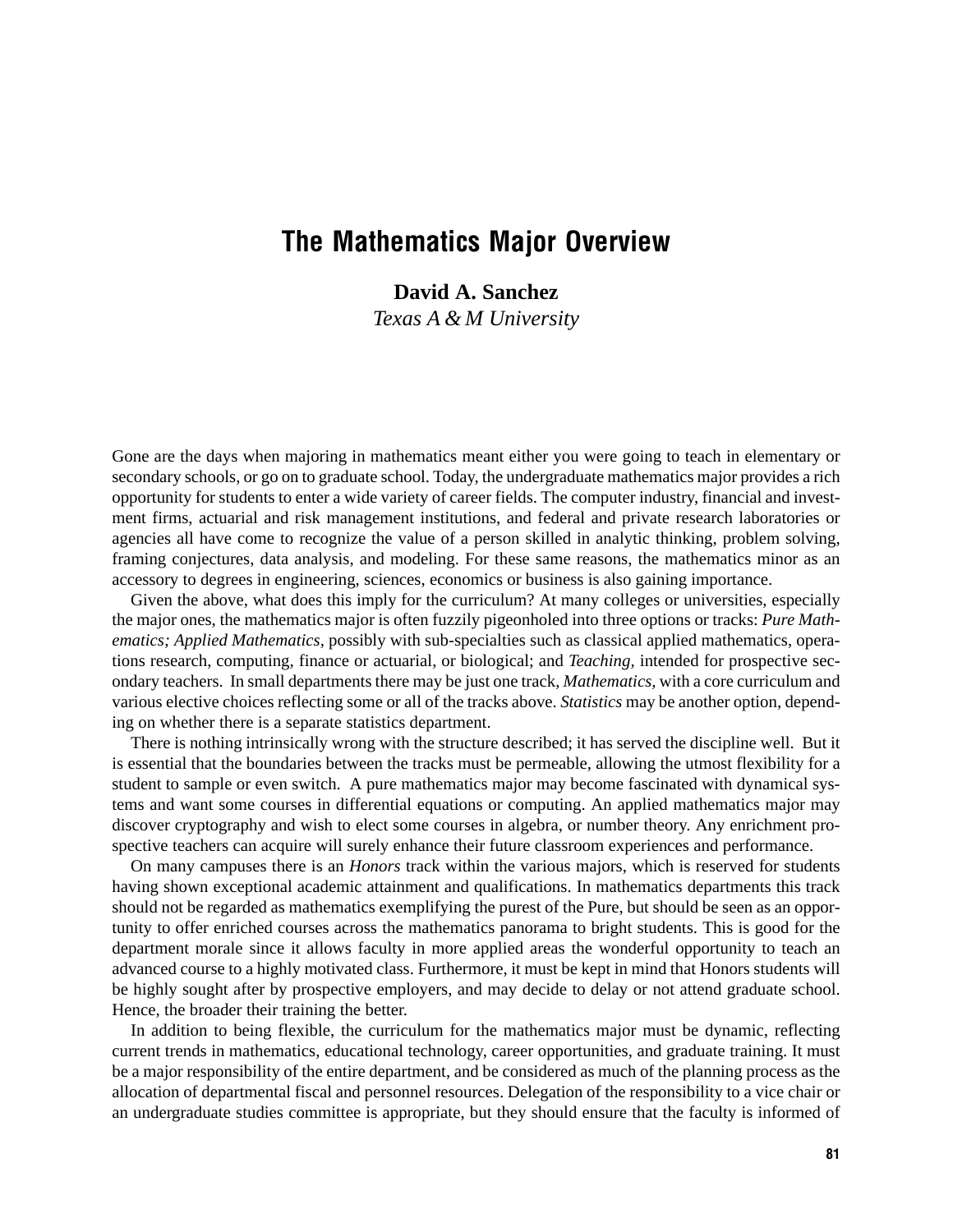decisions and future plans. Requirements for the major, upper-division curricula, use of educational technology, and textbooks should be examined at least every three years. The basis for that examination should include course enrollment data, comparisons with requirements for the major at other comparable schools (easily obtained on the web), graduation and post-graduation information, and faculty research interests complementary to possible credit carrying research experiences for undergraduates.

The advances in mathematics, coupled with those in scientific computing, are having a huge influence in other areas of the sciences, social sciences, and engineering. The major in mathematics must reflect this trend, and this can be accomplished by interdisciplinary collaboration ranging from something as simple as a team-taught course or undergraduate research seminar, to a sequence of allowable electives outside the department, to a fully developed joint major. Mathematics is still the queen and servant of science, hence the mathematics major must reflect her ever-expanding domain, and the faculty must be her ambassadors.

#### Preparation of Teachers

The predicted huge shortage of mathematically trained teachers at all grade levels, the growing levels of state-mandated assessment and testing, and the perceived weak preparation in mathematics of entering college freshmen all point to the fact that teacher preparation must be one of the highest priorities of *all* institutions of higher education, and especially the state-supported ones. Faculty must face the fact the while the students who elect to go into teaching are usually not as mathematically capable as other mathematics majors, those students will teach the incoming freshmen of the future. The task of preparing them for their classrooms is even a greater challenge than teaching an upper division honors course, and cannot be left to colleges of education and adjunct faculty.

All departments, and especially those in the top rank, should make greater efforts in giving visibility to the *Teaching* track of their undergraduate program. Many entering students considering mathematics as a major have an interest in teaching, and they should find an encouraging and supportive atmosphere in the department. The shortage cited above must be met by positive actions, not neglect.

International comparisons indicate that America's fourth grade students are on a par mathematically with other European and Asian countries. By the eighth grade they have fallen behind, and by the twelfth grade they are near the bottom. Mathematics departments could protest and rail against the state education and accreditation agencies, the national teaching organizations, and the Department of Education about standards, curricula, and certification. But most faculty as agents of change have very short half-lives, and their energies would be better spent ensuring that the future teachers they produce have the best possible training and strong, conceptual understandings of mathematics. Hopefully, those teachers will be the leaders of reform by working within the educational system through mathematics and leadership workshops, becoming master teachers, and exemplifying the best in content mastery and pedagogy. Their undergraduate training will be a cornerstone of that effort.

#### Elementary Teachers

In the sequence of courses prospective elementary school teachers will take at a college or university, there will usually be a package of two or three courses entitled something like *Mathematics for Elementary School Teachers (MEST).* The prerequisites for such courses will be something like a college algebra course, maybe a one-semester calculus course, and sometimes an elementary statistics course. Very often these prerequisites may have been taken at a two-year college, and the MEST courses may be taught in the College of Education. If they are taught in a mathematics department the teachers may be lecturers or adjuncts, who are usually talented and dedicated people, not well rewarded for what the faculty often regard as laboring in the salt mines.

In some university mathematics departments there may be regular faculty members who usually have doctoral degrees in mathematics education, and who supervise the preparation of teachers. Sometimes, their battles to climb up the tenure ladder are colossal, mainly because their research is regarded by the tenured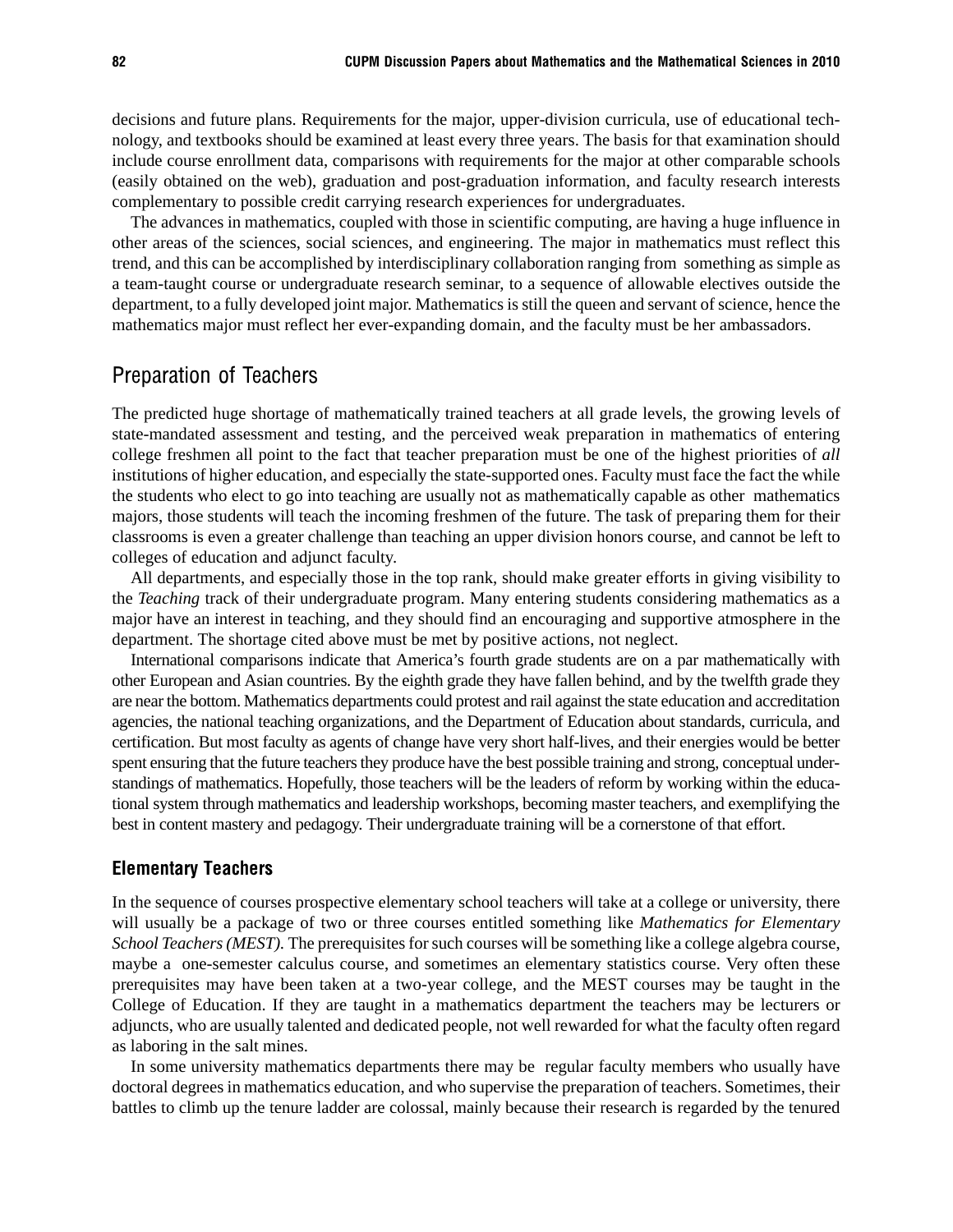faculty as far below the quality expected of a "research" department. They are accepted largely because they are doing a job no other faculty member wants to do. This must change.

Faculty assigned a MEST course, akin to a term at Devil's Island, will be warned by their colleagues that this will be the worse course they have ever taught, the students are terrible and hate mathematics, and the textbook is a huge, multi-author supermarket of motivational projects, games and examples. Unfortunately, there are germs of truth in this assessment, and it is probably true that a majority of the students wish in vain that they will never have to teach mathematics. Many of the students believe that the professor's job is to teach them how to teach mathematics, whereas the main purpose of the course is to teach them structure and content. This can cause real problems for any professor accustomed to teaching regular mathematics courses and it biases student course evaluations.

The reality is that the students will teach elementary mathematics, although some might eventually end up teaching first-year algebra. Furthermore, they have taken some education courses where the emphasis is pedagogy and classroom management, and their formal coursework in mathematics is minimal. Consequently, to emphasize rigor is a lost effort, but to emphasize conceptual understanding through lecture, discussion, inquiry projects, etc. can have rich rewards. Teachers must develop the ability to creatively answer the ever present, ubiquitous question, "Teacher, why can't we do it this way?"

This document is not intended to show how to teach MEST courses, but only to recommend that mathematics departments must regard these courses as much a part of their mission as the courses for their majors. The courses and their content should bear the same level of review, and there should be cognizance of state and national curriculum standards. Regular faculty who first teach MEST course must be prepared to be frustrated quite often; a partial antidote is to remind themselves that some of the students may end up teaching their child or grandchild. Such faculty will be well advised to meet frequently, even weekly, with other instructors of the course and the more experienced instructors to go over the best teaching strategies in covering certain topics—the theorem-proof approach can be left outside the door.

#### Secondary Teachers

There are two groups of students in this category: the regular mathematics majors who elect the *teaching* option, and, in some states, students with other majors who seek secondary certification to be able to teach high school mathematics in addition to their specialty. This certification is usually awarded based on their performance on some state-administered test. All the students will have taken the usual introductory calculus and linear algebra courses: it is in the upper-division courses that their curriculum may differ from that of the regular majors. All students will take some courses in the College of Education.

An examination of the current national secondary mathematics scene makes one thing lucidly clear- a large number of these students will be teaching high school calculus. This is largely the result of the push to consider Advanced Placement (AP) Calculus no longer as a special course for well prepared, high achievement students to be able to obtain college credit; but instead it is regarded as the mark of an exemplary school, with financial incentives and bonuses to encourage the establishing of AP courses. This means that many schools and school districts will be hard pressed to find teachers qualified to teach calculus, much less really understand it except from a formulaic viewpoint. If the pressure is too great any warm body who has taken some calculus may do.

International comparisons indicate that American twelfth grade students are much weaker in geometry than comparable students in other Western and Asian countries. This is not surprising since geometry is a subject that is being squeezed in the American curriculum. Trigonometry shares a similar fate. Some school systems are creating courses with titles like Pre-AP Eighth Grade Algebra, and the trend to push algebra into the eighth grade comes in part from the vision that this will allow students to take calculus in the eleventh grade! If college and university mathematics departments do not follow these trends closely, leaving them to the Admissions Office, they may be unable to explain or fill the gaps they find in the mathematical preparation of their entering freshmen.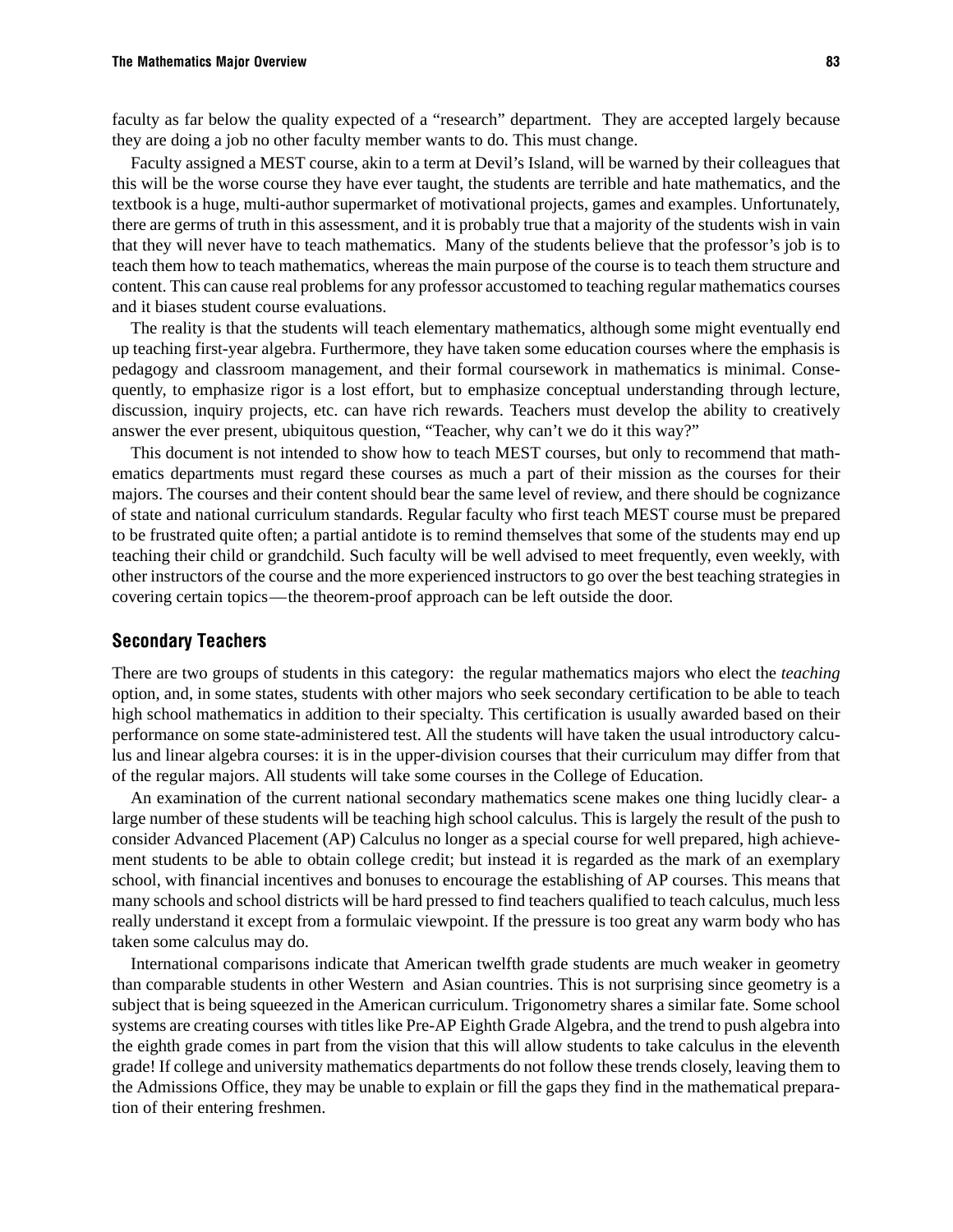Before the '60's a student walked into the first calculus class having taken two full years of algebra, a year of geometry, a year of trigonometry and precalculus, *and* a semester of analytic geometry. Consequently, his or her kitbag of mathematical techniques and structures to which to apply the calculus was very full. Today, that kitbag has shrunk to a coinpurse, clipped on to a graphing calculator, and this is the reality into which our prospective secondary mathematics teachers will enter when they take on their teaching responsibilities. It is they who will prepare the freshmen of tomorrow.

The previous discussion clearly impacts the upper-division mathematics course menu offered to prospective secondary mathematics teachers. In times past they were usually required to take advanced calculus and algebra, sometimes one semester of each instead of two, then filled the rest of their program with courses recommended for prospective teachers only. Examples would be History of Mathematics, Topics in Geometry, and maybe Elementary Number Theory; the unstated rationale being that those courses were needed because the prospective teachers couldn't compete with the regular majors in the standard courses, plus some long outdated idea that they would need these courses in their teaching. At some schools less rigorous advanced calculus and algebra courses are given instead, because the prospective teachers are even worse than the regular majors at trying to prove theorems. The unanswered question is, "Does a high school mathematics teacher need to be able to formally prove anything to do a good job in the classroom?"

Understanding concepts and being able to connect those concepts across mathematics and to the physical world in their classrooms should be the foundation of the curriculum for the prospective mathematics teacher. There is no list of courses provided here; departments should study their course offerings and the interests of their faculties to develop the curriculum. Worthwhile would be to invite outstanding high school teachers, such as the state's Presidential Award winners, to consult with the faculty and help shape the curriculum based on their own experiences. But they must be treated as peers, not inferiors. Mathematical modeling is an excellent course to accomplish the goals and provides opportunities for collaborative learning, regarded as an important component of today's educational experience. It is gaining importance in the high school curriculum, and colleges and universities could have a great deal of influence by providing guidance.

Consider that when the newly minted teacher steps into the high school classroom it will likely be the first time he or she has seen the subject matter since his or her own high school days. Consequently, a valuable capstone course in the prospective secondary teacher's course of study could be one which connects the high school courses in algebra, geometry, pre-calculus and calculus to the mathematics experienced by the students in their college or university upper-division curriculum. That could be done by sequentially taking the state or national standards for those courses and pulling them apart, then connecting the pieces to the mathematical concepts underlying them. It would provide excellent opportunities for discussions and presentations, collaborative projects, and inquiry based learning, as well as an introduction to some of the computer and information technology available to support and enhance the classroom experience. But its principal goal must be to make the conceptual connection between what is learned and what will be taught. To do this well will require some creative thinking and teaching from the faculty giving such a course, but it will have far-reaching benefits to the prospective secondary teachers.

### The Curriculum  $-$  A Planning Document

The previous discussion indicates that the undergraduate curriculum, and especially the upper division and teacher education parts, must become a broad, ongoing discussion among the faculty. It can be the major responsibility of an undergraduate studies committee or vice chair, but recommended changes or revision must be broadly aired. For instance, if there is dissatisfaction with a textbook, the opinions of all faculty who have taught from that book should be solicited before a selection committee makes its choice. If a change in the requirements for the major or in the choices of electives is recommended, that is a matter for departmental discussion. It is surprising how many faculty have only the vaguest idea of the structure of the major, and only complain when their favorite course is canceled for reasons of insufficient attendance.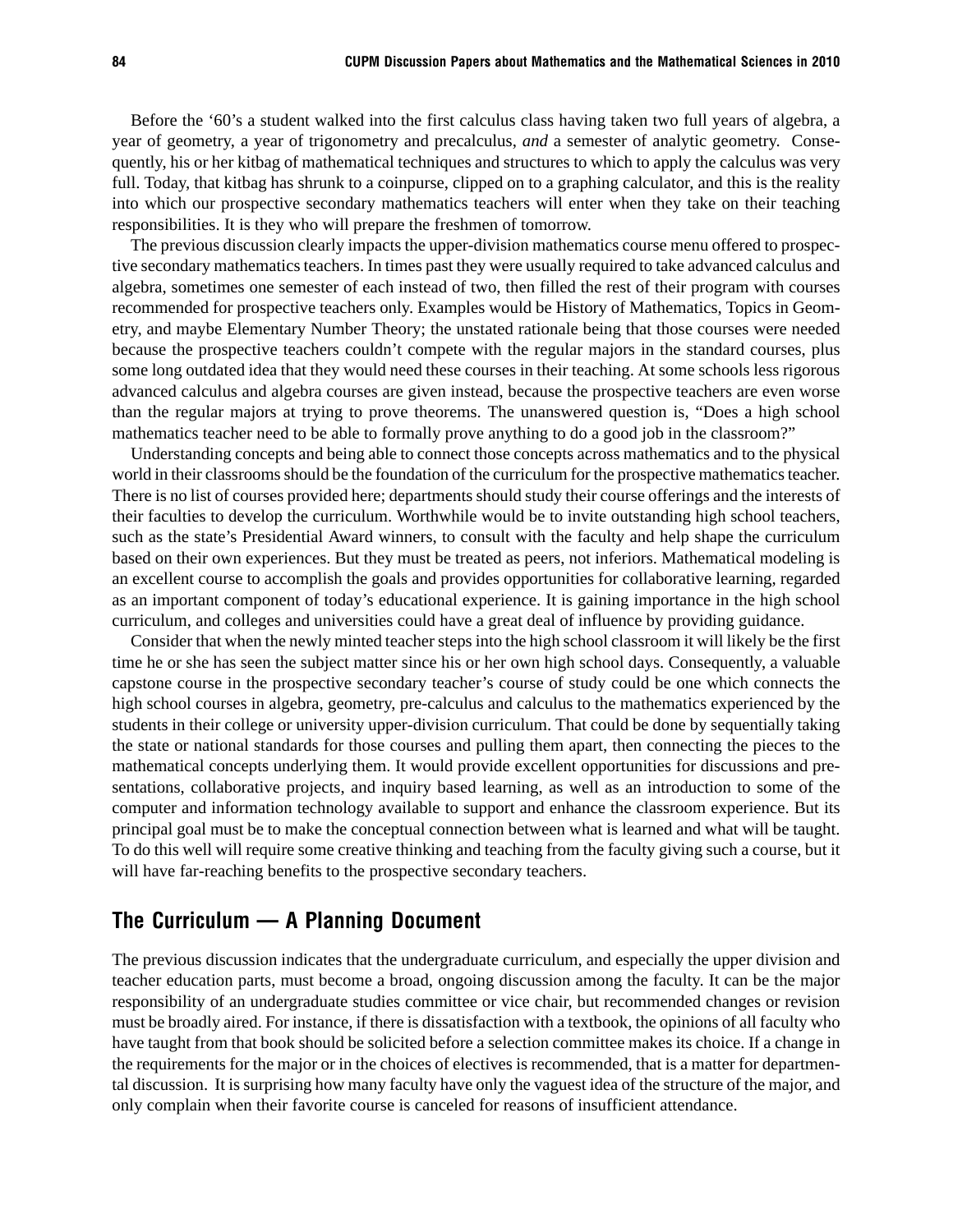#### The Mathematics Major Overview 85

In many mathematics departments the only hot topics guaranteeing well-attended faculty meetings are salaries, the hiring picture, and tenure or promotion considerations. At research universities changes in the graduate curriculum or qualifying examinations may also draw a crowd. The undergraduate curriculum is left to "those who care about such matters" or the "MAA types"; this is a serious shirking of responsibility. What is worse is that certain "top researchers" may never deign to teach an undergraduate course, yet their presence in undergraduate classes may actually increase the number of majors and certainly enhances their learning experience. Bright students recognize high quality.

The job market for mathematics majors has greatly expanded, reflecting the change and growth in technology, especially computer technology. The opportunities for graduate study are no longer solely restricted to pure or applied mathematics, because of the development of a wide variety of interdisciplinary studies with mathematics a key player. The teaching of elementary and secondary mathematics is constantly evolving and increasingly using the new technology.

What all this means is that the undergraduate curriculum must become part of the departmental planning process, heretofore largely devoted to budgetary and hiring questions. The undergraduate curriculum designed for the freshman mathematics major of today, may not be the right one four years from now. More options or electives will need to be added, and some will have to be eliminated. New courses and interdisciplinary programs will have to be developed. All this requires planning, taking into account the department's strengths and weaknesses, its future plans, enrollment and graduation data, the elementary and secondary education panorama, and graduate study and employment opportunities.

Such planning may definitely impact the hiring process, and consequently it requires strong leadership from the department chair, and possibly the dean of the college. At major research universities departmental hiring priorities are often ramrodded by well supported research groups who wish to add another star to their galaxy. This is the acknowledged way to climb up the departmental rating ladder. But this could conflict with the undergraduate curriculum plan which plans to recommend a new hire with a different research specialty because of an envisioned new program, or to fill a serious gap in an existing one. This is now in the domain of playing hard ball, but the playing field will be more level if every faculty member regards the training of undergraduates as much their intellectual responsibility as their research specialty.

Another area that requires curriculum planning as a guide is the acquisition of computer technology and software intended for use in the undergraduate program. The fiscal planning is an obvious one, but what must be studied is its use in the classroom. This cannot be left to the more or less laissez faire approach which worked pretty well when there was just a course and a textbook. A scenario like— "I use a lot of MAPLE in my ODE course", "I don't use it at all"— is unfair to students. There must be established guidelines, and possible curricula or modules, easily adopted by faculty, which indicate the power of computing and computer graphics in gaining mathematical insight or finding solutions, or their approximations, of highly complex problems.

The domain of the queen and servant of science is constantly and dynamically expanding, and to traverse it her ambassadors, the faculty, need charts. The undergraduate curriculum plan is one of them.

#### Equity Issues - A Different View

This section will not address the situation of women in the undergraduate mathematics major, which is greatly improving with many colleges and universities having fifty percent of more female majors. The situation that is of concern is the relatively few Ph.D's in mathematics and the sciences being granted to African American, Hispanic, and Native Americans in the past decade, supposedly the era of affirmative action. Their numbers have hardly changed at all, year after year, and their numbers at the major research universities is almost constant and virtually negligible. But faculty positions at these institutions represent the power elite, the leaders in the field, and consequently the leaders and models in their community.

Restricting the discussion to mathematics and the undergraduate major, what can be done? The timehonored affirmative action strategy was to recruit *qualified* minority students into the college or university,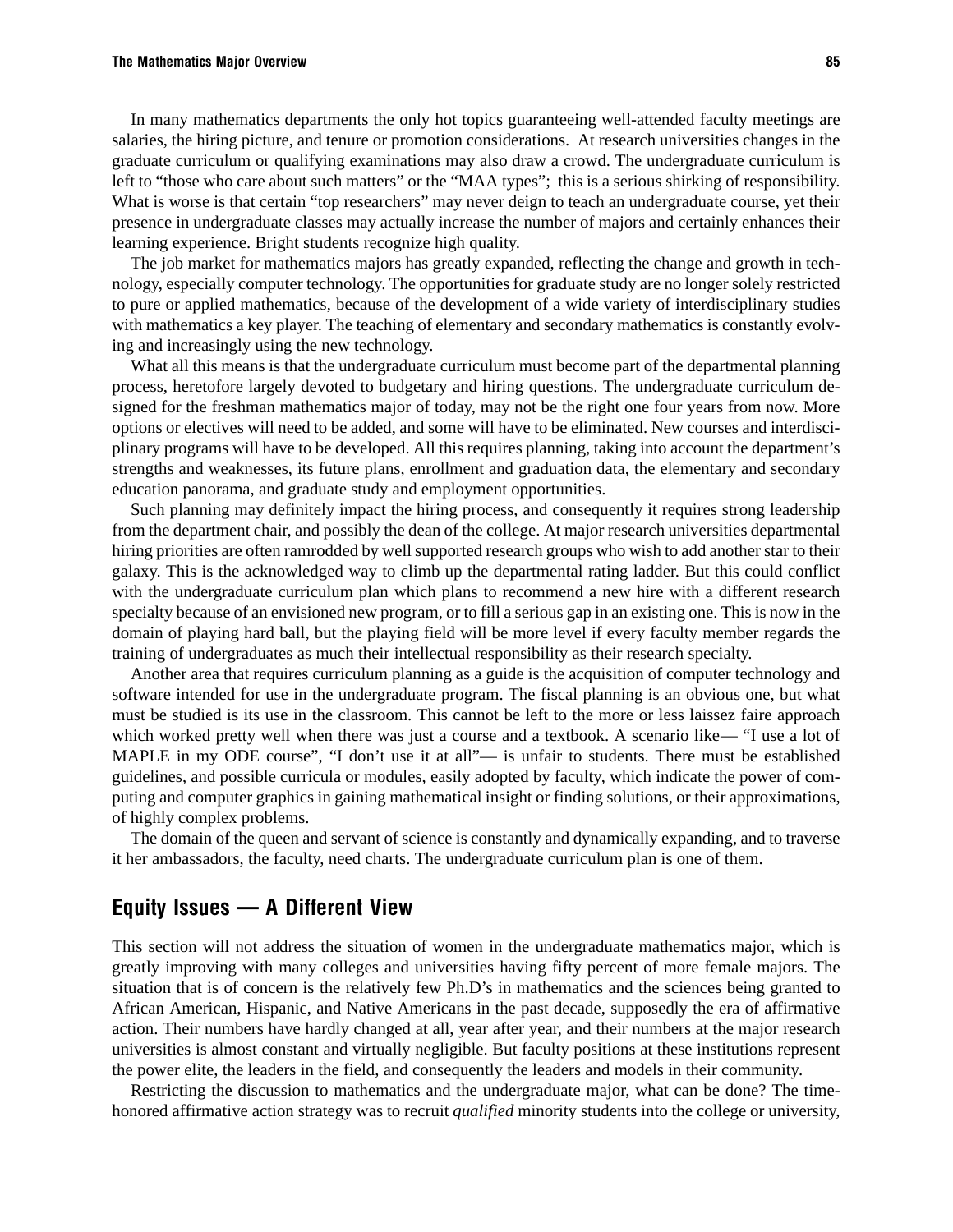provide financial aid and possibly special tutoring or mentoring programs, then congratulate ourselves on a job well done. But what is needed is the tougher job of recruiting *competitively qualified* minority students who will successfully climb the academic ladder to its highest rung.

Those very bright, mathematically gifted minority students are just as scarce in their own communities as similarly endowed majority students are in theirs. But what they often lack, as distinct from the majority student, is the confidence and willingness to take the risks needed to succeed. There are a number of socioeconomic and background factors coming into play here, but that discussion is beyond the scope of this paper.

What is needed when that competitively qualified minority student arrives in the mathematics department is the mentoring needed to build that super confidence, characteristic of all talented mathematicians; it is mentoring of a very individual kind. It will not likely be done by a faculty member of the same minority background, although it is almost a sure bet that kind of mentoring was done by a high school mathematics teacher or counselor who recognized the student's ability and probably encouraged him or her to go to college.

The faculty mentor can approach the task in variety of ways: a congratulatory note on the margin of a well-done examination, calling the student in and praising a clever solution to a tricky problem, discussing the possibility of a summer research experience at a national laboratory or another school (minority students are very apprehensive about leaving their home turf, so this will take some convincing), encouraging the student to enroll in an advanced course or a research seminar, and eventually, discussing graduate study at schools best suited to the student's abilities and interests. Individual attention, caring about the student's education, is what counts.

This kind of mentoring need not be a chummy kind of relation; it should reflect professionalism and the counsel a faculty member gives a potential future professor. All the strategies mentioned above, and many more, are intended to build that confidence that minority students need when they enter graduate school. There they will recognize that although their majority member classmates may have undergraduate degrees from the elite schools, they can compete with the best of them. In graduate school some other faculty member will take over the needed coaching job, perhaps the Ph.D advisor, but the real work has already been done. Congratulations!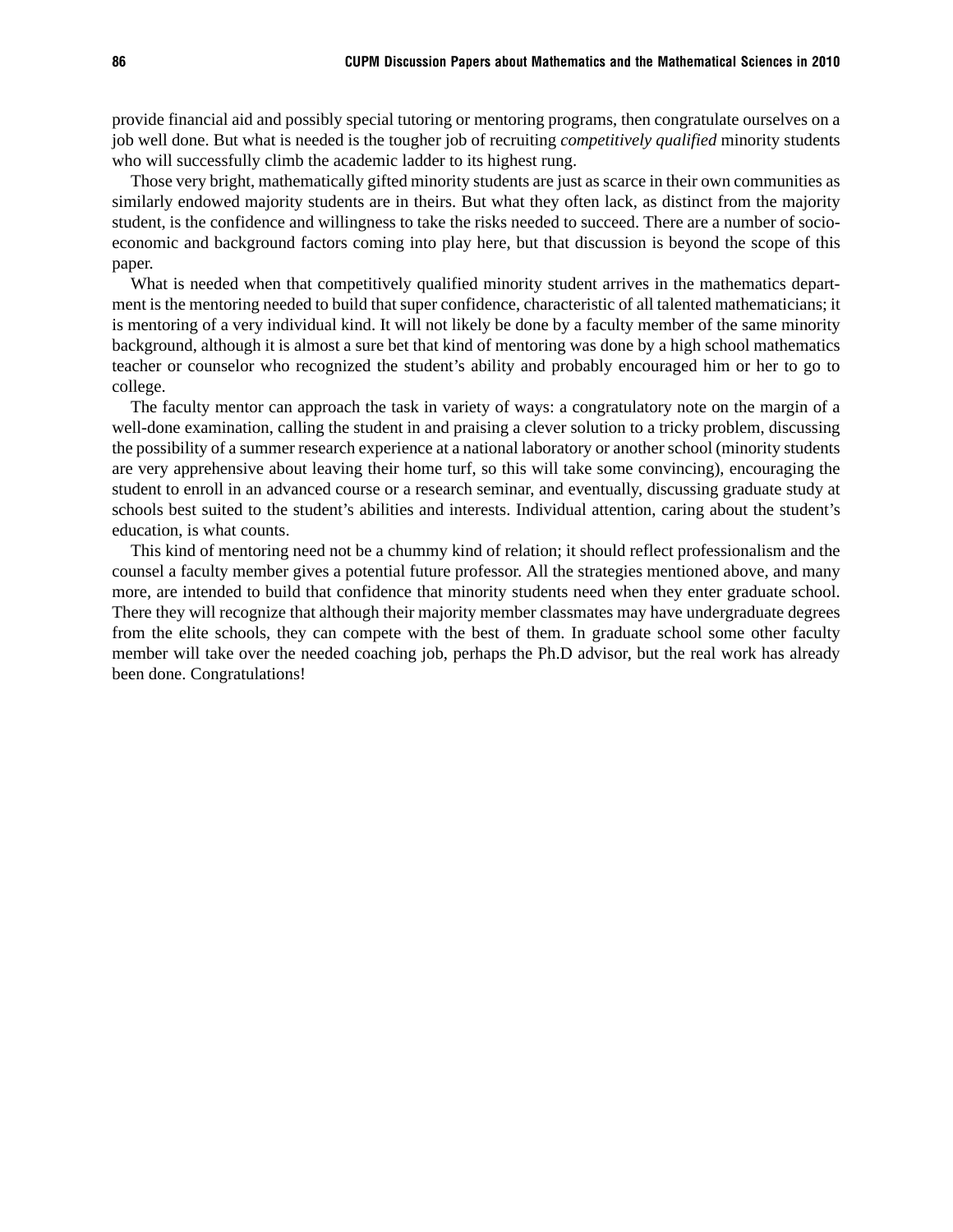# Mathematics and Mathematical Sciences in 2010: The How of What Graduates Should Know

**Kathleen G. Snook**

*United States Military Academy*

### Introduction

——————

I recall a visiting professor in my department once saying, "Knowledge is the residue that remains after the facts are forgotten."1 This phrase comes to mind often as I think about teaching and learning. I visualize a glass container or vase filled with a liquid substance. The substance is made up of many different ingredients whose individual identities have been lost by being soaked or dissolved in the liquid. This filled vessel perhaps represents information in a student's mind toward the end of the semester, integrated and coherent. After a summer or semester break the liquid seems to evaporate leaving a residue on the inside walls of the vase. As educators we must concerned ourselves with the content and quality of the "residue that remains." If the appropriate residue remains, when this knowledge is again needed students can add liquid, shake, and reconstitute the original mixture.

Mathematics educators and the curricula they implement influence the two critical components of the residue remaining after a mathematics-intensive undergraduate experience, the content and the quality of knowledge. This paper addresses the quality of the residue. It is important to note I use the term *quality* in its broadest definition, "that which makes something such as it is," rather than the more specific definition of "the degree of excellence; relative goodness grade," although we are certainly interested in the latter. While other authors in this volume will specifically address the content of the residue, the what, its content and quality are necessarily coupled. The content dictates much of the quality of knowledge — hence the title of this article. Prior to specifically addressing the "how" of knowledge of the mathematics-intensive major, the following provides background discussion on knowledge itself and the process of knowing.

## Background – Knowledge and the Process of Knowing

In general there are two types of knowledge, conceptual and procedural. In the past conceptual and procedural knowledge were viewed by many as two separate entities, often resulting in a dichotomy between understandings and skills. In mathematics education, pedagogical discussions centered around which should be emphasized, the actual mathematical skills or the understanding of mathematical concepts. Hiebert and Lefevre [1] propose that although a distinction between conceptual and procedural knowledge is useful for thinking about mathematics

<sup>&</sup>lt;sup>1</sup> Phrase was stated by Professor George Rosenstein, Franklin & Marshall University, while visiting at the U.S. Military Academy during academic year 1988–89. Others have told me of hearing it elsewhere.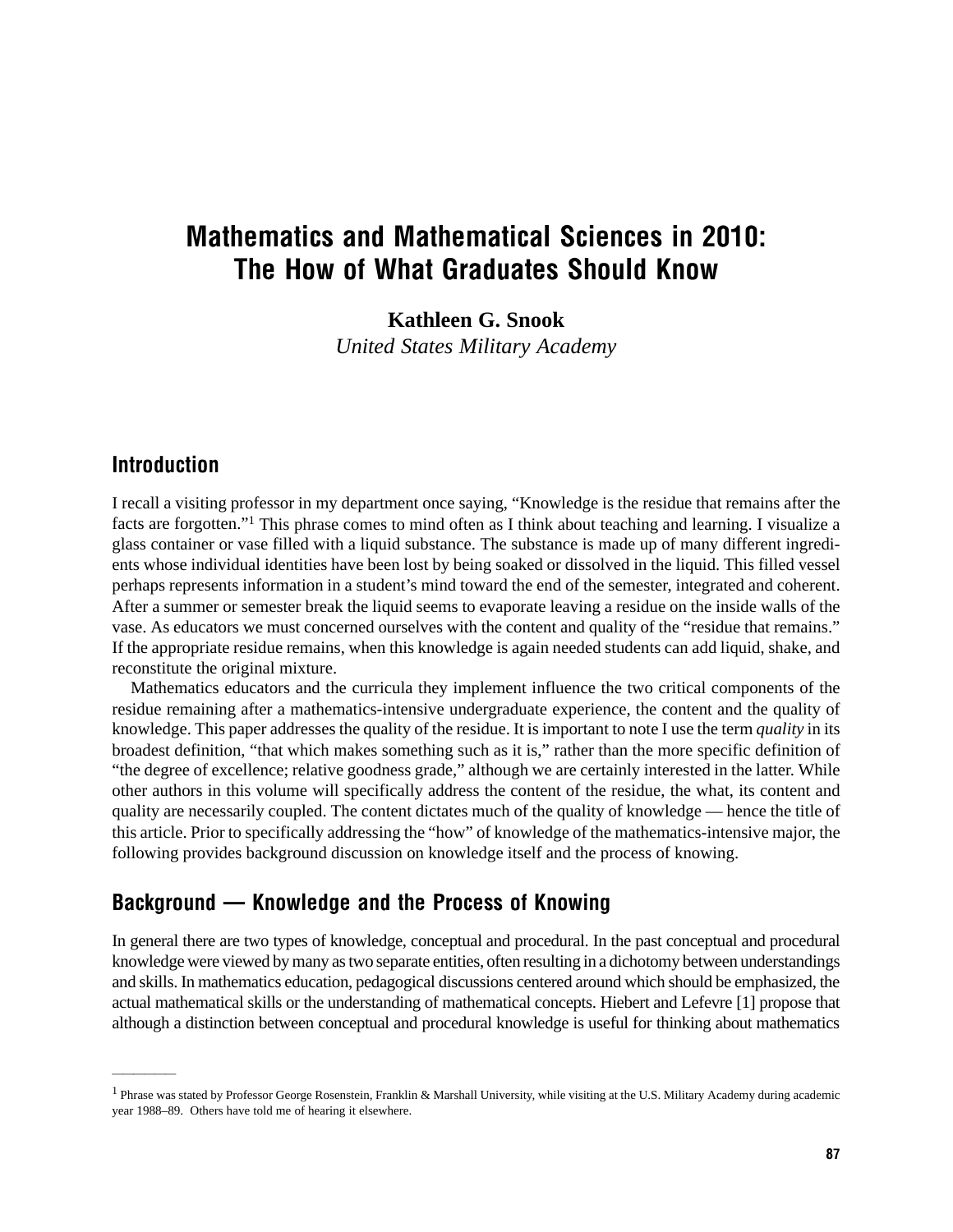learning, it does not provide a classification scheme for all knowledge. Some knowledge possesses a combination of conceptual and procedural qualities, while other knowledge may have neither. In any case, the distinction does provide a useful scheme to investigate the structures in student learning and understanding.

Procedural knowledge of a particular concept refers to knowledge an individual has about that concept which has linear relationships to other knowledge. Conceptual knowledge of a particular concept refers to the knowledge an individual has about that concept which is rich in relationships [1]. These relationships are complex in nature and may be thought of as forming a web or network. For example, consider the concept of the derivative. Individually, rules of differentiation may be thought of as procedural knowledge. Given a polynomial function, apply the power, sum and constant multiple rules of differentiation to determine the derivative function. With a linear diagram I could depict this procedure step by step. The concept of differentiation itself, however, is rich in many relationships, to include a relationship with each of the various rules of differentiation. The concept of differentiation is also related to the concepts of function and integration. Additionally, there are various interpretations of the derivative that lead to further relationships with many other concepts. If you were to visually depict all of the relationships involved with the concept of differentiation, the result would be a very complex non-linear web. In examining the quality of our residue, we want it to contain both linear and non-linear concept relationships.

Conceptual and procedural knowledge are critically linked and mutually beneficial. The ability to carry out procedures without understanding the overall concepts and connections is very limiting, as is the ability to visualize a concept or idea without the processes required to solve problems or provide results [1], [2]. The relationships necessary to develop procedural and conceptual knowledge structures must somehow be formed through the activities of teaching and learning. I propose that mathematics educators adopt a constructivist perspective on teaching and learning to support the formation of these relationships.

Constructivism has been the major guiding philosophical basis for pedagogical change within mathematics classrooms in the last decade. Constructivism is said to be a theory of knowing rather than a theory of knowledge. One can trace the roots of constructivist ideas to general research in cognitive psychology done in the latter half of the 20<sup>th</sup> century, and more specifically to the work of Piaget. Piaget believed that action and knowledge are inextricably linked [3]. Constructivists generally agree that the learner constructs all knowledge and that cognitive structures are under continual development. Constructivists believe it is purposive activity that induces the transformation of existing structures, and that the environment presses learners to adapt [4]. Once an instructor acknowledges a constructivist perspective as a cognitive position, "methodological constructivism" follows. "Once a constructivist perspective is adopted, the day-to-day life in the classroom is profoundly and significantly altered for both teacher and students [5, p. 314]." One does not, however, need to understand the deeper cognitive aspects of constructivism to teach in what would be considered a constructivist manner. Many teachers are natural constructivists, guided by an intuitive feel for what is most beneficial for their students — a more interactive and engaging classroom.

Through a constructivist lens we see that the quality of the residue is synonymous with the quality of the cognitive structures that the individual has constructed. Humans have a highly developed capacity for organizing knowledge and will continually develop and transform cognitive structures through purposive activity. Therefore, if we see these cognitive structures as knowledge, we can infer that they are the result of the purposive activity we call learning. Learning can be defined as a change in disposition or capability, which persists over time, and results from experience. This definition provides three important guidelines. In learning change must occur — change in cognitive structures. This change must persist — persist to become part of the residue. This change results from experience — experience from participation in something. What is the something? This is where teaching comes in. Using this definition of learning, teaching can be defined as arranging experiences.

#### Focus on Mathematics-intensive Majors

The mathematics graduates of the twenty-first century must possess much broader abilities than their predecessors. They must be prepared as problem solvers and mathematical modelers in a rapidly changing world.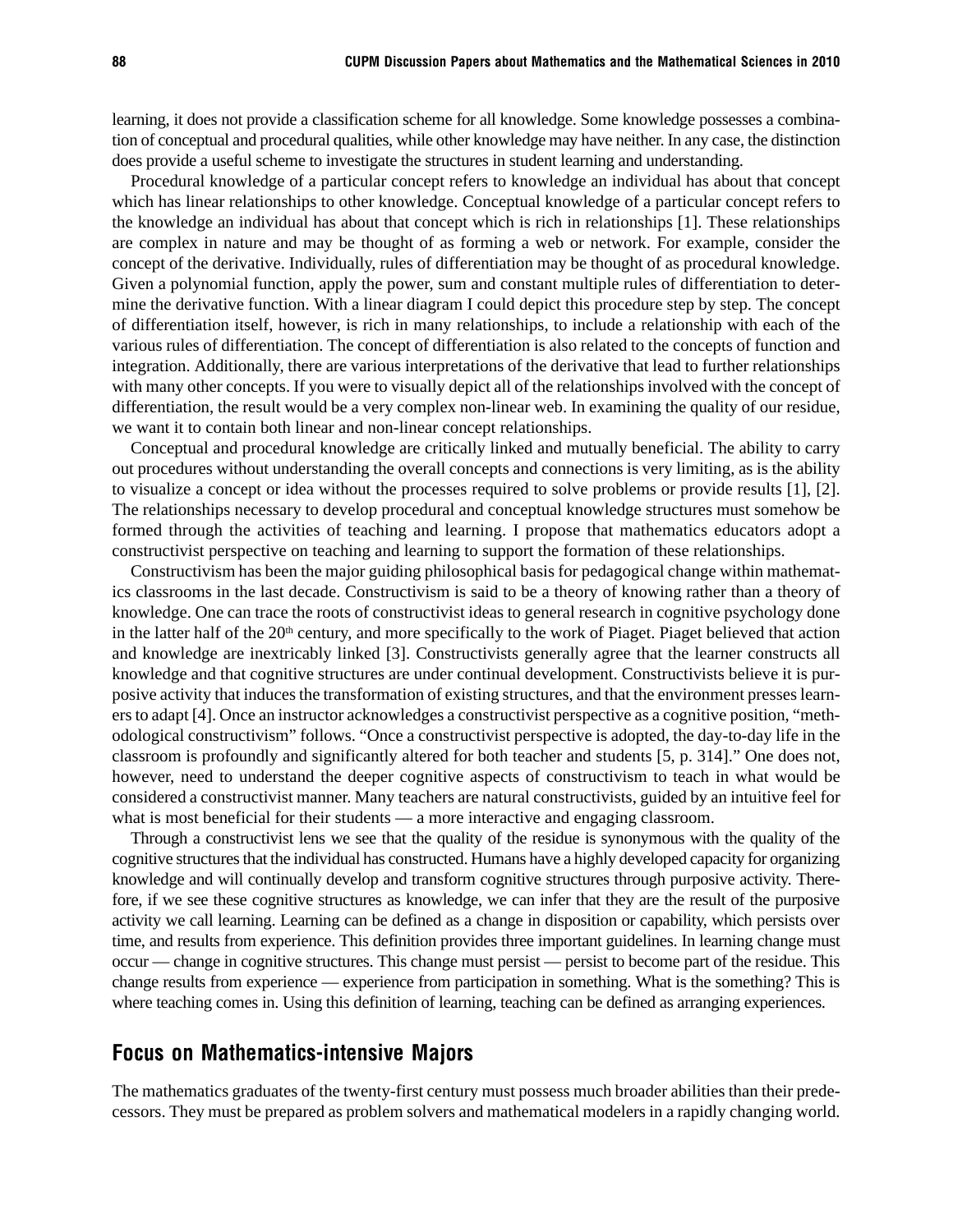They must adeptly use technology and creatively draw from the many aspects of the mathematical sciences. They must comfortably work in other disciplines and in teams. If they specialize or narrowly focus their studies and are unable to adapt, they will be left behind [6, p. 41]. And yet, at the same time, these graduates must be proficient, both conceptually and procedurally, with specific mathematical concepts to serve as mathematical experts when called upon.

What types of experiences must teachers arrange in the undergraduate classroom to prepare these future graduates? How can departments support curricular and pedagogical change that will improve undergraduate experiences? How can the mathematics community support departments in their efforts to improve these experiences? This paper will focus on how activities at the classroom level can influence and support mathematics-intensive majors' undergraduate experiences, and will also address support at the departmental and mathematical community levels.

#### Classroom Environment

Undergraduate students of the twenty-first century have experienced adolescence in a world shrunk by technological advancements and yet more complex than ever. They play computer and video games, not board games. They've never known a world without cellular phones, pagers, personal computers and the Internet. They do science reports and research papers using strictly electronic sources. These students read and digest information directly from a computer screen. They are comfortable working with information in electronic form without the need to print out paper copies. They use computers and calculators to do mathematics symbolically, graphically and numerically. In this world the teaching of mathematics must change from many current practices or students will lose interest. In 1996 an advisory committee to the National Science Foundation stated "Too many students leave SME&T courses because they find them dull and unwelcoming [6]." Mathematics classrooms must adjust to motivate learning by the twenty-first century student. Even mainstream popular news magazines are addressing issues of mathematics education. *Newsweek* recently highlighted Williams College professor Edward Berger who is known for exciting even his 9 a.m. calculus class. While nationally about one percent of graduating seniors are mathematics majors, at Williams it's almost nine percent [7]. Teachers must arrange experiences that excite and challenge students to learn.

Teaching with a constructivist perspective is characterized by active learning and student centered instruction. Active learning is a process that focuses on developing learners' analytical and critical thinking, and in which the students are active collaborators in their own learning. Student centered instruction is a broad teaching approach that includes substituting active learning for lectures, holding students responsible for their learning, and using self-paced and/or cooperative (team-based) learning [8]. In general, a constructivist approach moves the focus of classroom activities from the teacher to the learner. On the one extreme, only the teacher speaks or lectures while on the other extreme a teacher may not even be present as students independently work through the course material. I propose that neither of these extremes used exclusively serve the learner well. A constructivist perspective allows teachers to move along a continuum of approaches within these extremes using a variety of techniques in their classroom. Instructional strategies influencing movement along this continuum include questioning or discussion, applied problem solving, integrating technology, explorations and discovery, multiple representations of mathematics, writing, variety in assessment instruments, small section sizes, and cooperative or collaborative groups. The bottom line of the constructivist value of any strategy is that the students are engaged in the learning experiences. Teachers choose techniques as appropriate for their student population, facilities, class size and course objectives, as well as their comfort level [9].

One example of a recent change in undergraduate mathematics teaching is an increased emphasis on mathematical modeling. The mathematical modeling process includes making assumptions, building a model, solving the model, verifying the conclusions and communicating the results. These activities contribute to student understanding of mathematics and its applications [10]. Presenting real scenarios and problems of interest to the students motivates them to learn the mathematics in order to solve the problems. Students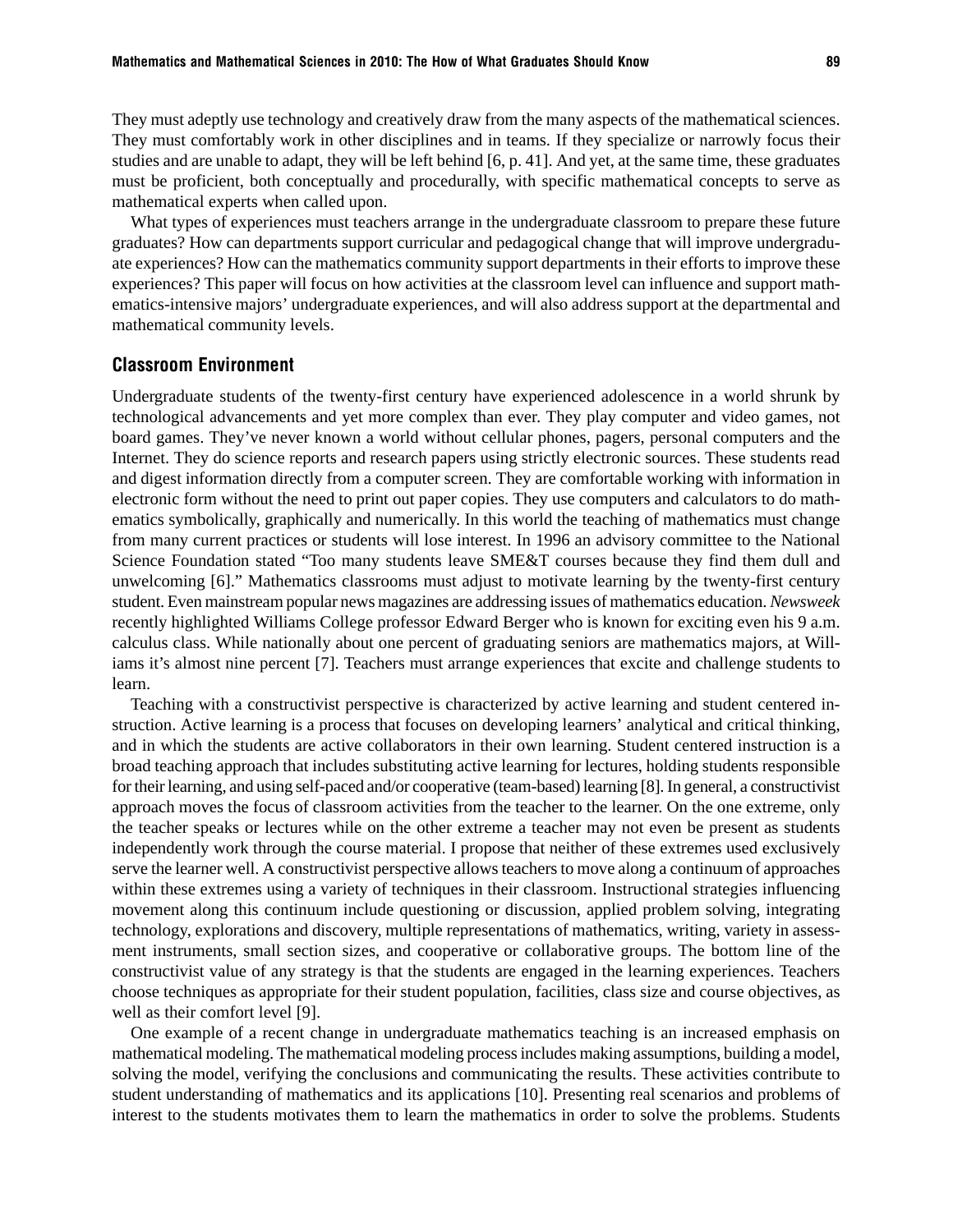quickly become engaged in the project and seek out the necessary mathematics. The modeling process replicates the future real-world situations our graduates will encounter. Many different fields require graduates to solve problems by developing and analyzing mathematical models, and then communicate their solutions by providing the user their analyses in an understandable form. A modeling approach to mathematics learning early in the undergraduate curriculum can excite students into pursuing a mathematicsintensive major.

In arranging experiences teachers must concentrate on the important mathematics. What and how we teach must reflect what is important and how it is important. Recall the image of the residue. The procedural and conceptual knowledge that remains is a result of what is learned and how it is learned. Therefore, what and how we teach must also be reflected in what and how we assess. Classroom assessment serves several purposes in the learning environment. Assessment should provide feedback at several levels. First, assessment provides feedback to the student. It also provides feedback to both the instructor and the program. Finally, assessment can be used for evaluation purposes to assign a value to the work. In any case, all assessment instruments should focus on the important mathematics and require demonstration of procedural and conceptual understanding that reflects how the mathematics was experienced. The important mathematics is that which is critical to the objectives of the course. How the mathematics was experienced dictates how the assessment should be designed. For example, few inferences about knowledge can be made if classroom activities stress purely theoretical or procedural approaches and then the assessment requires modeling and problem solving, or vice versa.

An assessment plan designed to provide inferences about student knowledge should include a variety of instruments. Examples of instruments include quizzes, exams, applied or interdisciplinary projects, problem solving activities, essays, journals and problem sets. These instruments should include a variety of requirement types addressing both procedural and conceptual knowledge. These types may include fill in, short answer, calculations, graphical analysis, numerical analysis, explanations and modeling. Assessment instruments can be done both in- and out-of-class and should appropriately integrate technology. In order to most accurately infer student understanding, assessments must include a variety of problem types and presentations [11].

Assessment should also be done at the program level. This type of assessment may address a single course or the entire undergraduate mathematics curriculum. As mentioned above, classroom assessment provides feedback to programs and therefore can be part of a program assessment plan. In doing program assessment at various levels, the department and/or school can determine if its programs are resulting in the appropriate residue based on its outcome goals.

#### Department and School Support

Program assessment at the department and school levels is critical to improving undergraduate mathematics education. At the program level, schools must determine what residue should remain after the four year integrated experience of a mathematics-intensive major. Program assessment provides feedback to examining the department or school's outcome goals. Therefore, prior to conducting any program assessment the department and school must determine their outcome goals. The major purpose of this CUPM document is to assist departments in planning the undergraduate program in mathematics intended for mathematicsintensive majors. Departments and schools can use this volume to assist in defining the outcome goals within the constraints of their own institution. Once goals are defined, the department can design a program assessment to determine how their current program is meeting these goals.

A program assessment is much more difficult than simply one professor assessing the results of one section of a course. Program assessment data can come from classroom assessments (and evaluations grades), but may also include surveys, interviews, classroom observations, partner and client discipline/ department feedback, and post-graduation employer feedback. Once assessment data are collected, departments analyze the data against the outcome goals. Departments and schools recognizing the need for im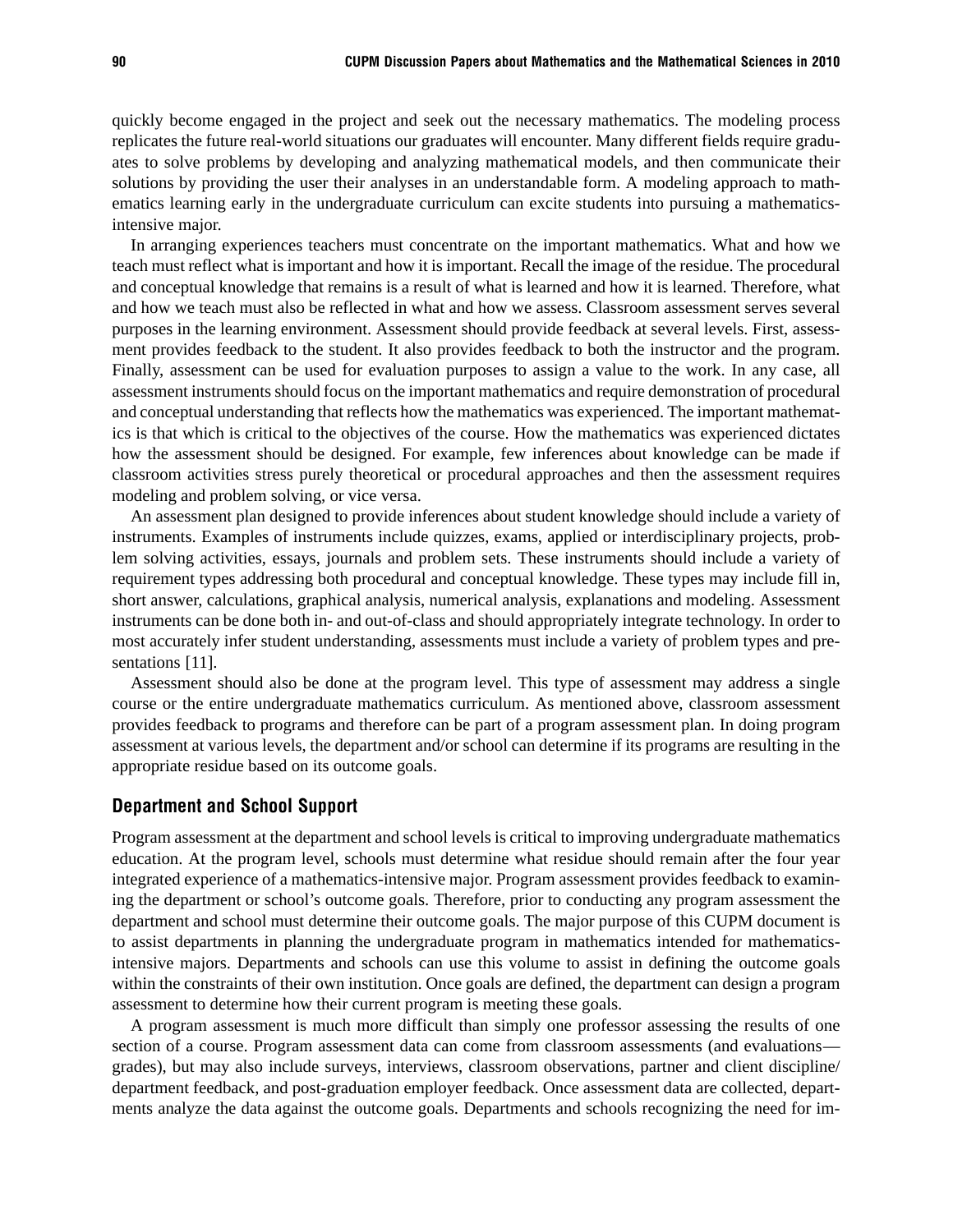provement must support change through curricular and faculty development initiatives— activities that address the what and the how. The primary purpose of academic program assessment is to evaluate programs in terms of their stated goals in order to enhance learning. Additionally, program assessment provides information to measure academic outcomes, as well as to answer to outside agencies such as trustees or accreditation associations. The following diagram depicts an example of a program assessment and program planning model [12].



Departments and institutions that extensively include faculty in the processes of goal development, assessment, curriculum development, and faculty development cannot help but improve their chances of a successful program. Unfortunately, many institutions do not reward faculty members for putting time and effort into this type of venture. Departments and institutions interested in change must support faculty members engaged in making teaching and learning a priority and use these faculty members as leaders of change in their departments. In its review of undergraduate education, the advisory committee to the National Science Foundation states [6, p. 46]:

Frequently, discussions of this issue lead to the realization that we need to inculcate an institutional culture that elevates learning to a position of importance on par with the discovery of new knowledge. Progress here would facilitate (among other things) the development of research programs within existing academic structures that focus on the learning effectiveness, thereby creating valuable knowledge that can be employed to help make informed choices about new curricula and teaching methods. The lack of adequate rewards for improvements in education is seen by many as the fundamental problem that makes more difficult the widespread acceptance of responsibility for the learning of undergraduates, and puts the burden on single, committed individuals.

Departments truly interested in developing the appropriate curriculum for mathematics-intensive majors in 2010 must commit themselves to assessment and improvement initiatives that encourage and support faculty to make teaching and learning activities a priority. Volumes such as this one, funded curricular projects, and undergraduate mathematics education research are critical in informing institutions about current curricular and faculty development initiatives.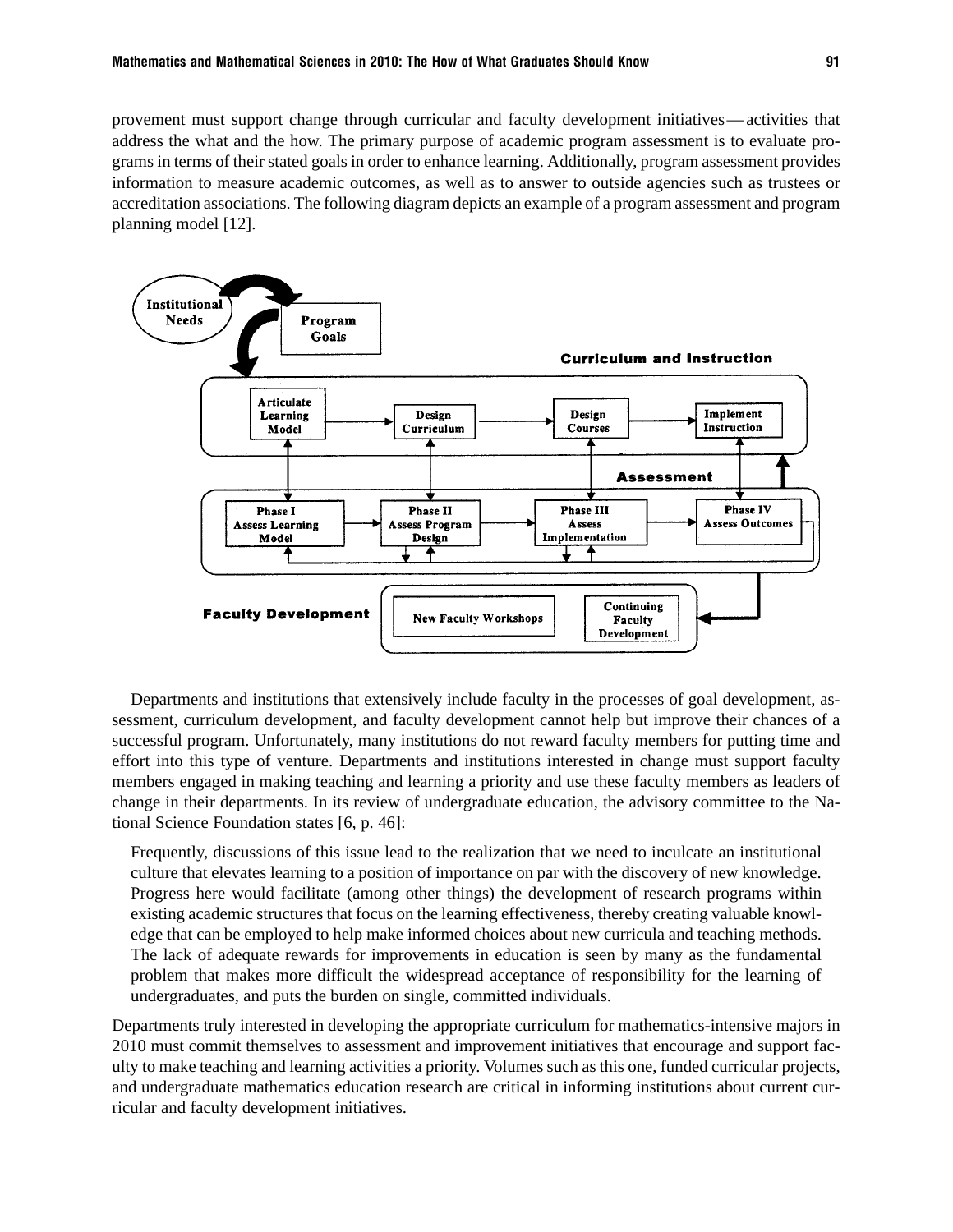#### External Support

Professional societies, publishers and funding agencies must support institutions in their efforts to improve undergraduate programs. *Shaping the Future: New Expectations for Undergraduate Education in Science, Mathematics, Engineering and Technology* provides action-oriented recommendations to the National Science Foundation for improving undergraduate education, as well as makes recommendations to "mission oriented Federal agencies, business and industry, academic institutions and their administrations, professional societies, private sector organizations, state and local government, and to other stakeholders in undergraduate education"[6, p. i]. The National Science Foundation has provided considerable funds to support innovative projects designed to improve undergraduate education, but this report calls for a significantly higher level of commitment and funding.

The MAA has been at the forefront in providing support and guidance to the mathematics community through the work of committees such as the Committee on the Undergraduate Program in Mathematics and the documentation of such work in the MAA Notes series. Of note for our purposes are *Reshaping College Mathematics* [13], *Heeding the Call for Change* [14], *Research Issues in Undergraduate Mathematics Learning* [15], *Models That Work* [16], and *Confronting the Core Curriculum* [17]. These volumes provide a wealth of information and thoughtful analysis of the undergraduate mathematics curriculum and teaching.

Most recently, the MAA recognized the importance of conducting research in undergraduate mathematics education in announcing the formation of the Association for Research in Undergraduate Mathematics Education (ARUME) as a Special Interest Group of the MAA (SIGMAA). Several other actions are also supporting the growth of the field of Research in Undergraduate Mathematics Education (RUME). The American Mathematical Society (AMS) has joined with MAA to form a committee focused on research in undergraduate mathematics education that has published several volumes of research papers. Professional mathematics meetings include sessions for reports of research in this area and journals are beginning to include undergraduate mathematics education research reports. Research is emerging that addresses questions about what effects various curricular and pedagogical decisions have on undergraduate students' understanding and their attitudes toward mathematics.

#### Conclusion

In their efforts to improve programs for mathematics-intensive majors, institutions must continually focus on the content and the quality of the residue that remains— the knowledge that a graduate takes away from the program. Pedagogically this requires a focus on the student and on student learning. Culturally, teaching and learning must be made a priority. At the classroom level, instructors must challenge and excite our twenty-first century students. Department curricular and faculty development initiatives are critical and imperative for successful programs. Institutions must encourage and reward these activities. National agencies and professional societies must support these efforts toward improvement.

#### Bibliography

- 1. J. Hiebert & P. Lefevre, Conceptual and procedural knowledge in mathematics: An introductory analysis, *Conceptual and Procedural Knowledge: The Case of Mathematics* (J. Hiebert, Ed.), Hillside, NJ: Lawrence Erlbaum Associates (1986) 1–27.
- 2. D. Tall, *Advanced Mathematical Thinking*, Dordrecht, The Netherlands: Kluwer (1991).
- 3. J. Piaget, *Psychology and Epistemology*, (A. Rosin, Trans.) New York: Grossman Publishers (1971).
- 4. N. Noddings, Constructivism in mathematics education, *Journal for Research in Mathematics Education (JRME), Monograph Number 4, Constructivist Views on the Teaching and Learning of Mathematics,* (1990) 7–18.
- 5. M.L. Connell, Technology in constructivist mathematics classrooms, *Journal of Computers in Mathematics and Science Teaching, Vol. 17*, No. 4, (1998) 311–338.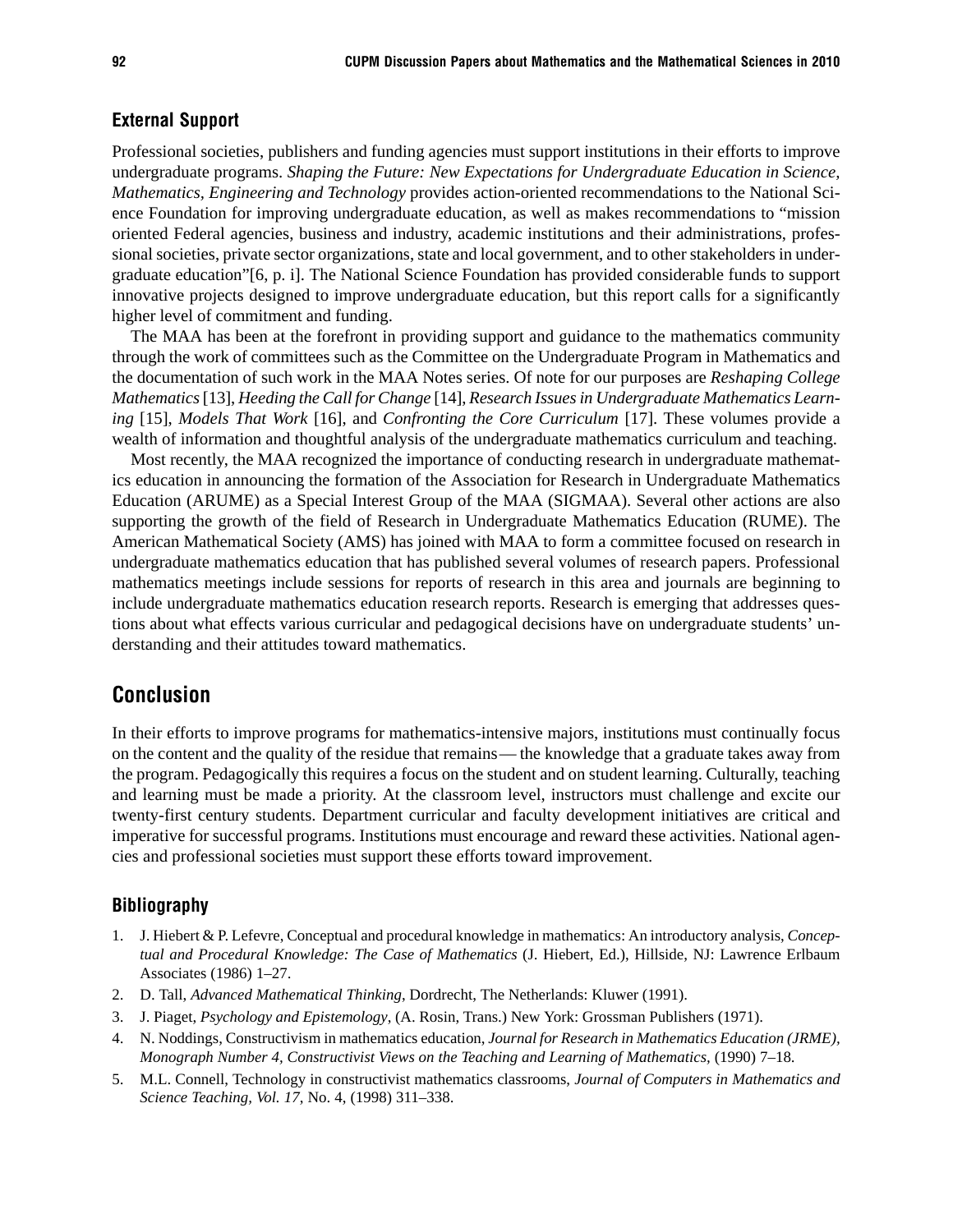- 6. *Shaping the Future: New Expectations for Undergraduate Education in Science, Mathematics, Engineering, and Technology*, Washington, D.C.: National Science Foundation (1996).
- 7. D. McGinn, A difficult formula: Math = fun, *Newsweek*, June 5, 2000.
- 8. R.M. Felder & R. Brent, Navigating the bumpy road to student-centered instruction, *College Teaching, Vol. 4,* No. 2, (1996) 43-47.
- 9. K.G. Snook, A continuum of choice: Instructional techniques in undergraduate mathematics, *Proceedings of the Interdisciplinary Workshop on Core Mathematics: Considering Change in the First Two Years of Undergraduate Mathematics* (D. Arney & D. Small, Eds.), West Point, NY (1999).
- 10. D.C. Arney, Educating for the future: Mathematics for understanding the new sciences, *Primus, Vol. 8,* No. 3, (1998) 240-252.
- 11. K.G. Snook, *An Investigation Of First Year Calculus Students' Understanding of The Derivative*, Unpublished doctoral dissertation, Boston University, 1997.
- 12. *Educating Army Leaders for the Twenty-First Century*, United States Military Academy Academic Board (1998).
- 13. *Reshaping College Mathematics: A Project of the Committee on the Undergraduate Program in Mathematics* (L.A. Steen, Ed)*,* MAA Notes Number 13, Washington D.C.: Mathematical Association of America (1989).
- 14. *Heeding The Call For Change: Suggestions for Curricular Action* (L.A. Steen, Ed.), MAA Notes Number 22*,* Washington D.C.: Mathematical Association of America (1992).
- 15. *Research Issues in Undergraduate Mathematics Learning: Preliminary Analyses and Results* (J. Kaput & E. Dubinsky, Eds.), MAA Notes Number 33, Washington D.C.: Mathematical Association of America (1994).
- 16. *Models That Work: Case Studies in Effective Undergraduate Mathematics Programs* (A. Tucker, Ed.), MAA Notes Number 38, Washington D.C.: Mathematical Association of America (1995).
- 17. *Confronting the Core Curriculum: Considering Change in the Undergraduate Mathematics Major* (J.A. Dossey, Ed.), MAA Notes Number 45, Washington D.C.: Mathematical Association of America (1998).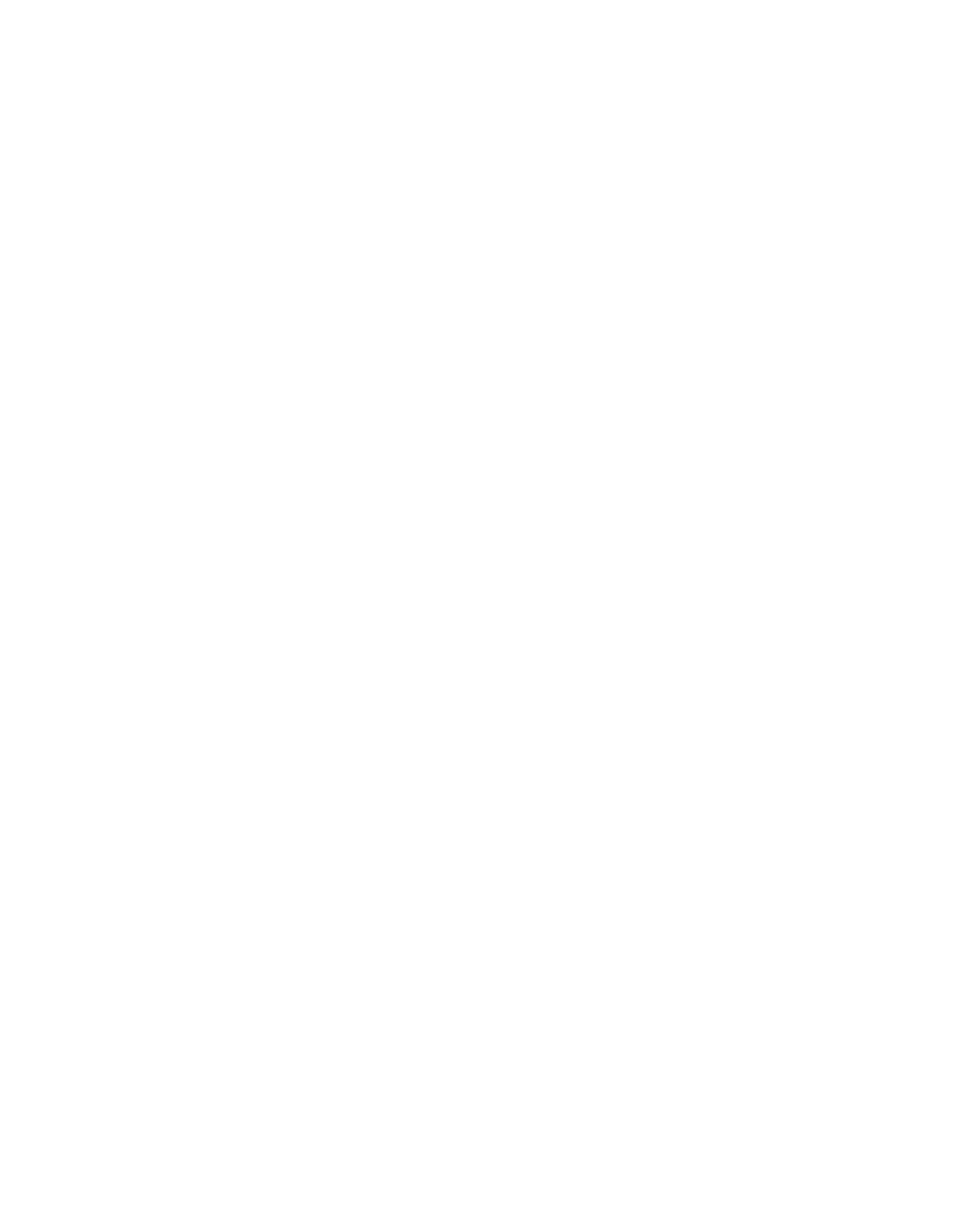## Teaching and Learning on the Internet

**Gilbert Strang**

*Massachusetts Institute of Technology*

This paper comes from personal experience rather than philosophy. My experience is with MIT's linear algebra course and it is ongoing. You will see that I have recently gotten myself into some kind of box (a new box instead of the usual one). As a result I don't know exactly what to do in the linear algebra lectures this fall. Writing this paper in the summer of 2000 gives me a small chance to think through this rapidly approaching problem. It involves using the Internet, and videos in particular, in combination with ordinary lectures and homework. I believe that the reader will encounter the same problem, in some form, soon.

In spite of the opening sentence I suppose there is a "philosophy" that underlies my teaching of mathematics. Many of the students are learning engineering and science, and they care first of all about applications. This seems to fit with my approach. I get a lot of pleasure from showing them examples, and connecting with their interests, and convincing them that mathematics is directly useful. It is true that I use the words "beautiful" and "wonderful" to call their attention to ideas that are especially neat. But the beauty is alive and not frozen.

The only theorem that I mention by name is the Fundamental Theorem of Linear Algebra. I would not want the rest of the faculty to know how seldom I complete a proof in the lectures. An example can be much more memorable anyway. Two examples are totally convincing! (My favorite proof remains the one I found in a book by Ring Lardner: "Shut up" he explained. But I use this in class only when desperate.)

Let me come directly to the recent events that present new problems.

1. My linear algebra lectures and review sessions last fall were videotaped live. They are on the web page web.mit.edu/18.06/www, and they can be viewed with (free) Real Player software. The compression makes my own motion a little jumpy, but the blackboard is surprisingly clear. So all students are going to have the lectures available when they want them (not only MWF at 1).

2. Independently of the videotaping, I joined with David Jerison and Haynes Miller in a proposal to a new funding source within MIT (established by a gift from Microsoft). Our proposal was to introduce 'new communication links' in calculus (Jerison) and differential equations (Miller) and linear algebra (Strang). It was nearly successful but in the end was not funded for next year. I hope that some of the ideas might be of interest to readers of this article.

Those ideas are speculative and very much in flux. A second proposal, more directly involved with the structure of lectures and recitations, was awarded a planning grant from a different fund. Haynes and David are testing new possibilities in the calculus lectures. Eric Mazur's website mazur-www.harvard.edu/ education/educationmenu.html has been a source of inspiration. They have very properly suggested that this paper should concentrate on my own part of the original proposal, which was to create an "online encyclopedia" of short and specific pieces of undergraduate mathematics. These will be quite different from complete lectures, but a camera will still be involved.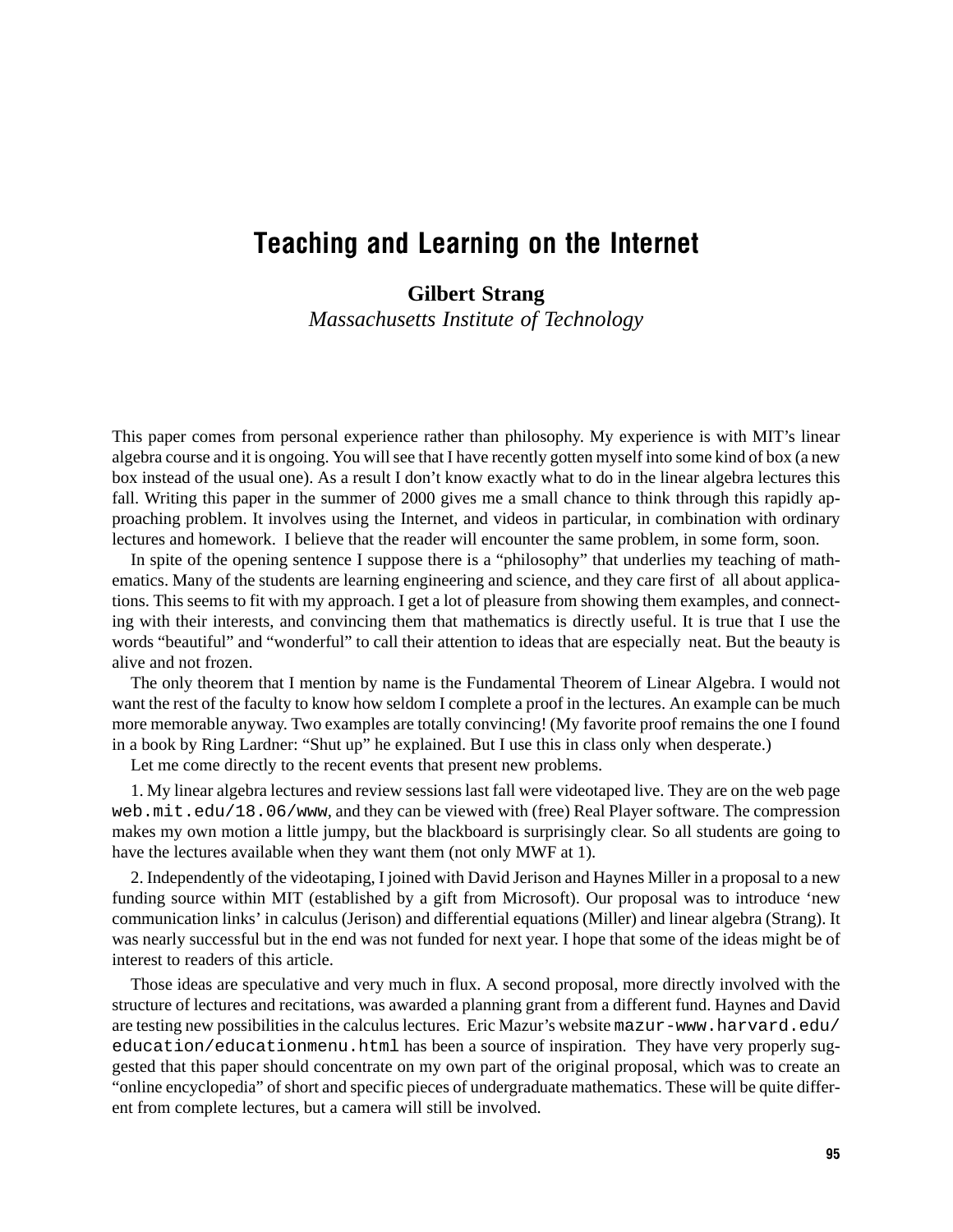Note added in proof: I have now seen a device that records as you write on a whiteboard, without needing a cameraman (it transmits the writing but not the speaker). Combined with audio, this may become useful in communicating mathematics in real time.

#### The videotapes in linear algebra

I can explain first about the videotapes in 18.06. The year before, when Gian-Carlo Rota died suddenly, I expressed to the class my regret that we had no permanent record of his lectures. They were exceptional in every way. The conversation in class moved toward more ordinary things, but several students emailed me afterward. They suggested that I contact the Center for Advanced Engineering Studies. I discovered that the Center was embarking on a large-scale videotaping project in physics (with Walter Lewin). Eventually we realized that for a small additional cost the cameramen could stay in the lecture room and tape the 18.06 lectures.

The original tapes were digitized and compressed (and saved) by David Mycue, in between his work on engineering classes that are running jointly with Singapore. This was all a part of MIT that I had never seen.

I insisted on only one point, that the lectures must be freely available to everyone. Modulo congestion on the web (which depends on the viewer's modem), this is now the case. I had no idea what use might be made of the tapes, it just seemed a good thing to try. I still have no idea! Readers of this paper are very welcome to make suggestions. I can mention two developments within MIT, and I hope there will be more outside:

1. In the semester of videotaping, there were a few classes that I had to miss. Those tapes were made in advance without an audience. I asked the students whether they would prefer to have a substitute teacher, but they firmly chose the tape. Apparently they did come to class and watch quietly.

You will realize the implications. One is that I can be away more and more — leaving a shadow of myself behind. On the other hand (and more seriously), the students can be away more and more. Let me come back to this new freedom, which is partly desirable and partly alarming.

2. The MIT Lincoln Laboratory learned about the tapes and decided to offer a linear algebra course this summer. The volunteer students are mature scientists and engineers, who watch two tapes each Thursday afternoon. My best teaching assistant, Peter Clifford, is there to answer questions. I went three times, to be part of the group and ask for their reactions. I frankly thought it would be a horrible experience to watch the tapes with the class, but it wasn't. They are seeing the uncompressed form, not so different from a live lecture. The volunteers at Lincoln Lab continue to attend and their comments are very positive.

I now realize more clearly and urgently that students will have an alternative to attending lectures this fall — or possibly the tapes will be more a supplement or a complement than an alternative. My question now is what to do in class when they can watch the lectures at their own convenience. I could vary the examples, and I certainly will. But I can't vary the mathematics...

18.06 splits into ten or more recitation sections, one hour per week, to discuss homework problems and unanswered questions. The lecture hours could now be more interactive (subject to the limitations of a large class). I am very much in favor of active learning, and I mix in questions as I go. I don't always wait for the answers! Students are hesitant to stand out in a large anonymous group, but I am learning about the successful use of flash cards and class votes.

In general it will not be possible to assume that students have watched the lectures in advance. Do I want to assign specific lectures as part of their homework (and risk developing a habit that will lead them to skip class)? The new situation offers more freedom, but with it comes change and uncertainty. Every innovation implies an altered set of rules. Most definitely, students have learned to deal successfully with the old rules. After long acquaintance, those rules are more or less accepted as fair. Any alteration implies that somehow or somewhere, an extra effort is required. This is likely to be unwelcome.

In the present case, a more active lecture hour might succeed. I have no means of compelling students to attend, and don't want any. I do already try to make the hour more productive for the class than an hour spent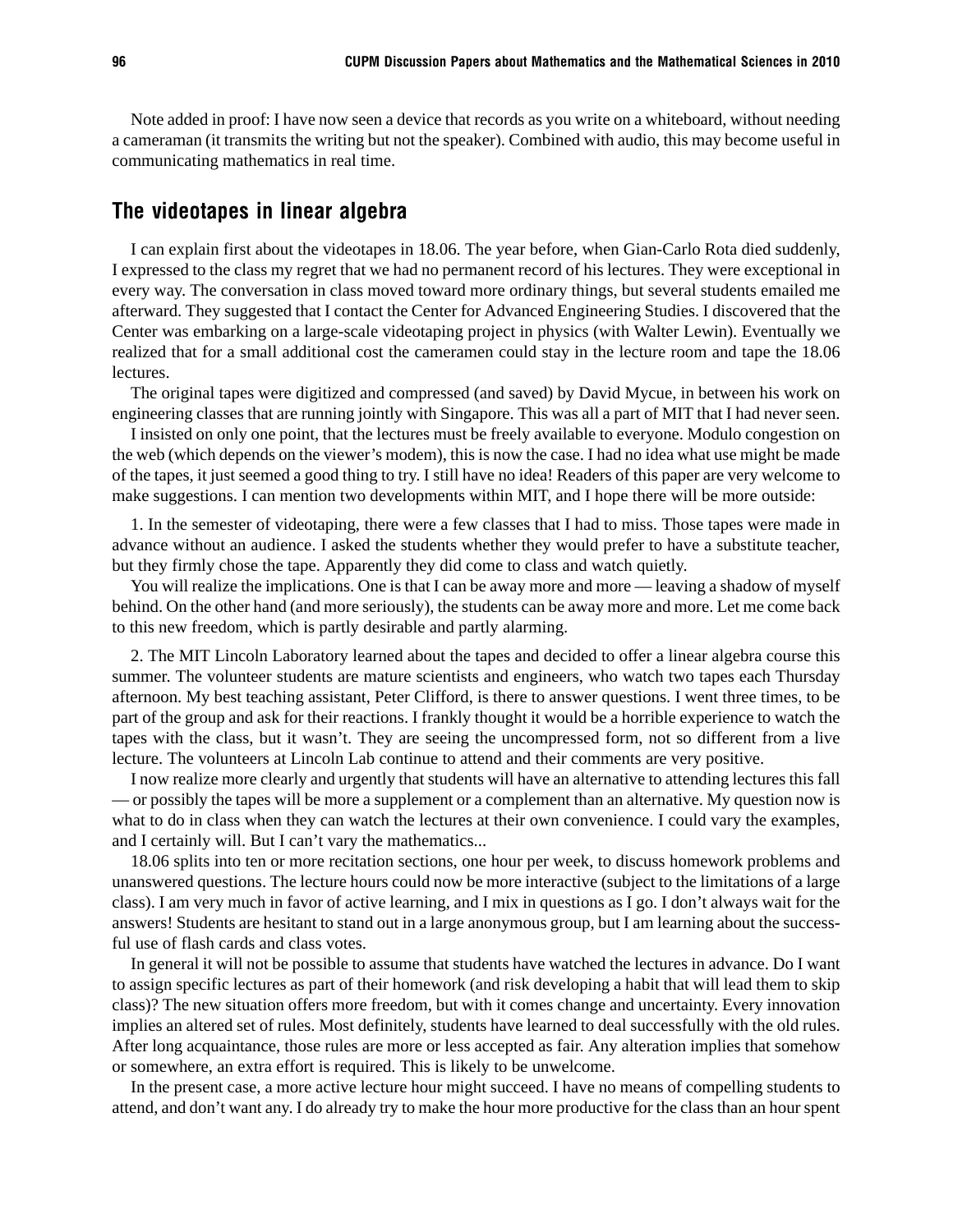reading the textbook (which unfortunately I wrote). I was already competing with myself, and now even more so! Where I previously offered a focus on the more important points, and used the medium of speech to bring home those points, now the video lectures offer speech too, at all times of the day.

Will a live lecture three days a week be preferred to a videotape available at all hours, seven days a week? In the long run I really don't know. Perhaps in the short run, inertia (and maybe the lack of anything better to do) will bring most of them to the classroom.

And there is another question. Could the videotapes affect linear algebra classes around the country? The text is widely used. I am hopeful that instructors will welcome the availability of lectures on the web, as a supplement to their own courses. This is really a key question that will surely arise throughout our teaching — how to make the Internet into a "TA."

In short, I took this videotaping step in the belief that it could only be useful — not knowing exactly how, but certainly knowing that lectures on the web are sure to come. They will come in different forms, from different sources. If it becomes clearly helpful to add summaries of the lectures, or answers to frequently asked questions, or additional examples (all probably to be prepared on transparencies), I will try to do that. First I hope to learn how these videos can be used. I will be extremely grateful if readers of this article send thoughts and suggestions by email (to gs@math.mit.edu).

## The Internal Proposal Within MIT

The second part of this paper will describe some aspects of the proposal that Haynes Miller, David Jerison, and I made in December 1999. We offered to create new on-line possibilities for the students, without a radical change in the existing lecture system. We were unwilling to destroy something that is pretty good (certainly not perfect). The new ideas would definitely need testing and adjustment, and a lot of work.

Our overall goal is to make the experience of freshmen and sophomores more active and positive. In every society, whether on the scale of a nation or a university or a family, there is tremendous constructive energy. Very often this is potential energy, and it is never released. To convert that stored potential into kinetic energy is a central goal of teachers (and of leaders wherever they are).

One tool we proposed to use is the Internet. We know that experiments are going forward in this direction in many mathematics departments. Undoubtedly the results are mixed — the same would surely be true for us. I can reproduce here a substantially edited summary of two ideas, from the proposal that the three of us prepared:

**A.** We will create an on-line encyclopedia to offer quick help in our basic mathematics courses. This material could extend beyond freshman courses to help all students who have access to the Internet.

The advantage of video and multimedia presentations over textbooks is that the added dimension of time can convey complicated (and also simple!) mathematical ideas more effectively. A critical advantage over lectures is that the information can be delivered in packets at the moment when it is needed. That moment can be the point at which a student gets stuck on a homework problem. It can also be the time in the next month or the next year when a specific piece of information is needed again.

**B.** We will establish Chat Rooms in which students will be able to discuss ideas and problems. They can manipulate the graphical tools that we plan to develop, and they can have have fun working together. We want MIT students to appreciate the active and cooperative elements of mathematics. Mathematics depends on communication.

The chat rooms could develop into a new feature of MIT education. Students already form study groups to do problem sets and to review for exams. We do not wish to lose the value of these interactive groups as we move to exploit the power of computer education for every individual. On-line chat rooms allow students to interact even if they cannot do so in person, or if they do not have access to a compatible group. A group can use graphical and computational tools jointly, to go further with discovery than separate individuals. The transcripts of the chat rooms will be useful in monitoring the whole process and understanding where students get stuck.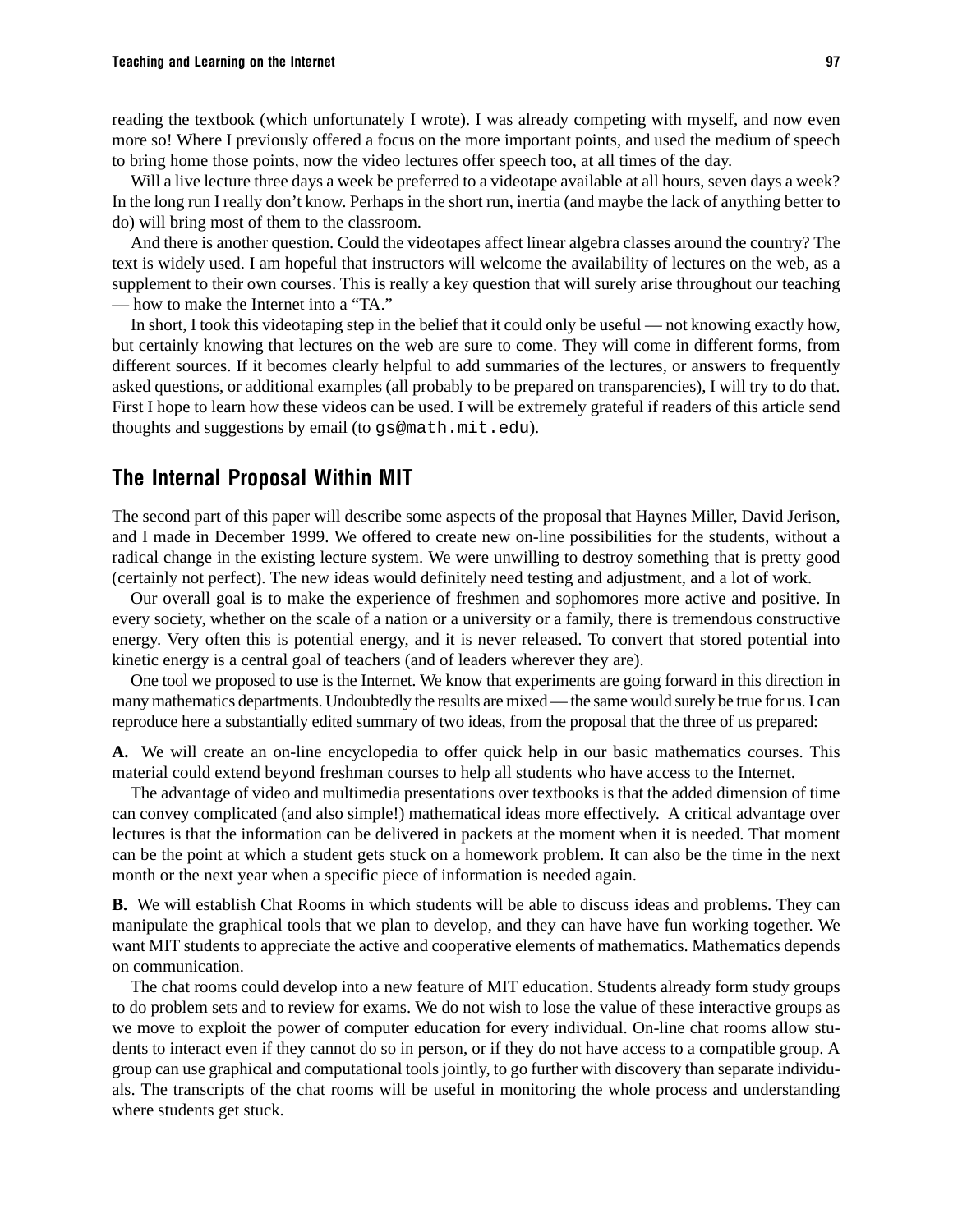Like most universities, MIT relies on lectures by experienced teachers. It would not be wise to overturn this framework tomorrow — the quality of those lecturers (and their dedication) is too valuable. But when we consider the whole experience from the viewpoints of the students, we do see new ways to communicate with them individually—and new ways in which students can communicate with each other.

It is changes in the student experience, made possible by the revolution in faculty-student and studentstudent communication links, that motivate this proposal. The first project is the most straightforward — a direct way for students to access (on line) essential concepts of each course. The second is the most novel a way for students to talk to each other. We want them to work together, because in some unexpected way that promotes individual learning. Thus our presentation concentrates on these elements:

- Direct on-line access to quick help with the fundamental ideas of each course and their applications (with many examples).
- Student-student interaction on homework problems as well as central concepts. The magical moment of understanding generally happens outside the classroom.

May I return from the proposal to this MAA paper, for several comments. One is to repeat that in the actual development, changes in these ideas would be absolutely certain. I will add some details to the descriptions given above, but those changes are already coming. And there was another key part of our proposal that is not reflected in this paper — the idea of modules in differential equations, where the biologists and physical scientists and engineers are often interested in totally different examples.

Here are elaborations of those two ideas A and B (on-line encyclopedia and homework chat room) also edited from the original proposal.

#### A. Direct on-line access to quick help.

Students need a fast direct source for information about key ideas. This means definitions, examples, and applications, as well as theorems. We believe that the web provides a new communication link between faculty and students that we can establish and develop. Our plan is to present specific topics on the web, and we give ten examples from calculus:

Second derivatives: Maximum, minimum, inflection points The idea of a limit The chain rule The exponential function The Fundamental Theorem of Calculus Integration by parts Length of a curve Polar coordinates Taylor series Lagrange multipliers

For every topic we will give immediate feedback. Effectively, we will be creating an on-line encyclopedia. This is in reality the format that students find most useful — the "look-up" format rather than the "expository" format. Both are needed and the text already gives one. Our plan is to create the other.

Each topic will be presented on its own. There will be links of course. But it is the individual concepts that we will focus on, using our teaching experience to guide our work here. Every presentation will aim to have four ingredients:

- 1. A videotaped description of the concept and its context;
- 2. Transparencies following the video to recapitulate the key ideas;
- 3. Graphics during the live video;
- 4. Exercises and examples: some solved in detail but not all.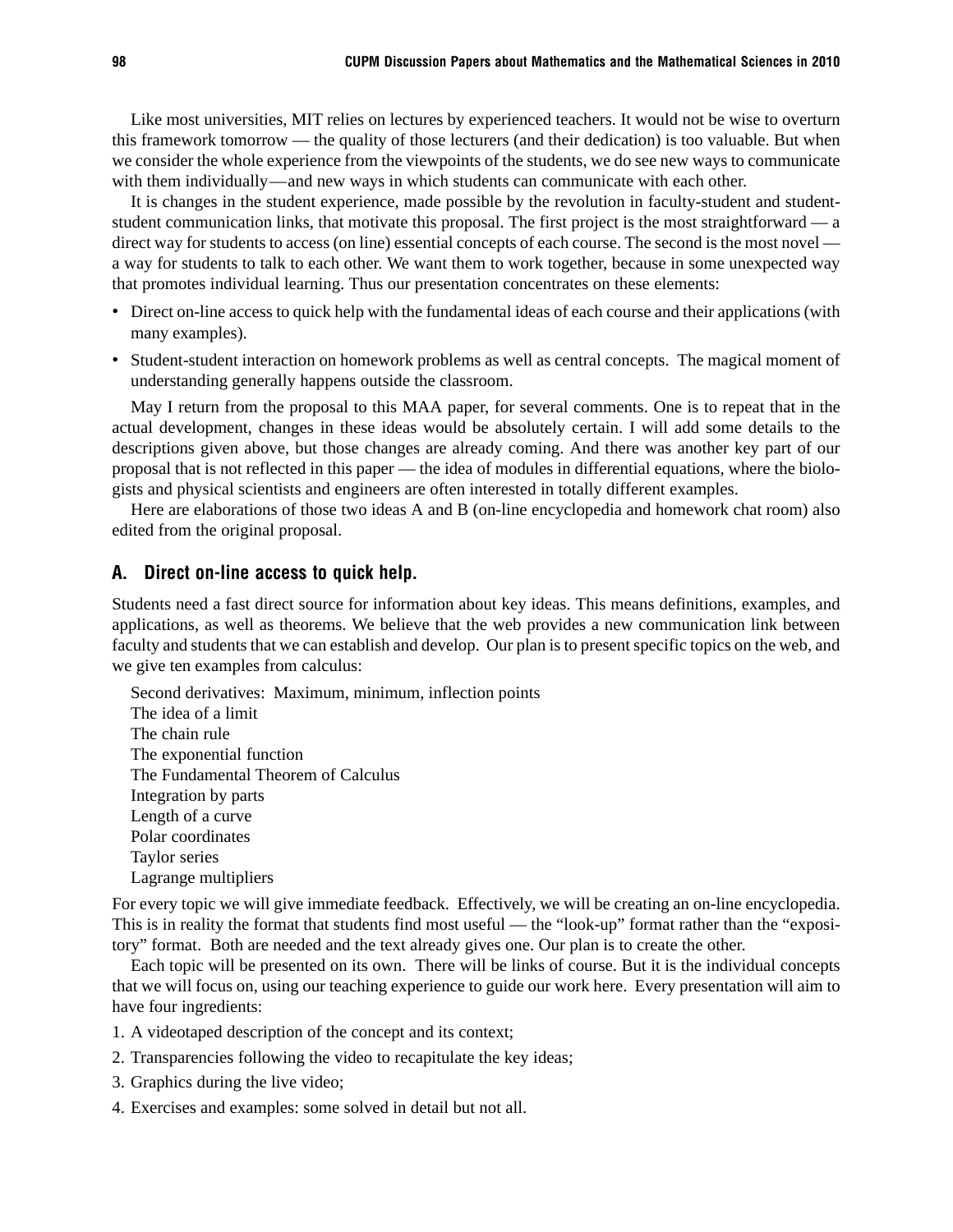The viewer can move quickly and easily from one stage to another and back. Some viewers will prefer to see the examples first, or the summary. Those will all have sound as well as image, not only to emphasize what is important but also to maintain a human contact that carries the signal to the listener.

#### B. Student-student on-line interaction.

Student learning often comes in bursts — frequently while working on problem sets. These are crucial times outside the classroom, and we can supply extra help. They are the moments we must concentrate on, because the students are concentrating. We will provide video clips to the students. But we are convinced that their communication with each other is a powerful force in learning. We will also provide graphical and computational tools that form integral parts of the problem set. The next paragraphs discuss three types of on-line support: videos and graphical tools and student chat rooms.

 1. Videos. The advantage over textbooks is that video, with the added dimension of time, can convey complicated (and also simple!) mathematical ideas more effectively. The critical advantage over lectures is that the information can be delivered in packets at the moment it is needed. Homework problems will in some cases be explicitly linked to video clips. Successful animations will also enliven our lectures.

2. Graphical Tools. These make a basic concept visual, and they also teach methods of discovery. In using Newton's method, calculus students can discover rates of convergence and periodic orbits and especially basins of attraction. At the same time they will reinforce their basic understanding of linear and quadratic approximations. By varying the coefficients of a quadratic function of two variables, they will see saddle points and maxima and minima. Graphical tools will be heavily used in the "technology-enabled" classrooms of the future.

3. Chat Rooms. Students already form study groups to do problem sets. But this includes only some students — it is good, but not fully inclusive. On-line chat rooms allow students to interact even if they cannot do so in person, or if they do not have access to a compatible group. A group can use graphical and computational tools jointly, to go much farther with discovery than separate individuals.

The transcripts of the chat rooms would be recorded. This makes it possible to see where students got stuck. To make better use of the transcripts, we propose to require students to cite their sources of help, with no penalty for accepting help. This will make it possible to track down abuses, such as wholesale copying of homework solutions, and (more important) to track down successful interactions.

Chat rooms should heat up before exams. Students will have access to support at late night crunch times. And especially at exam times, teaching staff could participate. In some cases the chat room can become an on-line recitation. Transcripts of these pre-exam interactions will be particularly helpful in course design. The TA could clip pieces and discuss the interaction with the lecturer.

An interesting problem is how students will communicate with each other in chat rooms if the keyboard is the only link. Mathematicians generally use an informal version of Donald Knuth's typesetting language TeX, where \int\_a^b f(x)dx means the definite integral of  $f(x)$ . There may be a better language for on-line mathematical conversations. And keyboards are presently inadequate for conveying pictures. The Holy Grail is the functional equivalent of a blackboard — which would support distance learning everywhere.

One can object that we are proposing to encourage last minute learning. But students learn when they are receptive, and not before. Any mechanism that makes learning easier must have its place. We may also include problems that specifically develop reading and listening skills, because lectures and a textbook are still central to the course. We could make the chat rooms off limits for certain homework exercises.

Furthermore we will use technology to help with learning after the last minute, in the form of post-testing. Most students do not go over their homework to see what was wrong. Even worse, many of them don't review their old tests. Teachers are guilty of encouraging this behavior, by racing to the next topic. This is a crucial learning opportunity and it is frequently lost. No experienced teacher expects everyone to learn subjects the first time. We aim to develop the habit of going back to learn and to reinforce learning.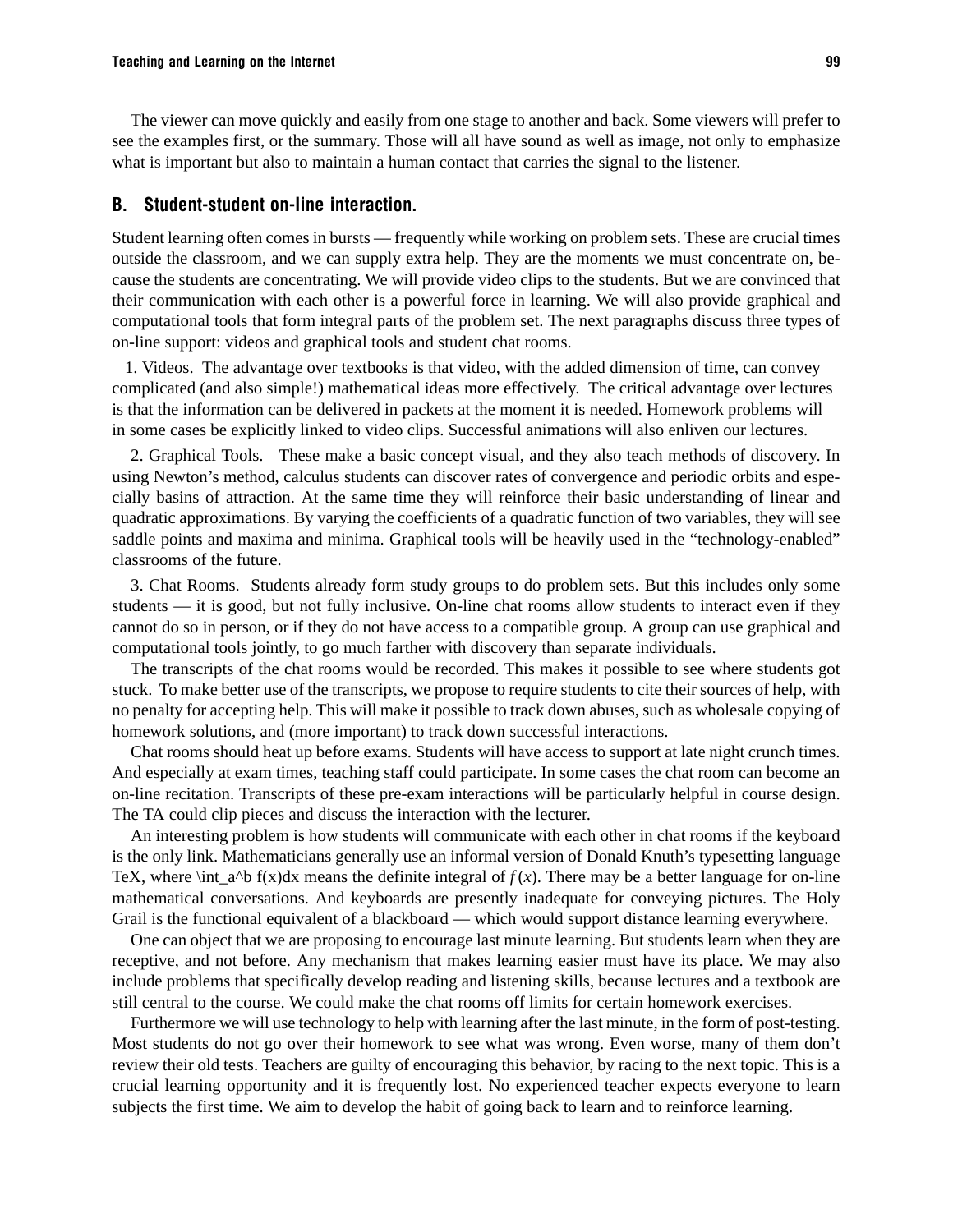We can teach our students more successfully if we deliver information to them when they need it and are ready for it. Students can work cooperatively on line or in recitations. With their friends also on line, students will find it easier to learn to use these tools, to make progress on problems, and to have fun doing it — without the hesitation that we all recognize in a lecture room.

Our main goals are to engage the students more fully; to make better use of their time; to provide more inspired teaching; to encourage them to manipulate graphics in their own mathematical experiments; and to offer easy access to background information at the moment when it is needed. We hope for, and we expect, changes in style and substance.

That concludes the part of this paper which is drawn from our joint proposal. I owe thanks in so many ways to Haynes Miller and David Jerison. And over a very long period, too long to contemplate, I have learned from an army of students. To be truthful, I have seldom thought deeply or carefully about theories of education — it has always been more instinct in a classroom, a feeling for what students might understand and enjoy. And I read aloud (quietly) everything I write, so the same instincts are in control there too.

The arrival of the Internet has opened tremendous new possibilities. Just in time.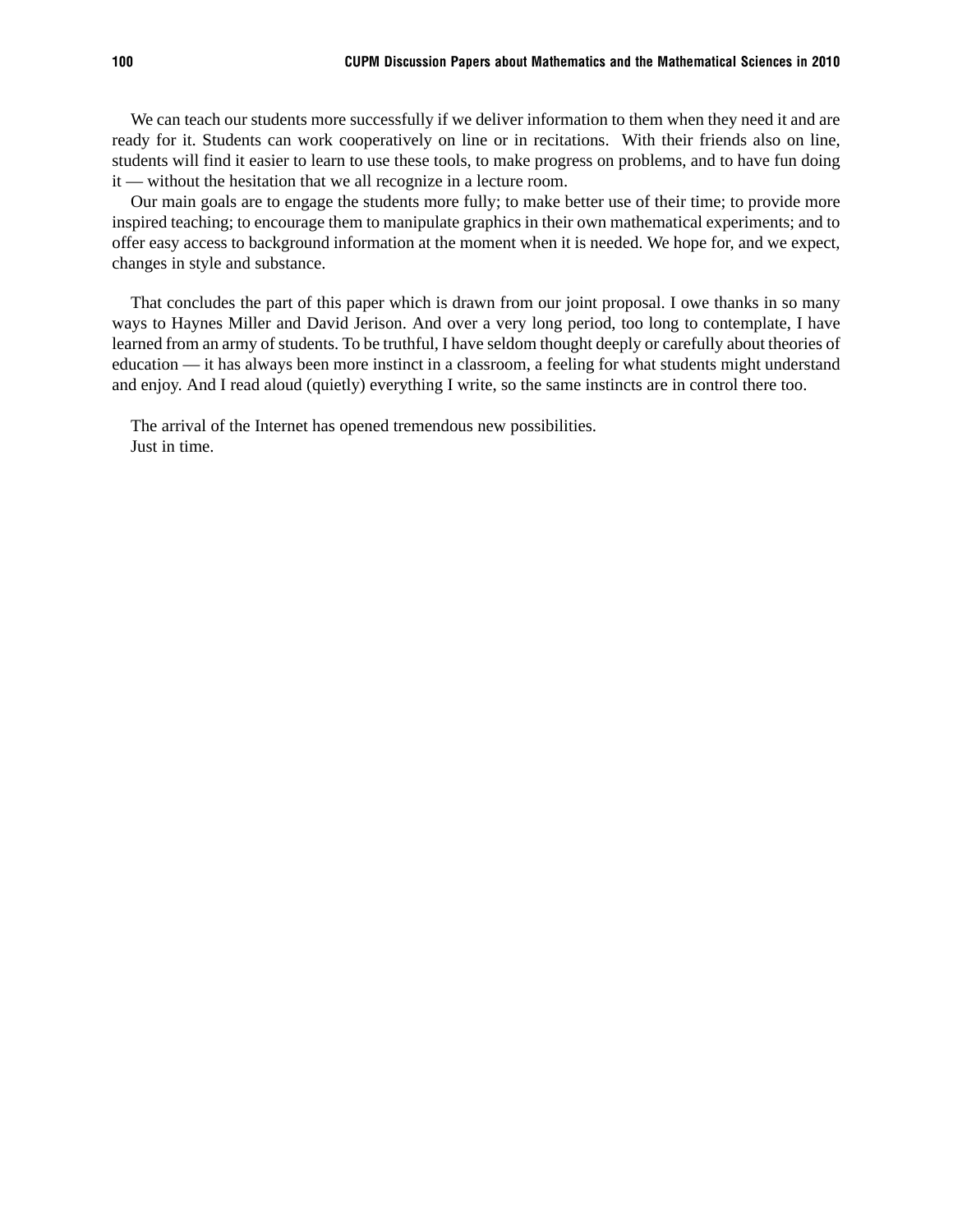# First Steps: The Role of the Two-Year College in the Preparation of Mathematics-Intensive Majors

**Susan S. Wood,** President

*American Mathematical Association of Two-Year Colleges*

The two-year college is the institution of choice for many of today's students enrolling in postsecondary education. While some students at two-year colleges prepare for immediate entry into the workplace, others select a major and earn an Associate's Degree in order to transfer to a four-year college or university to complete the requirements for a Bachelor's Degree. Included in this group are mathematics-intensive majors, who complete their important collegiate foundation content courses at the community college. The purpose of this paper is to describe the two-year college's role in the preparation of mathematics-intensive majors. Forthcoming recommendations from the Committee on the Undergraduate Program in Mathematics must include attention to the mathematics-intensive majors who begin their mathematics preparation at two-year colleges, and therefore to the two-year college mathematics curriculum.

### The Two-Year College

Enrollment in our nation's more than 1100 two-year colleges has increased from 3.9 million (Fall 1975 headcount) to 5.5 million (Fall 1998 headcount). These enrollments have stabilized at around 5.5 million during most of the 1990's, and are projected to increase in the coming decade. Two-year colleges enroll almost half (44%) of the undergraduates in the United States, and 46% of first-time freshmen. Forty-nine percent of all undergraduates who identify themselves as members of racial or ethnic minorities attend community colleges. Significant diversity is found in two-year college student populations, with:

- 46% of all African American students in higher education;
- 55% of all Hispanic students in higher education;
- 46% of all Asian/Pacific Islander students in higher education;
- 55% of all Native American students in higher education.

Indeed, "community college enrollments reflect the rich diversity of the nation," as reported by the American Association of Community Colleges.

Students choose two-year colleges for a variety of reasons. For some, geographic accessibility, low tuition and fees, or the open admissions policy are key reasons. Community colleges are located in the communities where students live and work, and offer high quality postsecondary education at an average annual tuition rate of \$1,518. Other students are attracted by small class size, the focus on teaching and learning, and the availability of faculty office hours. Still other students need the preparatory work offered through developmental courses and benefit from the wide range of student support services offered by the two-year college. Students who have attended college previously, perhaps earning Bachelor's or more advanced de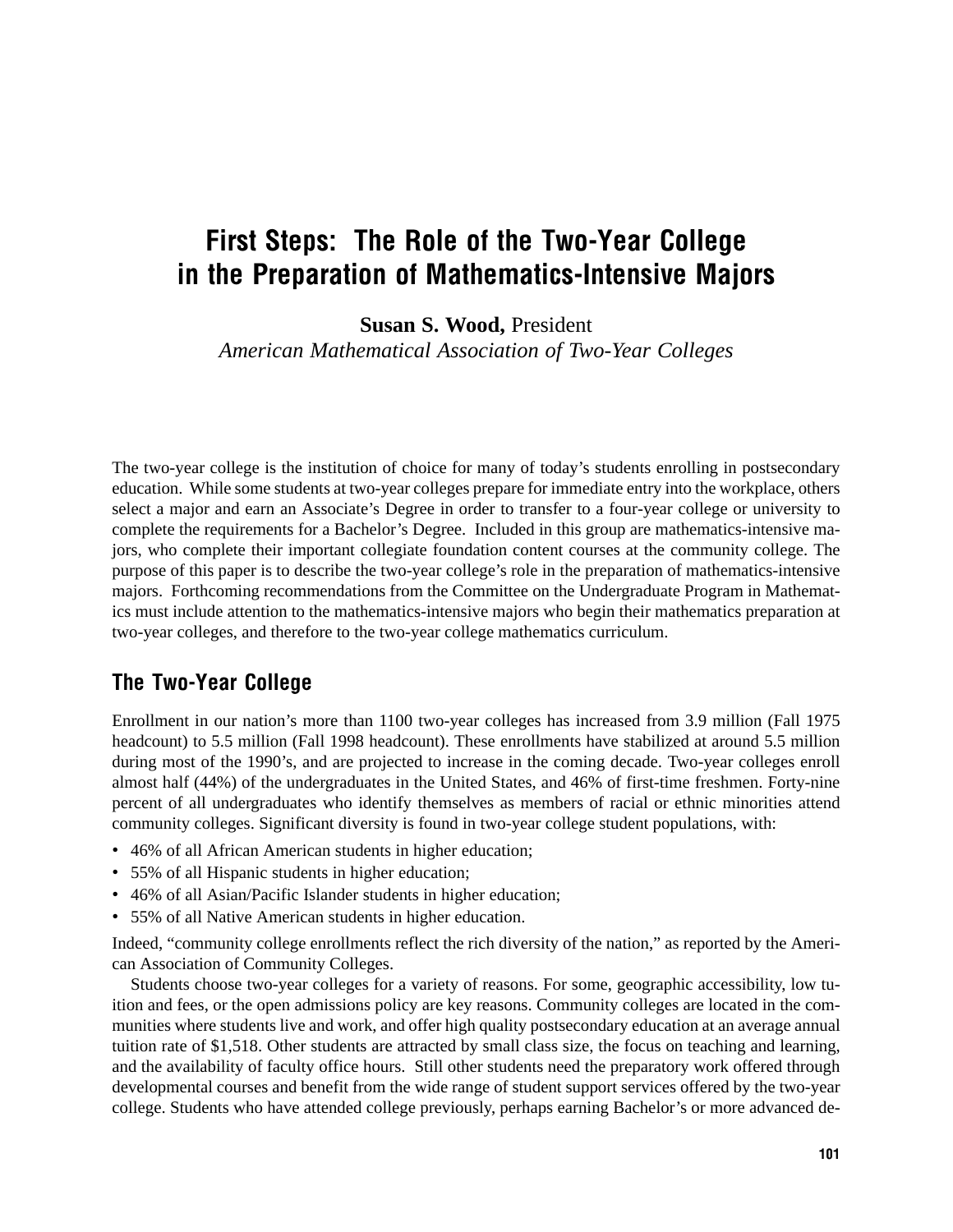grees, may engage in "reverse transfer," attending the community college to gain necessary training for a change in career.

Data from a survey conducted by the Conference Board of the Mathematical Sciences (CBMS) show that in Fall 1995, about 1,384,000 students were enrolled in undergraduate mathematics courses offered in twoyear college mathematics programs, as compared with about 1,469,000 students taking such courses in fouryear institutions. While the total enrollment in mathematics courses at the undergraduate level remained constant from 1990 to 1995, the decrease in four-year college and university enrollment was matched by a corresponding increase in two-year college enrollment. The Fall 1995 CBMS Survey states that "by the turn of the century, mathematics enrollment in two-year colleges will equal or exceed enrollment in four-year colleges and universities." The CBMS Survey conducted in the year 2000 should provide the necessary data to support this enrollment prediction.

In many two-year colleges, adjunct faculty teach roughly half of the mathematics courses offered by a department. While the varied experiences of adjunct faculty can be of value, adjunct faculty should understand the mission and purpose of the two-year college and be integrated into the life of a department. Adjunct faculty should be included regularly in discussions of teaching and learning, textbook adoption decisions, and professional development activities. Just as new faculty benefit from mentoring relationships with exemplary faculty, so can adjunct faculty (and in turn their students) benefit from being paired with outstanding full-time faculty members.

#### The Curriculum

The American Mathematical Association of Two-Year Colleges (AMATYC), in its 1995 publication *CROSS-ROADS IN MATHEMATICS: Standards for Introductory College Mathematics Before Calculus*, stated a vision and standards for two-year college mathematics. In its 1989 *Standards* document, the National Council of Teachers of Mathematics (NCTM) recommended changes in school mathematics. Recommendations for the college curriculum were proposed by Mathematical Association of America (MAA) publications including *A Curriculum in Flux* and *Reshaping College Mathematics.* National Research Council reports addressing changes in mathematics education include *Everybody Counts* and *Moving Beyond Myths*. Building on these reports and publications, as well as the calculus reform movement, the AMATYC Standards address standards for content, pedagogy, and intellectual development as follows:

- **• Standards for intellectual development** address desired modes of student thinking and represent goals for student outcomes.
- **Standards for Content** provide guidelines for the selection of content to be taught at the introductory level.
- **• Standards for Pedagogy** recommend the use of instructional strategies that provide for student activity and interaction and for student-constructed knowledge.

Mathematics-intensive majors take a variety of mathematics courses offered by two-year colleges, ranging from developmental (or preparation) courses, precalculus, introductory calculus, multivariate calculus, linear algebra, differential equations, discrete mathematics, and statistics. Students needing preparatory mathematics courses before enrolling in college-transfer courses study "the Foundation," a common core that meets individual student needs, provides multiple entry points and a mathematical basis for several career paths, and equips students with the ability and confidence to study higher level mathematics. Content focus in the Foundation emphasizes number sense, symbolism and algebra, geometry and measurement, functions, discrete mathematics topics, probability and statistics, and deductive proof. The *CROSSROADS* offers particular guidance for students selecting mathematics-intensive programs at two-year colleges. Faculty must demand quality performance from mathematics-intensive majors, who will become the mathematicians, scientists, engineers, and economists of the future. These students must engage in sustained work in challenging courses that offer a rich variety of mathematical experiences. Many students at two-year col-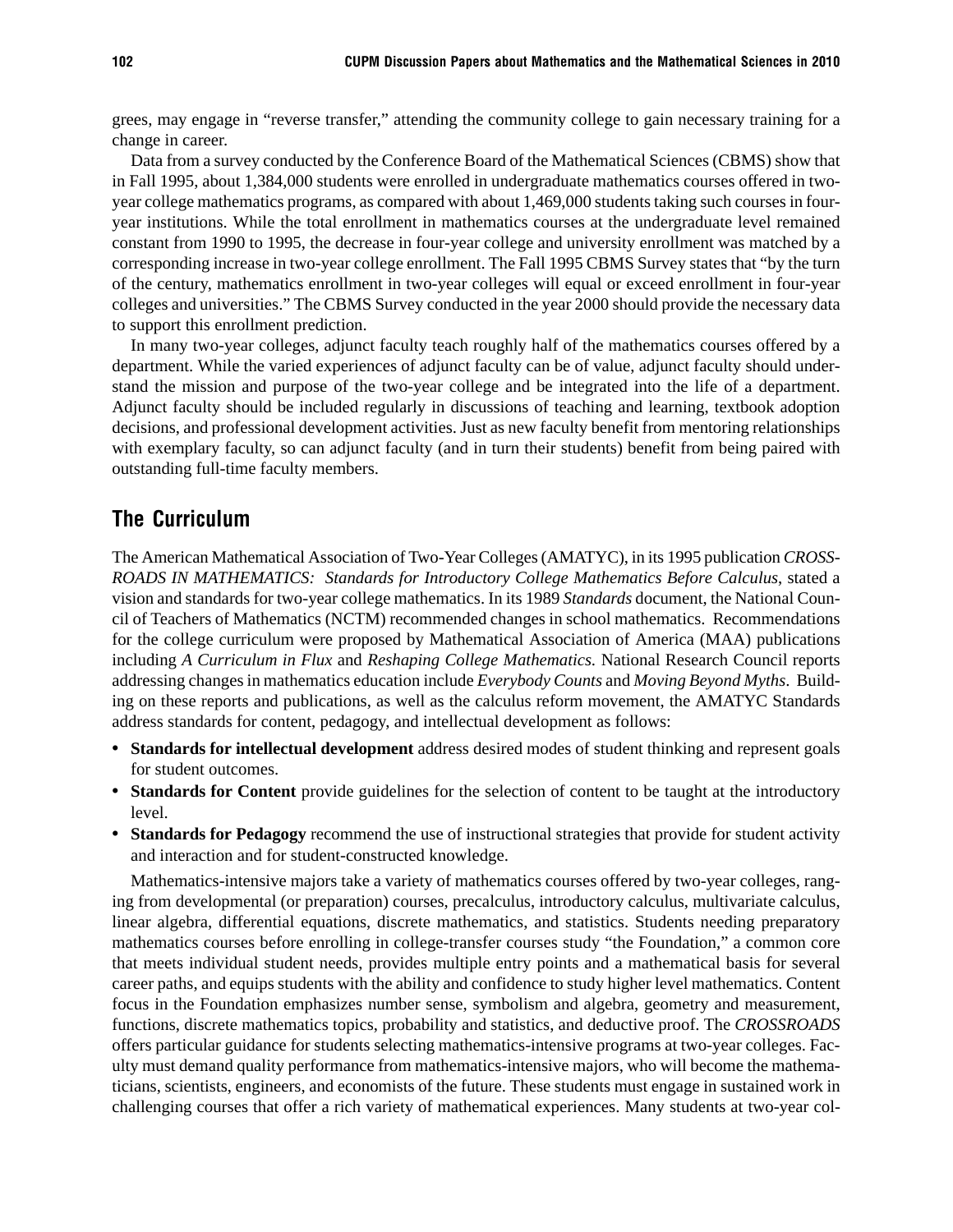leges will need a precalculus course before entering calculus. As indicated in *CROSSROADS*, the content in the precalculus course should emphasize the understanding of function: linear, power, polynomial, rational, algebraic, exponential, logarithmic, trigonometric, and inverse trigonometric. Elements of discrete mathematics leading to modeling and problem solving are important. The use of real data, coupled with the study of probabilistic models and statistical inference should be included in statistics courses offered at two-year colleges. Two-year college students interested in mathematics-intensive programs will build upon precalculus coursework with a calculus sequence including the study of limits, differentiation, integration, linear algebra, multivariate calculus, and differential equations. An emphasis on the use of technology in instruction is common at two-year colleges—community colleges help narrow the digital divide by providing computer skills to a substantial number of students.

The writers of the National Research Council report *Transforming Undergraduate Education in Science, Mathematics, Engineering, and Technology* articulate a vision for undergraduate courses in mathematics and science that provide "diverse opportunities for all undergraduates to study science, mathematics, engineering, and technology [SME&T] as practiced by scientists and engineers, and as early in their academic careers as possible." In particular, Vision 2 states that:

SME&T would become an integral part of the curriculum for all undergraduate students through required introductory courses that engage all students in SME&T and their connections to society and the human condition. (p. 25)

In concert with the AMATYC *Crossroads*, faculty are challenged to design introductory courses to meet the needs of a diverse student population through intellectually challenging courses. In both content and approach to the discipline, introductory courses should encourage many students to continue their study of SME&T, serving as "pumps" rather than "filters." Inherent in the open access principle of two-year colleges is course design that accommodates a diverse group of students who exhibit differing educational backgrounds, experiences, interests, aspirations, and learning styles. Students' experiences with mathematics in introductory level courses are pivotal and influential in determining career choices.

Research opportunities, also recommended by the *Transforming* Report, are also available at two-year colleges. Although disciplinary research by faculty is not generally a part of the mission of most two-year colleges, individual mathematics faculty may engage in research as part of their regular professional development. Opportunities for two-year college students to engage in supervised research in mathematics or a mathematics-related area are available at some two-year colleges.

Two-year colleges are prime locations for developing a scholarship of teaching, critical to providing excellent undergraduate instruction. An article in "The Landscape" feature of the November/December 1998 issue of *Change* reports the results of a survey of two- and four-year college faculty conducted by the Carnegie Foundation for the Advancement of Teaching. The survey results cite the successful history of two-year colleges in focusing on teaching and suggests that community college faculty would be excellent in developing an environment that supports "innovation, reflection, and conversation about teaching and learning across all colleges and universities." Community colleges—"the nation's premier teaching institutions"—can lead postsecondary faculty in the identification and development of best practices.

#### Recruitment Issues

Two-year colleges, with their significant minority population, are prime sources for the recruitment and preparation of a diverse work force of the mathematicians, scientists, and engineers of tomorrow. Grantfunded opportunities such as those available through the National Science Foundation's Alliance for Minority Participation Program demonstrate successful collaborations between two- and four-year colleges to increase the numbers of minority students involved in the science, engineering and mathematics disciplines. AMATYC has adopted in its Strategic Plan for 2000–2005 the objective to promote classroom, department, and campus environments that encourage members of underrepresented groups to succeed in and further their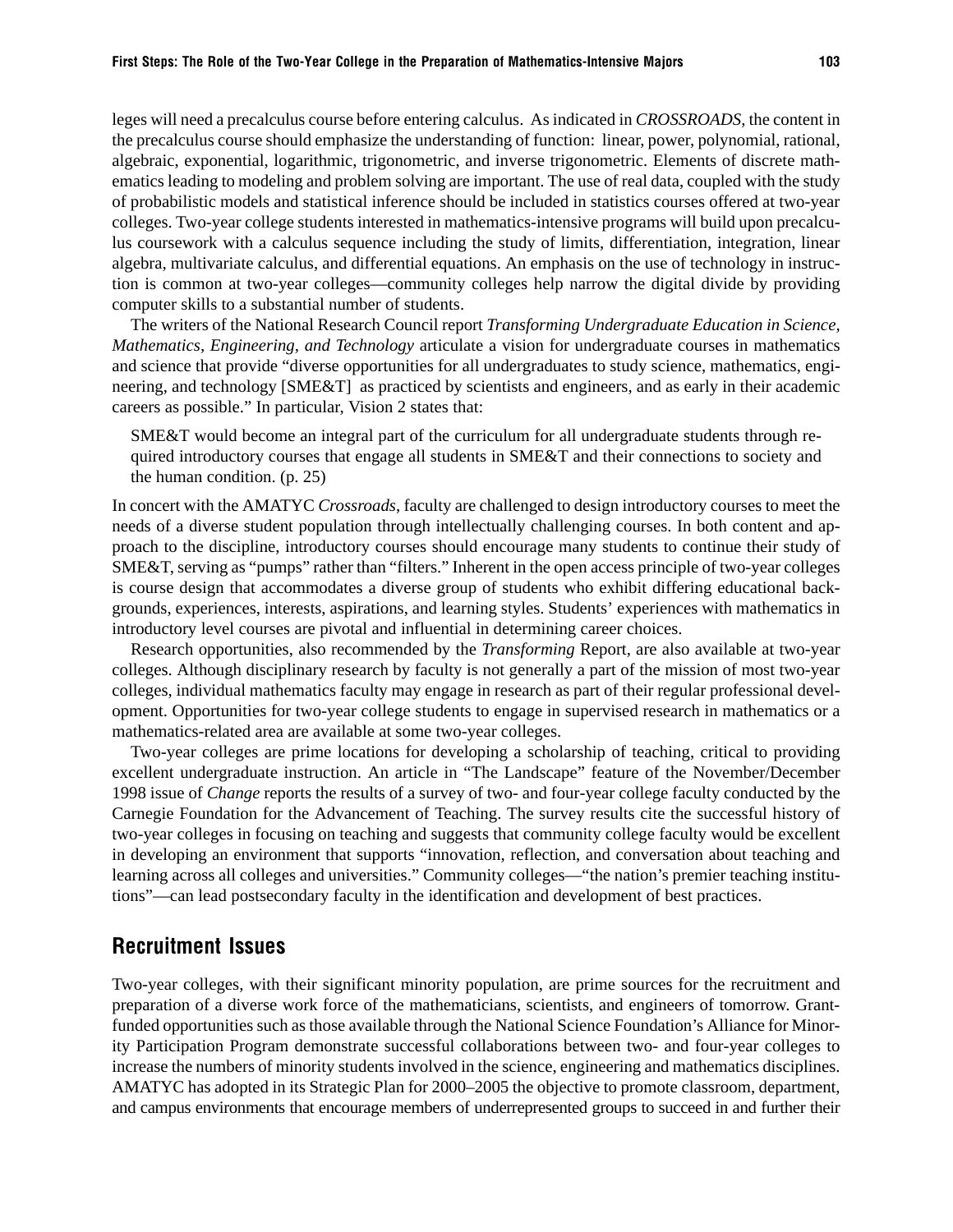study of mathematics. This objective will be implemented through strategies that permeate the organization's activities—through its committees, its professional development opportunities, and more. It is incumbent upon all those involved in postsecondary mathematics to encourage and nurture *all* students in their study of mathematics, particularly those who are from underrepresented groups or who are considered at-risk.

### Teacher Preparation

Many future K–12 teachers enroll in two-year colleges and transfer to a college of education at a four-year institution to complete their degree and certification requirements. The critical introductory level courses in mathematics and science are taken by these prospective teachers during their enrollment at the two-year college. The quality of introductory mathematics and science courses at two-year colleges will influence the knowledge and skills these future teachers take to their own classrooms. Prospective secondary mathematics teachers who start their postsecondary education at two-year colleges will complete the necessary building blocks in their understanding of mathematics while enrolled in the two-year college. Mathematics faculty should model the pedagogy that students will later use in their classrooms and incorporate the recommendations of the recently-released NCTM *Principles and Standards for School Mathematics*.

Connections with colleges of education are critical. Two-year college faculty in mathematics should establish partnerships with the institutions to which they feed students for the benefit of their students who are future teachers. These partnerships should involve arts and sciences faculty as well as faculty in colleges of education, and should revolve around the goal of providing quality programs at two-year colleges and a smooth transition to the four-year institution for prospective teachers. In particular, two-year colleges can offer students early field experiences such as Teaching Apprentice Programs with guided classroom observation in area school districts, establish mentor relationships with experienced schoolteachers, link with peers at four-year institutions, and initiate future teacher clubs.

The National Science Foundation report *Investing in Tomorrow's Teachers: The Integral Role of Two-Year Colleges in the Science and Mathematics Preparation of Future Teachers* addresses a vision and recommendations for the involvement of two-year colleges as full partners in teacher preparation discussions. The report calls for two-year college action in these areas: recruitment of prospective teachers, strengthening of undergraduate SME&T courses, pre-teaching experiences, in-service activities, liaisons between twoyear colleges and four-year institutions, and connections with business and industry, professional societies, and other organizations. In-depth information about eleven two-year colleges recognized by the National Science Foundation in 1998 for their exemplary activities in teacher preparation is presented in the Spring 1998 issue of *The Journal of Mathematics and Science: Collaborative Explorations*. In addition, National Science Foundation-funded projects such as the Collaboratives for Excellence in Teacher Preparation have linked community colleges with their four-year partners in successfully encouraging students to choose mathematics or science teaching as a specialization. (See the NSF website, www.nsf.gov, for descriptions of the collaborative projects.) With their geographic accessibility in the communities (particularly urban and rural) where teachers are needed most and their focus on teaching excellence, two-year colleges are uniquely positioned to recruit and prepare future teachers of mathematics. Four-year institutions must recognize, and in turn act upon, the important role of two-year colleges in providing prospective teachers, particularly minorities.

# Distance Learning

Mathematics instruction is no exception to the recent popularity of distance education courses. Many college and universities, including two-year institutions, are turning to distance learning for a variety of reasons, among them the challenge to reach and meet the needs of new student populations and the ever-present institutional concern about fiscal efficiency. A report issued by the National Center for Education Statistics cites data from 1997–98 indicating that: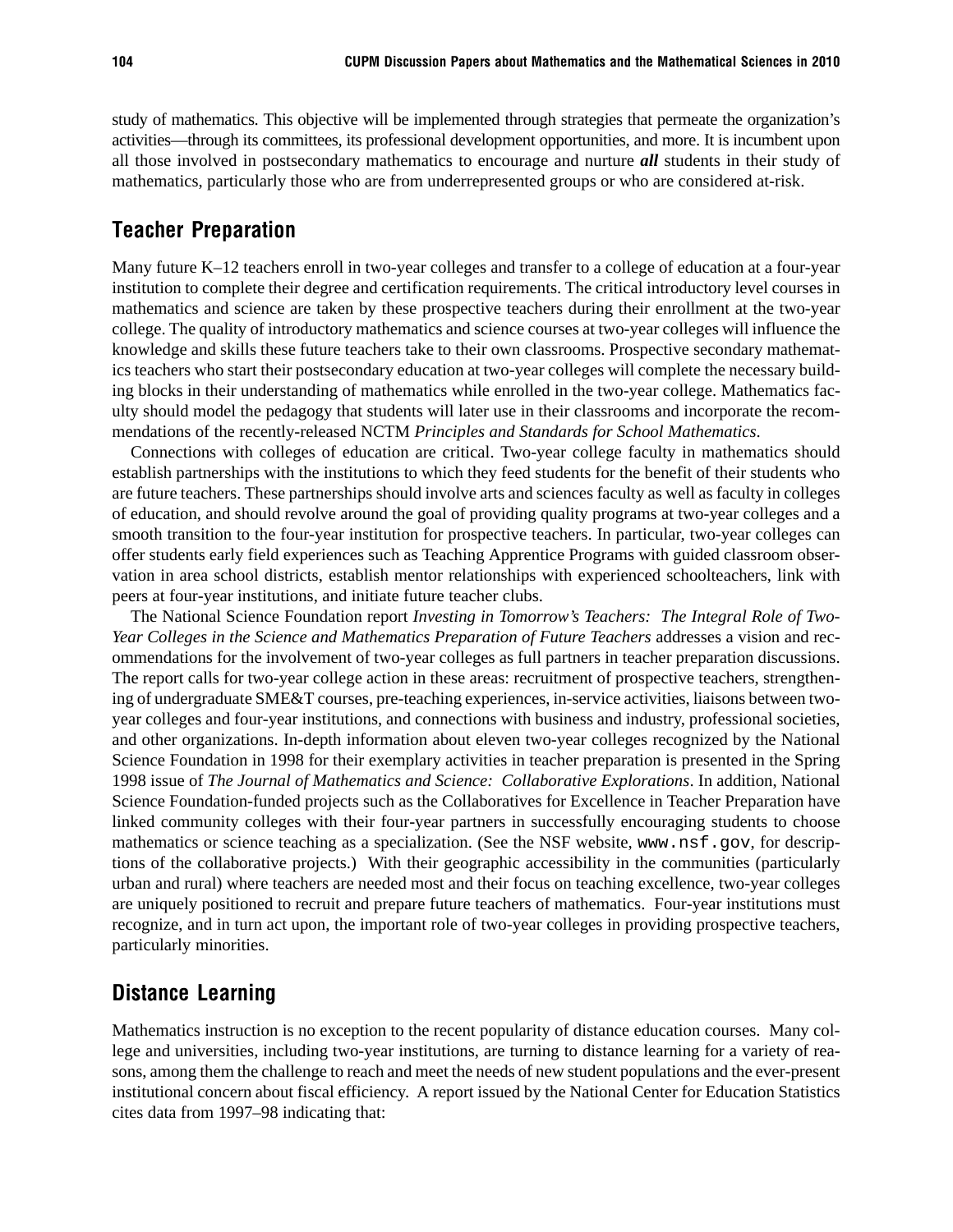- 48% of the postsecondary institutions offering distance education courses are two-year colleges;
- 43% of the approximately 1.66 million students enrolled in distance education courses are in two-year colleges, and 30,830 are enrolled in college-level, credit-granting mathematics (or statistics) courses at these two-year colleges;
- 860 different college-level, credit-granting mathematics (including statistics) distance education courses were offered by public two-year colleges, as compared to 600 at public four-year institutions.

Virtually all disciplines are being affected by distance learning initiatives. The full impact on mathematicsintensive majors has not yet been realized. Students have many choices in where and how to take postsecondary mathematics—institutional and departmental survival may hinge on the ability to teach in virtual classrooms of the future, with nontraditional calendars. As calculus and other courses are delivered via distance means, it is critical that high quality be maintained in order to ensure the promotion of effective learning environments for all students studying mathematics.

## Articulation

Articulation issues are particularly important in two-year colleges. The interface between high school and college as well as that between two-year and four-year institutions are of concern. An Articulation Workshop convened in February 2000 by the Mathematical Sciences Education Board engaged professional societies and other representatives in discussions centered around three key principles: alignment of expectations across institutions and with assessments, openness of expectations (including assessments), and collaboration across and within institutions. Recommendations for further action clustered in the areas of curriculum, assessment, and policy, including the possible development of a set of common expectations for mathematics in grades 11–14 and the collection of information about placement tests and their uses.

Two-year college students who transfer to four-year institutions can choose from among many four-year institutions, each with its own requirements for mathematics-intensive majors. It is indeed difficult for the two-year college curriculum to meet the needs of many transfer institutions that do not agree with each other on the preferred curriculum for their native students. Many states, regions, or local higher education alliances have developed articulation agreements to benefit transfer students. Such agreements enable students to transfer in with junior status provided they have graduated from a participating two-year college with an Associate in Arts or Associate in Science degree in an approved major. These agreements on the surface seem beneficial, but their implementation is not always smooth. The courses reflected in articulation agreements are typically general education courses, and do not necessarily prepare students or meet prerequisites for upper division coursework in a particular major. Effective transfer policies will advance students towards the bachelor's degree. Students not completing an associate degree who choose to transfer courses piecemeal may find transfer more problematic, as not all courses they have completed at the two-year college will necessarily be accepted for credit towards graduation at the four-year institution. Similarly, the student may be required to take freshman- or sophomore-level courses offered by the four-year institution as an upperclassman if such courses do not have a natural equivalent at or are not offered by the two-year college.

An issue related to articulation is that of technology usage by students and faculty in mathematics courses. While two-year colleges are frequently on the cutting edge of the use of technology in mathematics courses, the particular type of technology used is different from that used at four-year institutions (for example, graphing calculator vs. computer software). An emphasis on technology as a tool in learning, not as an end in itself, will help minimize difficulties encountered by students who transfer between institutions using different forms of technology.

As four-year colleges revise existing courses and develop new courses, two-year colleges may not be able to respond in a timely way that benefits students. For example, four-year colleges that offer interdisciplinary approaches to general education for their native students may find that incoming transfer students from twoyear colleges have separate disciplinary courses that do not align with the interdisciplinary courses.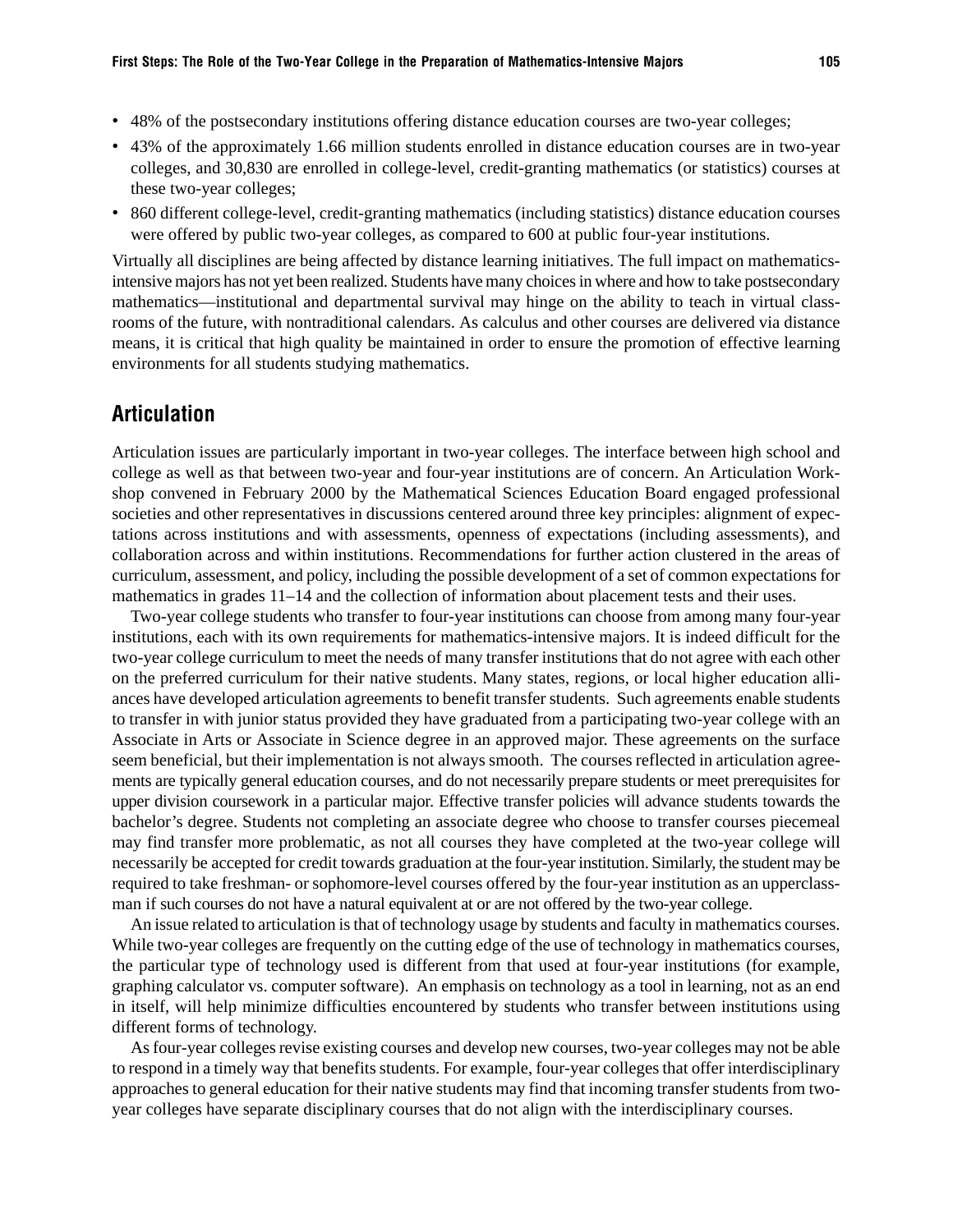While data from some four-year colleges show that two-year college students who transfer in perform as well as (or better than) native students, the perceptions among four-year college faculty may reflect an opposite view. Thoughtful and well-publicized research based on accurate data on student performance of two-year transfers vs. four-year college native student performances will aid in aligning perception with reality.

An ingredient contributing to successful articulation programs for two-year college transfer students is strong collaboration between two- and four-year colleges. Successful articulation programs often reflect positive, professional working relationships among faculty at the designated institutions that promote understanding and foster development of policies that do not hinder students' progress. The goal of seamless transitions from high school  $\rightarrow$  two-year college  $\rightarrow$  four-year college or university, high school  $\rightarrow$  four-year institution, or high school  $\rightarrow$  two-year college (for those students not transferring) requires much more attention. The new CUPM recommendations should address the development and implementation of successful articulation policies that facilitate transfer of mathematics-intensive majors from two-year colleges to fouryear institutions. Novel approaches, such as focusing on outcomes and competencies in the disciplines that students can achieve in a variety of course packages, should be considered.

#### Summary

President Bill Clinton has said, "Community colleges are America at its best." The two-year college provides unparalleled access to high quality postsecondary education in the communities where students live and work. Mathematics-intensive majors who begin their collegiate work at two-year colleges receive mathematics instruction at the introductory level from faculty who are committed to teaching, in small classes, and with access to technology and support services. The recruitment potential for the next generations of mathematics-intensive majors from the diverse two-year college student population should not be minimized. The AMATYC *Crossroads* document addresses the curriculum for introductory college mathematics courses before calculus. Provisions should be made within two-year colleges for students who want to teach secondary mathematics in order to ensure that they receive rich content delivered using effective pedagogical techniques and up-to-date technology. Partnerships with four-year institutions are important not only for the smooth transfer of future K-12 teachers, but also for effecting articulation of all transfer students. Further attention is necessary to collaboration among high schools, two-year colleges, and four-year institutions, for the purpose of furthering articulation issues. Two-year college mathematics faculty must be partners in the important discussions and resulting formulation of recommendations for the undergraduate program in mathematics.

#### References

American Association of Community Colleges website: www.aacc.nche.edu/allaboutcc/snapshot.htm.

American Mathematical Association of Two-Year Colleges. 1995. *CROSSROADS IN MATHEMATICS: Standards for Introductory College Mathematics Before Calculus*. Memphis, TN.

————. 1999. *Strategic Plan for AMATYC 2000-2005: Goals and Objectives*. Memphis, TN.

- "Casting New Light on Old Notions: A Changing Understanding of Community College Faculty." 1998. The Landscape, *Change* Magazine. November/December 1998, as reported in Tomorrow's Professor Listserv, Stanford University Learning Laboratory, http://sll.stanford.edu.
- Davis, T. M. (Ed.). 1989. *A Curriculum in Flux: Mathematics at Two-Year Colleges*. Washington, DC: Mathematical Association of America.
- Loftsgaarden, Don O., Rung, Donald, C., and Watkins, Ann E. 1997. *Statistical Abstract of Undergraduate Programs in the Mathematical Sciences in the United States: Fall 1995 CBMS Survey*, Mathematical Association of America.
- National Center for Education Statistics. 2000. *Distance Education at Postsecondary Education Institutions: 1997– 98*. NCES 2000-013. Washington, DC.